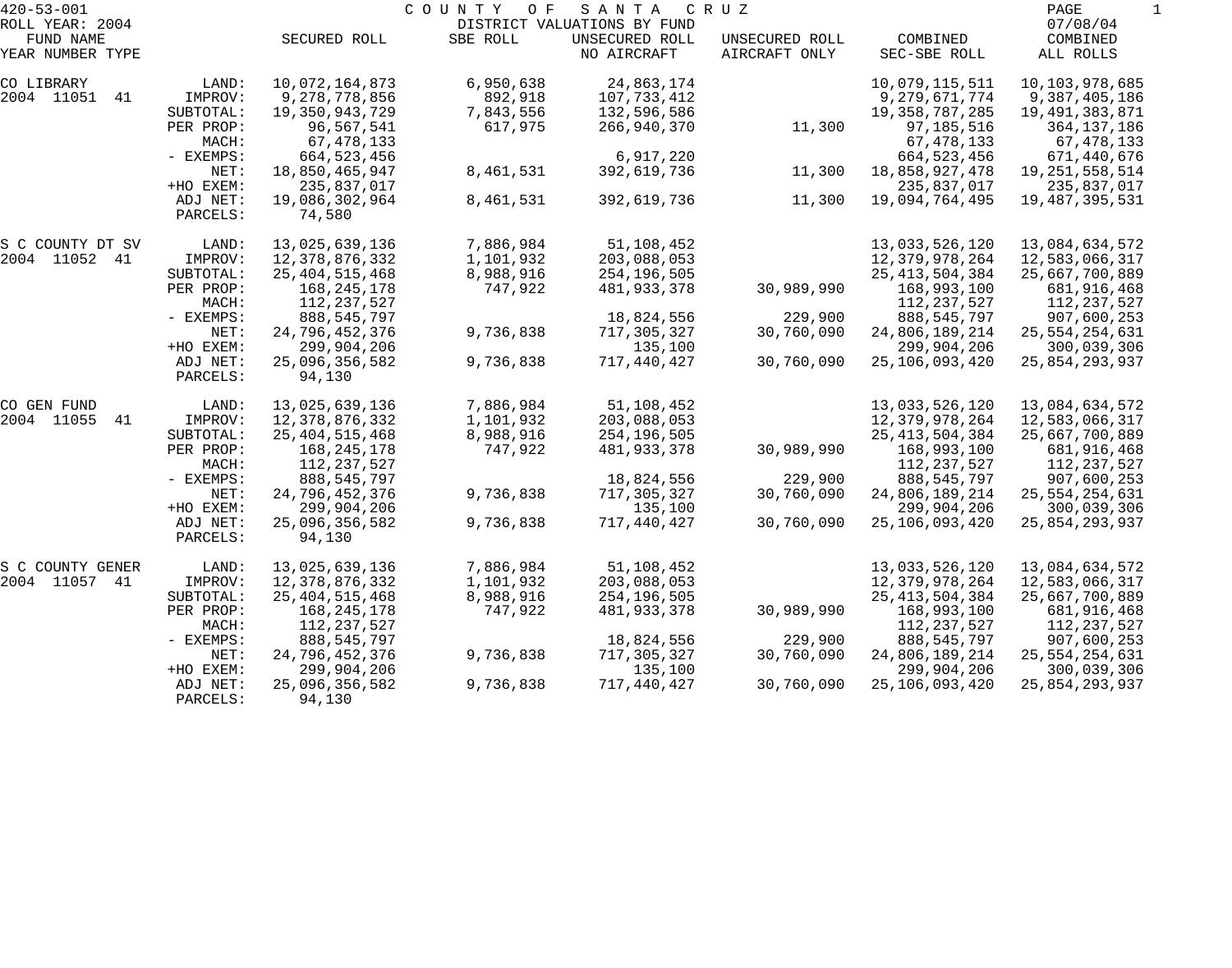| $420 - 53 - 001$<br>ROLL YEAR: 2004 |                                 |                  | COUNTY<br>O F | SANTA<br>DISTRICT VALUATIONS BY FUND | C R U Z                         |                          | PAGE<br>07/08/04      |  |
|-------------------------------------|---------------------------------|------------------|---------------|--------------------------------------|---------------------------------|--------------------------|-----------------------|--|
| FUND NAME<br>YEAR NUMBER TYPE       |                                 | SECURED ROLL     | SBE ROLL      | UNSECURED ROLL<br>NO AIRCRAFT        | UNSECURED ROLL<br>AIRCRAFT ONLY | COMBINED<br>SEC-SBE ROLL | COMBINED<br>ALL ROLLS |  |
| UNITARY TAX RATE                    | LAND:                           |                  | 26,499,407    |                                      |                                 | 26,499,407               | 26,499,407            |  |
| 2004 11058<br>41                    | IMPROV:                         |                  | 167,968,517   |                                      |                                 | 167,968,517              | 167,968,517           |  |
|                                     | SUBTOTAL:                       |                  | 194,467,924   |                                      |                                 | 194,467,924              | 194,467,924           |  |
|                                     | PER PROP:<br>MACH:<br>- EXEMPS: |                  | 50,903,548    |                                      |                                 | 50,903,548               | 50,903,548            |  |
|                                     | NET:                            |                  | 245,371,472   |                                      |                                 | 245, 371, 472            | 245, 371, 472         |  |
|                                     | +HO EXEM:                       |                  |               |                                      |                                 |                          |                       |  |
|                                     | ADJ NET:                        |                  | 245, 371, 472 |                                      |                                 | 245, 371, 472            | 245, 371, 472         |  |
|                                     | PARCELS:                        |                  |               |                                      |                                 |                          |                       |  |
| UNITARY DEBT SVC                    | LAND:                           |                  | 26,499,407    |                                      |                                 | 26,499,407               | 26,499,407            |  |
| 2004 11059<br>41                    | IMPROV:                         |                  | 167,968,517   |                                      |                                 | 167,968,517              | 167,968,517           |  |
|                                     | SUBTOTAL:                       |                  | 194,467,924   |                                      |                                 | 194,467,924              | 194,467,924           |  |
|                                     | PER PROP:                       |                  | 50,903,548    |                                      |                                 | 50,903,548               | 50,903,548            |  |
|                                     | MACH:                           |                  |               |                                      |                                 |                          |                       |  |
|                                     | - EXEMPS:                       |                  |               |                                      |                                 |                          |                       |  |
|                                     | NET:                            |                  | 245, 371, 472 |                                      |                                 | 245, 371, 472            | 245, 371, 472         |  |
|                                     | +HO EXEM:<br>ADJ NET:           |                  | 245, 371, 472 |                                      |                                 | 245, 371, 472            | 245,371,472           |  |
|                                     | PARCELS:                        |                  |               |                                      |                                 |                          |                       |  |
| CO FIRE                             | LAND:                           | 1,263,303,151    | 307,514       | 1,435,033                            |                                 | 1,263,610,665            | 1,265,045,698         |  |
| 2004 23600<br>41                    | IMPROV:                         | 1,151,913,003    | 70,177        | 18, 177, 434                         |                                 | 1,151,983,180            | 1,170,160,614         |  |
|                                     | SUBTOTAL:                       | 2, 415, 216, 154 | 377,691       | 19,612,467                           |                                 | 2, 415, 593, 845         | 2, 435, 206, 312      |  |
|                                     | PER PROP:                       | 14,356,754       | 40,174        | 25, 178, 053                         | 11,300                          | 14,396,928               | 39,586,281            |  |
|                                     | MACH:                           | 61,882,408       |               |                                      |                                 | 61,882,408               | 61,882,408            |  |
|                                     | - EXEMPS:                       | 80,686,088       |               | 5,499                                |                                 | 80,686,088               | 80,691,587            |  |
|                                     | NET:                            | 2,410,769,228    | 417,865       | 44,785,021                           | 11,300                          | 2, 411, 187, 093         | 2, 455, 983, 414      |  |
|                                     | +HO EXEM:                       | 29, 222, 040     |               |                                      |                                 | 29, 222, 040             | 29, 222, 040          |  |
|                                     | ADJ NET:                        | 2,439,991,268    | 417,865       | 44,785,021                           | 11,300                          | 2,440,409,133            | 2,485,205,454         |  |
|                                     | PARCELS:                        | 9,726            |               |                                      |                                 |                          |                       |  |
| SALSIPUEDES SNTA                    | LAND:                           | 47, 459, 167     |               | 161,456                              |                                 | 47, 459, 167             | 47,620,623            |  |
| 2004 76000<br>44                    | IMPROV:                         | 52, 293, 172     |               | 587,138                              |                                 | 52, 293, 172             | 52,880,310            |  |
|                                     | SUBTOTAL:                       | 99,752,339       |               | 748,594                              |                                 | 99,752,339               | 100,500,933           |  |
|                                     | PER PROP:<br>MACH:              | 125,609          |               | 1,158,633                            |                                 | 125,609                  | 1,284,242             |  |
|                                     | - EXEMPS:                       | 5,267,493        |               |                                      |                                 | 5,267,493                | 5,267,493             |  |
|                                     | NET:                            | 94,610,455       |               | 1,907,227                            |                                 | 94,610,455               | 96,517,682            |  |
|                                     | +HO EXEM:                       | 2,247,000        |               |                                      |                                 | 2,247,000                | 2,247,000             |  |
|                                     | ADJ NET:                        | 96,857,455       |               | 1,907,227                            |                                 | 96,857,455               | 98,764,682            |  |
|                                     | PARCELS:                        | 491              |               |                                      |                                 |                          |                       |  |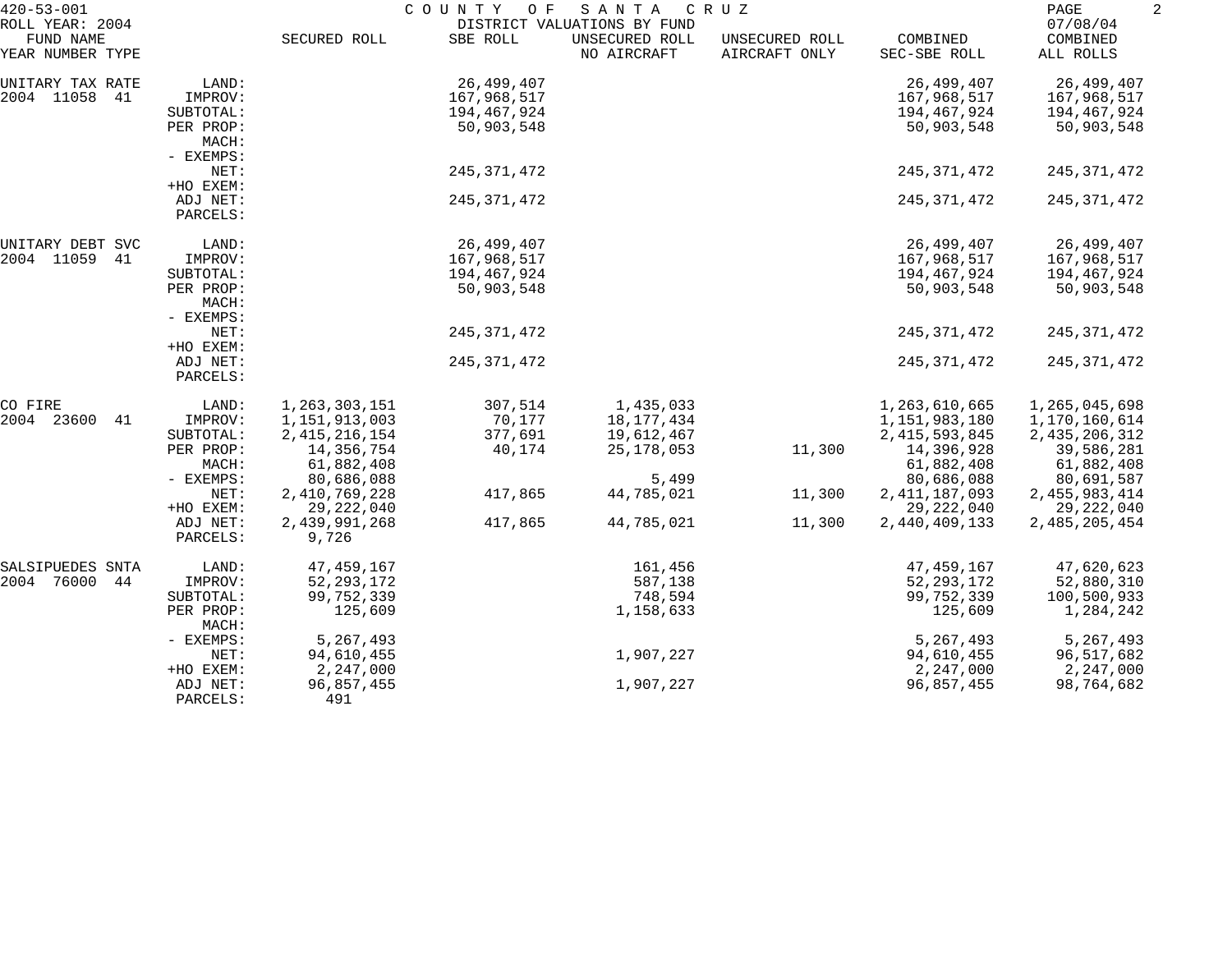| $420 - 53 - 001$                                 |                      |                        | COUNTY<br>O F | SANTA                                                        | C R U Z                         |                          | 3<br>PAGE                         |  |
|--------------------------------------------------|----------------------|------------------------|---------------|--------------------------------------------------------------|---------------------------------|--------------------------|-----------------------------------|--|
| ROLL YEAR: 2004<br>FUND NAME<br>YEAR NUMBER TYPE |                      | SECURED ROLL           | SBE ROLL      | DISTRICT VALUATIONS BY FUND<br>UNSECURED ROLL<br>NO AIRCRAFT | UNSECURED ROLL<br>AIRCRAFT ONLY | COMBINED<br>SEC-SBE ROLL | 07/08/04<br>COMBINED<br>ALL ROLLS |  |
| APTOS SCH DT SV                                  | LAND:                | 11,904,100             |               |                                                              |                                 | 11,904,100               | 11,904,100                        |  |
| 2004 77076 43                                    | IMPROV:              | 8,883,848              |               |                                                              |                                 | 8,883,848                | 8,883,848                         |  |
|                                                  | SUBTOTAL:            | 20,787,948             |               |                                                              |                                 | 20,787,948               | 20,787,948                        |  |
|                                                  | PER PROP:<br>MACH:   | 4,000                  |               | 97,875                                                       |                                 | 4,000                    | 101,875                           |  |
|                                                  | - EXEMPS:            | 518,153                |               | 88,489                                                       |                                 | 518,153                  | 606,642                           |  |
|                                                  | NET:                 | 20, 273, 795           |               | 9,386                                                        |                                 | 20, 273, 795             | 20, 283, 181                      |  |
|                                                  | +HO EXEM:            | 203,000                |               |                                                              |                                 | 203,000                  | 203,000                           |  |
|                                                  | ADJ NET:<br>PARCELS: | 20, 476, 795<br>56     |               | 9,386                                                        |                                 | 20, 476, 795             | 20,486,181                        |  |
| AROMAS 2002 A                                    | LAND:                | 5,495,481              | 33,109        |                                                              |                                 | 5,528,590                | 5,528,590                         |  |
| 2004 77120<br>43                                 | IMPROV:              | 3,409,373              | 24,857        | 37,835                                                       |                                 | 3,434,230                | 3,472,065                         |  |
|                                                  | SUBTOTAL:            | 8,904,854              | 57,966        | 37,835                                                       |                                 | 8,962,820                | 9,000,655                         |  |
|                                                  | PER PROP:<br>MACH:   | 106,971                | 14,230        | 264,498                                                      |                                 | 121,201                  | 385,699                           |  |
|                                                  | - EXEMPS:            | 98,000                 |               |                                                              |                                 | 98,000                   | 98,000                            |  |
|                                                  | NET:                 | 8,913,825              | 72,196        | 302,333                                                      |                                 | 8,986,021                | 9,288,354                         |  |
|                                                  | +HO EXEM:            | 98,000                 |               |                                                              |                                 | 98,000                   | 98,000                            |  |
|                                                  | ADJ NET:<br>PARCELS: | 9,011,825<br>67        | 72,196        | 302,333                                                      |                                 | 9,084,021                | 9,386,354                         |  |
| BNY DN SCH DIST                                  | LAND:                | 184, 183, 774          |               | 96,517                                                       |                                 | 184, 183, 774            | 184,280,291                       |  |
| 2004 77126<br>43                                 | IMPROV:              | 185,397,228            |               | 4,954,294                                                    |                                 | 185, 397, 228            | 190,351,522                       |  |
|                                                  | SUBTOTAL:            | 369,581,002            |               | 5,050,811                                                    |                                 | 369,581,002              | 374,631,813                       |  |
|                                                  | PER PROP:            | 3,546,229              |               | 2,092,687                                                    | 6,300                           | 3,546,229                | 5,645,216                         |  |
|                                                  | MACH:                | 6,168,509              |               |                                                              |                                 | 6,168,509                | 6,168,509                         |  |
|                                                  | - EXEMPS:            | 9,029,594              |               |                                                              |                                 | 9,029,594                | 9,029,594                         |  |
|                                                  | NET:                 | 370, 266, 146          |               | 7,143,498                                                    | 6,300                           | 370, 266, 146            | 377, 415, 944                     |  |
|                                                  | +HO EXEM:            | 5,045,600              |               |                                                              |                                 | 5,045,600                | 5,045,600                         |  |
|                                                  | ADJ NET:<br>PARCELS: | 375, 311, 746<br>1,287 |               | 7,143,498                                                    | 6,300                           | 375, 311, 746            | 382, 461, 544                     |  |
| BONNY DOON DS 19                                 | LAND:                | 184, 183, 774          |               | 96,517                                                       |                                 | 184, 183, 774            | 184,280,291                       |  |
| 2004 77128<br>43                                 | IMPROV:              | 185,397,228            |               | 4,954,294                                                    |                                 | 185, 397, 228            | 190,351,522                       |  |
|                                                  | SUBTOTAL:            | 369,581,002            |               | 5,050,811                                                    |                                 | 369,581,002              | 374,631,813                       |  |
|                                                  | PER PROP:            | 3,546,229              |               | 2,092,687                                                    | 6,300                           | 3,546,229                | 5,645,216                         |  |
|                                                  | MACH:                | 6, 168, 509            |               |                                                              |                                 | 6, 168, 509              | 6,168,509                         |  |
|                                                  | - EXEMPS:            | 9,029,594              |               |                                                              |                                 | 9,029,594                | 9,029,594                         |  |
|                                                  | NET:                 | 370, 266, 146          |               | 7,143,498                                                    | 6,300                           | 370, 266, 146            | 377, 415, 944                     |  |
|                                                  | +HO EXEM:            | 5,045,600              |               |                                                              |                                 | 5,045,600                | 5,045,600                         |  |
|                                                  | ADJ NET:<br>PARCELS: | 375, 311, 746<br>1,287 |               | 7,143,498                                                    | 6,300                           | 375, 311, 746            | 382, 461, 544                     |  |
|                                                  |                      |                        |               |                                                              |                                 |                          |                                   |  |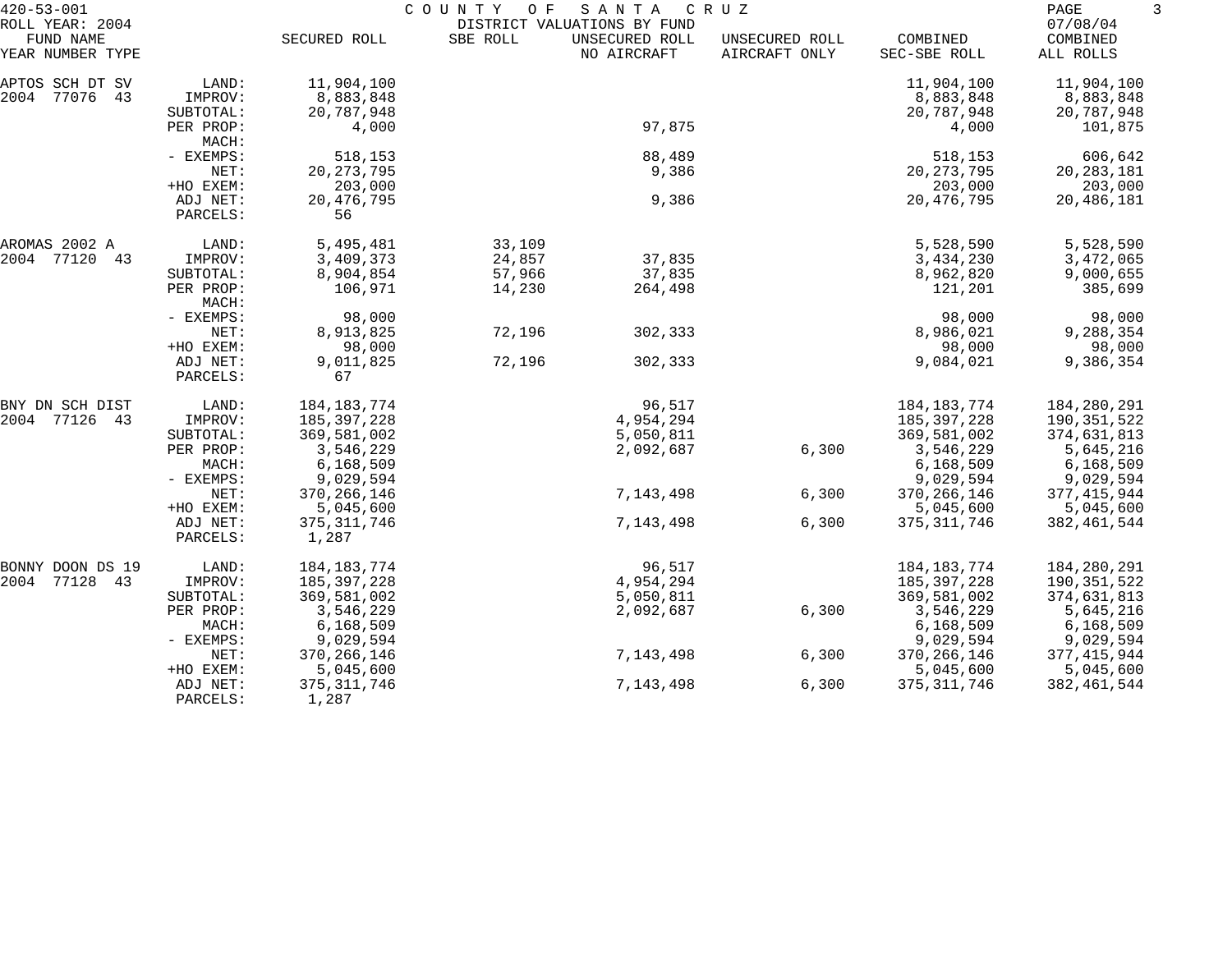| $420 - 53 - 001$             |                      |                        | COUNTY<br>O F | SANTA                                         | C R U Z        |               | PAGE<br>4            |
|------------------------------|----------------------|------------------------|---------------|-----------------------------------------------|----------------|---------------|----------------------|
| ROLL YEAR: 2004<br>FUND NAME |                      | SECURED ROLL           | SBE ROLL      | DISTRICT VALUATIONS BY FUND<br>UNSECURED ROLL | UNSECURED ROLL | COMBINED      | 07/08/04<br>COMBINED |
| YEAR NUMBER TYPE             |                      |                        |               | NO AIRCRAFT                                   | AIRCRAFT ONLY  | SEC-SBE ROLL  | ALL ROLLS            |
| HPY VLY SCH DST              | LAND:                | 94,871,495             |               |                                               |                | 94,871,495    | 94,871,495           |
| 2004 77214 43                | IMPROV:              | 92, 127, 329           |               |                                               |                | 92,127,329    | 92,127,329           |
|                              | SUBTOTAL:            | 186,998,824            |               |                                               |                | 186,998,824   | 186,998,824          |
|                              | PER PROP:<br>MACH:   | 130,468                |               | 269,997                                       |                | 130,468       | 400,465              |
|                              | - EXEMPS:            | 3,919,613              |               |                                               |                | 3,919,613     | 3,919,613            |
|                              | NET:                 | 183,209,679            |               | 269,997                                       |                | 183, 209, 679 | 183,479,676          |
|                              | +HO EXEM:            | 2,398,200              |               |                                               |                | 2,398,200     | 2,398,200            |
|                              | ADJ NET:<br>PARCELS: | 185,607,879<br>574     |               | 269,997                                       |                | 185,607,879   | 185,877,876          |
| LIVE OAK DS 92 S             | LAND:                | 1,130,017,581          | 441,335       | 7,783,797                                     |                | 1,130,458,916 | 1,138,242,713        |
| 2004 77259 43                | IMPROV:              | 927,758,049            | 33,600        | 27, 235, 961                                  |                | 927,791,649   | 955,027,610          |
|                              | SUBTOTAL:            | 2,057,775,630          | 474,935       | 35,019,758                                    |                | 2,058,250,565 | 2,093,270,323        |
|                              | PER PROP:            | 9,113,266              | 19,235        | 39,857,785                                    |                | 9,132,501     | 48,990,286           |
|                              | MACH:                | 270,448                |               |                                               |                | 270,448       | 270,448              |
|                              | - EXEMPS:            | 48,460,960             |               | 3,922,793                                     |                | 48,460,960    | 52, 383, 753         |
|                              | NET:                 | 2,018,698,384          | 494,170       | 70,954,750                                    |                | 2,019,192,554 | 2,090,147,304        |
|                              | +HO EXEM:            | 22, 290, 538           |               | 58,100                                        |                | 22, 290, 538  | 22,348,638           |
|                              | ADJ NET:<br>PARCELS: | 2,040,988,922<br>7,028 | 494,170       | 71,012,850                                    |                | 2,041,483,092 | 2, 112, 495, 942     |
| LVE OAK DS 92 SR             | LAND:                | 1,130,017,581          | 441,335       | 7,783,797                                     |                | 1,130,458,916 | 1, 138, 242, 713     |
| 2004 77260 43                | IMPROV:              | 927,758,049            | 33,600        | 27, 235, 961                                  |                | 927,791,649   | 955,027,610          |
|                              | SUBTOTAL:            | 2,057,775,630          | 474,935       | 35,019,758                                    |                | 2,058,250,565 | 2,093,270,323        |
|                              | PER PROP:            | 9,113,266              | 19,235        | 39,857,785                                    |                | 9,132,501     | 48,990,286           |
|                              | MACH:                | 270,448                |               |                                               |                | 270,448       | 270,448              |
|                              | - EXEMPS:            | 48,460,960             |               | 3,922,793                                     |                | 48,460,960    | 52, 383, 753         |
|                              | NET:                 | 2,018,698,384          | 494,170       | 70,954,750                                    |                | 2,019,192,554 | 2,090,147,304        |
|                              | +HO EXEM:            | 22, 290, 538           |               | 58,100                                        |                | 22, 290, 538  | 22,348,638           |
|                              | ADJ NET:<br>PARCELS: | 2,040,988,922<br>7,028 | 494,170       | 71,012,850                                    |                | 2,041,483,092 | 2, 112, 495, 942     |
| LIVEOAK GODS 200             | LAND:                | 1,130,017,581          | 441,335       | 7,783,797                                     |                | 1,130,458,916 | 1,138,242,713        |
| 2004 77261<br>43             | IMPROV:              | 927,758,049            | 33,600        | 27, 235, 961                                  |                | 927,791,649   | 955,027,610          |
|                              | SUBTOTAL:            | 2,057,775,630          | 474,935       | 35,019,758                                    |                | 2,058,250,565 | 2,093,270,323        |
|                              | PER PROP:            | 9,113,266              | 19,235        | 39,857,785                                    |                | 9,132,501     | 48,990,286           |
|                              | MACH:                | 270,448                |               |                                               |                | 270,448       | 270,448              |
|                              | - EXEMPS:            | 48,460,960             |               | 3,922,793                                     |                | 48,460,960    | 52, 383, 753         |
|                              | NET:                 | 2,018,698,384          | 494,170       | 70,954,750                                    |                | 2,019,192,554 | 2,090,147,304        |
|                              | +HO EXEM:            | 22, 290, 538           |               | 58,100                                        |                | 22, 290, 538  | 22,348,638           |
|                              | ADJ NET:<br>PARCELS: | 2,040,988,922<br>7,028 | 494,170       | 71,012,850                                    |                | 2,041,483,092 | 2, 112, 495, 942     |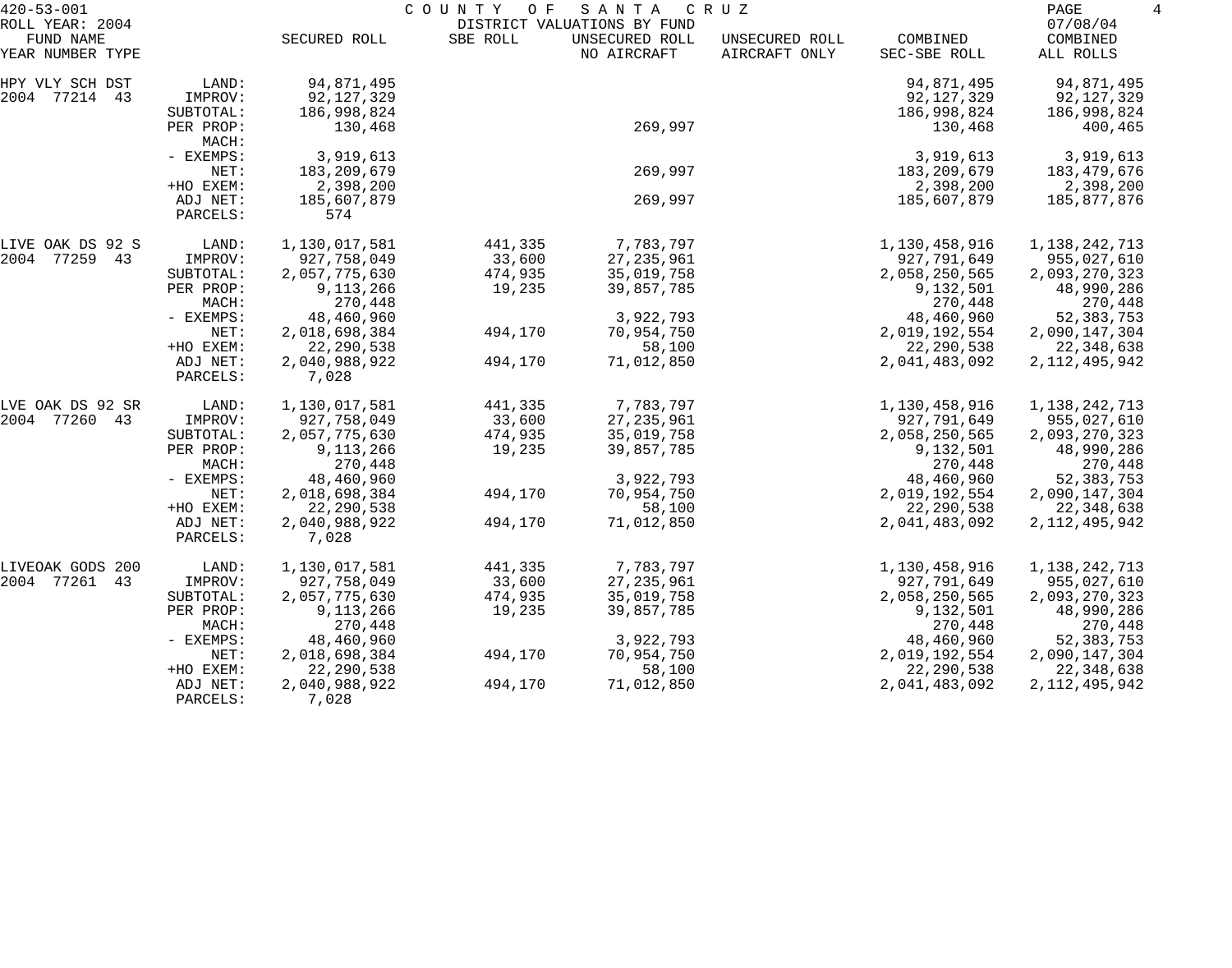| $420 - 53 - 001$                                 |                        |                            | COUNTY<br>O F | SANTA                                                        | C R U Z                         |                          | PAGE                              | 5 |
|--------------------------------------------------|------------------------|----------------------------|---------------|--------------------------------------------------------------|---------------------------------|--------------------------|-----------------------------------|---|
| ROLL YEAR: 2004<br>FUND NAME<br>YEAR NUMBER TYPE |                        | SECURED ROLL               | SBE ROLL      | DISTRICT VALUATIONS BY FUND<br>UNSECURED ROLL<br>NO AIRCRAFT | UNSECURED ROLL<br>AIRCRAFT ONLY | COMBINED<br>SEC-SBE ROLL | 07/08/04<br>COMBINED<br>ALL ROLLS |   |
|                                                  |                        |                            |               |                                                              |                                 |                          |                                   |   |
| MOUNTN SCH DIST                                  | LAND:                  | 83,590,696                 |               |                                                              |                                 | 83,590,696               | 83,590,696                        |   |
| 2004 77263 43                                    | IMPROV:                | 77,634,593                 |               | 2,628,172                                                    |                                 | 77,634,593               | 80,262,765                        |   |
|                                                  | SUBTOTAL:<br>PER PROP: | 161,225,289<br>146,544     |               | 2,628,172<br>1,527,350                                       |                                 | 161, 225, 289<br>146,544 | 163,853,461<br>1,673,894          |   |
|                                                  | MACH:                  |                            |               |                                                              |                                 |                          |                                   |   |
|                                                  | - EXEMPS:              | 3,626,931                  |               |                                                              |                                 | 3,626,931                | 3,626,931                         |   |
|                                                  | NET:                   | 157,744,902                |               | 4, 155, 522                                                  |                                 | 157,744,902              | 161,900,424                       |   |
|                                                  | +HO EXEM:              | 2,105,600                  |               |                                                              |                                 | 2,105,600                | 2,105,600                         |   |
|                                                  | ADJ NET:<br>PARCELS:   | 159,850,502<br>551         |               | 4, 155, 522                                                  |                                 | 159,850,502              | 164,006,024                       |   |
| PACIFIC SCH DT S                                 | LAND:                  | 41,168,289                 | 93,258        | 46,380                                                       |                                 | 41,261,547               | 41,307,927                        |   |
| 2004 77268 43                                    | IMPROV:                | 27, 444, 075               | 8,640         | 5,302,428                                                    |                                 | 27, 452, 715             | 32,755,143                        |   |
|                                                  | SUBTOTAL:              | 68, 612, 364               | 101,898       | 5,348,808                                                    |                                 | 68,714,262               | 74,063,070                        |   |
|                                                  | PER PROP:              | 4,725,048                  | 4,946         | 6, 195, 049                                                  |                                 | 4,729,994                | 10,925,043                        |   |
|                                                  | MACH:                  | 53,998,145                 |               |                                                              |                                 | 53,998,145               | 53,998,145                        |   |
|                                                  | - EXEMPS:              | 6,631,410                  |               |                                                              |                                 | 6,631,410                | 6,631,410                         |   |
|                                                  | NET:                   | 120,704,147                | 106,844       | 11,543,857                                                   |                                 | 120,810,991              | 132, 354, 848                     |   |
|                                                  | +HO EXEM:              | 814,141                    |               |                                                              |                                 | 814,141                  | 814,141                           |   |
|                                                  | ADJ NET:<br>PARCELS:   | 121,518,288<br>458         | 106,844       | 11,543,857                                                   |                                 | 121,625,132              | 133,168,989                       |   |
| SC ELEM DS 1998                                  | LAND:                  | 2,663,368,425              | 813,621       | 15,531,897                                                   |                                 | 2,664,182,046            | 2,679,713,943                     |   |
| 2004 77325 43                                    | IMPROV:                | 2,676,969,891              | 192,198       | 57, 365, 183                                                 |                                 | 2,677,162,089            | 2,734,527,272                     |   |
|                                                  | SUBTOTAL:              | 5, 340, 338, 316           | 1,005,819     | 72,897,080                                                   |                                 | 5, 341, 344, 135         | 5, 414, 241, 215                  |   |
|                                                  | PER PROP:              | 25, 318, 823               | 120,320       | 133,768,045                                                  |                                 | 25, 439, 143             | 159,207,188                       |   |
|                                                  | MACH:                  | 15,608,307                 |               |                                                              |                                 | 15,608,307               | 15,608,307                        |   |
|                                                  | - EXEMPS:              | 181,533,747                |               | 8,517,624                                                    |                                 | 181,533,747              | 190,051,371                       |   |
|                                                  | NET:                   | 5,199,731,699              | 1,126,139     | 198,147,501                                                  |                                 | 5,200,857,838            | 5,399,005,339                     |   |
|                                                  | +HO EXEM:              | 59, 713, 832               |               | 77,000                                                       |                                 | 59,713,832               | 59,790,832                        |   |
|                                                  | ADJ NET:<br>PARCELS:   | 5, 259, 445, 531<br>17,383 | 1,126,139     | 198,224,501                                                  |                                 | 5,260,571,670            | 5,458,796,171                     |   |
| SC ELEM DS 1998                                  | LAND:                  | 2,663,368,425              | 813,621       | 15,531,897                                                   |                                 | 2,664,182,046            | 2,679,713,943                     |   |
| 2004 77328 43                                    | IMPROV:                | 2,676,969,891              | 192,198       | 57,365,183                                                   |                                 | 2,677,162,089            | 2,734,527,272                     |   |
|                                                  | SUBTOTAL:              | 5, 340, 338, 316           | 1,005,819     | 72,897,080                                                   |                                 | 5, 341, 344, 135         | 5, 414, 241, 215                  |   |
|                                                  | PER PROP:              | 25, 318, 823               | 120,320       | 133,768,045                                                  |                                 | 25, 439, 143             | 159,207,188                       |   |
|                                                  | MACH:                  | 15,608,307                 |               |                                                              |                                 | 15,608,307               | 15,608,307                        |   |
|                                                  | - EXEMPS:              | 181,533,747                |               | 8,517,624                                                    |                                 | 181,533,747              | 190,051,371                       |   |
|                                                  | NET:                   | 5,199,731,699              | 1,126,139     | 198,147,501                                                  |                                 | 5,200,857,838            | 5,399,005,339                     |   |
|                                                  | +HO EXEM:              | 59, 713, 832               |               | 77,000                                                       |                                 | 59, 713, 832             | 59,790,832                        |   |
|                                                  | ADJ NET:<br>PARCELS:   | 5, 259, 445, 531<br>17,383 | 1,126,139     | 198,224,501                                                  |                                 | 5,260,571,670            | 5, 458, 796, 171                  |   |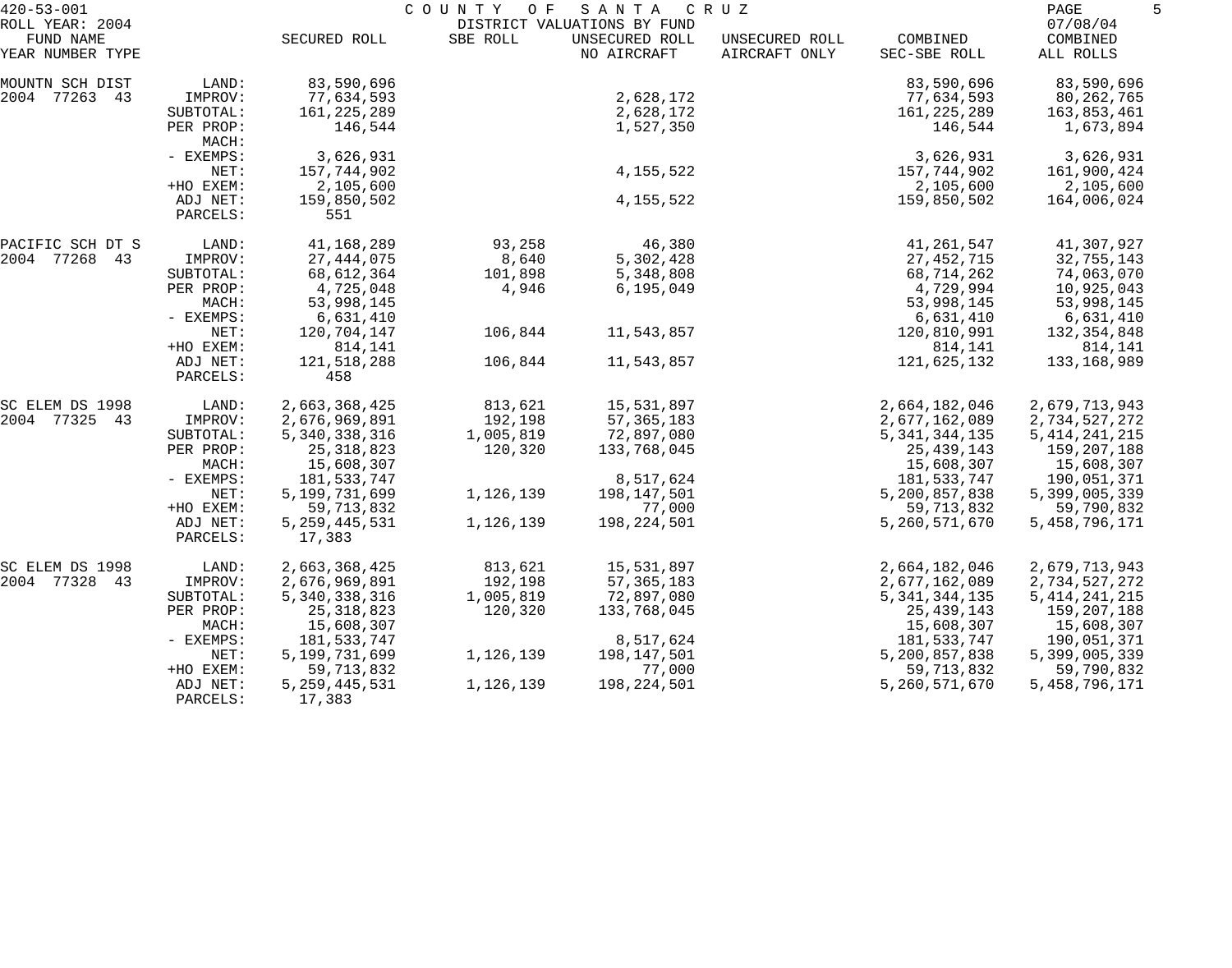| $420 - 53 - 001$             |                      |                            | COUNTY<br>O F | SANTA                                         | C R U Z        |                  | 6<br>PAGE            |
|------------------------------|----------------------|----------------------------|---------------|-----------------------------------------------|----------------|------------------|----------------------|
| ROLL YEAR: 2004<br>FUND NAME |                      | SECURED ROLL               | SBE ROLL      | DISTRICT VALUATIONS BY FUND<br>UNSECURED ROLL | UNSECURED ROLL | COMBINED         | 07/08/04<br>COMBINED |
| YEAR NUMBER TYPE             |                      |                            |               | NO AIRCRAFT                                   | AIRCRAFT ONLY  | SEC-SBE ROLL     | ALL ROLLS            |
| SC ELEM DS 1998              | LAND:                | 2,663,368,425              | 813,621       | 15,531,897                                    |                | 2,664,182,046    | 2,679,713,943        |
| 2004 77329 43                | IMPROV:              | 2,676,969,891              | 192,198       | 57, 365, 183                                  |                | 2,677,162,089    | 2,734,527,272        |
|                              | SUBTOTAL:            | 5, 340, 338, 316           | 1,005,819     | 72,897,080                                    |                | 5, 341, 344, 135 | 5, 414, 241, 215     |
|                              | PER PROP:            | 25, 318, 823               | 120,320       | 133,768,045                                   |                | 25, 439, 143     | 159,207,188          |
|                              | MACH:                | 15,608,307                 |               |                                               |                | 15,608,307       | 15,608,307           |
|                              | - EXEMPS:            | 181,533,747                |               | 8,517,624                                     |                | 181, 533, 747    | 190,051,371          |
|                              | NET:                 | 5,199,731,699              | 1,126,139     | 198,147,501                                   |                | 5,200,857,838    | 5,399,005,339        |
|                              | +HO EXEM:            | 59, 713, 832               |               | 77,000                                        |                | 59,713,832       | 59,790,832           |
|                              | ADJ NET:<br>PARCELS: | 5, 259, 445, 531<br>17,383 | 1,126,139     | 198, 224, 501                                 |                | 5,260,571,670    | 5, 458, 796, 171     |
| SCT VAL SCH DT S             | LAND:                | 1,198,925,393              | 50,000        | 2,719,114                                     |                | 1,198,975,393    | 1,201,694,507        |
| 2004 77341 43                | IMPROV:              | 1,293,753,954              |               | 14, 259, 111                                  |                | 1,293,753,954    | 1,308,013,065        |
|                              | SUBTOTAL:            | 2,492,679,347              | 50,000        | 16,978,225                                    |                | 2,492,729,347    | 2,509,707,572        |
|                              | PER PROP:            | 11,530,046                 |               | 72, 216, 815                                  |                | 11,530,046       | 83,746,861           |
|                              | MACH:                | 2,064,011                  |               |                                               |                | 2,064,011        | 2,064,011            |
|                              | - EXEMPS:            | 57,790,022                 |               | 478,031                                       |                | 57,790,022       | 58,268,053           |
|                              | NET:                 | 2,448,483,382              | 50,000        | 88,717,009                                    |                | 2,448,533,382    | 2,537,250,391        |
|                              | +HO EXEM:            | 27, 283, 200               |               |                                               |                | 27, 283, 200     | 27, 283, 200         |
|                              | ADJ NET:<br>PARCELS: | 2, 475, 766, 582<br>7,224  | 50,000        | 88,717,009                                    |                | 2, 475, 816, 582 | 2,564,533,591        |
| SV USD DS 94 SER             | LAND:                | 1,198,925,393              | 50,000        | 2,719,114                                     |                | 1,198,975,393    | 1,201,694,507        |
| 2004 77344 43                | IMPROV:              | 1,293,753,954              |               | 14,259,111                                    |                | 1,293,753,954    | 1,308,013,065        |
|                              | SUBTOTAL:            | 2,492,679,347              | 50,000        | 16,978,225                                    |                | 2,492,729,347    | 2,509,707,572        |
|                              | PER PROP:            | 11,530,046                 |               | 72, 216, 815                                  |                | 11,530,046       | 83,746,861           |
|                              | MACH:                | 2,064,011                  |               |                                               |                | 2,064,011        | 2,064,011            |
|                              | - EXEMPS:            | 57,790,022                 |               | 478,031                                       |                | 57,790,022       | 58,268,053           |
|                              | NET:                 | 2,448,483,382              | 50,000        | 88,717,009                                    |                | 2,448,533,382    | 2,537,250,391        |
|                              | +HO EXEM:            | 27, 283, 200               |               |                                               |                | 27, 283, 200     | 27,283,200           |
|                              | ADJ NET:<br>PARCELS: | 2,475,766,582<br>7,224     | 50,000        | 88,717,009                                    |                | 2, 475, 816, 582 | 2,564,533,591        |
| SV USD 94 DS SER             | LAND:                | 1,198,925,393              | 50,000        | 2,719,114                                     |                | 1,198,975,393    | 1,201,694,507        |
| 2004 77345 43                | IMPROV:              | 1,293,753,954              |               | 14,259,111                                    |                | 1,293,753,954    | 1,308,013,065        |
|                              | SUBTOTAL:            | 2,492,679,347              | 50,000        | 16,978,225                                    |                | 2,492,729,347    | 2,509,707,572        |
|                              | PER PROP:            | 11,530,046                 |               | 72, 216, 815                                  |                | 11,530,046       | 83,746,861           |
|                              | MACH:                | 2,064,011                  |               |                                               |                | 2,064,011        | 2,064,011            |
|                              | $-$ EXEMPS:          | 57,790,022                 |               | 478,031                                       |                | 57,790,022       | 58,268,053           |
|                              | NET:                 | 2,448,483,382              | 50,000        | 88,717,009                                    |                | 2,448,533,382    | 2,537,250,391        |
|                              | +HO EXEM:            | 27, 283, 200               |               |                                               |                | 27, 283, 200     | 27, 283, 200         |
|                              | ADJ NET:<br>PARCELS: | 2,475,766,582<br>7,224     | 50,000        | 88,717,009                                    |                | 2,475,816,582    | 2,564,533,591        |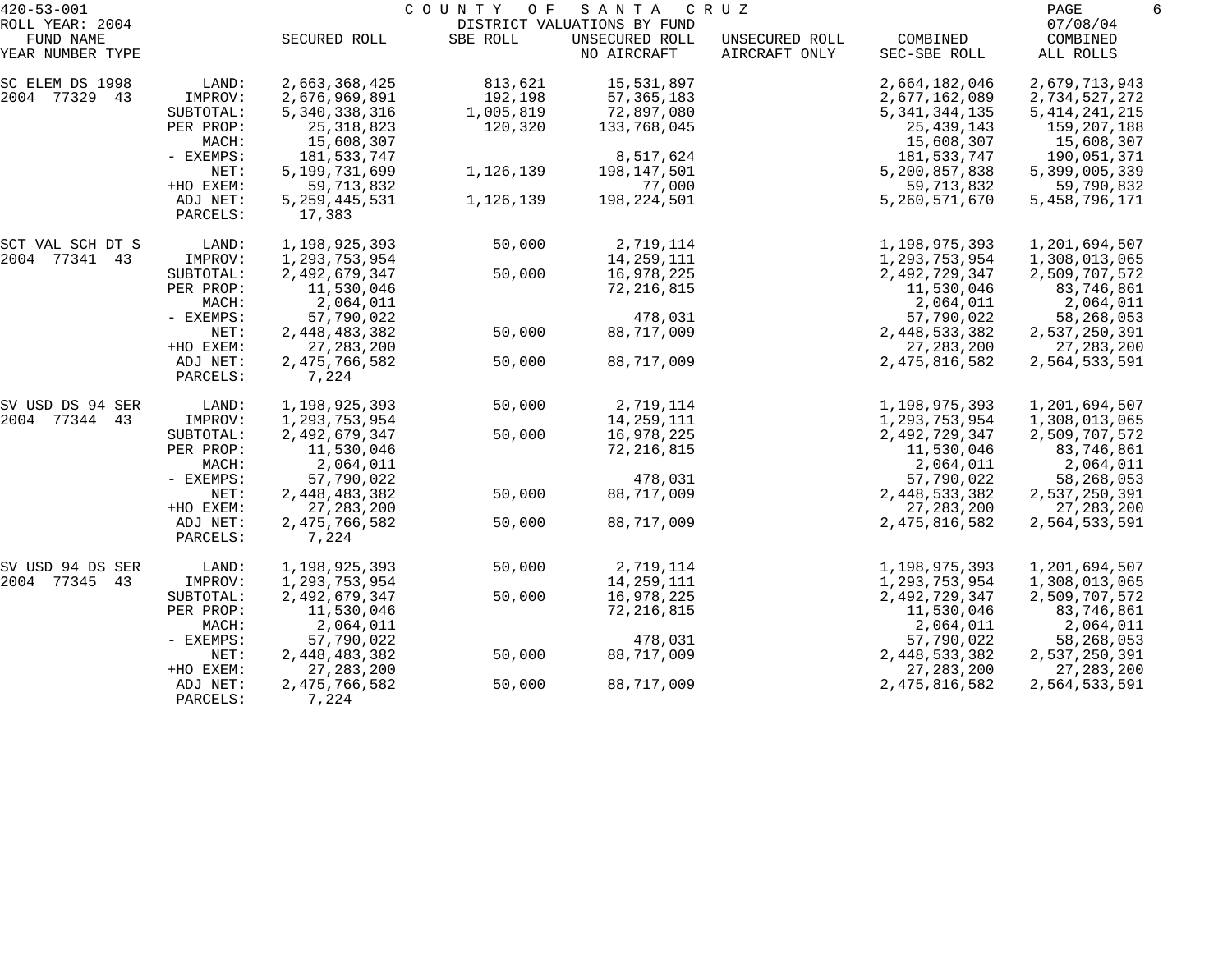| $420 - 53 - 001$             |                      |                          | COUNTY<br>O F | SANTA                         | C R U Z                         |                   | PAGE                 | 7 |
|------------------------------|----------------------|--------------------------|---------------|-------------------------------|---------------------------------|-------------------|----------------------|---|
| ROLL YEAR: 2004<br>FUND NAME |                      |                          |               | DISTRICT VALUATIONS BY FUND   |                                 | COMBINED          | 07/08/04<br>COMBINED |   |
| YEAR NUMBER TYPE             |                      | SECURED ROLL             | SBE ROLL      | UNSECURED ROLL<br>NO AIRCRAFT | UNSECURED ROLL<br>AIRCRAFT ONLY | SEC-SBE ROLL      | ALL ROLLS            |   |
| SOQUEL GO DS 200             | LAND:                | 1,634,241,610            | 4,644,987     | 5,903,645                     |                                 | 1,638,886,597     | 1,644,790,242        |   |
| 2004 77362 43                | IMPROV:              | 1,530,439,842            | 269,955       | 19,600,517                    |                                 | 1,530,709,797     | 1,550,310,314        |   |
|                              | SUBTOTAL:            | 3, 164, 681, 452         | 4,914,942     | 25,504,162                    |                                 | 3, 169, 596, 394  | 3,195,100,556        |   |
|                              | PER PROP:            | 25,529,380               | 154,541       | 61,417,208                    |                                 | 25,683,921        | 87,101,129           |   |
|                              | MACH:                | 1,189,869                |               |                               |                                 | 1,189,869         | 1,189,869            |   |
|                              | - EXEMPS:            | 197,500,812              |               | 2,192,335                     |                                 | 197,500,812       | 199,693,147          |   |
|                              | NET:                 | 2,993,899,889            | 5,069,483     | 84,729,035                    |                                 | 2,998,969,372     | 3,083,698,407        |   |
|                              | +HO EXEM:            | 34, 473, 600             |               |                               |                                 | 34,473,600        | 34,473,600           |   |
|                              | ADJ NET:<br>PARCELS: | 3,028,373,489<br>10,368  | 5,069,483     | 84,729,035                    |                                 | 3,033,442,972     | 3, 118, 172, 007     |   |
| SOQUEL GO DS 200             | LAND:                | 1,634,241,610            | 4,644,987     | 5,903,645                     |                                 | 1,638,886,597     | 1,644,790,242        |   |
| 2004 77363<br>43             | IMPROV:              | 1,530,439,842            | 269,955       | 19,600,517                    |                                 | 1,530,709,797     | 1,550,310,314        |   |
|                              | SUBTOTAL:            | 3, 164, 681, 452         | 4,914,942     | 25,504,162                    |                                 | 3,169,596,394     | 3,195,100,556        |   |
|                              | PER PROP:            | 25,529,380               | 154,541       | 61,417,208                    |                                 | 25,683,921        | 87,101,129           |   |
|                              | MACH:                | 1,189,869                |               |                               |                                 | 1,189,869         | 1,189,869            |   |
|                              | - EXEMPS:            | 197,500,812              |               | 2,192,335                     |                                 | 197,500,812       | 199,693,147          |   |
|                              | NET:                 | 2,993,899,889            | 5,069,483     | 84,729,035                    |                                 | 2,998,969,372     | 3,083,698,407        |   |
|                              | +HO EXEM:            | 34,473,600               |               |                               |                                 | 34,473,600        | 34,473,600           |   |
|                              | ADJ NET:<br>PARCELS: | 3,028,373,489<br>10,368  | 5,069,483     | 84,729,035                    |                                 | 3,033,442,972     | 3, 118, 172, 007     |   |
| SC HI SCH 1998 A             | LAND:                | 5,831,441,870            | 5,993,201     | 29, 362, 236                  |                                 | 5,837,435,071     | 5,866,797,307        |   |
| 2004 77400 43                | IMPROV:              | 5,517,771,007            | 504,393       | 117,086,555                   |                                 | 5,518,275,400     | 5,635,361,955        |   |
|                              | SUBTOTAL:            | 11,349,212,877           | 6,497,594     | 146,448,791                   |                                 | 11, 355, 710, 471 | 11,502,159,262       |   |
|                              | PER PROP:            | 68,509,758               | 299,042       | 245,128,121                   | 6,300                           | 68,808,800        | 313,943,221          |   |
|                              | MACH:                | 77, 235, 278             |               |                               |                                 | 77,235,278        | 77,235,278           |   |
|                              | - EXEMPS:            | 450,703,067              |               | 14,632,752                    |                                 | 450,703,067       | 465,335,819          |   |
|                              | NET:                 | 11,044,254,846           | 6,796,636     | 376,944,160                   | 6,300                           | 11,051,051,482    | 11,428,001,942       |   |
|                              | +HO EXEM:            | 126,841,511              |               | 135,100                       |                                 | 126,841,511       | 126,976,611          |   |
|                              | ADJ NET:<br>PARCELS: | 11,171,096,357<br>37,649 | 6,796,636     | 377,079,260                   | 6,300                           | 11, 177, 892, 993 | 11,554,978,553       |   |
| SC HI SCH 1998 B             | LAND:                | 5,831,441,870            | 5,993,201     | 29,362,236                    |                                 | 5,837,435,071     | 5,866,797,307        |   |
| 2004 77405 43                | IMPROV:              | 5,517,771,007            | 504,393       | 117,086,555                   |                                 | 5,518,275,400     | 5,635,361,955        |   |
|                              | SUBTOTAL:            | 11,349,212,877           | 6,497,594     | 146,448,791                   |                                 | 11,355,710,471    | 11,502,159,262       |   |
|                              | PER PROP:            | 68,509,758               | 299,042       | 245, 128, 121                 | 6,300                           | 68,808,800        | 313,943,221          |   |
|                              | MACH:                | 77, 235, 278             |               |                               |                                 | 77, 235, 278      | 77,235,278           |   |
|                              | $-$ EXEMPS:          | 450,703,067              |               | 14,632,752                    |                                 | 450,703,067       | 465,335,819          |   |
|                              | NET:                 | 11,044,254,846           | 6,796,636     | 376,944,160                   | 6,300                           | 11,051,051,482    | 11,428,001,942       |   |
|                              | +HO EXEM:            | 126,841,511              |               | 135,100                       |                                 | 126,841,511       | 126,976,611          |   |
|                              | ADJ NET:             | 11,171,096,357           | 6,796,636     | 377,079,260                   | 6,300                           | 11, 177, 892, 993 | 11,554,978,553       |   |
|                              | PARCELS:             | 37,649                   |               |                               |                                 |                   |                      |   |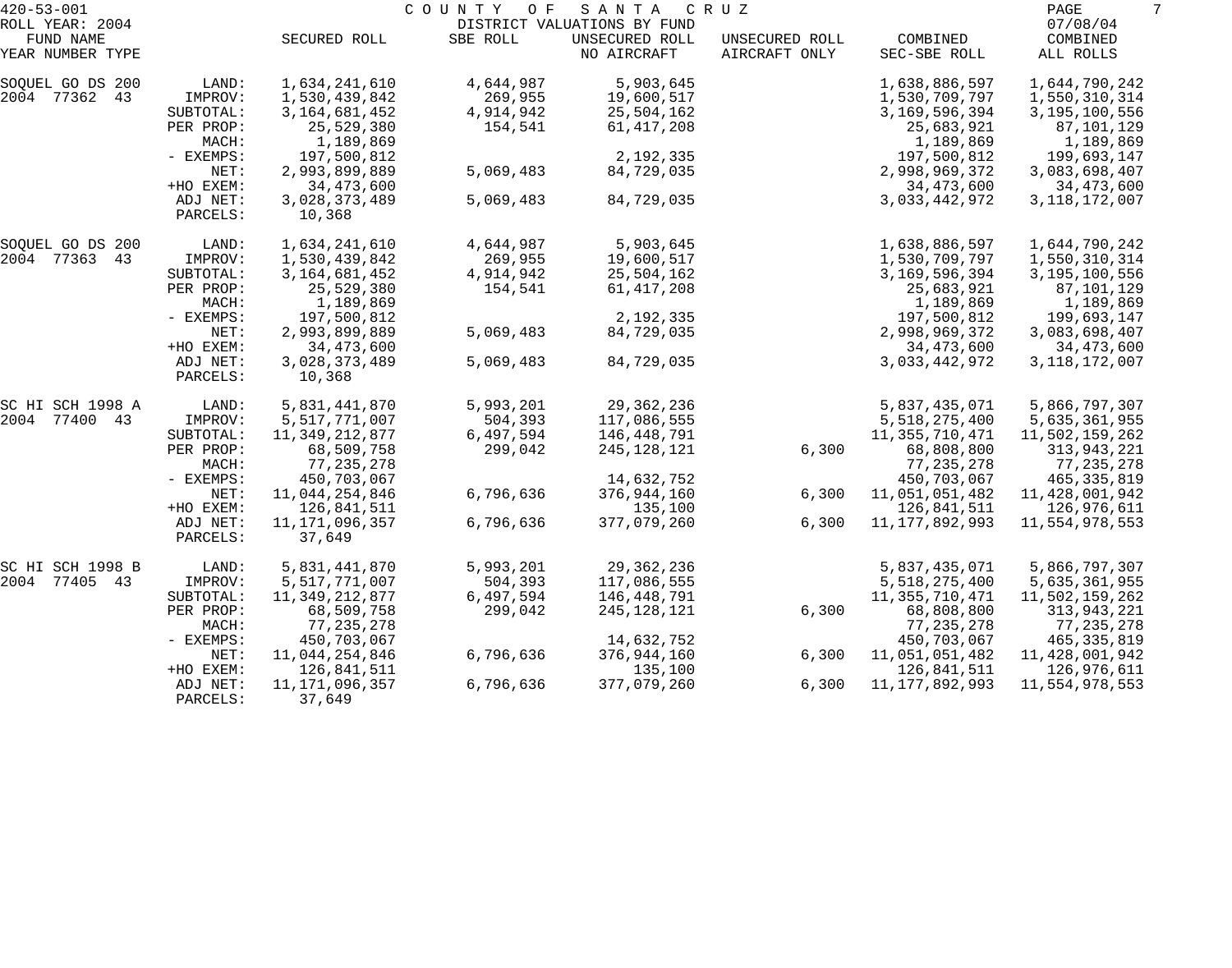| $420 - 53 - 001$                                 |                      |                             | COUNTY OF | SANTA                                                        | C R U Z                         |                            | PAGE                              | 8 |
|--------------------------------------------------|----------------------|-----------------------------|-----------|--------------------------------------------------------------|---------------------------------|----------------------------|-----------------------------------|---|
| ROLL YEAR: 2004<br>FUND NAME<br>YEAR NUMBER TYPE |                      | SECURED ROLL                | SBE ROLL  | DISTRICT VALUATIONS BY FUND<br>UNSECURED ROLL<br>NO AIRCRAFT | UNSECURED ROLL<br>AIRCRAFT ONLY | COMBINED<br>SEC-SBE ROLL   | 07/08/04<br>COMBINED<br>ALL ROLLS |   |
| SC HI SCH 1998 C                                 | LAND:                | 5,831,441,870               | 5,993,201 | 29, 362, 236                                                 |                                 | 5,837,435,071              | 5,866,797,307                     |   |
| 2004 77408 43                                    | IMPROV:              | 5,517,771,007               | 504,393   | 117,086,555                                                  |                                 | 5,518,275,400              | 5,635,361,955                     |   |
|                                                  | SUBTOTAL:            | 11, 349, 212, 877           | 6,497,594 | 146,448,791                                                  |                                 | 11, 355, 710, 471          | 11,502,159,262                    |   |
|                                                  | PER PROP:<br>MACH:   | 68,509,758<br>77, 235, 278  | 299,042   | 245,128,121                                                  | 6,300                           | 68,808,800<br>77, 235, 278 | 313,943,221<br>77,235,278         |   |
|                                                  | - EXEMPS:            | 450,703,067                 |           | 14,632,752                                                   |                                 | 450,703,067                | 465, 335, 819                     |   |
|                                                  | NET:                 | 11,044,254,846              | 6,796,636 | 376,944,160                                                  | 6,300                           | 11,051,051,482             | 11, 428, 001, 942                 |   |
|                                                  | +HO EXEM:            | 126,841,511                 |           | 135,100                                                      |                                 | 126,841,511                | 126,976,611                       |   |
|                                                  | ADJ NET:<br>PARCELS: | 11, 171, 096, 357<br>37,649 | 6,796,636 | 377,079,260                                                  | 6,300                           | 11, 177, 892, 993          | 11,554,978,553                    |   |
| SLV UNIF SCH DT                                  | LAND:                | 1, 222, 238, 160            | 711,923   | 3,028,023                                                    |                                 | 1,222,950,083              | 1,225,978,106                     |   |
| 2004 77546 43                                    | IMPROV:              | 1, 113, 129, 654            | 373,554   | 11,485,820                                                   |                                 | 1,113,503,208              | 1,124,989,028                     |   |
|                                                  | SUBTOTAL:            | 2,335,367,814               | 1,085,477 | 14,513,843                                                   |                                 | 2,336,453,291              | 2,350,967,134                     |   |
|                                                  | PER PROP:            | 7,854,795                   | 320,656   | 13,438,124                                                   |                                 | 8,175,451                  | 21,613,575                        |   |
|                                                  | MACH:                | 2,707,497                   |           |                                                              |                                 | 2,707,497                  | 2,707,497                         |   |
|                                                  | - EXEMPS:            | 96,761,488                  |           | 58,213                                                       |                                 | 96,761,488                 | 96,819,701                        |   |
|                                                  | NET:                 | 2, 249, 168, 618            | 1,406,133 | 27,893,754                                                   |                                 | 2, 250, 574, 751           | 2, 278, 468, 505                  |   |
|                                                  | +HO EXEM:            | 39, 271, 839                |           |                                                              |                                 | 39, 271, 839               | 39, 271, 839                      |   |
|                                                  | ADJ NET:<br>PARCELS: | 2, 288, 440, 457<br>17,384  | 1,406,133 | 27,893,754                                                   |                                 | 2,289,846,590              | 2, 317, 740, 344                  |   |
| SLVSD 2000 SER A                                 | LAND:                | 1, 222, 238, 160            | 711,923   | 3,028,023                                                    |                                 | 1,222,950,083              | 1,225,978,106                     |   |
| 2004 77592 43                                    | IMPROV:              | 1, 113, 129, 654            | 373,554   | 11,485,820                                                   |                                 | 1, 113, 503, 208           | 1,124,989,028                     |   |
|                                                  | SUBTOTAL:            | 2,335,367,814               | 1,085,477 | 14,513,843                                                   |                                 | 2,336,453,291              | 2,350,967,134                     |   |
|                                                  | PER PROP:            | 7,854,795                   | 320,656   | 13,438,124                                                   |                                 | 8,175,451                  | 21,613,575                        |   |
|                                                  | MACH:                | 2,707,497                   |           |                                                              |                                 | 2,707,497                  | 2,707,497                         |   |
|                                                  | - EXEMPS:            | 96,761,488                  |           | 58,213                                                       |                                 | 96,761,488                 | 96,819,701                        |   |
|                                                  | NET:                 | 2, 249, 168, 618            | 1,406,133 | 27,893,754                                                   |                                 | 2, 250, 574, 751           | 2, 278, 468, 505                  |   |
|                                                  | +HO EXEM:            | 39, 271, 839                |           |                                                              |                                 | 39, 271, 839               | 39, 271, 839                      |   |
|                                                  | ADJ NET:<br>PARCELS: | 2, 288, 440, 457<br>17,384  | 1,406,133 | 27,893,754                                                   |                                 | 2,289,846,590              | 2, 317, 740, 344                  |   |
| SLV USD 2002 SER                                 | LAND:                | 1,222,238,160               | 711,923   | 3,028,023                                                    |                                 | 1,222,950,083              | 1,225,978,106                     |   |
| 2004 77593<br>43                                 | IMPROV:              | 1, 113, 129, 654            | 373,554   | 11,485,820                                                   |                                 | 1, 113, 503, 208           | 1,124,989,028                     |   |
|                                                  | SUBTOTAL:            | 2,335,367,814               | 1,085,477 | 14,513,843                                                   |                                 | 2,336,453,291              | 2,350,967,134                     |   |
|                                                  | PER PROP:            | 7,854,795                   | 320,656   | 13,438,124                                                   |                                 | 8,175,451                  | 21,613,575                        |   |
|                                                  | MACH:                | 2,707,497                   |           |                                                              |                                 | 2,707,497                  | 2,707,497                         |   |
|                                                  | - EXEMPS:            | 96,761,488                  |           | 58,213                                                       |                                 | 96,761,488                 | 96,819,701                        |   |
|                                                  | NET:                 | 2, 249, 168, 618            | 1,406,133 | 27,893,754                                                   |                                 | 2, 250, 574, 751           | 2, 278, 468, 505                  |   |
|                                                  | +HO EXEM:            | 39, 271, 839                |           |                                                              |                                 | 39, 271, 839               | 39, 271, 839                      |   |
|                                                  | ADJ NET:<br>PARCELS: | 2, 288, 440, 457<br>17,384  | 1,406,133 | 27,893,754                                                   |                                 | 2,289,846,590              | 2, 317, 740, 344                  |   |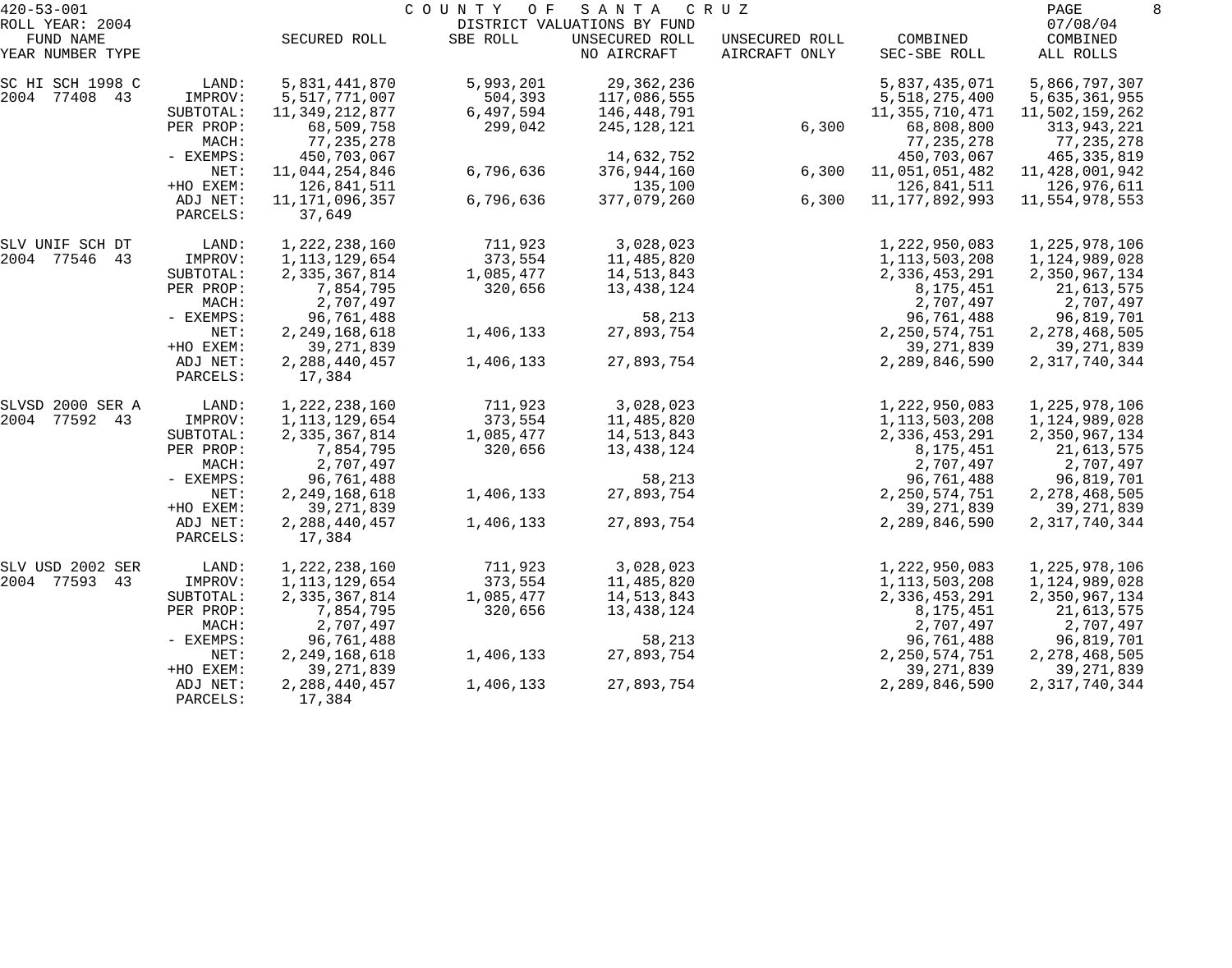| $420 - 53 - 001$<br>ROLL YEAR: 2004 |                      |                             | COUNTY<br>O F | SANTA<br>DISTRICT VALUATIONS BY FUND | C R U Z        |                   | PAGE<br>07/08/04  |  |
|-------------------------------------|----------------------|-----------------------------|---------------|--------------------------------------|----------------|-------------------|-------------------|--|
| FUND NAME                           |                      | SECURED ROLL                | SBE ROLL      | UNSECURED ROLL                       | UNSECURED ROLL | COMBINED          | COMBINED          |  |
| YEAR NUMBER TYPE                    |                      |                             |               | NO AIRCRAFT                          | AIRCRAFT ONLY  | SEC-SBE ROLL      | ALL ROLLS         |  |
| CAB COL GODS 199                    | LAND:                | 12,639,701,219              | 7,886,984     | 51,056,414                           |                | 12,647,588,203    | 12,698,644,617    |  |
| 2004 77641 43                       | IMPROV:              | 12,011,900,123              | 1,101,932     | 202,935,692                          |                | 12,013,002,055    | 12, 215, 937, 747 |  |
|                                     | SUBTOTAL:            | 24,651,601,342              | 8,988,916     | 253,992,106                          |                | 24,660,590,258    | 24, 914, 582, 364 |  |
|                                     | PER PROP:            | 167,228,514                 | 747,922       | 480,083,292                          | 30,984,990     | 167,976,436       | 679,044,718       |  |
|                                     | MACH:                | 112,237,527                 |               |                                      |                | 112,237,527       | 112,237,527       |  |
|                                     | - EXEMPS:            | 876,985,319                 |               | 18,824,556                           | 229,900        | 876,985,319       | 896,039,775       |  |
|                                     | NET:                 | 24,054,082,064              | 9,736,838     | 715,250,842                          | 30,755,090     | 24,063,818,902    | 24,809,824,834    |  |
|                                     | +HO EXEM:            | 291,085,606                 |               | 135,100                              |                | 291,085,606       | 291,220,706       |  |
|                                     | ADJ NET:<br>PARCELS: | 24, 345, 167, 670<br>91,776 | 9,736,838     | 715,385,942                          | 30,755,090     | 24, 354, 904, 508 | 25, 101, 045, 540 |  |
| CAB COL GODS 199                    | LAND:                | 12,639,701,219              | 7,886,984     | 51,056,414                           |                | 12,647,588,203    | 12,698,644,617    |  |
| 2004 77645<br>43                    | IMPROV:              | 12,011,900,123              | 1,101,932     | 202,935,692                          |                | 12,013,002,055    | 12, 215, 937, 747 |  |
|                                     | SUBTOTAL:            | 24,651,601,342              | 8,988,916     | 253,992,106                          |                | 24,660,590,258    | 24, 914, 582, 364 |  |
|                                     | PER PROP:            | 167,228,514                 | 747,922       | 480,083,292                          | 30,984,990     | 167,976,436       | 679,044,718       |  |
|                                     | MACH:                | 112,237,527                 |               |                                      |                | 112,237,527       | 112,237,527       |  |
|                                     | - EXEMPS:            | 876,985,319                 |               | 18,824,556                           | 229,900        | 876,985,319       | 896,039,775       |  |
|                                     | NET:                 | 24,054,082,064              | 9,736,838     | 715,250,842                          | 30,755,090     | 24,063,818,902    | 24,809,824,834    |  |
|                                     | +HO EXEM:            | 291,085,606                 |               | 135,100                              |                | 291,085,606       | 291,220,706       |  |
|                                     | ADJ NET:<br>PARCELS: | 24, 345, 167, 670<br>91,776 | 9,736,838     | 715,385,942                          | 30,755,090     | 24, 354, 904, 508 | 25, 101, 045, 540 |  |
| CAB COL GODS 199                    | LAND:                | 12,639,701,219              | 7,886,984     | 51,056,414                           |                | 12,647,588,203    | 12,698,644,617    |  |
| 2004 77650<br>43                    | IMPROV:              | 12,011,900,123              | 1,101,932     | 202,935,692                          |                | 12,013,002,055    | 12, 215, 937, 747 |  |
|                                     | SUBTOTAL:            | 24,651,601,342              | 8,988,916     | 253,992,106                          |                | 24,660,590,258    | 24, 914, 582, 364 |  |
|                                     | PER PROP:            | 167,228,514                 | 747,922       | 480,083,292                          | 30,984,990     | 167,976,436       | 679,044,718       |  |
|                                     | MACH:                | 112,237,527                 |               |                                      |                | 112,237,527       | 112,237,527       |  |
|                                     | - EXEMPS:            | 876,985,319                 |               | 18,824,556                           | 229,900        | 876,985,319       | 896,039,775       |  |
|                                     | NET:                 | 24,054,082,064              | 9,736,838     | 715,250,842                          | 30,755,090     | 24,063,818,902    | 24,809,824,834    |  |
|                                     | +HO EXEM:            | 291,085,606                 |               | 135,100                              |                | 291,085,606       | 291,220,706       |  |
|                                     | ADJ NET:<br>PARCELS: | 24, 345, 167, 670<br>91,776 | 9,736,838     | 715,385,942                          | 30,755,090     | 24, 354, 904, 508 | 25, 101, 045, 540 |  |
| CAB COL GODS 199                    | LAND:                | 12,639,701,219              | 7,886,984     | 51,056,414                           |                | 12,647,588,203    | 12,698,644,617    |  |
| 2004 77655<br>43                    | IMPROV:              | 12,011,900,123              | 1,101,932     | 202,935,692                          |                | 12,013,002,055    | 12, 215, 937, 747 |  |
|                                     | SUBTOTAL:            | 24,651,601,342              | 8,988,916     | 253,992,106                          |                | 24,660,590,258    | 24, 914, 582, 364 |  |
|                                     | PER PROP:            | 167,228,514                 | 747,922       | 480,083,292                          | 30,984,990     | 167,976,436       | 679,044,718       |  |
|                                     | MACH:                | 112,237,527                 |               |                                      |                | 112,237,527       | 112,237,527       |  |
|                                     | - EXEMPS:            | 876,985,319                 |               | 18,824,556                           | 229,900        | 876,985,319       | 896,039,775       |  |
|                                     | NET:                 | 24,054,082,064              | 9,736,838     | 715,250,842                          | 30,755,090     | 24,063,818,902    | 24,809,824,834    |  |
|                                     | +HO EXEM:            | 291,085,606                 |               | 135,100                              |                | 291,085,606       | 291,220,706       |  |
|                                     | ADJ NET:             | 24, 345, 167, 670           | 9,736,838     | 715,385,942                          | 30,755,090     | 24, 354, 904, 508 | 25, 101, 045, 540 |  |
|                                     | PARCELS:             | 91,776                      |               |                                      |                |                   |                   |  |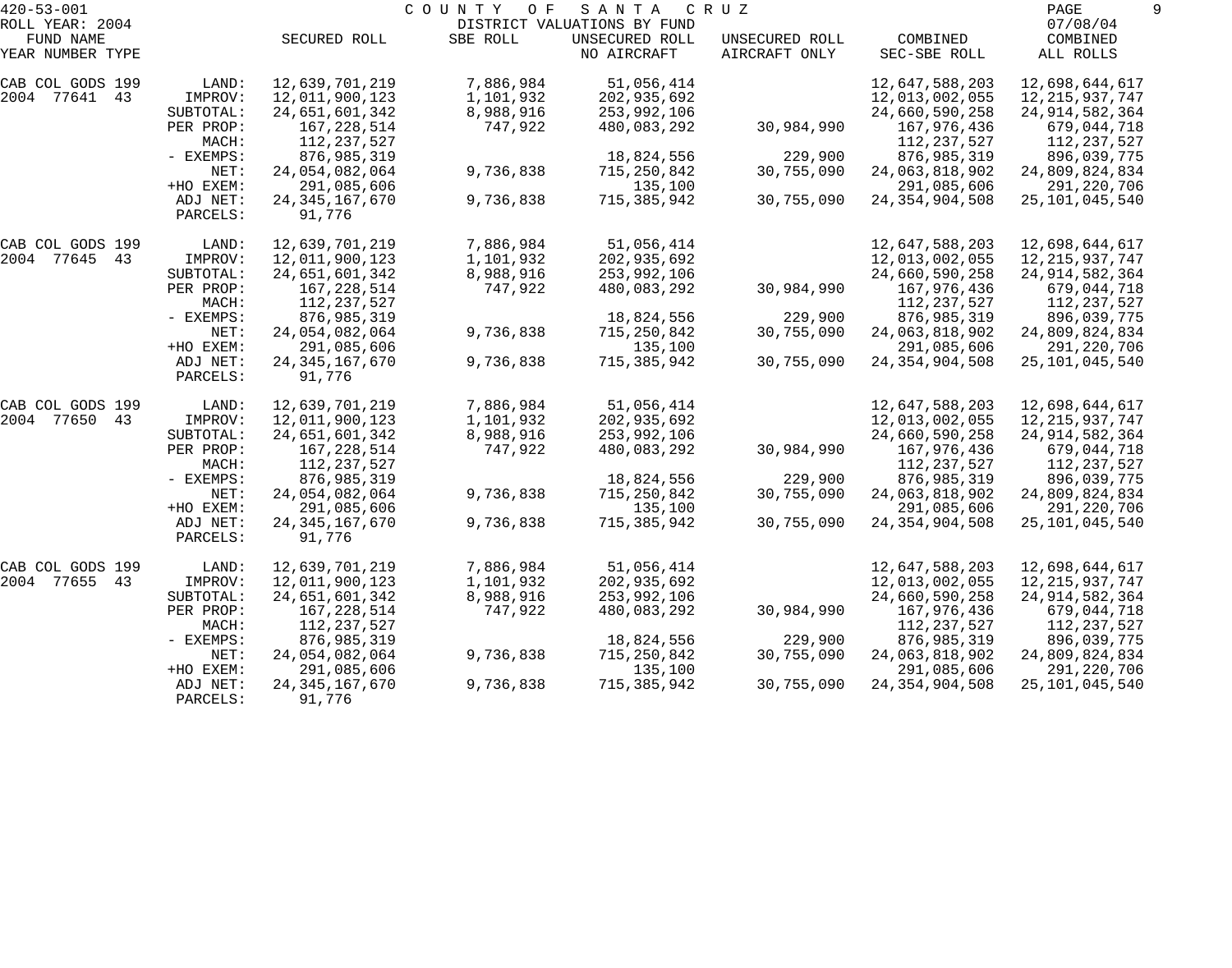| $420 - 53 - 001$                                 |                                            |                                                    | COUNTY OF                           | SANTA                                                        | C R U Z                         |                                                    | PAGE<br>10                                            |
|--------------------------------------------------|--------------------------------------------|----------------------------------------------------|-------------------------------------|--------------------------------------------------------------|---------------------------------|----------------------------------------------------|-------------------------------------------------------|
| ROLL YEAR: 2004<br>FUND NAME<br>YEAR NUMBER TYPE |                                            | SECURED ROLL                                       | SBE ROLL                            | DISTRICT VALUATIONS BY FUND<br>UNSECURED ROLL<br>NO AIRCRAFT | UNSECURED ROLL<br>AIRCRAFT ONLY | COMBINED<br>SEC-SBE ROLL                           | 07/08/04<br>COMBINED<br>ALL ROLLS                     |
| CAB COL GODS 200<br>2004 77660<br>43             | LAND:<br>IMPROV:<br>SUBTOTAL:              | 12,639,701,219<br>12,011,900,123<br>24,651,601,342 | 7,886,984<br>1,101,932<br>8,988,916 | 51,056,414<br>202,935,692<br>253,992,106                     |                                 | 12,647,588,203<br>12,013,002,055<br>24,660,590,258 | 12,698,644,617<br>12, 215, 937, 747                   |
|                                                  | PER PROP:<br>MACH:                         | 167, 228, 514<br>112, 237, 527                     | 747,922                             | 480,083,292                                                  | 30,984,990                      | 167,976,436<br>112,237,527                         | 24, 914, 582, 364<br>679,044,718<br>112,237,527       |
|                                                  | - EXEMPS:<br>NET:                          | 876,985,319<br>24,054,082,064                      | 9,736,838                           | 18,824,556<br>715,250,842                                    | 229,900<br>30,755,090           | 876,985,319<br>24,063,818,902                      | 896,039,775<br>24,809,824,834                         |
|                                                  | +HO EXEM:<br>ADJ NET:<br>PARCELS:          | 291,085,606<br>24, 345, 167, 670<br>91,776         | 9,736,838                           | 135,100<br>715,385,942                                       | 30,755,090                      | 291,085,606<br>24, 354, 904, 508                   | 291,220,706<br>25, 101, 045, 540                      |
| CAB COL 04 REF 9<br>2004 77665 43                | LAND:<br>IMPROV:                           | 12,639,701,219                                     | 7,886,984                           | 51,056,414                                                   |                                 | 12,647,588,203<br>12,013,002,055                   | 12,698,644,617                                        |
|                                                  | SUBTOTAL:<br>PER PROP:                     | 12,011,900,123<br>24,651,601,342<br>167, 228, 514  | 1,101,932<br>8,988,916<br>747,922   | 202,935,692<br>253,992,106<br>480,083,292                    | 30,984,990                      | 24,660,590,258<br>167,976,436                      | 12, 215, 937, 747<br>24, 914, 582, 364<br>679,044,718 |
|                                                  | MACH:<br>- EXEMPS:<br>NET:                 | 112, 237, 527<br>876,985,319<br>24,054,082,064     | 9,736,838                           | 18,824,556<br>715,250,842                                    | 229,900<br>30,755,090           | 112, 237, 527<br>876, 985, 319<br>24,063,818,902   | 112,237,527<br>896,039,775<br>24,809,824,834          |
|                                                  | +HO EXEM:<br>ADJ NET:<br>PARCELS:          | 291,085,606<br>24, 345, 167, 670<br>91,776         | 9,736,838                           | 135,100<br>715, 385, 942                                     | 30,755,090                      | 291,085,606<br>24, 354, 904, 508                   | 291,220,706<br>25, 101, 045, 540                      |
| LMPCO CO WTR DT                                  | LAND:                                      | 47, 261, 135                                       |                                     |                                                              |                                 | 47, 261, 135                                       | 47, 261, 135                                          |
| 2004 77812<br>44                                 | IMPROV:<br>SUBTOTAL:<br>PER PROP:<br>MACH: | 34,783,908<br>82,045,043                           |                                     | 1,903<br>1,903<br>115,471                                    |                                 | 34,783,908<br>82,045,043                           | 34,785,811<br>82,046,946<br>115,471                   |
|                                                  | - EXEMPS:<br>NET:<br>+HO EXEM:             | 2,404,910<br>79,640,133<br>2,023,000               |                                     | 117,374                                                      |                                 | 2,404,910<br>79,640,133<br>2,023,000               | 2,404,910<br>79,757,507<br>2,023,000                  |
|                                                  | ADJ NET:<br>PARCELS:                       | 81,663,133<br>1,642                                |                                     | 117,374                                                      |                                 | 81,663,133                                         | 81,780,507                                            |
| SALSIPUEDES SAN<br>2004 77878<br>44              | LAND:<br>IMPROV:                           | 140,855,067<br>133,010,037                         |                                     | 708,953<br>587,138                                           |                                 | 140,855,067<br>133,010,037                         | 141,564,020<br>133,597,175                            |
|                                                  | SUBTOTAL:<br>PER PROP:<br>MACH:            | 273,865,104<br>125,609                             |                                     | 1,296,091<br>1,188,385                                       |                                 | 273,865,104<br>125,609                             | 275,161,195<br>1,313,994                              |
|                                                  | - EXEMPS:<br>NET:                          | 10,299,317<br>263,691,396                          |                                     | 2,484,476                                                    |                                 | 10,299,317<br>263,691,396                          | 10,299,317<br>266, 175, 872                           |
|                                                  | +HO EXEM:<br>ADJ NET:<br>PARCELS:          | 6,427,400<br>270, 118, 796<br>1,636                |                                     | 2,484,476                                                    |                                 | 6,427,400<br>270, 118, 796                         | 6,427,400<br>272,603,272                              |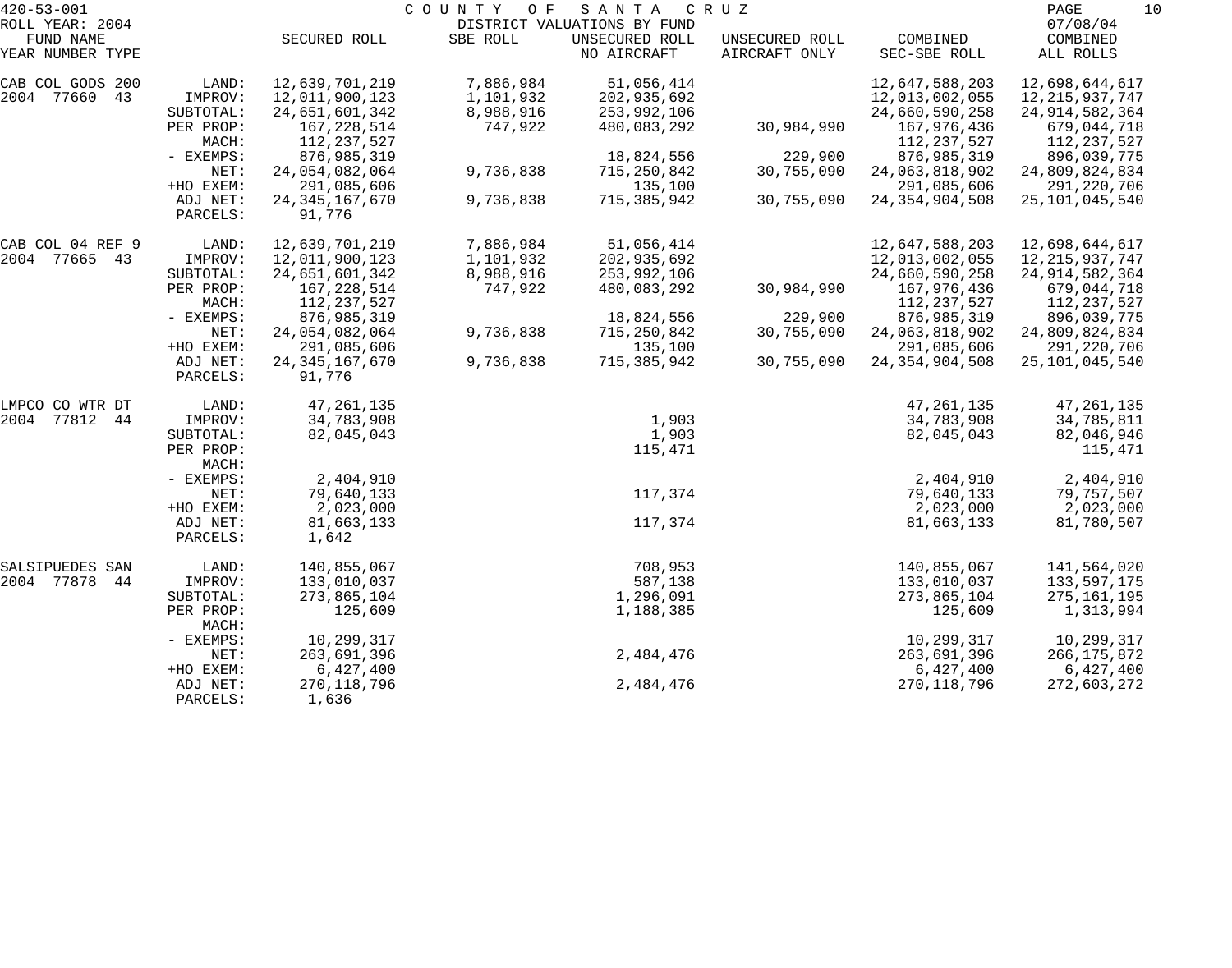| $420 - 53 - 001$<br>ROLL YEAR: 2004 |                      |                    | COUNTY OF | SANTA CRUZ<br>DISTRICT VALUATIONS BY FUND |                                 |                          | PAGE<br>11<br>07/08/04 |
|-------------------------------------|----------------------|--------------------|-----------|-------------------------------------------|---------------------------------|--------------------------|------------------------|
| FUND NAME<br>YEAR NUMBER TYPE       |                      | SECURED ROLL       | SBE ROLL  | UNSECURED ROLL<br>NO AIRCRAFT             | UNSECURED ROLL<br>AIRCRAFT ONLY | COMBINED<br>SEC-SBE ROLL | COMBINED<br>ALL ROLLS  |
| ZAYANTE FPD DT S                    | LAND:                | 166, 277, 943      | 529,514   | 4,306                                     |                                 | 166,807,457              | 166,811,763            |
| 2004 77985<br>44                    | IMPROV:              | 146,649,056        | 262,201   | 15,867                                    |                                 | 146,911,257              | 146,927,124            |
|                                     | SUBTOTAL:            | 312,926,999        | 791,715   | 20,173                                    |                                 | 313,718,714              | 313,738,887            |
|                                     | PER PROP:            | 642,812            | 225,071   | 655,089                                   |                                 | 867,883                  | 1,522,972              |
|                                     | MACH:                | 1,165,275          |           |                                           |                                 | 1,165,275                | 1,165,275              |
|                                     | - EXEMPS:            | 7,910,363          |           |                                           |                                 | 7,910,363                | 7,910,363              |
|                                     | NET:                 | 306,824,723        | 1,016,786 | 675,262                                   |                                 | 307,841,509              | 308,516,771            |
|                                     | +HO EXEM:            | 6,013,000          |           |                                           |                                 | 6,013,000                | 6,013,000              |
|                                     | ADJ NET:             | 312,837,723        | 1,016,786 | 675,262                                   |                                 | 313,854,509              | 314,529,771            |
|                                     | PARCELS:             | 3,958              |           |                                           |                                 |                          |                        |
| AROMAS/S JUAN US                    | LAND:                | 5,495,481          | 33,109    |                                           |                                 | 5,528,590                | 5,528,590              |
| 2004 79845<br>43                    | IMPROV:              | 3,409,373          | 24,857    | 37,835                                    |                                 | 3,434,230                | 3,472,065              |
|                                     | SUBTOTAL:            | 8,904,854          | 57,966    | 37,835                                    |                                 | 8,962,820                | 9,000,655              |
|                                     | PER PROP:<br>MACH:   | 106,971            | 14,230    | 264,498                                   |                                 | 121,201                  | 385,699                |
|                                     | - EXEMPS:            | 98,000             |           |                                           |                                 | 98,000                   | 98,000                 |
|                                     | NET:                 | 8,913,825          | 72,196    | 302,333                                   |                                 | 8,986,021                | 9,288,354              |
|                                     | +HO EXEM:            | 98,000             |           |                                           |                                 | 98,000                   | 98,000                 |
|                                     | ADJ NET:<br>PARCELS: | 9,011,825<br>67    | 72,196    | 302,333                                   |                                 | 9,084,021                | 9,386,354              |
| BNY DOON SCH                        | LAND:                | 184, 183, 774      |           | 96,517                                    |                                 | 184, 183, 774            | 184, 280, 291          |
| 2004 79902<br>43                    | IMPROV:              | 185, 397, 228      |           | 4,954,294                                 |                                 | 185, 397, 228            | 190,351,522            |
|                                     | SUBTOTAL:            | 369,581,002        |           | 5,050,811                                 |                                 | 369,581,002              | 374,631,813            |
|                                     | PER PROP:            | 3,546,229          |           | 2,092,687                                 | 6,300                           | 3,546,229                | 5,645,216              |
|                                     | MACH:                | 6, 168, 509        |           |                                           |                                 | 6,168,509                | 6,168,509              |
|                                     | - EXEMPS:            | 9,029,594          |           |                                           |                                 | 9,029,594                | 9,029,594              |
|                                     | NET:                 | 370, 266, 146      |           | 7,143,498                                 | 6,300                           | 370, 266, 146            | 377,415,944            |
|                                     | +HO EXEM:            | 5,045,600          |           |                                           |                                 | 5,045,600                | 5,045,600              |
|                                     | ADJ NET:             | 375, 311, 746      |           | 7,143,498                                 | 6,300                           | 375, 311, 746            | 382, 461, 544          |
|                                     | PARCELS:             | 1,287              |           |                                           |                                 |                          |                        |
| HPY VLY SCH                         | LAND:                | 94,871,495         |           |                                           |                                 | 94,871,495               | 94,871,495             |
| 2004 79911<br>43                    | IMPROV:              | 92, 127, 329       |           |                                           |                                 | 92, 127, 329             | 92,127,329             |
|                                     | SUBTOTAL:            | 186,998,824        |           |                                           |                                 | 186,998,824              | 186,998,824            |
|                                     | PER PROP:<br>MACH:   | 130,468            |           | 269,997                                   |                                 | 130,468                  | 400,465                |
|                                     | - EXEMPS:            | 3,919,613          |           |                                           |                                 | 3,919,613                | 3,919,613              |
|                                     | NET:                 | 183, 209, 679      |           | 269,997                                   |                                 | 183,209,679              | 183,479,676            |
|                                     | +HO EXEM:            | 2,398,200          |           |                                           |                                 | 2,398,200                | 2,398,200              |
|                                     | ADJ NET:<br>PARCELS: | 185,607,879<br>574 |           | 269,997                                   |                                 | 185,607,879              | 185,877,876            |
|                                     |                      |                    |           |                                           |                                 |                          |                        |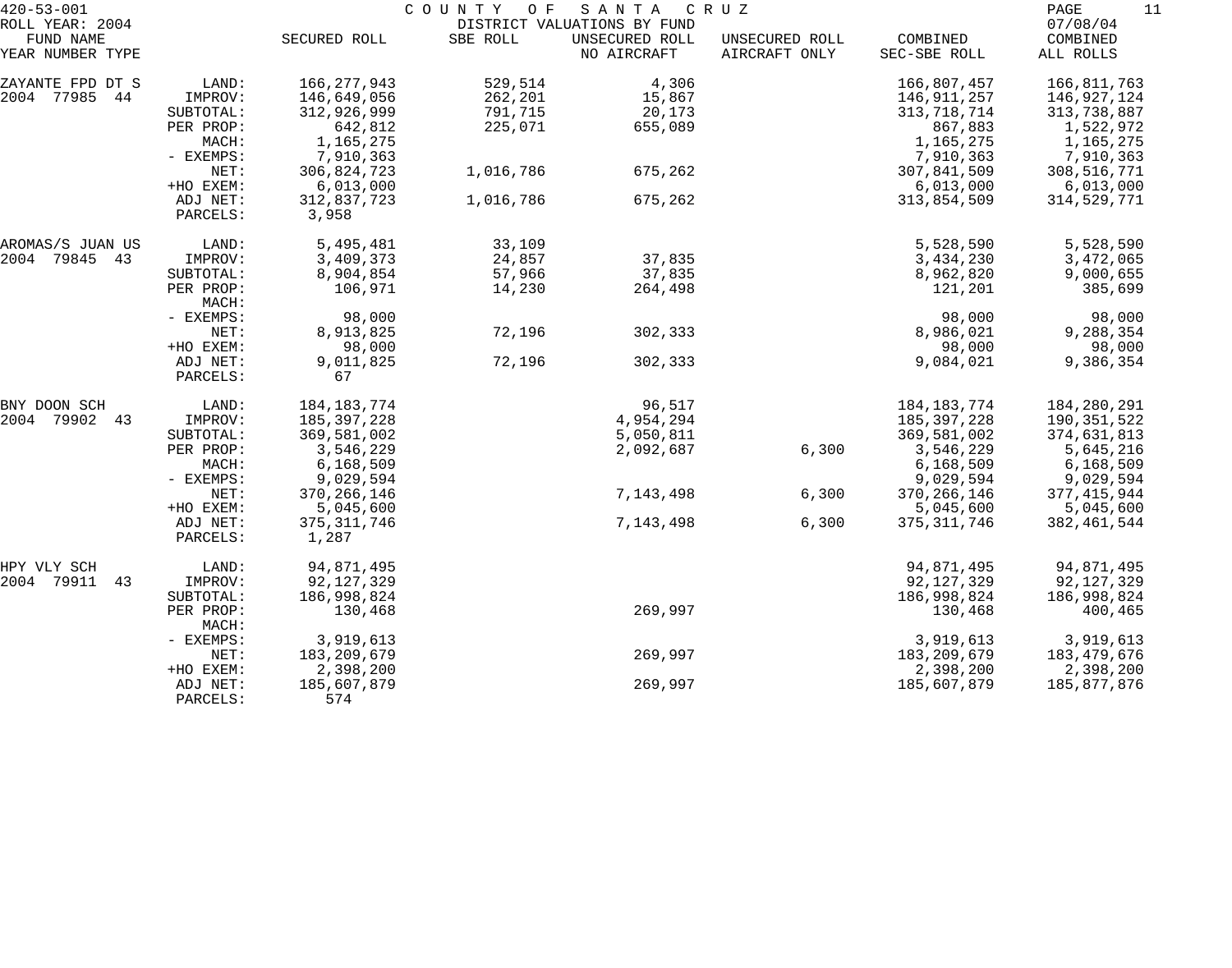| $420 - 53 - 001$                                 |                               |                                         | COUNTY OF         | SANTA                                                        | C R U Z                         |                                           | PAGE<br>12                              |
|--------------------------------------------------|-------------------------------|-----------------------------------------|-------------------|--------------------------------------------------------------|---------------------------------|-------------------------------------------|-----------------------------------------|
| ROLL YEAR: 2004<br>FUND NAME<br>YEAR NUMBER TYPE |                               | SECURED ROLL                            | SBE ROLL          | DISTRICT VALUATIONS BY FUND<br>UNSECURED ROLL<br>NO AIRCRAFT | UNSECURED ROLL<br>AIRCRAFT ONLY | COMBINED<br>SEC-SBE ROLL                  | 07/08/04<br>COMBINED<br>ALL ROLLS       |
| HPY VLY SCH-ST S<br>2004 79912 43                | LAND:<br>IMPROV:<br>SUBTOTAL: | 94,871,495<br>92,127,329<br>186,998,824 |                   |                                                              |                                 | 94,871,495<br>92, 127, 329<br>186,998,824 | 94,871,495<br>92,127,329<br>186,998,824 |
|                                                  | PER PROP:<br>MACH:            | 130,468                                 |                   | 269,997                                                      |                                 | 130,468                                   | 400,465                                 |
|                                                  | - EXEMPS:<br>NET:             | 3,919,613<br>183, 209, 679              |                   | 269,997                                                      |                                 | 3,919,613<br>183, 209, 679                | 3,919,613<br>183,479,676                |
|                                                  | +HO EXEM:<br>ADJ NET:         | 2,398,200<br>185,607,879                |                   | 269,997                                                      |                                 | 2,398,200<br>185,607,879                  | 2,398,200<br>185,877,876                |
|                                                  | PARCELS:                      | 574                                     |                   |                                                              |                                 |                                           |                                         |
| LIVE OAK SCH<br>2004 79915<br>43                 | LAND:<br>IMPROV:              | 1,130,017,581<br>927,758,049            | 441,335<br>33,600 | 7,783,797<br>27, 235, 961                                    |                                 | 1,130,458,916<br>927,791,649              | 1,138,242,713<br>955,027,610            |
|                                                  | SUBTOTAL:                     | 2,057,775,630                           | 474,935           | 35,019,758                                                   |                                 | 2,058,250,565                             | 2,093,270,323                           |
|                                                  | PER PROP:                     | 9,113,266                               | 19,235            | 39,857,785                                                   |                                 | 9,132,501                                 | 48,990,286                              |
|                                                  | MACH:                         | 270,448                                 |                   |                                                              |                                 | 270,448                                   | 270,448                                 |
|                                                  | - EXEMPS:                     | 48,460,960                              |                   | 3,922,793                                                    |                                 | 48,460,960                                | 52, 383, 753                            |
|                                                  | NET:                          | 2,018,698,384                           | 494,170           | 70,954,750                                                   |                                 | 2,019,192,554                             | 2,090,147,304                           |
|                                                  | +HO EXEM:                     | 22, 290, 538                            |                   | 58,100                                                       |                                 | 22, 290, 538                              | 22, 348, 638                            |
|                                                  | ADJ NET:<br>PARCELS:          | 2,040,988,922<br>7,028                  | 494,170           | 71,012,850                                                   |                                 | 2,041,483,092                             | 2, 112, 495, 942                        |
| LIVE OAK ST SCH                                  | LAND:                         | 1,130,017,581                           | 441,335           | 7,783,797                                                    |                                 | 1,130,458,916                             | 1, 138, 242, 713                        |
| 2004 79917<br>43                                 | IMPROV:                       | 927,758,049                             | 33,600            | 27, 235, 961                                                 |                                 | 927,791,649                               | 955,027,610                             |
|                                                  | SUBTOTAL:                     | 2,057,775,630                           | 474,935           | 35,019,758                                                   |                                 | 2,058,250,565                             | 2,093,270,323                           |
|                                                  | PER PROP:<br>MACH:            | 9,113,266<br>270,448                    | 19,235            | 39,857,785                                                   |                                 | 9,132,501<br>270,448                      | 48,990,286<br>270,448                   |
|                                                  | - EXEMPS:                     | 48,460,960                              |                   | 3,922,793                                                    |                                 | 48,460,960                                | 52, 383, 753                            |
|                                                  | NET:                          | 2,018,698,384                           | 494,170           | 70,954,750                                                   |                                 | 2,019,192,554                             | 2,090,147,304                           |
|                                                  | +HO EXEM:                     | 22, 290, 538                            |                   | 58,100                                                       |                                 | 22, 290, 538                              | 22,348,638                              |
|                                                  | ADJ NET:<br>PARCELS:          | 2,040,988,922<br>7,028                  | 494,170           | 71,012,850                                                   |                                 | 2,041,483,092                             | 2, 112, 495, 942                        |
| MTN SCH DIST                                     | LAND:                         | 83,590,696                              |                   |                                                              |                                 | 83,590,696                                | 83,590,696                              |
| 2004 79921 43                                    | IMPROV:                       | 77,634,593                              |                   | 2,628,172                                                    |                                 | 77,634,593                                | 80, 262, 765                            |
|                                                  | SUBTOTAL:                     | 161, 225, 289                           |                   | 2,628,172                                                    |                                 | 161, 225, 289                             | 163,853,461                             |
|                                                  | PER PROP:<br>MACH:            | 146,544                                 |                   | 1,527,350                                                    |                                 | 146,544                                   | 1,673,894                               |
|                                                  | - EXEMPS:                     | 3,626,931                               |                   |                                                              |                                 | 3,626,931                                 | 3,626,931                               |
|                                                  | NET:                          | 157,744,902                             |                   | 4, 155, 522                                                  |                                 | 157,744,902                               | 161,900,424                             |
|                                                  | +HO EXEM:                     | 2,105,600                               |                   |                                                              |                                 | 2,105,600                                 | 2,105,600                               |
|                                                  | ADJ NET:<br>PARCELS:          | 159,850,502<br>551                      |                   | 4, 155, 522                                                  |                                 | 159,850,502                               | 164,006,024                             |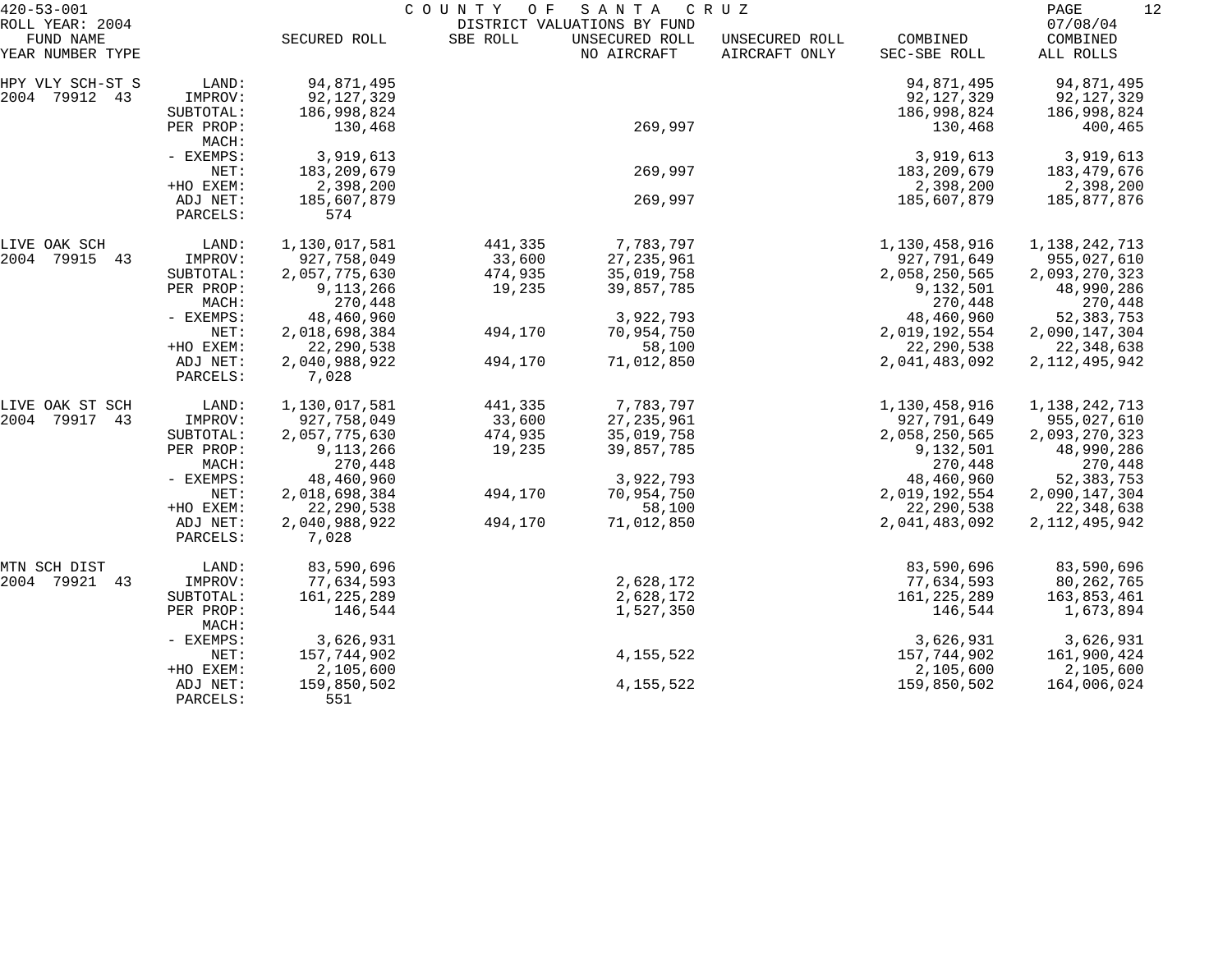| $420 - 53 - 001$              |             | COUNTY OF<br>S A N T A<br>C R U Z |           |                               |                                 |                          |                       |
|-------------------------------|-------------|-----------------------------------|-----------|-------------------------------|---------------------------------|--------------------------|-----------------------|
| ROLL YEAR: 2004               |             |                                   |           | DISTRICT VALUATIONS BY FUND   |                                 |                          | 07/08/04              |
| FUND NAME<br>YEAR NUMBER TYPE |             | SECURED ROLL                      | SBE ROLL  | UNSECURED ROLL<br>NO AIRCRAFT | UNSECURED ROLL<br>AIRCRAFT ONLY | COMBINED<br>SEC-SBE ROLL | COMBINED<br>ALL ROLLS |
|                               |             |                                   |           |                               |                                 |                          |                       |
| MOUNTN SCH-ST SC              | LAND:       | 83,590,696                        |           |                               |                                 | 83,590,696               | 83,590,696            |
| 2004 79922 43                 | IMPROV:     | 77,634,593                        |           | 2,628,172                     |                                 | 77,634,593               | 80,262,765            |
|                               | SUBTOTAL:   | 161, 225, 289                     |           | 2,628,172                     |                                 | 161,225,289              | 163,853,461           |
|                               | PER PROP:   | 146,544                           |           | 1,527,350                     |                                 | 146,544                  | 1,673,894             |
|                               | MACH:       |                                   |           |                               |                                 |                          |                       |
|                               | - EXEMPS:   | 3,626,931                         |           |                               |                                 | 3,626,931                | 3,626,931             |
|                               | NET:        | 157,744,902                       |           | 4, 155, 522                   |                                 | 157,744,902              | 161,900,424           |
|                               | +HO EXEM:   | 2,105,600                         |           |                               |                                 | 2,105,600                | 2,105,600             |
|                               | ADJ NET:    | 159,850,502                       |           | 4, 155, 522                   |                                 | 159,850,502              | 164,006,024           |
|                               | PARCELS:    | 551                               |           |                               |                                 |                          |                       |
| PFC SCH DIST                  | LAND:       | 41,168,289                        | 93,258    | 46,380                        |                                 | 41, 261, 547             | 41,307,927            |
| 2004 79925 43                 | IMPROV:     | 27, 444, 075                      | 8,640     | 5,302,428                     |                                 | 27, 452, 715             | 32,755,143            |
|                               | SUBTOTAL:   | 68,612,364                        | 101,898   | 5,348,808                     |                                 | 68,714,262               | 74,063,070            |
|                               | PER PROP:   | 4,725,048                         | 4,946     | 6, 195, 049                   |                                 | 4,729,994                | 10,925,043            |
|                               | MACH:       | 53,998,145                        |           |                               |                                 | 53,998,145               | 53,998,145            |
|                               | - EXEMPS:   | 6,631,410                         |           |                               |                                 | 6,631,410                | 6,631,410             |
|                               | NET:        | 120,704,147                       | 106,844   | 11,543,857                    |                                 | 120,810,991              | 132, 354, 848         |
|                               | +HO EXEM:   | 814,141                           |           |                               |                                 | 814,141                  | 814,141               |
|                               | ADJ NET:    | 121,518,288                       | 106,844   | 11,543,857                    |                                 | 121,625,132              | 133,168,989           |
|                               | PARCELS:    | 458                               |           |                               |                                 |                          |                       |
| S C ELEM SCH                  | LAND:       | 2,663,368,425                     | 813,621   | 15,531,897                    |                                 | 2,664,182,046            | 2,679,713,943         |
| 2004 79933 43                 | IMPROV:     | 2,676,969,891                     | 192,198   | 57, 365, 183                  |                                 | 2,677,162,089            | 2,734,527,272         |
|                               | SUBTOTAL:   | 5,340,338,316                     | 1,005,819 | 72,897,080                    |                                 | 5, 341, 344, 135         | 5, 414, 241, 215      |
|                               | PER PROP:   | 25, 318, 823                      | 120,320   | 133,768,045                   |                                 | 25, 439, 143             | 159,207,188           |
|                               | MACH:       | 15,608,307                        |           |                               |                                 | 15,608,307               | 15,608,307            |
|                               | - EXEMPS:   | 181,533,747                       |           | 8,517,624                     |                                 | 181,533,747              | 190,051,371           |
|                               | NET:        | 5, 199, 731, 699                  | 1,126,139 | 198,147,501                   |                                 | 5,200,857,838            | 5,399,005,339         |
|                               | +HO EXEM:   | 59, 713, 832                      |           | 77,000                        |                                 | 59, 713, 832             | 59,790,832            |
|                               | ADJ NET:    | 5, 259, 445, 531                  | 1,126,139 | 198, 224, 501                 |                                 | 5,260,571,670            | 5, 458, 796, 171      |
|                               | PARCELS:    | 17,383                            |           |                               |                                 |                          |                       |
| SV SCH ST SCH RP              | LAND:       | 1,198,925,393                     | 50,000    | 2,719,114                     |                                 | 1,198,975,393            | 1,201,694,507         |
| 2004 79946<br>43              | IMPROV:     | 1,293,753,954                     |           | 14,259,111                    |                                 | 1,293,753,954            | 1,308,013,065         |
|                               | SUBTOTAL:   | 2,492,679,347                     | 50,000    | 16,978,225                    |                                 | 2,492,729,347            | 2,509,707,572         |
|                               | PER PROP:   | 11,530,046                        |           | 72, 216, 815                  |                                 | 11,530,046               | 83,746,861            |
|                               | MACH:       | 2,064,011                         |           |                               |                                 | 2,064,011                | 2,064,011             |
|                               | $-$ EXEMPS: | 57,790,022                        |           | 478,031                       |                                 | 57,790,022               | 58,268,053            |
|                               | NET:        | 2,448,483,382                     | 50,000    | 88,717,009                    |                                 | 2,448,533,382            | 2,537,250,391         |
|                               | +HO EXEM:   | 27, 283, 200                      |           |                               |                                 | 27, 283, 200             | 27, 283, 200          |
|                               | ADJ NET:    | 2, 475, 766, 582                  | 50,000    | 88,717,009                    |                                 | 2, 475, 816, 582         | 2,564,533,591         |
|                               | PARCELS:    | 7,224                             |           |                               |                                 |                          |                       |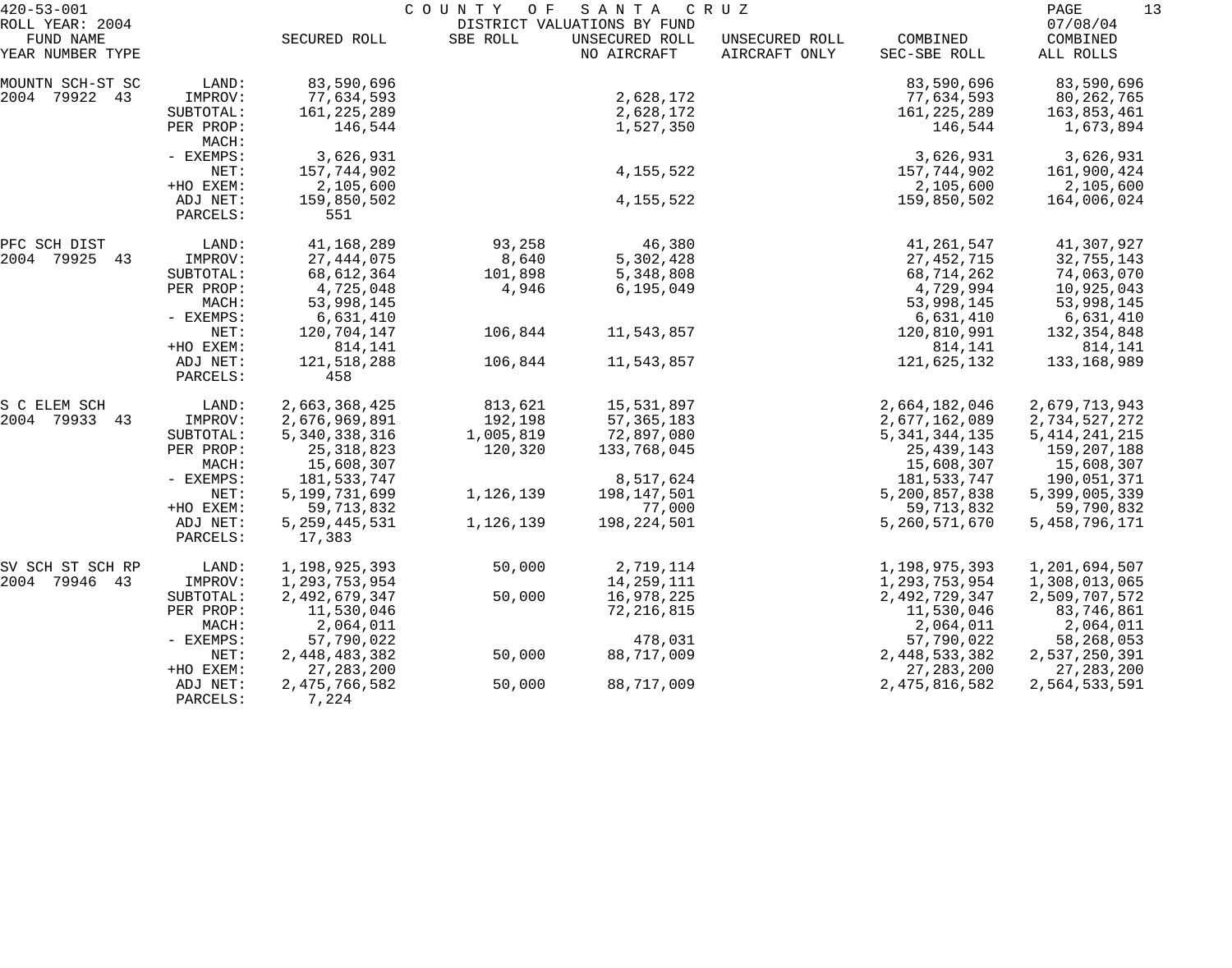| $420 - 53 - 001$ |                      | COUNTY OF<br>S A N T A<br>C R U Z |           |                             |                |                   |                  |  |
|------------------|----------------------|-----------------------------------|-----------|-----------------------------|----------------|-------------------|------------------|--|
| ROLL YEAR: 2004  |                      |                                   |           | DISTRICT VALUATIONS BY FUND |                |                   | 07/08/04         |  |
| FUND NAME        |                      | SECURED ROLL                      | SBE ROLL  | UNSECURED ROLL              | UNSECURED ROLL | COMBINED          | COMBINED         |  |
| YEAR NUMBER TYPE |                      |                                   |           | NO AIRCRAFT                 | AIRCRAFT ONLY  | SEC-SBE ROLL      | ALL ROLLS        |  |
| S V SCH DIST     | LAND:                | 1,198,925,393                     | 50,000    | 2,719,114                   |                | 1,198,975,393     | 1,201,694,507    |  |
| 2004 79947 43    | IMPROV:              | 1,293,753,954                     |           | 14,259,111                  |                | 1,293,753,954     | 1,308,013,065    |  |
|                  | SUBTOTAL:            | 2,492,679,347                     | 50,000    | 16,978,225                  |                | 2,492,729,347     | 2,509,707,572    |  |
|                  | PER PROP:            | 11,530,046                        |           | 72,216,815                  |                | 11,530,046        | 83,746,861       |  |
|                  | MACH:                | 2,064,011                         |           |                             |                | 2,064,011         | 2,064,011        |  |
|                  | - EXEMPS:            | 57,790,022                        |           | 478,031                     |                | 57,790,022        | 58,268,053       |  |
|                  | NET:                 | 2,448,483,382                     | 50,000    | 88,717,009                  |                | 2,448,533,382     | 2,537,250,391    |  |
|                  | +HO EXEM:            | 27, 283, 200                      |           |                             |                | 27, 283, 200      | 27, 283, 200     |  |
|                  | ADJ NET:<br>PARCELS: | 2, 475, 766, 582<br>7,224         | 50,000    | 88,717,009                  |                | 2, 475, 816, 582  | 2,564,533,591    |  |
| SOQ SCH DIST     | LAND:                | 1,634,241,610                     | 4,644,987 | 5,903,645                   |                | 1,638,886,597     | 1,644,790,242    |  |
| 2004 79952 43    | IMPROV:              | 1,530,439,842                     | 269,955   | 19,600,517                  |                | 1,530,709,797     | 1,550,310,314    |  |
|                  | SUBTOTAL:            | 3, 164, 681, 452                  | 4,914,942 | 25,504,162                  |                | 3,169,596,394     | 3,195,100,556    |  |
|                  | PER PROP:            | 25,529,380                        | 154,541   | 61,417,208                  |                | 25,683,921        | 87,101,129       |  |
|                  | MACH:                | 1,189,869                         |           |                             |                | 1,189,869         | 1,189,869        |  |
|                  | - EXEMPS:            | 197,500,812                       |           | 2,192,335                   |                | 197,500,812       | 199,693,147      |  |
|                  | NET:                 | 2,993,899,889                     | 5,069,483 | 84,729,035                  |                | 2,998,969,372     | 3,083,698,407    |  |
|                  | +HO EXEM:            | 34, 473, 600                      |           |                             |                | 34, 473, 600      | 34,473,600       |  |
|                  | ADJ NET:             | 3,028,373,489                     | 5,069,483 | 84,729,035                  |                | 3,033,442,972     | 3, 118, 172, 007 |  |
|                  | PARCELS:             | 10,368                            |           |                             |                |                   |                  |  |
| S C HI SCH       | LAND:                | 5,831,441,870                     | 5,993,201 | 29, 362, 236                |                | 5,837,435,071     | 5,866,797,307    |  |
| 2004 79958<br>43 | IMPROV:              | 5,517,771,007                     | 504,393   | 117,086,555                 |                | 5,518,275,400     | 5,635,361,955    |  |
|                  | SUBTOTAL:            | 11, 349, 212, 877                 | 6,497,594 | 146,448,791                 |                | 11,355,710,471    | 11,502,159,262   |  |
|                  | PER PROP:            | 68,509,758                        | 299,042   | 245,128,121                 | 6,300          | 68,808,800        | 313,943,221      |  |
|                  | MACH:                | 77,235,278                        |           |                             |                | 77, 235, 278      | 77,235,278       |  |
|                  | - EXEMPS:            | 450,703,067                       |           | 14,632,752                  |                | 450,703,067       | 465, 335, 819    |  |
|                  | NET:                 | 11,044,254,846                    | 6,796,636 | 376,944,160                 | 6,300          | 11,051,051,482    | 11,428,001,942   |  |
|                  | +HO EXEM:            | 126,841,511                       |           | 135,100                     |                | 126,841,511       | 126,976,611      |  |
|                  | ADJ NET:<br>PARCELS: | 11, 171, 096, 357<br>37,649       | 6,796,636 | 377,079,260                 | 6,300          | 11, 177, 892, 993 | 11,554,978,553   |  |
|                  |                      |                                   |           |                             |                |                   |                  |  |
| S C HI SCH-ST SC | LAND:                | 5,831,441,870                     | 5,993,201 | 29,362,236                  |                | 5,837,435,071     | 5,866,797,307    |  |
| 2004 79963 43    | IMPROV:              | 5,517,771,007                     | 504,393   | 117,086,555                 |                | 5,518,275,400     | 5,635,361,955    |  |
|                  | SUBTOTAL:            | 11, 349, 212, 877                 | 6,497,594 | 146,448,791                 |                | 11,355,710,471    | 11,502,159,262   |  |
|                  | PER PROP:            | 68,509,758                        | 299,042   | 245,128,121                 | 6,300          | 68,808,800        | 313,943,221      |  |
|                  | MACH:                | 77, 235, 278                      |           |                             |                | 77, 235, 278      | 77,235,278       |  |
|                  | $-$ EXEMPS:          | 450,703,067                       |           | 14,632,752                  |                | 450,703,067       | 465,335,819      |  |
|                  | NET:                 | 11,044,254,846                    | 6,796,636 | 376,944,160                 | 6,300          | 11,051,051,482    | 11,428,001,942   |  |
|                  | +HO EXEM:            | 126,841,511                       |           | 135,100                     |                | 126,841,511       | 126,976,611      |  |
|                  | ADJ NET:             | 11, 171, 096, 357                 | 6,796,636 | 377,079,260                 | 6,300          | 11, 177, 892, 993 | 11,554,978,553   |  |
|                  | PARCELS:             | 37,649                            |           |                             |                |                   |                  |  |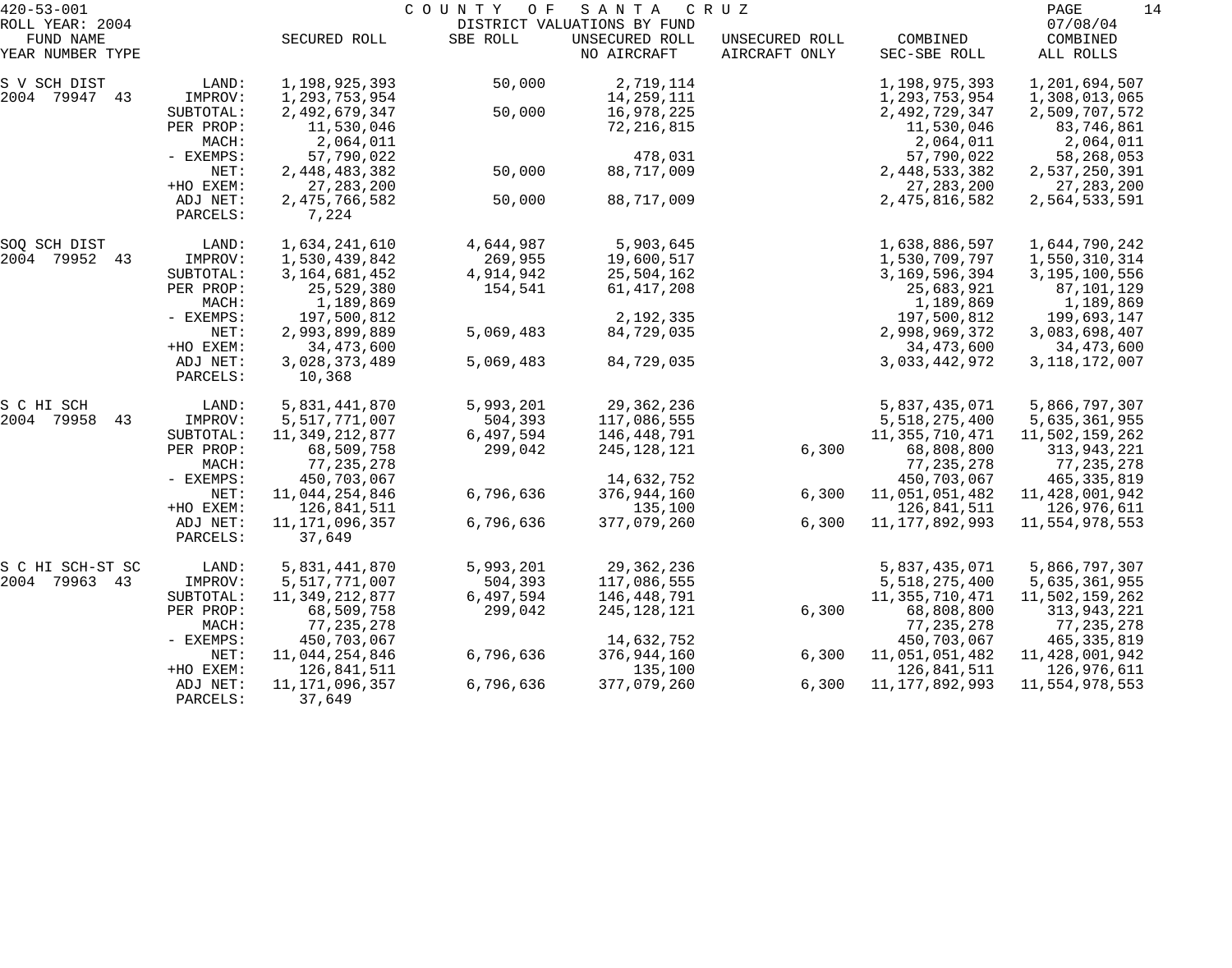| $420 - 53 - 001$ |             | COUNTY OF<br>S A N T A<br>C R U Z |           |                             |                |                  |                  |
|------------------|-------------|-----------------------------------|-----------|-----------------------------|----------------|------------------|------------------|
| ROLL YEAR: 2004  |             |                                   |           | DISTRICT VALUATIONS BY FUND |                |                  | 07/08/04         |
| FUND NAME        |             | SECURED ROLL                      | SBE ROLL  | UNSECURED ROLL              | UNSECURED ROLL | COMBINED         | COMBINED         |
| YEAR NUMBER TYPE |             |                                   |           | NO AIRCRAFT                 | AIRCRAFT ONLY  | SEC-SBE ROLL     | ALL ROLLS        |
| PAJ VAL GODS 200 | LAND:       | 4, 374, 377, 318                  | 1,098,751 | 15,947,041                  |                | 4,375,476,069    | 4,391,423,110    |
| 2004 79966<br>43 | IMPROV:     | 4,077,729,439                     | 199,128   | 60,066,371                  |                | 4,077,928,567    | 4, 137, 994, 938 |
|                  | SUBTOTAL:   | 8, 452, 106, 757                  | 1,297,879 | 76,013,412                  |                | 8, 453, 404, 636 | 8,529,418,048    |
|                  | PER PROP:   | 79,226,944                        | 113,994   | 149,030,734                 | 30,978,690     | 79,340,938       | 259,350,362      |
|                  | MACH:       | 30, 230, 741                      |           |                             |                | 30, 230, 741     | 30,230,741       |
|                  | - EXEMPS:   | 271,464,742                       |           | 3,655,560                   | 229,900        | 271, 464, 742    | 275,350,202      |
|                  | NET:        | 8,290,099,700                     | 1,411,873 | 221,388,586                 | 30,748,790     | 8, 291, 511, 573 | 8,543,648,949    |
|                  | +HO EXEM:   | 97,423,056                        |           |                             |                | 97, 423, 056     | 97,423,056       |
|                  | ADJ NET:    | 8,387,522,756                     | 1,411,873 | 221,388,586                 | 30,748,790     | 8,388,934,629    | 8,641,072,005    |
|                  | PARCELS:    | 29,405                            |           |                             |                |                  |                  |
| PAJ VLY U S D    | LAND:       | 4, 374, 377, 318                  | 1,098,751 | 15,947,041                  |                | 4,375,476,069    | 4,391,423,110    |
| 2004 79971 43    | IMPROV:     | 4,077,729,439                     | 199,128   | 60,066,371                  |                | 4,077,928,567    | 4, 137, 994, 938 |
|                  | SUBTOTAL:   | 8, 452, 106, 757                  | 1,297,879 | 76,013,412                  |                | 8,453,404,636    | 8,529,418,048    |
|                  | PER PROP:   | 79,226,944                        | 113,994   | 149,030,734                 | 30,978,690     | 79,340,938       | 259,350,362      |
|                  | MACH:       | 30, 230, 741                      |           |                             |                | 30, 230, 741     | 30, 230, 741     |
|                  | - EXEMPS:   | 271,464,742                       |           | 3,655,560                   | 229,900        | 271,464,742      | 275,350,202      |
|                  | NET:        | 8,290,099,700                     | 1,411,873 | 221,388,586                 | 30,748,790     | 8, 291, 511, 573 | 8,543,648,949    |
|                  | +HO EXEM:   | 97, 423, 056                      |           |                             |                | 97, 423, 056     | 97,423,056       |
|                  | ADJ NET:    | 8,387,522,756                     | 1,411,873 | 221,388,586                 | 30,748,790     | 8,388,934,629    | 8,641,072,005    |
|                  | PARCELS:    | 29,405                            |           |                             |                |                  |                  |
| PAJ VAL SCH PROP | LAND:       | 4, 374, 377, 318                  | 1,098,751 | 15,947,041                  |                | 4,375,476,069    | 4,391,423,110    |
| 2004 79972 43    | IMPROV:     | 4,077,729,439                     | 199,128   | 60,066,371                  |                | 4,077,928,567    | 4, 137, 994, 938 |
|                  | SUBTOTAL:   | 8, 452, 106, 757                  | 1,297,879 | 76,013,412                  |                | 8, 453, 404, 636 | 8,529,418,048    |
|                  | PER PROP:   | 79,226,944                        | 113,994   | 149,030,734                 | 30,978,690     | 79,340,938       | 259,350,362      |
|                  | MACH:       | 30, 230, 741                      |           |                             |                | 30, 230, 741     | 30,230,741       |
|                  | - EXEMPS:   | 271,464,742                       |           | 3,655,560                   | 229,900        | 271,464,742      | 275,350,202      |
|                  | NET:        | 8,290,099,700                     | 1,411,873 | 221,388,586                 | 30,748,790     | 8, 291, 511, 573 | 8,543,648,949    |
|                  | +HO EXEM:   | 97,423,056                        |           |                             |                | 97, 423, 056     | 97,423,056       |
|                  | ADJ NET:    | 8,387,522,756                     | 1,411,873 | 221,388,586                 | 30,748,790     | 8,388,934,629    | 8,641,072,005    |
|                  | PARCELS:    | 29,405                            |           |                             |                |                  |                  |
| PAJ VAL SCH-ST S | LAND:       | 4, 374, 377, 318                  | 1,098,751 | 15,947,041                  |                | 4,375,476,069    | 4,391,423,110    |
| 2004 79976 43    | IMPROV:     | 4,077,729,439                     | 199,128   | 60,066,371                  |                | 4,077,928,567    | 4,137,994,938    |
|                  | SUBTOTAL:   | 8, 452, 106, 757                  | 1,297,879 | 76,013,412                  |                | 8,453,404,636    | 8,529,418,048    |
|                  | PER PROP:   | 79,226,944                        | 113,994   | 149,030,734                 | 30,978,690     | 79,340,938       | 259,350,362      |
|                  | MACH:       | 30, 230, 741                      |           |                             |                | 30,230,741       | 30,230,741       |
|                  | $-$ EXEMPS: | 271,464,742                       |           | 3,655,560                   | 229,900        | 271,464,742      | 275,350,202      |
|                  | NET:        | 8,290,099,700                     | 1,411,873 | 221,388,586                 | 30,748,790     | 8, 291, 511, 573 | 8,543,648,949    |
|                  | +HO EXEM:   | 97,423,056                        |           |                             |                | 97, 423, 056     | 97,423,056       |
|                  | ADJ NET:    | 8,387,522,756                     | 1,411,873 | 221,388,586                 | 30,748,790     | 8,388,934,629    | 8,641,072,005    |
|                  | PARCELS:    | 29,405                            |           |                             |                |                  |                  |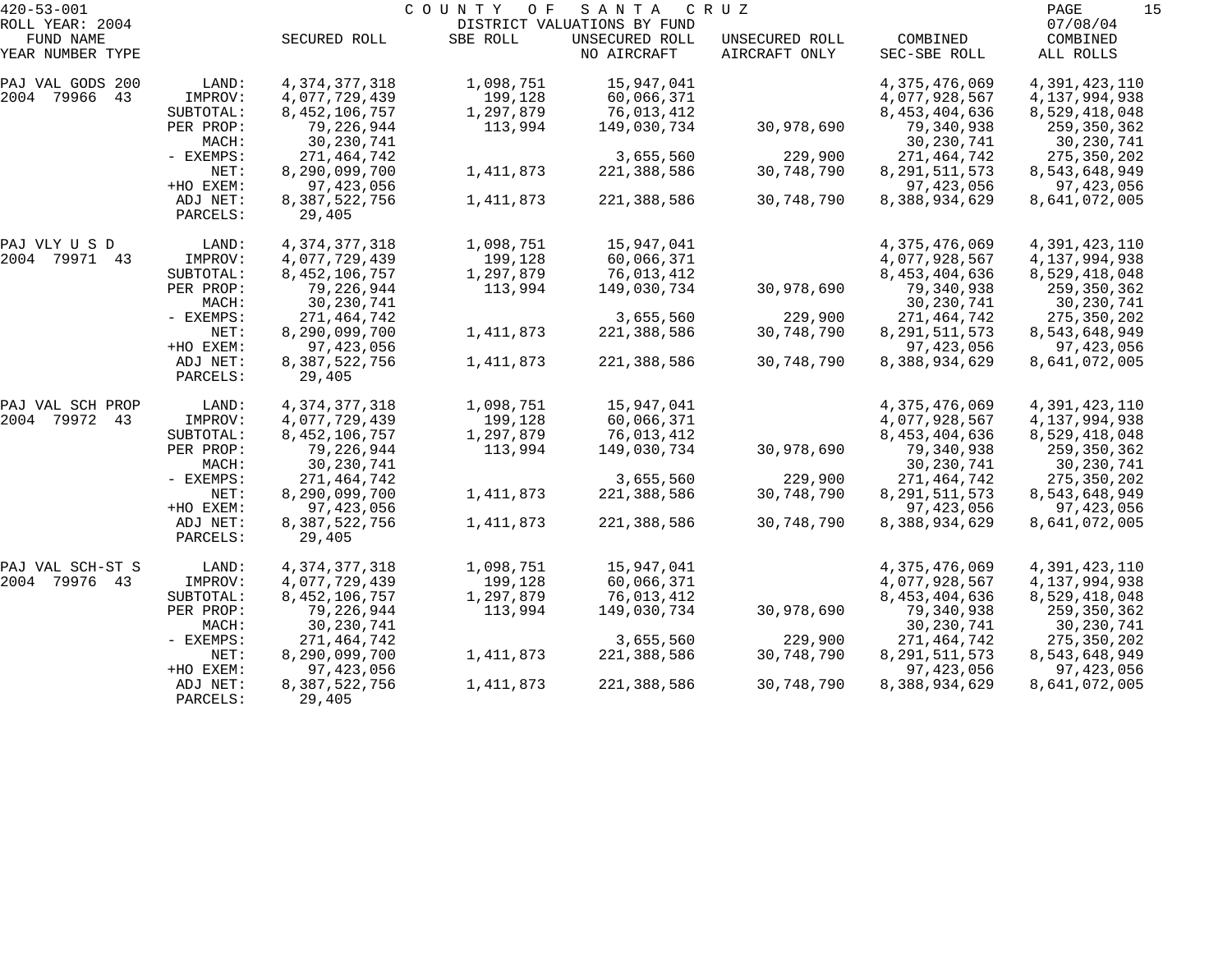| $420 - 53 - 001$              |                      |                                  | COUNTY<br>O F | SANTA                         | C R U Z                         |                                  | PAGE<br>16                       |
|-------------------------------|----------------------|----------------------------------|---------------|-------------------------------|---------------------------------|----------------------------------|----------------------------------|
| ROLL YEAR: 2004               |                      |                                  |               | DISTRICT VALUATIONS BY FUND   |                                 |                                  | 07/08/04                         |
| FUND NAME<br>YEAR NUMBER TYPE |                      | SECURED ROLL                     | SBE ROLL      | UNSECURED ROLL<br>NO AIRCRAFT | UNSECURED ROLL<br>AIRCRAFT ONLY | COMBINED<br>SEC-SBE ROLL         | COMBINED<br>ALL ROLLS            |
| SLV U S D                     | LAND:                | 1, 222, 238, 160                 | 711,923       | 3,028,023                     |                                 | 1,222,950,083                    | 1,225,978,106                    |
| 2004 79978<br>43              | IMPROV:              | 1,113,129,654                    | 373,554       | 11,485,820                    |                                 | 1, 113, 503, 208                 | 1,124,989,028                    |
|                               | SUBTOTAL:            | 2,335,367,814                    | 1,085,477     | 14,513,843                    |                                 | 2,336,453,291                    | 2,350,967,134                    |
|                               | PER PROP:<br>MACH:   | 7,854,795<br>2,707,497           | 320,656       | 13,438,124                    |                                 | 8, 175, 451<br>2,707,497         | 21,613,575<br>2,707,497          |
|                               | - EXEMPS:            | 96,761,488                       |               | 58,213                        |                                 | 96,761,488                       | 96,819,701                       |
|                               | NET:<br>+HO EXEM:    | 2, 249, 168, 618<br>39, 271, 839 | 1,406,133     | 27,893,754                    |                                 | 2, 250, 574, 751<br>39, 271, 839 | 2, 278, 468, 505<br>39, 271, 839 |
|                               | ADJ NET:             | 2, 288, 440, 457                 | 1,406,133     | 27,893,754                    |                                 | 2,289,846,590                    | 2, 317, 740, 344                 |
|                               | PARCELS:             | 17,384                           |               |                               |                                 |                                  |                                  |
| CAB COMM COLL                 | LAND:                | 12,639,701,219                   | 7,886,984     | 51,056,414                    |                                 | 12,647,588,203                   | 12,698,644,617                   |
| 2004 79981 43                 | IMPROV:              | 12,011,900,123                   | 1,101,932     | 202,935,692                   |                                 | 12,013,002,055                   | 12, 215, 937, 747                |
|                               | SUBTOTAL:            | 24,651,601,342                   | 8,988,916     | 253,992,106                   |                                 | 24,660,590,258                   | 24, 914, 582, 364                |
|                               | PER PROP:            | 167,228,514                      | 747,922       | 480,083,292                   | 30,984,990                      | 167,976,436                      | 679,044,718                      |
|                               | MACH:                | 112,237,527                      |               |                               |                                 | 112, 237, 527                    | 112,237,527                      |
|                               | - EXEMPS:            | 876,985,319                      |               | 18,824,556                    | 229,900                         | 876,985,319                      | 896,039,775                      |
|                               | NET:                 | 24,054,082,064                   | 9,736,838     | 715,250,842                   | 30,755,090                      | 24,063,818,902                   | 24,809,824,834                   |
|                               | +HO EXEM:            | 291,085,606                      |               | 135,100                       |                                 | 291,085,606                      | 291,220,706                      |
|                               | ADJ NET:<br>PARCELS: | 24, 345, 167, 670<br>91,776      | 9,736,838     | 715,385,942                   | 30,755,090                      | 24, 354, 904, 508                | 25, 101, 045, 540                |
| CO SCH SVC                    | LAND:                | 12,632,478,222                   | 7,886,984     | 51,056,414                    |                                 | 12,640,365,206                   | 12,691,421,620                   |
| 2004 79988<br>43              | IMPROV:              | 12,005,793,427                   | 1,101,932     | 202,935,692                   |                                 | 12,006,895,359                   | 12,209,831,051                   |
|                               | SUBTOTAL:            | 24,638,271,649                   | 8,988,916     | 253,992,106                   |                                 | 24,647,260,565                   | 24,901,252,671                   |
|                               | PER PROP:            | 167,228,514                      | 747,922       | 480,078,292                   | 30,984,990                      | 167,976,436                      | 679,039,718                      |
|                               | MACH:                | 112,237,527                      |               |                               |                                 | 112, 237, 527                    | 112, 237, 527                    |
|                               | - EXEMPS:            | 876,817,319                      |               | 18,824,556                    | 229,900                         | 876, 817, 319                    | 895,871,775                      |
|                               | NET:                 | 24,040,920,371                   | 9,736,838     | 715,245,842                   | 30,755,090                      | 24,050,657,209                   | 24,796,658,141                   |
|                               | +HO EXEM:            | 290,917,606                      |               | 135,100                       |                                 | 290, 917, 606                    | 291,052,706                      |
|                               | ADJ NET:             | 24, 331, 837, 977                | 9,736,838     | 715,380,942                   | 30,755,090                      | 24, 341, 574, 815                | 25,087,710,847                   |
|                               | PARCELS:             | 91,729                           |               |                               |                                 |                                  |                                  |
| AREAWIDE TAX                  | LAND:                | 7,018,584,327                    | 6,043,201     | 32,081,350                    |                                 | 7,024,627,528                    | 7,056,708,878                    |
| 2004 79991<br>43              | IMPROV:              | 6,797,466,294                    | 504,393       | 131,345,666                   |                                 | 6,797,970,687                    | 6,929,316,353                    |
|                               | SUBTOTAL:            | 13,816,050,621                   | 6,547,594     | 163,427,016                   |                                 | 13,822,598,215                   | 13,986,025,231                   |
|                               | PER PROP:            | 80,039,804                       | 299,042       | 317, 325, 211                 | 6,300                           | 80, 338, 846                     | 397,670,357                      |
|                               | MACH:                | 79,299,289                       |               |                               |                                 | 79,299,289                       | 79,299,289                       |
|                               | - EXEMPS:            | 508,108,089                      |               | 15, 110, 783                  |                                 | 508,108,089                      | 523, 218, 872                    |
|                               | NET:                 | 13, 467, 281, 625                | 6,846,636     | 465,641,444                   | 6,300                           | 13, 474, 128, 261                | 13,939,776,005                   |
|                               | +HO EXEM:            | 153,739,711                      |               | 135,100                       |                                 | 153,739,711                      | 153,874,811                      |
|                               | ADJ NET:<br>PARCELS: | 13,621,021,336<br>44,761         | 6,846,636     | 465,776,544                   | 6,300                           | 13,627,867,972                   | 14,093,650,816                   |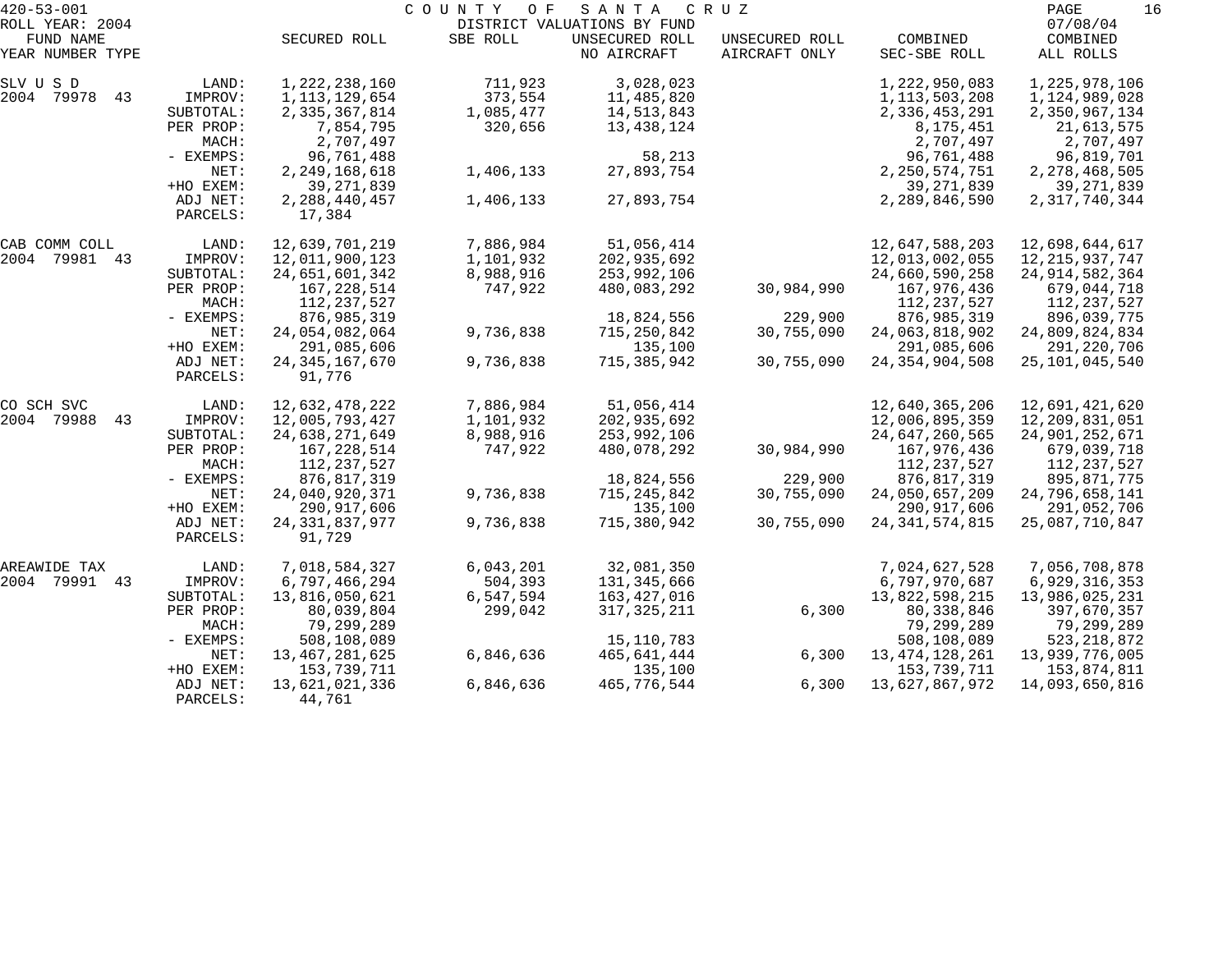|           |                                                                                                                                                                                                                                                                                           |                                                                                                                                                                                                                                                                                                                                                              |                                                                          | C R U Z                                                                                                                                                         |                          | PAGE                                                                                                                                                                                                                                                                                                                           |
|-----------|-------------------------------------------------------------------------------------------------------------------------------------------------------------------------------------------------------------------------------------------------------------------------------------------|--------------------------------------------------------------------------------------------------------------------------------------------------------------------------------------------------------------------------------------------------------------------------------------------------------------------------------------------------------------|--------------------------------------------------------------------------|-----------------------------------------------------------------------------------------------------------------------------------------------------------------|--------------------------|--------------------------------------------------------------------------------------------------------------------------------------------------------------------------------------------------------------------------------------------------------------------------------------------------------------------------------|
|           |                                                                                                                                                                                                                                                                                           |                                                                                                                                                                                                                                                                                                                                                              | DISTRICT VALUATIONS BY FUND                                              |                                                                                                                                                                 |                          | 07/08/04                                                                                                                                                                                                                                                                                                                       |
|           | SECURED ROLL                                                                                                                                                                                                                                                                              | SBE ROLL                                                                                                                                                                                                                                                                                                                                                     | UNSECURED ROLL<br>NO AIRCRAFT                                            | UNSECURED ROLL<br>AIRCRAFT ONLY                                                                                                                                 | COMBINED<br>SEC-SBE ROLL | COMBINED<br>ALL ROLLS                                                                                                                                                                                                                                                                                                          |
| LAND:     | 12,632,478,222                                                                                                                                                                                                                                                                            | 7,886,984                                                                                                                                                                                                                                                                                                                                                    | 51,056,414                                                               |                                                                                                                                                                 | 12,640,365,206           | 12,691,421,620                                                                                                                                                                                                                                                                                                                 |
| IMPROV:   | 12,005,793,427                                                                                                                                                                                                                                                                            | 1,101,932                                                                                                                                                                                                                                                                                                                                                    | 202,935,692                                                              |                                                                                                                                                                 | 12,006,895,359           | 12,209,831,051                                                                                                                                                                                                                                                                                                                 |
| SUBTOTAL: | 24,638,271,649                                                                                                                                                                                                                                                                            | 8,988,916                                                                                                                                                                                                                                                                                                                                                    | 253,992,106                                                              |                                                                                                                                                                 | 24,647,260,565           | 24,901,252,671                                                                                                                                                                                                                                                                                                                 |
| PER PROP: | 167,228,514                                                                                                                                                                                                                                                                               | 747,922                                                                                                                                                                                                                                                                                                                                                      | 480,078,292                                                              | 30,984,990                                                                                                                                                      | 167,976,436              | 679,039,718                                                                                                                                                                                                                                                                                                                    |
| MACH:     | 112, 237, 527                                                                                                                                                                                                                                                                             |                                                                                                                                                                                                                                                                                                                                                              |                                                                          |                                                                                                                                                                 | 112,237,527              | 112,237,527                                                                                                                                                                                                                                                                                                                    |
| - EXEMPS: |                                                                                                                                                                                                                                                                                           |                                                                                                                                                                                                                                                                                                                                                              |                                                                          |                                                                                                                                                                 |                          | 895,871,775                                                                                                                                                                                                                                                                                                                    |
| NET:      |                                                                                                                                                                                                                                                                                           |                                                                                                                                                                                                                                                                                                                                                              |                                                                          | 30,755,090                                                                                                                                                      |                          | 24,796,658,141                                                                                                                                                                                                                                                                                                                 |
|           |                                                                                                                                                                                                                                                                                           |                                                                                                                                                                                                                                                                                                                                                              |                                                                          |                                                                                                                                                                 |                          | 291,052,706                                                                                                                                                                                                                                                                                                                    |
| PARCELS:  | 91,729                                                                                                                                                                                                                                                                                    |                                                                                                                                                                                                                                                                                                                                                              |                                                                          |                                                                                                                                                                 |                          | 25,087,710,847                                                                                                                                                                                                                                                                                                                 |
|           |                                                                                                                                                                                                                                                                                           |                                                                                                                                                                                                                                                                                                                                                              |                                                                          |                                                                                                                                                                 |                          | 350,943,645                                                                                                                                                                                                                                                                                                                    |
|           |                                                                                                                                                                                                                                                                                           |                                                                                                                                                                                                                                                                                                                                                              |                                                                          |                                                                                                                                                                 |                          | 283, 291, 329                                                                                                                                                                                                                                                                                                                  |
|           |                                                                                                                                                                                                                                                                                           |                                                                                                                                                                                                                                                                                                                                                              |                                                                          |                                                                                                                                                                 |                          | 634, 234, 974                                                                                                                                                                                                                                                                                                                  |
|           |                                                                                                                                                                                                                                                                                           |                                                                                                                                                                                                                                                                                                                                                              |                                                                          |                                                                                                                                                                 |                          | 4,553,944                                                                                                                                                                                                                                                                                                                      |
|           |                                                                                                                                                                                                                                                                                           |                                                                                                                                                                                                                                                                                                                                                              |                                                                          |                                                                                                                                                                 |                          | 136,794                                                                                                                                                                                                                                                                                                                        |
|           |                                                                                                                                                                                                                                                                                           |                                                                                                                                                                                                                                                                                                                                                              |                                                                          |                                                                                                                                                                 |                          | 8,817,232                                                                                                                                                                                                                                                                                                                      |
|           |                                                                                                                                                                                                                                                                                           |                                                                                                                                                                                                                                                                                                                                                              |                                                                          |                                                                                                                                                                 |                          | 630,108,480                                                                                                                                                                                                                                                                                                                    |
|           |                                                                                                                                                                                                                                                                                           |                                                                                                                                                                                                                                                                                                                                                              |                                                                          |                                                                                                                                                                 |                          | 4,135,600                                                                                                                                                                                                                                                                                                                      |
| ADJ NET:  | 630, 434, 371                                                                                                                                                                                                                                                                             | 71,866                                                                                                                                                                                                                                                                                                                                                       | 3,737,843                                                                |                                                                                                                                                                 | 630,506,237              | 634, 244, 080                                                                                                                                                                                                                                                                                                                  |
|           |                                                                                                                                                                                                                                                                                           |                                                                                                                                                                                                                                                                                                                                                              |                                                                          |                                                                                                                                                                 |                          |                                                                                                                                                                                                                                                                                                                                |
|           |                                                                                                                                                                                                                                                                                           |                                                                                                                                                                                                                                                                                                                                                              |                                                                          |                                                                                                                                                                 |                          | 39,591,865                                                                                                                                                                                                                                                                                                                     |
|           |                                                                                                                                                                                                                                                                                           |                                                                                                                                                                                                                                                                                                                                                              |                                                                          |                                                                                                                                                                 |                          | 39, 245, 900                                                                                                                                                                                                                                                                                                                   |
|           |                                                                                                                                                                                                                                                                                           |                                                                                                                                                                                                                                                                                                                                                              |                                                                          |                                                                                                                                                                 |                          | 78,837,765                                                                                                                                                                                                                                                                                                                     |
| MACH:     |                                                                                                                                                                                                                                                                                           |                                                                                                                                                                                                                                                                                                                                                              |                                                                          |                                                                                                                                                                 |                          | 408,356                                                                                                                                                                                                                                                                                                                        |
|           |                                                                                                                                                                                                                                                                                           |                                                                                                                                                                                                                                                                                                                                                              |                                                                          |                                                                                                                                                                 |                          | 1,306,482                                                                                                                                                                                                                                                                                                                      |
|           |                                                                                                                                                                                                                                                                                           |                                                                                                                                                                                                                                                                                                                                                              |                                                                          |                                                                                                                                                                 |                          | 77,939,639                                                                                                                                                                                                                                                                                                                     |
|           |                                                                                                                                                                                                                                                                                           |                                                                                                                                                                                                                                                                                                                                                              |                                                                          |                                                                                                                                                                 |                          | 1,092,000                                                                                                                                                                                                                                                                                                                      |
| PARCELS:  | 337                                                                                                                                                                                                                                                                                       |                                                                                                                                                                                                                                                                                                                                                              |                                                                          |                                                                                                                                                                 |                          | 79,031,639                                                                                                                                                                                                                                                                                                                     |
|           |                                                                                                                                                                                                                                                                                           |                                                                                                                                                                                                                                                                                                                                                              |                                                                          |                                                                                                                                                                 |                          | 9,034,636                                                                                                                                                                                                                                                                                                                      |
|           |                                                                                                                                                                                                                                                                                           |                                                                                                                                                                                                                                                                                                                                                              |                                                                          |                                                                                                                                                                 |                          | 10,229,322                                                                                                                                                                                                                                                                                                                     |
|           |                                                                                                                                                                                                                                                                                           |                                                                                                                                                                                                                                                                                                                                                              |                                                                          |                                                                                                                                                                 |                          | 19,263,958                                                                                                                                                                                                                                                                                                                     |
| PER PROP: |                                                                                                                                                                                                                                                                                           |                                                                                                                                                                                                                                                                                                                                                              |                                                                          |                                                                                                                                                                 |                          |                                                                                                                                                                                                                                                                                                                                |
|           |                                                                                                                                                                                                                                                                                           |                                                                                                                                                                                                                                                                                                                                                              |                                                                          |                                                                                                                                                                 | 259,000                  | 259,000                                                                                                                                                                                                                                                                                                                        |
| NET:      | 19,004,958                                                                                                                                                                                                                                                                                |                                                                                                                                                                                                                                                                                                                                                              |                                                                          |                                                                                                                                                                 | 19,004,958               | 19,004,958                                                                                                                                                                                                                                                                                                                     |
| +HO EXEM: | 259,000                                                                                                                                                                                                                                                                                   |                                                                                                                                                                                                                                                                                                                                                              |                                                                          |                                                                                                                                                                 | 259,000                  | 259,000                                                                                                                                                                                                                                                                                                                        |
| ADJ NET:  | 19,263,958                                                                                                                                                                                                                                                                                |                                                                                                                                                                                                                                                                                                                                                              |                                                                          |                                                                                                                                                                 | 19,263,958               | 19,263,958                                                                                                                                                                                                                                                                                                                     |
|           | +HO EXEM:<br>ADJ NET:<br>LAND:<br>IMPROV:<br>SUBTOTAL:<br>PER PROP:<br>MACH:<br>- EXEMPS:<br>NET:<br>+HO EXEM:<br>PARCELS:<br>LAND:<br>IMPROV:<br>SUBTOTAL:<br>PER PROP:<br>- EXEMPS:<br>NET:<br>+HO EXEM:<br>ADJ NET:<br>LAND:<br>IMPROV:<br>SUBTOTAL:<br>MACH:<br>- EXEMPS:<br>PARCELS: | 876, 817, 319<br>24,040,920,371<br>290, 917, 606<br>24, 331, 837, 977<br>348,882,380<br>282,873,848<br>631,756,228<br>3, 211, 913<br>136,794<br>8,806,164<br>626, 298, 771<br>4,135,600<br>1,636<br>39,591,865<br>39, 245, 900<br>78,837,765<br>1,306,482<br>77,531,283<br>1,092,000<br>78,623,283<br>9,034,636<br>10,229,322<br>19,263,958<br>259,000<br>54 | 9,736,838<br>9,736,838<br>32,957<br>24,744<br>57,701<br>14,165<br>71,866 | 18,824,556<br>715, 245, 842<br>135,100<br>715,380,942<br>2,028,308<br>392,737<br>2,421,045<br>1,327,866<br>11,068<br>3,737,843<br>408,356<br>408,356<br>408,356 | 229,900<br>30,755,090    | 876, 817, 319<br>24,050,657,209<br>290, 917, 606<br>24, 341, 574, 815<br>348,915,337<br>282,898,592<br>631,813,929<br>3,226,078<br>136,794<br>8,806,164<br>626, 370, 637<br>4,135,600<br>39,591,865<br>39,245,900<br>78,837,765<br>1,306,482<br>77,531,283<br>1,092,000<br>78,623,283<br>9,034,636<br>10,229,322<br>19,263,958 |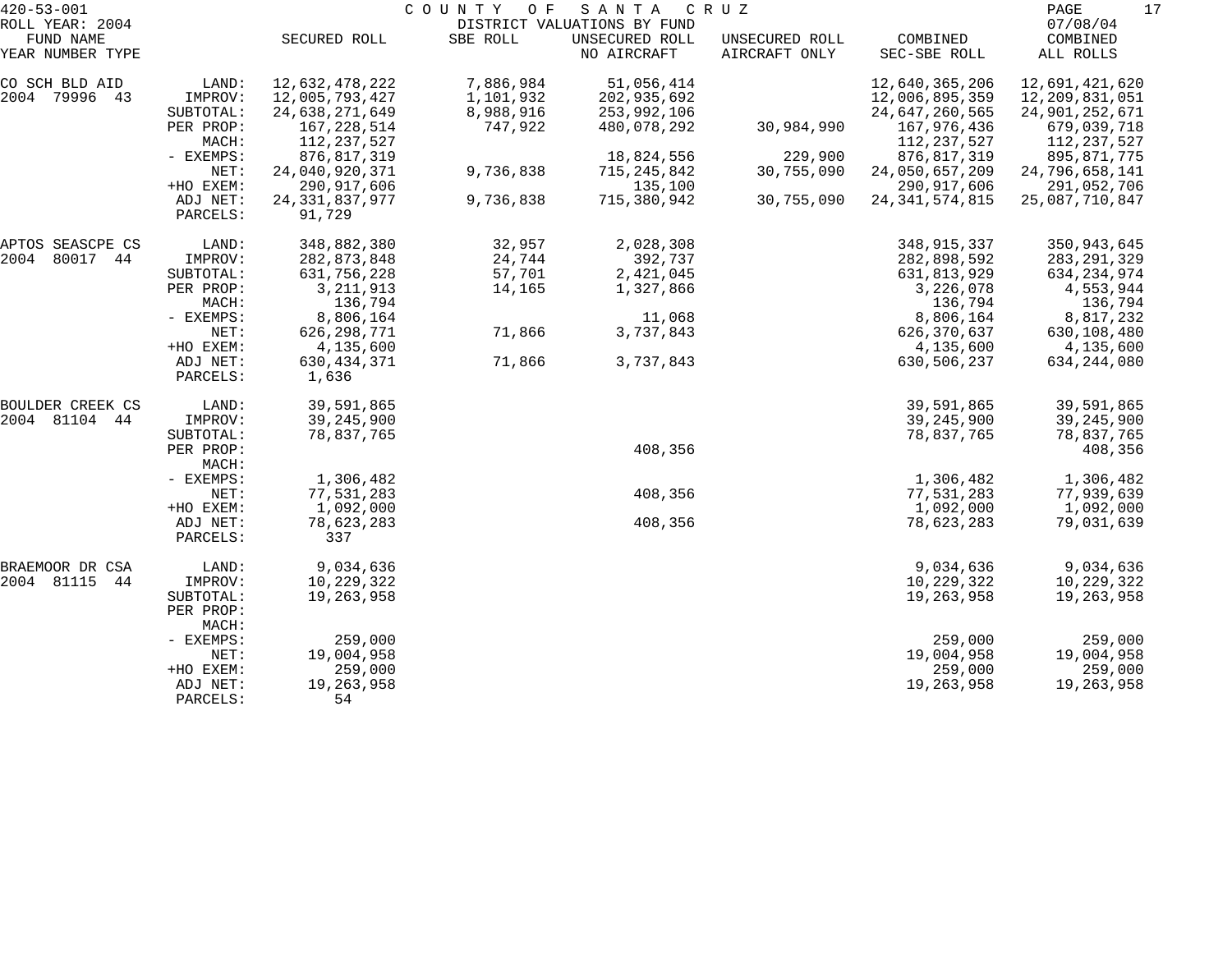| $420 - 53 - 001$ |           | COUNTY<br>O F<br>S A N T A<br>C R U Z |             |                             |                |                  |                  |  |
|------------------|-----------|---------------------------------------|-------------|-----------------------------|----------------|------------------|------------------|--|
| ROLL YEAR: 2004  |           |                                       |             | DISTRICT VALUATIONS BY FUND |                |                  | 07/08/04         |  |
| FUND NAME        |           | SECURED ROLL                          | SBE ROLL    | UNSECURED ROLL              | UNSECURED ROLL | COMBINED         | COMBINED         |  |
| YEAR NUMBER TYPE |           |                                       |             | NO AIRCRAFT                 | AIRCRAFT ONLY  | SEC-SBE ROLL     | ALL ROLLS        |  |
| COUNTY FPD CSA 4 | LAND:     | 1,263,303,151                         | 307,514     | 1,435,033                   |                | 1,263,610,665    | 1,265,045,698    |  |
| 2004 81120 44    | IMPROV:   | 1,151,913,003                         | 70,177      | 18,177,434                  |                | 1,151,983,180    | 1,170,160,614    |  |
|                  | SUBTOTAL: | 2, 415, 216, 154                      | 377,691     | 19,612,467                  |                | 2, 415, 593, 845 | 2, 435, 206, 312 |  |
|                  | PER PROP: | 14,356,754                            | 40,174      | 25,178,053                  | 11,300         | 14,396,928       | 39,586,281       |  |
|                  | MACH:     | 61,882,408                            |             |                             |                | 61,882,408       | 61,882,408       |  |
|                  | - EXEMPS: | 80,686,088                            |             | 5,499                       |                | 80,686,088       | 80,691,587       |  |
|                  | NET:      | 2,410,769,228                         | 417,865     | 44,785,021                  | 11,300         | 2, 411, 187, 093 | 2, 455, 983, 414 |  |
|                  | +HO EXEM: | 29, 222, 040                          |             |                             |                | 29, 222, 040     | 29, 222, 040     |  |
|                  | ADJ NET:  | 2,439,991,268                         | 417,865     | 44,785,021                  | 11,300         | 2,440,409,133    | 2,485,205,454    |  |
|                  | PARCELS:  | 9,726                                 |             |                             |                |                  |                  |  |
| CO HWY CSA #9    | LAND:     | 7,963,553,393                         | 5,479,468   | 16,094,551                  |                | 7,969,032,861    | 7,985,127,412    |  |
| 2004 81128<br>44 | IMPROV:   | 7,028,663,403                         | 631,286     | 53,922,328                  |                | 7,029,294,689    | 7,083,217,017    |  |
|                  | SUBTOTAL: | 14,992,216,796                        | 6,110,754   | 70,016,879                  |                | 14,998,327,550   | 15,068,344,429   |  |
|                  | PER PROP: | 63,893,563                            | 468,199     | 127,329,912                 | 11,300         | 64, 361, 762     | 191,702,974      |  |
|                  | MACH:     | 65,128,687                            |             |                             |                | 65,128,687       | 65,128,687       |  |
|                  | - EXEMPS: | 518, 255, 549                         |             | 4,554,061                   |                | 518, 255, 549    | 522,809,610      |  |
|                  | NET:      | 14,602,983,497                        | 6,578,953   | 192,792,730                 | 11,300         | 14,609,562,450   | 14,802,366,480   |  |
|                  | +HO EXEM: | 185,280,217                           |             |                             |                | 185, 280, 217    | 185,280,217      |  |
|                  | ADJ NET:  | 14,788,263,714                        | 6,578,953   | 192,792,730                 | 11,300         | 14,794,842,667   | 14,987,646,697   |  |
|                  | PARCELS:  | 60,234                                |             |                             |                |                  |                  |  |
| CSA #9 ZN A      | LAND:     | 3,130,801,071                         | 4,118,669   | 12,003,707                  |                | 3, 134, 919, 740 | 3, 146, 923, 447 |  |
| 2004 81129<br>44 | IMPROV:   | 2,795,771,965                         | 124,204     | 16,809,225                  |                | 2,795,896,169    | 2,812,705,394    |  |
|                  | SUBTOTAL: | 5,926,573,036                         | 4, 242, 873 | 28,812,932                  |                | 5,930,815,909    | 5,959,628,841    |  |
|                  | PER PROP: | 35,754,037                            | 88,725      | 63,966,155                  |                | 35,842,762       | 99,808,917       |  |
|                  | MACH:     | 54,836,880                            |             |                             |                | 54,836,880       | 54,836,880       |  |
|                  | - EXEMPS: | 283,918,469                           |             | 3,029,354                   |                | 283, 918, 469    | 286,947,823      |  |
|                  | NET:      | 5,733,245,484                         | 4,331,598   | 89,749,733                  |                | 5,737,577,082    | 5,827,326,815    |  |
|                  | +HO EXEM: | 77,044,318                            |             |                             |                | 77,044,318       | 77,044,318       |  |
|                  | ADJ NET:  | 5,810,289,802                         | 4,331,598   | 89,749,733                  |                | 5,814,621,400    | 5,904,371,133    |  |
|                  | PARCELS:  | 22,575                                |             |                             |                |                  |                  |  |
| CSA #9 ZN B      | LAND:     | 1,069,481,746                         | 366,923     | 2,804,329                   |                | 1,069,848,669    | 1,072,652,998    |  |
| 2004 81130<br>44 | IMPROV:   | 840,099,952                           | 29,522      | 5,097,290                   |                | 840, 129, 474    | 845,226,764      |  |
|                  | SUBTOTAL: | 1,909,581,698                         | 396,445     | 7,901,619                   |                | 1,909,978,143    | 1,917,879,762    |  |
|                  | PER PROP: | 3, 256, 232                           | 16,900      | 15, 126, 434                |                | 3, 273, 132      | 18,399,566       |  |
|                  | MACH:     | 270,448                               |             |                             |                | 270,448          | 270,448          |  |
|                  | - EXEMPS: | 44,773,726                            |             | 1,180,694                   |                | 44,773,726       | 45,954,420       |  |
|                  | NET:      | 1,868,334,652                         | 413,345     | 21,847,359                  |                | 1,868,747,997    | 1,890,595,356    |  |
|                  | +HO EXEM: | 22,038,538                            |             |                             |                | 22,038,538       | 22,038,538       |  |
|                  | ADJ NET:  | 1,890,373,190                         | 413,345     | 21,847,359                  |                | 1,890,786,535    | 1,912,633,894    |  |
|                  | PARCELS:  | 6,916                                 |             |                             |                |                  |                  |  |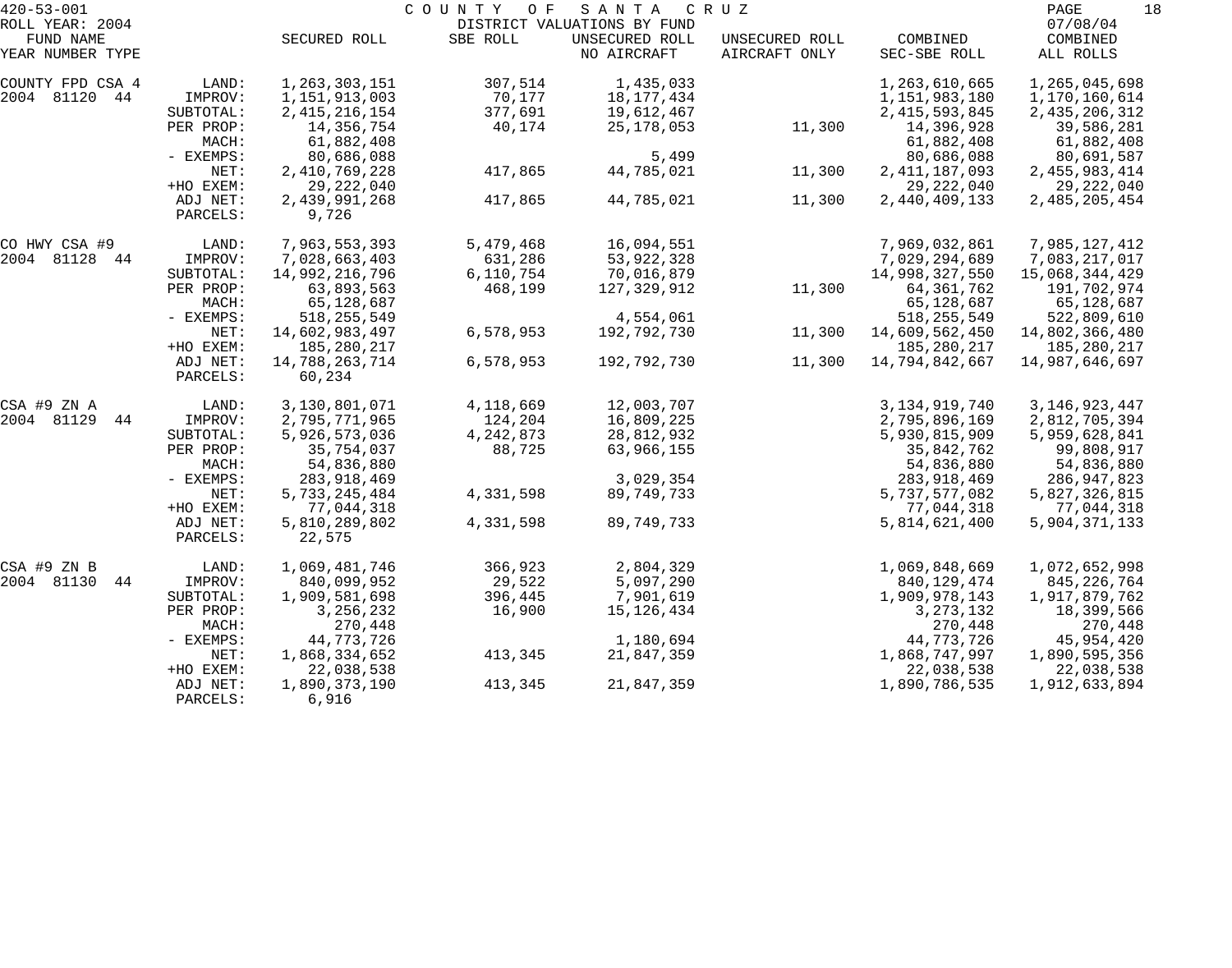| $420 - 53 - 001$              |           |                         | COUNTY<br>O F | SANTA                         | C R U Z                         |                          | PAGE<br>19                    |
|-------------------------------|-----------|-------------------------|---------------|-------------------------------|---------------------------------|--------------------------|-------------------------------|
| ROLL YEAR: 2004               |           |                         |               | DISTRICT VALUATIONS BY FUND   |                                 |                          | 07/08/04                      |
| FUND NAME<br>YEAR NUMBER TYPE |           | SECURED ROLL            | SBE ROLL      | UNSECURED ROLL<br>NO AIRCRAFT | UNSECURED ROLL<br>AIRCRAFT ONLY | COMBINED<br>SEC-SBE ROLL | COMBINED<br>ALL ROLLS         |
|                               |           |                         |               |                               |                                 |                          |                               |
| CSA #9 ZN C                   | LAND:     | 8,729,675,599           | 5,479,468     | 18,813,665                    |                                 | 8,735,155,067            | 8,753,968,732                 |
| 2004 81131 44                 | IMPROV:   | 7,897,561,775           | 631,286       | 67,495,623                    |                                 | 7,898,193,061            | 7,965,688,684                 |
|                               | SUBTOTAL: | 16,627,237,374          | 6,110,754     | 86,309,288                    |                                 | 16,633,348,128           | 16,719,657,416                |
|                               | PER PROP: | 72,129,797              | 468,199       | 197,933,357                   | 11,300                          | 72,597,996               | 270,542,653                   |
|                               | MACH:     | 66,501,953              |               |                               |                                 | 66,501,953               | 66,501,953                    |
|                               | - EXEMPS: | 558,880,736             |               | 5,032,092                     |                                 | 558,880,736              | 563,912,828                   |
|                               | NET:      | 16,206,988,388          | 6,578,953     | 279,210,553                   | 11,300                          | 16, 213, 567, 341        | 16,492,789,194                |
|                               | +HO EXEM: | 201, 411, 017           |               |                               |                                 | 201, 411, 017            | 201,411,017                   |
|                               | ADJ NET:  | 16,408,399,405          | 6,578,953     | 279,210,553                   | 11,300                          | 16, 414, 978, 358        | 16,694,200,211                |
|                               | PARCELS:  | 64,313                  |               |                               |                                 |                          |                               |
| CSA #9D1                      | LAND:     | 2,669,160,499           | 992,390       | 4,000,809                     |                                 | 2,670,152,889            | 2,674,153,698                 |
| 2004 81132<br>44              | IMPROV:   | 2,529,575,306           | 399,498       | 26, 215, 959                  |                                 | 2,529,974,804            | 2,556,190,763                 |
|                               | SUBTOTAL: | 5,198,735,805           | 1,391,888     | 30, 216, 768                  |                                 | 5,200,127,693            | 5, 230, 344, 461              |
|                               | PER PROP: | 21, 223, 326            | 335,508       | 32,940,037                    | 11,300                          | 21,558,834               | 54, 510, 171                  |
|                               | MACH:     | 63,638,475              |               |                               |                                 | 63,638,475               | 63,638,475                    |
|                               | - EXEMPS: | 180,111,686             |               | 426,546                       |                                 | 180, 111, 686            | 180,538,232                   |
|                               | NET:      | 5,103,485,920           | 1,727,396     | 62,730,259                    | 11,300                          | 5, 105, 213, 316         | 5, 167, 954, 875              |
|                               | +HO EXEM: | 76,875,823              |               |                               |                                 | 76,875,823               | 76,875,823                    |
|                               | ADJ NET:  | 5,180,361,743           | 1,727,396     | 62,730,259                    | 11,300                          | 5,182,089,139            | 5, 244, 830, 698              |
|                               | PARCELS:  | 27,824                  |               |                               |                                 |                          |                               |
| CSA #9D2                      | LAND:     | 6, 352, 365, 494        | 4,695,949     | 15,262,717                    |                                 | 6,357,061,443            | 6, 372, 324, 160              |
| 2004 81133<br>44              | IMPROV:   | 5, 542, 215, 705        | 261,601       | 37,306,273                    |                                 | 5, 542, 477, 306         | 5,579,783,579                 |
|                               | SUBTOTAL: | 11,894,581,199          | 4,957,550     | 52,568,990                    |                                 | 11,899,538,749           | 11,952,107,739                |
|                               | PER PROP: |                         |               |                               |                                 |                          |                               |
|                               | MACH:     | 48,513,220<br>2,242,831 | 167,113       | 110,334,822                   | 5,000                           | 48,680,333<br>2,242,831  | 159,020,155                   |
|                               | - EXEMPS: | 414,120,044             |               | 4,294,639                     |                                 | 414,120,044              | 2,242,831                     |
|                               | NET:      | 11,531,217,206          | 5,124,663     | 158,609,173                   | 5,000                           | 11,536,341,869           | 418,414,683                   |
|                               | +HO EXEM: | 139,267,076             |               |                               |                                 | 139, 267, 076            | 11,694,956,042<br>139,267,076 |
|                               | ADJ NET:  | 11,670,484,282          | 5,124,663     | 158,609,173                   | 5,000                           | 11,675,608,945           | 11,834,223,118                |
|                               | PARCELS:  | 41,189                  |               |                               |                                 |                          |                               |
| CSA #9D3                      | LAND:     | 3,110,187,740           | 359,964       | 6,021,419                     |                                 | 3, 110, 547, 704         | 3, 116, 569, 123              |
| 2004 81134<br>44              | IMPROV:   | 2,638,837,768           | 140,644       | 15,802,594                    |                                 | 2,638,978,412            | 2,654,781,006                 |
|                               | SUBTOTAL: | 5,749,025,508           | 500,608       | 21,824,013                    |                                 | 5,749,526,116            | 5,771,350,129                 |
|                               | PER PROP: | 13,316,890              | 80,513        | 49,522,950                    |                                 | 13,397,403               | 62,920,353                    |
|                               | MACH:     | 688,416                 |               |                               |                                 | 688,416                  | 688,416                       |
|                               | - EXEMPS: | 161,996,982             |               | 1,727,164                     |                                 | 161,996,982              | 163,724,146                   |
|                               | NET:      | 5,601,033,832           | 581,121       | 69,619,799                    |                                 | 5,601,614,953            | 5,671,234,752                 |
|                               | +HO EXEM: | 64,938,856              |               |                               |                                 | 64,938,856               | 64,938,856                    |
|                               | ADJ NET:  | 5,665,972,688           | 581,121       | 69,619,799                    |                                 | 5,666,553,809            | 5,736,173,608                 |
|                               | PARCELS:  | 19,182                  |               |                               |                                 |                          |                               |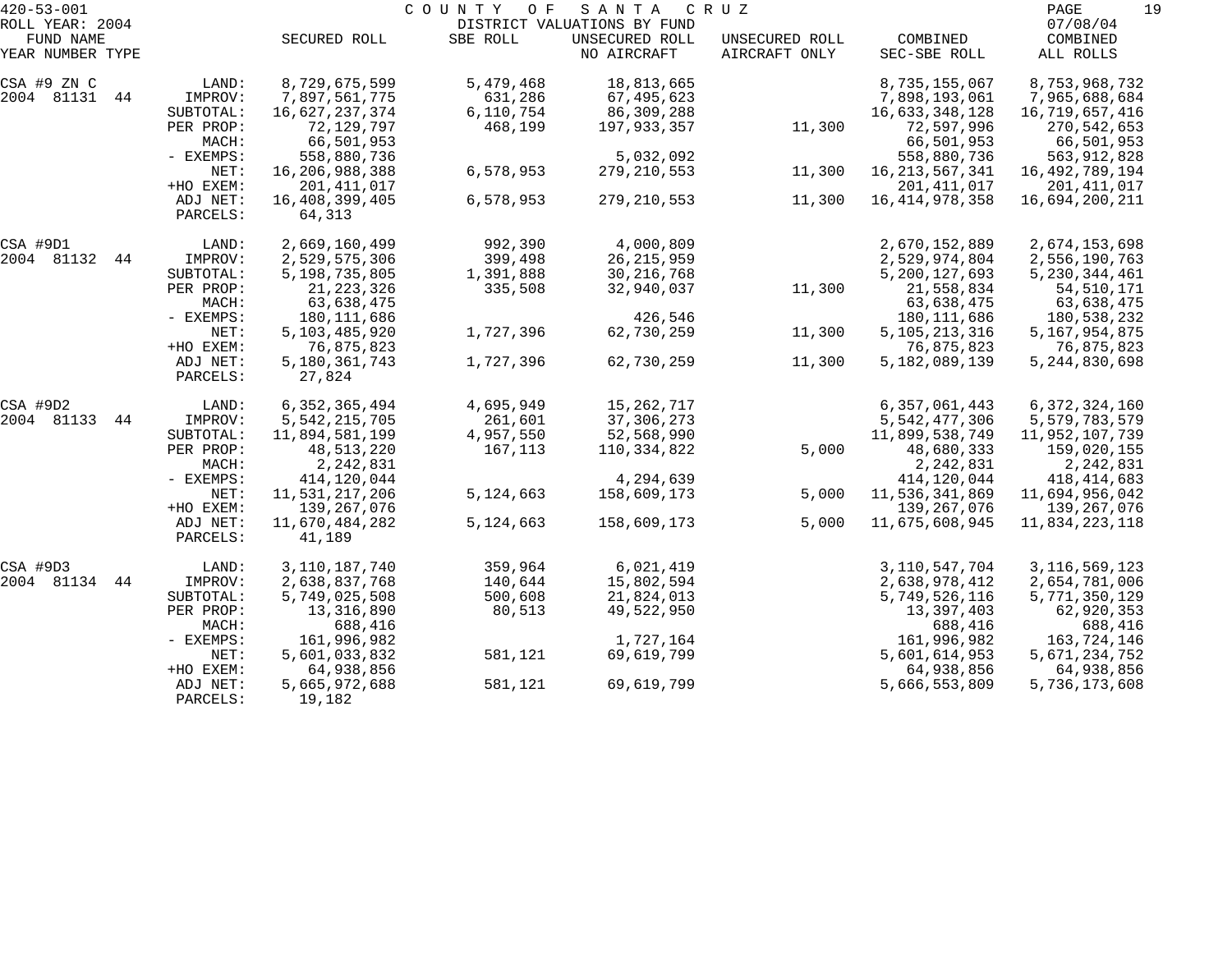| $420 - 53 - 001$                                 |                      | COUNTY<br>SANTA<br>C R U Z<br>O F |           |                                                              |                                 |                          |                                   |
|--------------------------------------------------|----------------------|-----------------------------------|-----------|--------------------------------------------------------------|---------------------------------|--------------------------|-----------------------------------|
| ROLL YEAR: 2004<br>FUND NAME<br>YEAR NUMBER TYPE |                      | SECURED ROLL                      | SBE ROLL  | DISTRICT VALUATIONS BY FUND<br>UNSECURED ROLL<br>NO AIRCRAFT | UNSECURED ROLL<br>AIRCRAFT ONLY | COMBINED<br>SEC-SBE ROLL | 07/08/04<br>COMBINED<br>ALL ROLLS |
| COUNTRY ESTS CSA                                 | LAND:                | 4,093,183                         |           |                                                              |                                 | 4,093,183                | 4,093,183                         |
| 2004 81140<br>44                                 | IMPROV:              | 5,473,006                         |           |                                                              |                                 | 5,473,006                | 5,473,006                         |
|                                                  | SUBTOTAL:            | 9,566,189                         |           |                                                              |                                 | 9,566,189                | 9,566,189                         |
|                                                  | PER PROP:            |                                   |           | 50,538                                                       |                                 |                          | 50,538                            |
|                                                  | MACH:                |                                   |           |                                                              |                                 |                          |                                   |
|                                                  | - EXEMPS:            | 233,000                           |           |                                                              |                                 | 233,000                  | 233,000                           |
|                                                  | NET:                 | 9,333,189                         |           | 50,538                                                       |                                 | 9,333,189                | 9,383,727                         |
|                                                  | +HO EXEM:            | 133,000                           |           |                                                              |                                 | 133,000                  | 133,000                           |
|                                                  | ADJ NET:<br>PARCELS: | 9,466,189<br>34                   |           | 50,538                                                       |                                 | 9,466,189                | 9,516,727                         |
|                                                  |                      |                                   |           |                                                              |                                 |                          |                                   |
| DAVENPORT SANITA                                 | LAND:                | 9,998,873                         | 7,366     |                                                              |                                 | 10,006,239               | 10,006,239                        |
| 2004 82202<br>44                                 | IMPROV:              | 8,168,110                         | 5,530     | 494,358                                                      |                                 | 8,173,640                | 8,667,998                         |
|                                                  | SUBTOTAL:            | 18,166,983                        | 12,896    | 494,358                                                      |                                 | 18,179,879               | 18,674,237                        |
|                                                  | PER PROP:<br>MACH:   | 2,000                             | 3,166     | 573,847                                                      |                                 | 5,166                    | 579,013                           |
|                                                  | - EXEMPS:            | 447,620                           |           |                                                              |                                 | 447,620                  | 447,620                           |
|                                                  | NET:                 | 17,721,363                        | 16,062    | 1,068,205                                                    |                                 | 17,737,425               | 18,805,630                        |
|                                                  | +HO EXEM:            | 381,541                           |           |                                                              |                                 | 381,541                  | 381,541                           |
|                                                  | ADJ NET:             | 18,102,904                        | 16,062    | 1,068,205                                                    |                                 | 18, 118, 966             | 19,187,171                        |
|                                                  | PARCELS:             | 120                               |           |                                                              |                                 |                          |                                   |
| EMPIRE ACRES CSA                                 | LAND:                | 6,029,374                         |           |                                                              |                                 | 6,029,374                | 6,029,374                         |
| 2004 82247<br>44                                 | IMPROV:              | 6,429,686                         |           |                                                              |                                 | 6,429,686                | 6,429,686                         |
|                                                  | SUBTOTAL:            | 12,459,060                        |           |                                                              |                                 | 12,459,060               | 12,459,060                        |
|                                                  | PER PROP:<br>MACH:   |                                   |           | 19,389                                                       |                                 |                          | 19,389                            |
|                                                  | - EXEMPS:            | 259,000                           |           |                                                              |                                 | 259,000                  | 259,000                           |
|                                                  | NET:                 | 12,200,060                        |           | 19,389                                                       |                                 | 12,200,060               | 12, 219, 449                      |
|                                                  | +HO EXEM:            | 259,000                           |           |                                                              |                                 | 259,000                  | 259,000                           |
|                                                  | ADJ NET:             | 12,459,060                        |           | 19,389                                                       |                                 | 12,459,060               | 12,478,449                        |
|                                                  | PARCELS:             | 53                                |           |                                                              |                                 |                          |                                   |
| EXT POL PRO CSA                                  | LAND:                | 7,960,813,827                     | 5,479,468 | 16,094,551                                                   |                                 | 7,966,293,295            | 7,982,387,846                     |
| 2004 82250<br>44                                 | IMPROV:              | 7,026,713,353                     | 631,286   | 53,922,328                                                   |                                 | 7,027,344,639            | 7,081,266,967                     |
|                                                  | SUBTOTAL:            | 14,987,527,180                    | 6,110,754 | 70,016,879                                                   |                                 | 14,993,637,934           | 15,063,654,813                    |
|                                                  | PER PROP:            | 63,893,563                        | 468,199   | 127, 323, 865                                                | 11,300                          | 64, 361, 762             | 191,696,927                       |
|                                                  | MACH:                | 65,128,687                        |           |                                                              |                                 | 65,128,687               | 65,128,687                        |
|                                                  | $-$ EXEMPS:          | 518, 171, 549                     |           | 4,554,061                                                    |                                 | 518, 171, 549            | 522,725,610                       |
|                                                  | NET:                 | 14,598,377,881                    | 6,578,953 | 192,786,683                                                  | 11,300                          | 14,604,956,834           | 14,797,754,817                    |
|                                                  | +HO EXEM:            | 185,196,217                       |           |                                                              |                                 | 185, 196, 217            | 185, 196, 217                     |
|                                                  | ADJ NET:<br>PARCELS: | 14,783,574,098<br>60,216          | 6,578,953 | 192,786,683                                                  | 11,300                          | 14,790,153,051           | 14,982,951,034                    |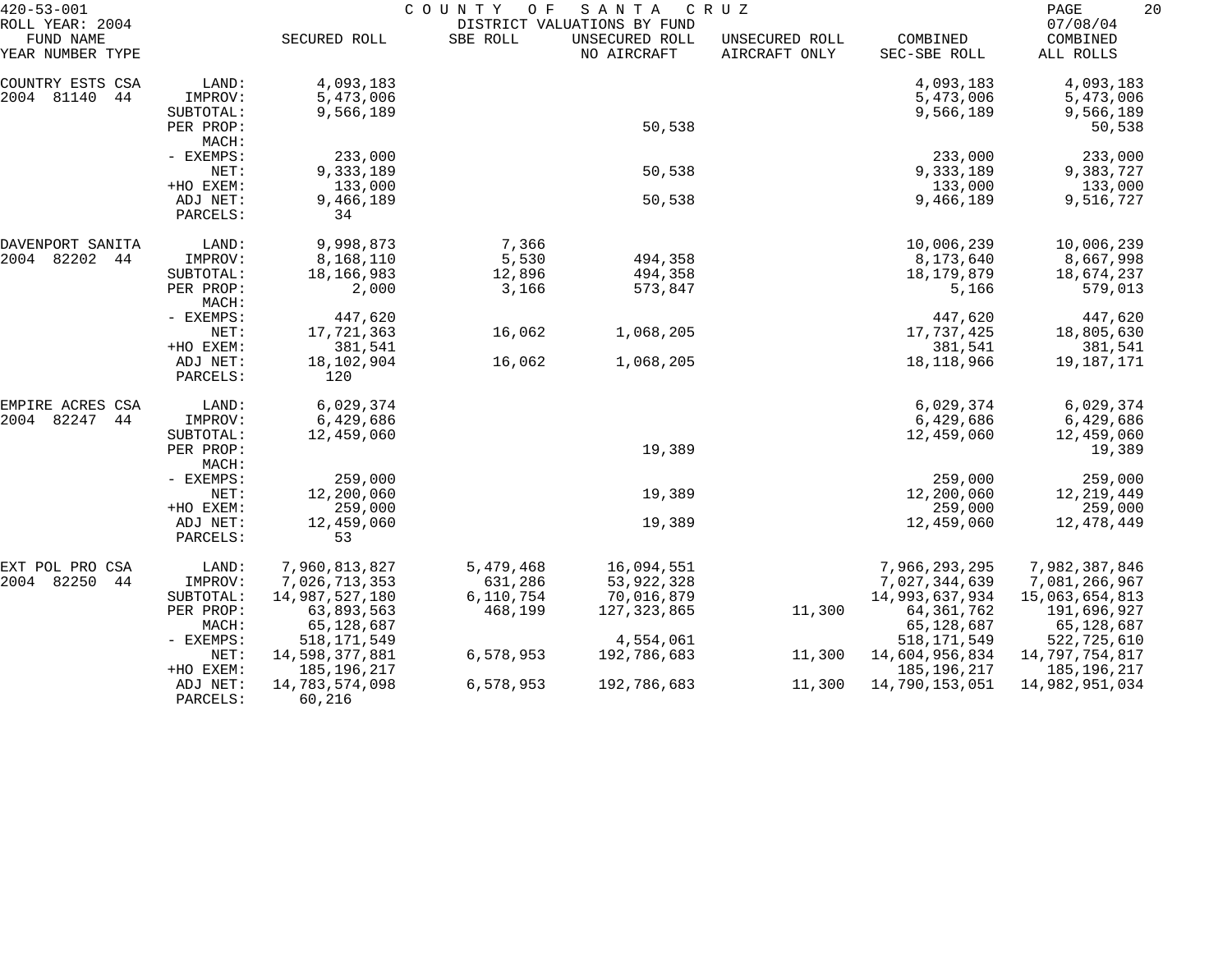| $420 - 53 - 001$             |                    | COUNTY<br>O F<br>SANTA<br>C R U Z |                                                           |                |               |                      |  |
|------------------------------|--------------------|-----------------------------------|-----------------------------------------------------------|----------------|---------------|----------------------|--|
| ROLL YEAR: 2004<br>FUND NAME |                    | SECURED ROLL                      | DISTRICT VALUATIONS BY FUND<br>SBE ROLL<br>UNSECURED ROLL | UNSECURED ROLL | COMBINED      | 07/08/04<br>COMBINED |  |
| YEAR NUMBER TYPE             |                    |                                   | NO AIRCRAFT                                               | AIRCRAFT ONLY  | SEC-SBE ROLL  | ALL ROLLS            |  |
| BONITAENCINO CSA             | LAND:              | 10,548,718                        |                                                           |                | 10,548,718    | 10,548,718           |  |
| 2004 83334<br>44             | IMPROV:            | 7,862,154                         |                                                           |                | 7,862,154     | 7,862,154            |  |
|                              | SUBTOTAL:          | 18,410,872                        |                                                           |                | 18,410,872    | 18,410,872           |  |
|                              | PER PROP:<br>MACH: |                                   | 28,500                                                    |                |               | 28,500               |  |
|                              | - EXEMPS:          | 259,000                           |                                                           |                | 259,000       | 259,000              |  |
|                              | NET:               | 18, 151, 872                      | 28,500                                                    |                | 18, 151, 872  | 18,180,372           |  |
|                              | +HO EXEM:          | 259,000                           |                                                           |                | 259,000       | 259,000              |  |
|                              | ADJ NET:           | 18,410,872                        | 28,500                                                    |                | 18,410,872    | 18,439,372           |  |
|                              | PARCELS:           | 82                                |                                                           |                |               |                      |  |
| FOREST GLEN CSA              | LAND:              | 9,201,737                         |                                                           |                | 9,201,737     | 9,201,737            |  |
| 2004<br>83335<br>44          | IMPROV:            | 8,556,188                         |                                                           |                | 8,556,188     | 8,556,188            |  |
|                              | SUBTOTAL:          | 17,757,925                        |                                                           |                | 17,757,925    | 17,757,925           |  |
|                              | PER PROP:<br>MACH: |                                   |                                                           |                |               |                      |  |
|                              | - EXEMPS:          | 264,600                           |                                                           |                | 264,600       | 264,600              |  |
|                              | NET:               | 17,493,325                        |                                                           |                | 17,493,325    | 17,493,325           |  |
|                              | +HO EXEM:          | 264,600                           |                                                           |                | 264,600       | 264,600              |  |
|                              | ADJ NET:           | 17,757,925                        |                                                           |                | 17,757,925    | 17,757,925           |  |
|                              | PARCELS:           | 81                                |                                                           |                |               |                      |  |
| FELTON GROVE CSA             | LAND:              | 6,799,804                         |                                                           |                | 6,799,804     | 6,799,804            |  |
| 2004<br>83340<br>44          | IMPROV:            | 4,762,381                         |                                                           |                | 4,762,381     | 4,762,381            |  |
|                              | SUBTOTAL:          | 11,562,185                        |                                                           |                | 11,562,185    | 11,562,185           |  |
|                              | PER PROP:<br>MACH: | 2,000                             | 43,152                                                    |                | 2,000         | 45,152               |  |
|                              | - EXEMPS:          | 203,000                           |                                                           |                | 203,000       | 203,000              |  |
|                              | NET:               | 11,361,185                        | 43,152                                                    |                | 11,361,185    | 11,404,337           |  |
|                              | +HO EXEM:          | 203,000                           |                                                           |                | 203,000       | 203,000              |  |
|                              | ADJ NET:           | 11,564,185                        | 43,152                                                    |                | 11,564,185    | 11,607,337           |  |
|                              | PARCELS:           | 57                                |                                                           |                |               |                      |  |
| FREEDOM CO SAN D             | LAND:              | 135,020,335                       | 1,240,996                                                 |                | 135,020,335   | 136,261,331          |  |
| 2004 83344 70                | IMPROV:            | 146,050,423                       | 145,631                                                   |                | 146,050,423   | 146,196,054          |  |
|                              | SUBTOTAL:          | 281,070,758                       | 1,386,627                                                 |                | 281,070,758   | 282, 457, 385        |  |
|                              | PER PROP:<br>MACH: | 99,129                            | 1,637,189                                                 |                | 99,129        | 1,736,318            |  |
|                              | - EXEMPS:          | 18,548,055                        |                                                           |                | 18,548,055    | 18,548,055           |  |
|                              | NET:               | 262,621,832                       | 3,023,816                                                 |                | 262,621,832   | 265,645,648          |  |
|                              | +HO EXEM:          | 6,812,400                         |                                                           |                | 6,812,400     | 6,812,400            |  |
|                              | ADJ NET:           | 269, 434, 232                     | 3,023,816                                                 |                | 269, 434, 232 | 272,458,048          |  |
|                              | PARCELS:           | 1,515                             |                                                           |                |               |                      |  |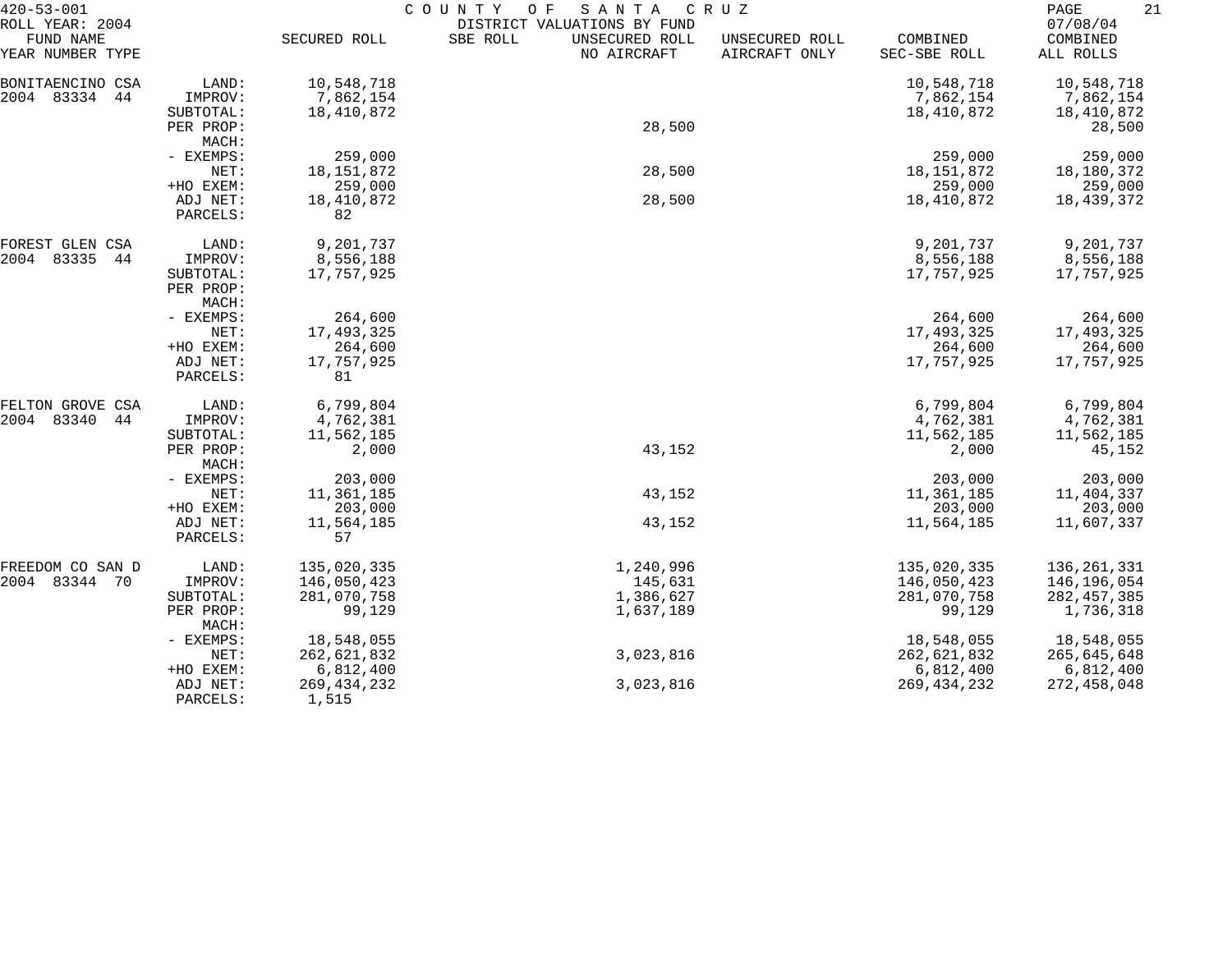| $420 - 53 - 001$                                 |                      | COUNTY OF<br>SANTA<br>C R U Z |                                                                          |                                 |                          |                                   |  |  |
|--------------------------------------------------|----------------------|-------------------------------|--------------------------------------------------------------------------|---------------------------------|--------------------------|-----------------------------------|--|--|
| ROLL YEAR: 2004<br>FUND NAME<br>YEAR NUMBER TYPE |                      | SECURED ROLL                  | DISTRICT VALUATIONS BY FUND<br>SBE ROLL<br>UNSECURED ROLL<br>NO AIRCRAFT | UNSECURED ROLL<br>AIRCRAFT ONLY | COMBINED<br>SEC-SBE ROLL | 07/08/04<br>COMBINED<br>ALL ROLLS |  |  |
|                                                  |                      |                               |                                                                          |                                 |                          |                                   |  |  |
| FREEDOM CO SAN E                                 | LAND:                | 135,020,335                   | 1,240,996                                                                |                                 | 135,020,335              | 136,261,331                       |  |  |
| 2004 83347 44                                    | IMPROV:              | 146,050,423                   | 145,631                                                                  |                                 | 146,050,423              | 146,196,054                       |  |  |
|                                                  | SUBTOTAL:            | 281,070,758                   | 1,386,627                                                                |                                 | 281,070,758              | 282, 457, 385                     |  |  |
|                                                  | PER PROP:<br>MACH:   | 99,129                        | 1,637,189                                                                |                                 | 99,129                   | 1,736,318                         |  |  |
|                                                  | - EXEMPS:            | 18,548,055                    |                                                                          |                                 | 18,548,055               | 18,548,055                        |  |  |
|                                                  | NET:                 | 262,621,832                   | 3,023,816                                                                |                                 | 262,621,832              | 265,645,648                       |  |  |
|                                                  | +HO EXEM:            | 6,812,400                     |                                                                          |                                 | 6,812,400                | 6,812,400                         |  |  |
|                                                  | ADJ NET:             | 269, 434, 232                 | 3,023,816                                                                |                                 | 269, 434, 232            | 272,458,048                       |  |  |
|                                                  | PARCELS:             | 1,515                         |                                                                          |                                 |                          |                                   |  |  |
| GLENWD ACRES CSA                                 | LAND:                | 2,328,672                     |                                                                          |                                 | 2,328,672                | 2,328,672                         |  |  |
| 2004 83380<br>44                                 | IMPROV:              | 3,012,730                     |                                                                          |                                 | 3,012,730                | 3,012,730                         |  |  |
|                                                  | SUBTOTAL:            | 5,341,402                     |                                                                          |                                 | 5,341,402                | 5,341,402                         |  |  |
|                                                  | PER PROP:            |                               |                                                                          |                                 |                          |                                   |  |  |
|                                                  | MACH:                |                               |                                                                          |                                 |                          |                                   |  |  |
|                                                  | - EXEMPS:            | 77,000                        |                                                                          |                                 | 77,000                   | 77,000                            |  |  |
|                                                  | NET:                 | 5,264,402                     |                                                                          |                                 | 5, 264, 402              | 5, 264, 402                       |  |  |
|                                                  | +HO EXEM:            | 77,000                        |                                                                          |                                 | 77,000                   | 77,000                            |  |  |
|                                                  | ADJ NET:<br>PARCELS: | 5, 341, 402<br>22             |                                                                          |                                 | 5, 341, 402              | 5,341,402                         |  |  |
|                                                  |                      |                               |                                                                          |                                 |                          |                                   |  |  |
| HDDN VALLEY CSA                                  | LAND:                | 17,491,562                    |                                                                          |                                 | 17,491,562               | 17,491,562                        |  |  |
| 2004<br>84420<br>44                              | IMPROV:              | 18,998,284                    |                                                                          |                                 | 18,998,284               | 18,998,284                        |  |  |
|                                                  | SUBTOTAL:            | 36,489,846                    |                                                                          |                                 | 36,489,846               | 36,489,846                        |  |  |
|                                                  | PER PROP:            |                               | 82,664                                                                   |                                 |                          | 82,664                            |  |  |
|                                                  | MACH:                |                               |                                                                          |                                 |                          |                                   |  |  |
|                                                  | - EXEMPS:            | 513,000                       |                                                                          |                                 | 513,000                  | 513,000                           |  |  |
|                                                  | NET:                 | 35,976,846                    | 82,664                                                                   |                                 | 35,976,846               | 36,059,510                        |  |  |
|                                                  | +HO EXEM:            | 413,000                       |                                                                          |                                 | 413,000                  | 413,000                           |  |  |
|                                                  | ADJ NET:<br>PARCELS: | 36, 389, 846<br>87            | 82,664                                                                   |                                 | 36, 389, 846             | 36, 472, 510                      |  |  |
| HOPKINS GLCH CSA                                 | LAND:                | 8,594,125                     |                                                                          |                                 | 8,594,125                | 8,594,125                         |  |  |
| 2004 84430<br>44                                 | IMPROV:              | 6,780,576                     |                                                                          |                                 | 6,780,576                | 6,780,576                         |  |  |
|                                                  | SUBTOTAL:            | 15,374,701                    |                                                                          |                                 | 15,374,701               | 15,374,701                        |  |  |
|                                                  | PER PROP:            | 27,702                        | 57,250                                                                   |                                 | 27,702                   | 84,952                            |  |  |
|                                                  | MACH:                |                               |                                                                          |                                 |                          |                                   |  |  |
|                                                  | - EXEMPS:            | 168,000                       |                                                                          |                                 | 168,000                  | 168,000                           |  |  |
|                                                  | NET:                 | 15, 234, 403                  | 57,250                                                                   |                                 | 15, 234, 403             | 15,291,653                        |  |  |
|                                                  | +HO EXEM:            | 168,000                       |                                                                          |                                 | 168,000                  | 168,000                           |  |  |
|                                                  | ADJ NET:             | 15,402,403                    | 57,250                                                                   |                                 | 15,402,403               | 15,459,653                        |  |  |
|                                                  | PARCELS:             | 69                            |                                                                          |                                 |                          |                                   |  |  |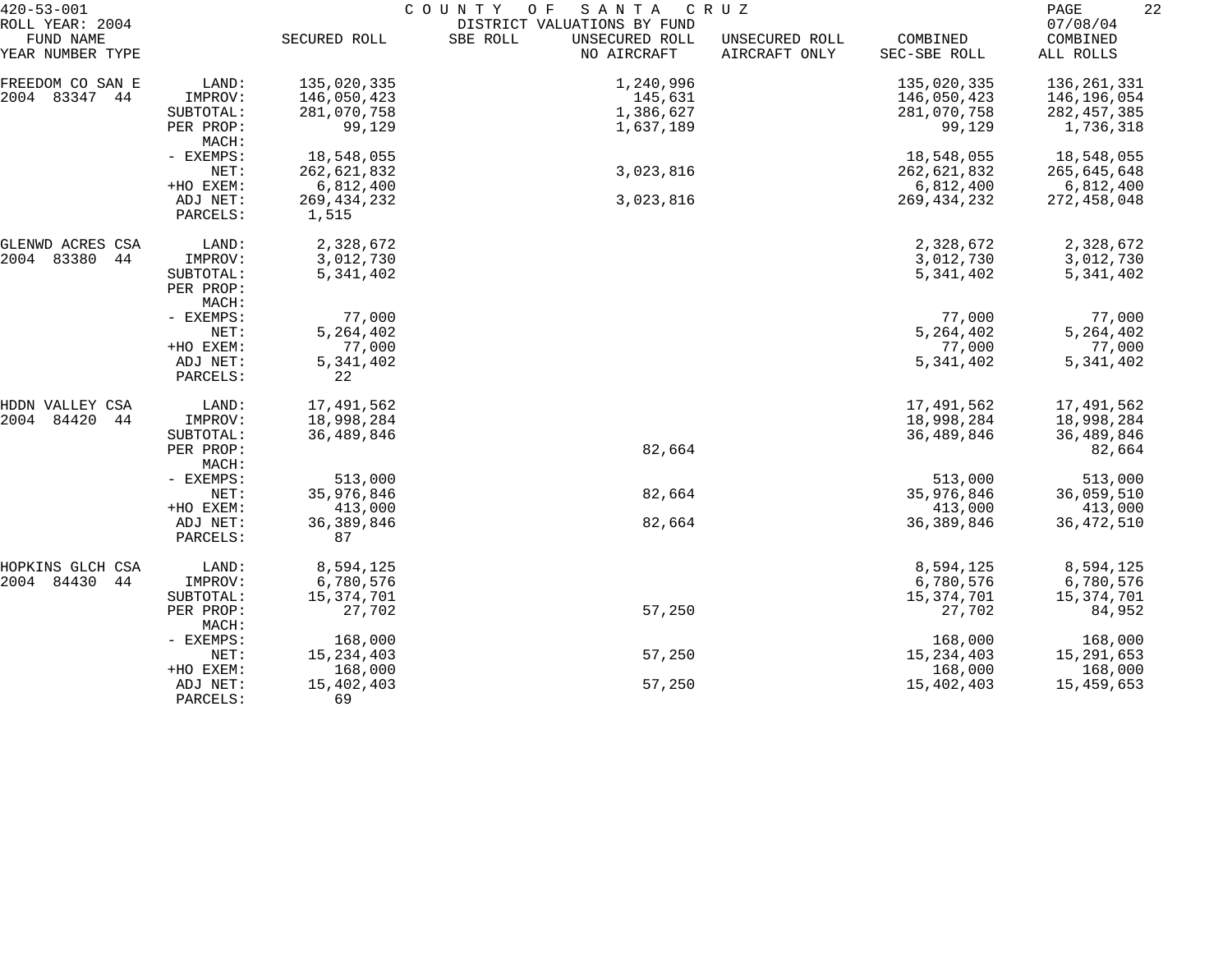| 07/08/04<br>DISTRICT VALUATIONS BY FUND<br>FUND NAME<br>SECURED ROLL<br>SBE ROLL<br>UNSECURED ROLL<br>COMBINED<br>COMBINED<br>UNSECURED ROLL<br>NO AIRCRAFT<br>AIRCRAFT ONLY<br>SEC-SBE ROLL<br>ALL ROLLS<br>6,531,312<br>6,531,312<br>LAND:<br>6,531,312<br>84434<br>7,931,108<br>44<br>IMPROV:<br>7,931,108<br>7,931,108<br>14,462,420<br>14,462,420<br>SUBTOTAL:<br>14,462,420<br>18,715<br>PER PROP:<br>18,715<br>MACH:<br>278,600<br>17,966<br>278,600<br>- EXEMPS:<br>296,566<br>14, 183, 820<br>14, 183, 820<br>NET:<br>749<br>14,184,569<br>+HO EXEM:<br>278,600<br>278,600<br>278,600<br>749<br>ADJ NET:<br>14,462,420<br>14,462,420<br>14,463,169<br>PARCELS:<br>83<br>31,051,516<br>LAND:<br>31,051,516<br>31,051,516<br>84435<br>44<br>33, 385, 282<br>33, 385, 282<br>33, 385, 282<br>IMPROV:<br>64,436,798<br>64,436,798<br>64,436,798<br>SUBTOTAL:<br>90,522<br>90,522<br>PER PROP:<br>MACH:<br>840,000<br>840,000<br>840,000<br>- EXEMPS:<br>63,596,798<br>90,522<br>63,596,798<br>NET:<br>63,687,320<br>+HO EXEM:<br>840,000<br>840,000<br>840,000<br>90,522<br>ADJ NET:<br>64,436,798<br>64,436,798<br>64,527,320<br>178<br>PARCELS:<br>1,009,853<br>1,009,853<br>LAND:<br>1,009,853<br>KELLY HILL CSA 2<br>84475<br>2004<br>44<br>1,400,280<br>1,400,280<br>1,400,280<br>IMPROV:<br>2,410,133<br>2,410,133<br>2,410,133<br>SUBTOTAL:<br>PER PROP:<br>MACH:<br>- EXEMPS:<br>42,000<br>42,000<br>42,000<br>2,368,133<br>2,368,133<br>2,368,133<br>NET:<br>42,000<br>42,000<br>+HO EXEM:<br>42,000<br>2,410,133<br>2,410,133<br>2,410,133<br>ADJ NET:<br>18<br>PARCELS:<br>5,806,743<br>5,806,743<br>5,806,743<br>LARSEN RD CSA 34<br>LAND:<br>85505<br>6,050,127<br>2004<br>44<br>IMPROV:<br>6,050,127<br>6,050,127<br>11,856,870<br>11,856,870<br>11,856,870<br>SUBTOTAL:<br>6,000<br>6,000<br>PER PROP:<br>MACH:<br>182,000<br>182,000<br>182,000<br>- EXEMPS:<br>6,000<br>11,674,870<br>11,674,870<br>11,680,870<br>NET:<br>182,000<br>182,000<br>182,000<br>+HO EXEM:<br>11,856,870<br>6,000<br>11,856,870<br>11,862,870<br>ADJ NET:<br>54<br>PARCELS: | $420 - 53 - 001$ | COUNTY<br>O F<br>SANTA<br>C R U Z |  |  |  |  |  |  |
|-----------------------------------------------------------------------------------------------------------------------------------------------------------------------------------------------------------------------------------------------------------------------------------------------------------------------------------------------------------------------------------------------------------------------------------------------------------------------------------------------------------------------------------------------------------------------------------------------------------------------------------------------------------------------------------------------------------------------------------------------------------------------------------------------------------------------------------------------------------------------------------------------------------------------------------------------------------------------------------------------------------------------------------------------------------------------------------------------------------------------------------------------------------------------------------------------------------------------------------------------------------------------------------------------------------------------------------------------------------------------------------------------------------------------------------------------------------------------------------------------------------------------------------------------------------------------------------------------------------------------------------------------------------------------------------------------------------------------------------------------------------------------------------------------------------------------------------------------------------------------------------------------------------------------------------------------------------------------------------------------------------------------------------------------------------------------------|------------------|-----------------------------------|--|--|--|--|--|--|
|                                                                                                                                                                                                                                                                                                                                                                                                                                                                                                                                                                                                                                                                                                                                                                                                                                                                                                                                                                                                                                                                                                                                                                                                                                                                                                                                                                                                                                                                                                                                                                                                                                                                                                                                                                                                                                                                                                                                                                                                                                                                             | ROLL YEAR: 2004  |                                   |  |  |  |  |  |  |
|                                                                                                                                                                                                                                                                                                                                                                                                                                                                                                                                                                                                                                                                                                                                                                                                                                                                                                                                                                                                                                                                                                                                                                                                                                                                                                                                                                                                                                                                                                                                                                                                                                                                                                                                                                                                                                                                                                                                                                                                                                                                             |                  |                                   |  |  |  |  |  |  |
|                                                                                                                                                                                                                                                                                                                                                                                                                                                                                                                                                                                                                                                                                                                                                                                                                                                                                                                                                                                                                                                                                                                                                                                                                                                                                                                                                                                                                                                                                                                                                                                                                                                                                                                                                                                                                                                                                                                                                                                                                                                                             | YEAR NUMBER TYPE |                                   |  |  |  |  |  |  |
|                                                                                                                                                                                                                                                                                                                                                                                                                                                                                                                                                                                                                                                                                                                                                                                                                                                                                                                                                                                                                                                                                                                                                                                                                                                                                                                                                                                                                                                                                                                                                                                                                                                                                                                                                                                                                                                                                                                                                                                                                                                                             | HCKLBRRY WDS CSA |                                   |  |  |  |  |  |  |
|                                                                                                                                                                                                                                                                                                                                                                                                                                                                                                                                                                                                                                                                                                                                                                                                                                                                                                                                                                                                                                                                                                                                                                                                                                                                                                                                                                                                                                                                                                                                                                                                                                                                                                                                                                                                                                                                                                                                                                                                                                                                             | 2004             |                                   |  |  |  |  |  |  |
|                                                                                                                                                                                                                                                                                                                                                                                                                                                                                                                                                                                                                                                                                                                                                                                                                                                                                                                                                                                                                                                                                                                                                                                                                                                                                                                                                                                                                                                                                                                                                                                                                                                                                                                                                                                                                                                                                                                                                                                                                                                                             |                  |                                   |  |  |  |  |  |  |
|                                                                                                                                                                                                                                                                                                                                                                                                                                                                                                                                                                                                                                                                                                                                                                                                                                                                                                                                                                                                                                                                                                                                                                                                                                                                                                                                                                                                                                                                                                                                                                                                                                                                                                                                                                                                                                                                                                                                                                                                                                                                             |                  |                                   |  |  |  |  |  |  |
|                                                                                                                                                                                                                                                                                                                                                                                                                                                                                                                                                                                                                                                                                                                                                                                                                                                                                                                                                                                                                                                                                                                                                                                                                                                                                                                                                                                                                                                                                                                                                                                                                                                                                                                                                                                                                                                                                                                                                                                                                                                                             |                  |                                   |  |  |  |  |  |  |
|                                                                                                                                                                                                                                                                                                                                                                                                                                                                                                                                                                                                                                                                                                                                                                                                                                                                                                                                                                                                                                                                                                                                                                                                                                                                                                                                                                                                                                                                                                                                                                                                                                                                                                                                                                                                                                                                                                                                                                                                                                                                             |                  |                                   |  |  |  |  |  |  |
|                                                                                                                                                                                                                                                                                                                                                                                                                                                                                                                                                                                                                                                                                                                                                                                                                                                                                                                                                                                                                                                                                                                                                                                                                                                                                                                                                                                                                                                                                                                                                                                                                                                                                                                                                                                                                                                                                                                                                                                                                                                                             |                  |                                   |  |  |  |  |  |  |
|                                                                                                                                                                                                                                                                                                                                                                                                                                                                                                                                                                                                                                                                                                                                                                                                                                                                                                                                                                                                                                                                                                                                                                                                                                                                                                                                                                                                                                                                                                                                                                                                                                                                                                                                                                                                                                                                                                                                                                                                                                                                             |                  |                                   |  |  |  |  |  |  |
|                                                                                                                                                                                                                                                                                                                                                                                                                                                                                                                                                                                                                                                                                                                                                                                                                                                                                                                                                                                                                                                                                                                                                                                                                                                                                                                                                                                                                                                                                                                                                                                                                                                                                                                                                                                                                                                                                                                                                                                                                                                                             |                  |                                   |  |  |  |  |  |  |
|                                                                                                                                                                                                                                                                                                                                                                                                                                                                                                                                                                                                                                                                                                                                                                                                                                                                                                                                                                                                                                                                                                                                                                                                                                                                                                                                                                                                                                                                                                                                                                                                                                                                                                                                                                                                                                                                                                                                                                                                                                                                             |                  |                                   |  |  |  |  |  |  |
|                                                                                                                                                                                                                                                                                                                                                                                                                                                                                                                                                                                                                                                                                                                                                                                                                                                                                                                                                                                                                                                                                                                                                                                                                                                                                                                                                                                                                                                                                                                                                                                                                                                                                                                                                                                                                                                                                                                                                                                                                                                                             | HTCHNSON RD CSA  |                                   |  |  |  |  |  |  |
|                                                                                                                                                                                                                                                                                                                                                                                                                                                                                                                                                                                                                                                                                                                                                                                                                                                                                                                                                                                                                                                                                                                                                                                                                                                                                                                                                                                                                                                                                                                                                                                                                                                                                                                                                                                                                                                                                                                                                                                                                                                                             | 2004             |                                   |  |  |  |  |  |  |
|                                                                                                                                                                                                                                                                                                                                                                                                                                                                                                                                                                                                                                                                                                                                                                                                                                                                                                                                                                                                                                                                                                                                                                                                                                                                                                                                                                                                                                                                                                                                                                                                                                                                                                                                                                                                                                                                                                                                                                                                                                                                             |                  |                                   |  |  |  |  |  |  |
|                                                                                                                                                                                                                                                                                                                                                                                                                                                                                                                                                                                                                                                                                                                                                                                                                                                                                                                                                                                                                                                                                                                                                                                                                                                                                                                                                                                                                                                                                                                                                                                                                                                                                                                                                                                                                                                                                                                                                                                                                                                                             |                  |                                   |  |  |  |  |  |  |
|                                                                                                                                                                                                                                                                                                                                                                                                                                                                                                                                                                                                                                                                                                                                                                                                                                                                                                                                                                                                                                                                                                                                                                                                                                                                                                                                                                                                                                                                                                                                                                                                                                                                                                                                                                                                                                                                                                                                                                                                                                                                             |                  |                                   |  |  |  |  |  |  |
|                                                                                                                                                                                                                                                                                                                                                                                                                                                                                                                                                                                                                                                                                                                                                                                                                                                                                                                                                                                                                                                                                                                                                                                                                                                                                                                                                                                                                                                                                                                                                                                                                                                                                                                                                                                                                                                                                                                                                                                                                                                                             |                  |                                   |  |  |  |  |  |  |
|                                                                                                                                                                                                                                                                                                                                                                                                                                                                                                                                                                                                                                                                                                                                                                                                                                                                                                                                                                                                                                                                                                                                                                                                                                                                                                                                                                                                                                                                                                                                                                                                                                                                                                                                                                                                                                                                                                                                                                                                                                                                             |                  |                                   |  |  |  |  |  |  |
|                                                                                                                                                                                                                                                                                                                                                                                                                                                                                                                                                                                                                                                                                                                                                                                                                                                                                                                                                                                                                                                                                                                                                                                                                                                                                                                                                                                                                                                                                                                                                                                                                                                                                                                                                                                                                                                                                                                                                                                                                                                                             |                  |                                   |  |  |  |  |  |  |
|                                                                                                                                                                                                                                                                                                                                                                                                                                                                                                                                                                                                                                                                                                                                                                                                                                                                                                                                                                                                                                                                                                                                                                                                                                                                                                                                                                                                                                                                                                                                                                                                                                                                                                                                                                                                                                                                                                                                                                                                                                                                             |                  |                                   |  |  |  |  |  |  |
|                                                                                                                                                                                                                                                                                                                                                                                                                                                                                                                                                                                                                                                                                                                                                                                                                                                                                                                                                                                                                                                                                                                                                                                                                                                                                                                                                                                                                                                                                                                                                                                                                                                                                                                                                                                                                                                                                                                                                                                                                                                                             |                  |                                   |  |  |  |  |  |  |
|                                                                                                                                                                                                                                                                                                                                                                                                                                                                                                                                                                                                                                                                                                                                                                                                                                                                                                                                                                                                                                                                                                                                                                                                                                                                                                                                                                                                                                                                                                                                                                                                                                                                                                                                                                                                                                                                                                                                                                                                                                                                             |                  |                                   |  |  |  |  |  |  |
|                                                                                                                                                                                                                                                                                                                                                                                                                                                                                                                                                                                                                                                                                                                                                                                                                                                                                                                                                                                                                                                                                                                                                                                                                                                                                                                                                                                                                                                                                                                                                                                                                                                                                                                                                                                                                                                                                                                                                                                                                                                                             |                  |                                   |  |  |  |  |  |  |
|                                                                                                                                                                                                                                                                                                                                                                                                                                                                                                                                                                                                                                                                                                                                                                                                                                                                                                                                                                                                                                                                                                                                                                                                                                                                                                                                                                                                                                                                                                                                                                                                                                                                                                                                                                                                                                                                                                                                                                                                                                                                             |                  |                                   |  |  |  |  |  |  |
|                                                                                                                                                                                                                                                                                                                                                                                                                                                                                                                                                                                                                                                                                                                                                                                                                                                                                                                                                                                                                                                                                                                                                                                                                                                                                                                                                                                                                                                                                                                                                                                                                                                                                                                                                                                                                                                                                                                                                                                                                                                                             |                  |                                   |  |  |  |  |  |  |
|                                                                                                                                                                                                                                                                                                                                                                                                                                                                                                                                                                                                                                                                                                                                                                                                                                                                                                                                                                                                                                                                                                                                                                                                                                                                                                                                                                                                                                                                                                                                                                                                                                                                                                                                                                                                                                                                                                                                                                                                                                                                             |                  |                                   |  |  |  |  |  |  |
|                                                                                                                                                                                                                                                                                                                                                                                                                                                                                                                                                                                                                                                                                                                                                                                                                                                                                                                                                                                                                                                                                                                                                                                                                                                                                                                                                                                                                                                                                                                                                                                                                                                                                                                                                                                                                                                                                                                                                                                                                                                                             |                  |                                   |  |  |  |  |  |  |
|                                                                                                                                                                                                                                                                                                                                                                                                                                                                                                                                                                                                                                                                                                                                                                                                                                                                                                                                                                                                                                                                                                                                                                                                                                                                                                                                                                                                                                                                                                                                                                                                                                                                                                                                                                                                                                                                                                                                                                                                                                                                             |                  |                                   |  |  |  |  |  |  |
|                                                                                                                                                                                                                                                                                                                                                                                                                                                                                                                                                                                                                                                                                                                                                                                                                                                                                                                                                                                                                                                                                                                                                                                                                                                                                                                                                                                                                                                                                                                                                                                                                                                                                                                                                                                                                                                                                                                                                                                                                                                                             |                  |                                   |  |  |  |  |  |  |
|                                                                                                                                                                                                                                                                                                                                                                                                                                                                                                                                                                                                                                                                                                                                                                                                                                                                                                                                                                                                                                                                                                                                                                                                                                                                                                                                                                                                                                                                                                                                                                                                                                                                                                                                                                                                                                                                                                                                                                                                                                                                             |                  |                                   |  |  |  |  |  |  |
|                                                                                                                                                                                                                                                                                                                                                                                                                                                                                                                                                                                                                                                                                                                                                                                                                                                                                                                                                                                                                                                                                                                                                                                                                                                                                                                                                                                                                                                                                                                                                                                                                                                                                                                                                                                                                                                                                                                                                                                                                                                                             |                  |                                   |  |  |  |  |  |  |
|                                                                                                                                                                                                                                                                                                                                                                                                                                                                                                                                                                                                                                                                                                                                                                                                                                                                                                                                                                                                                                                                                                                                                                                                                                                                                                                                                                                                                                                                                                                                                                                                                                                                                                                                                                                                                                                                                                                                                                                                                                                                             |                  |                                   |  |  |  |  |  |  |
|                                                                                                                                                                                                                                                                                                                                                                                                                                                                                                                                                                                                                                                                                                                                                                                                                                                                                                                                                                                                                                                                                                                                                                                                                                                                                                                                                                                                                                                                                                                                                                                                                                                                                                                                                                                                                                                                                                                                                                                                                                                                             |                  |                                   |  |  |  |  |  |  |
|                                                                                                                                                                                                                                                                                                                                                                                                                                                                                                                                                                                                                                                                                                                                                                                                                                                                                                                                                                                                                                                                                                                                                                                                                                                                                                                                                                                                                                                                                                                                                                                                                                                                                                                                                                                                                                                                                                                                                                                                                                                                             |                  |                                   |  |  |  |  |  |  |
|                                                                                                                                                                                                                                                                                                                                                                                                                                                                                                                                                                                                                                                                                                                                                                                                                                                                                                                                                                                                                                                                                                                                                                                                                                                                                                                                                                                                                                                                                                                                                                                                                                                                                                                                                                                                                                                                                                                                                                                                                                                                             |                  |                                   |  |  |  |  |  |  |
|                                                                                                                                                                                                                                                                                                                                                                                                                                                                                                                                                                                                                                                                                                                                                                                                                                                                                                                                                                                                                                                                                                                                                                                                                                                                                                                                                                                                                                                                                                                                                                                                                                                                                                                                                                                                                                                                                                                                                                                                                                                                             |                  |                                   |  |  |  |  |  |  |
|                                                                                                                                                                                                                                                                                                                                                                                                                                                                                                                                                                                                                                                                                                                                                                                                                                                                                                                                                                                                                                                                                                                                                                                                                                                                                                                                                                                                                                                                                                                                                                                                                                                                                                                                                                                                                                                                                                                                                                                                                                                                             |                  |                                   |  |  |  |  |  |  |
|                                                                                                                                                                                                                                                                                                                                                                                                                                                                                                                                                                                                                                                                                                                                                                                                                                                                                                                                                                                                                                                                                                                                                                                                                                                                                                                                                                                                                                                                                                                                                                                                                                                                                                                                                                                                                                                                                                                                                                                                                                                                             |                  |                                   |  |  |  |  |  |  |
|                                                                                                                                                                                                                                                                                                                                                                                                                                                                                                                                                                                                                                                                                                                                                                                                                                                                                                                                                                                                                                                                                                                                                                                                                                                                                                                                                                                                                                                                                                                                                                                                                                                                                                                                                                                                                                                                                                                                                                                                                                                                             |                  |                                   |  |  |  |  |  |  |
|                                                                                                                                                                                                                                                                                                                                                                                                                                                                                                                                                                                                                                                                                                                                                                                                                                                                                                                                                                                                                                                                                                                                                                                                                                                                                                                                                                                                                                                                                                                                                                                                                                                                                                                                                                                                                                                                                                                                                                                                                                                                             |                  |                                   |  |  |  |  |  |  |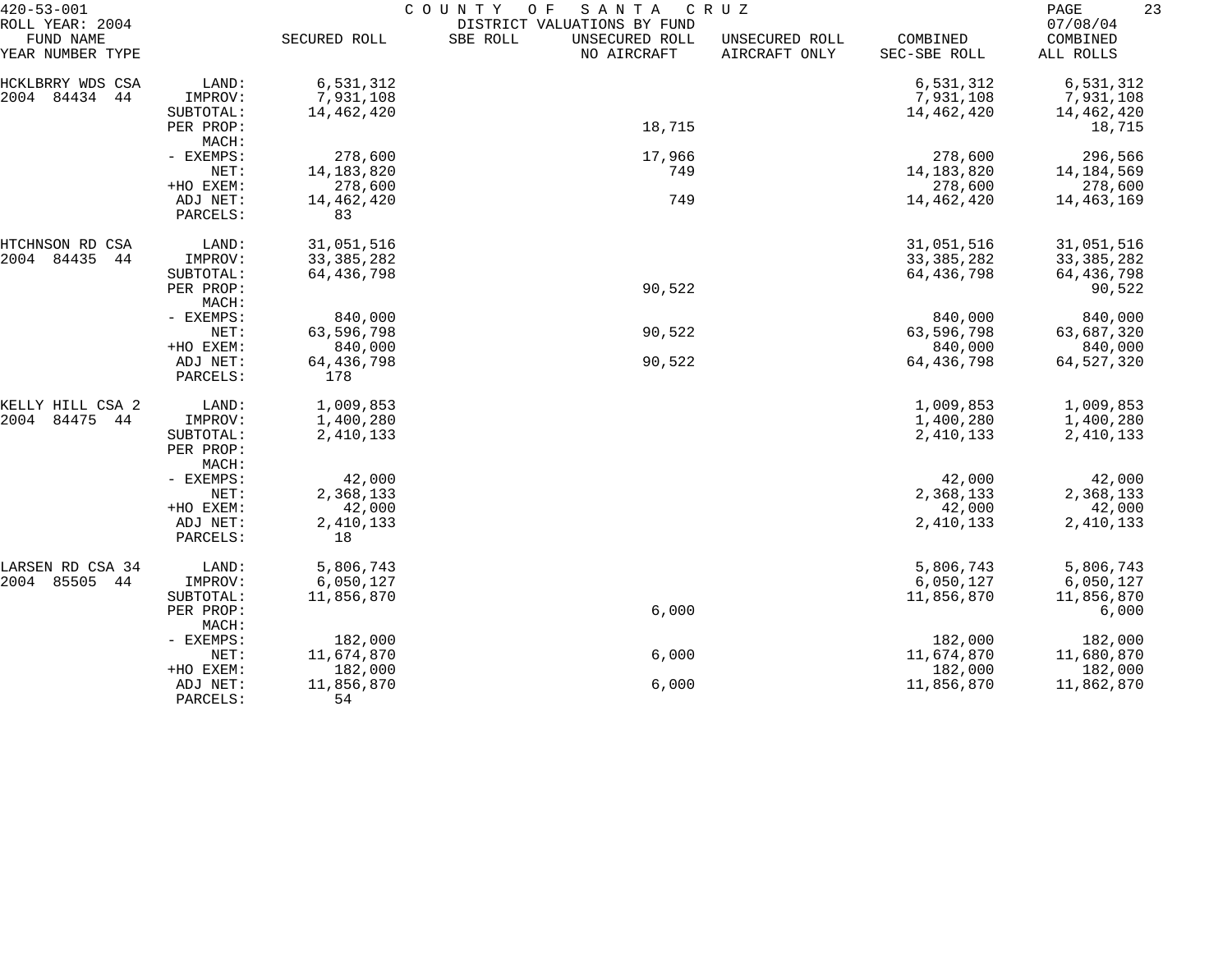| $420 - 53 - 001$                                 |                      | COUNTY<br>O F<br>SANTA<br>CRUZ<br>DISTRICT VALUATIONS BY FUND |                      |                               |                                 |                                    |                                   |
|--------------------------------------------------|----------------------|---------------------------------------------------------------|----------------------|-------------------------------|---------------------------------|------------------------------------|-----------------------------------|
| ROLL YEAR: 2004<br>FUND NAME<br>YEAR NUMBER TYPE |                      | SECURED ROLL                                                  | SBE ROLL             | UNSECURED ROLL<br>NO AIRCRAFT | UNSECURED ROLL<br>AIRCRAFT ONLY | COMBINED<br>SEC-SBE ROLL           | 07/08/04<br>COMBINED<br>ALL ROLLS |
| LOMA PRIETA CSA                                  | LAND:                | 10,190,079                                                    |                      |                               |                                 | 10,190,079                         | 10,190,079                        |
| 2004<br>85506<br>44                              | IMPROV:              | 9,379,931                                                     |                      |                               |                                 | 9,379,931                          | 9,379,931                         |
|                                                  | SUBTOTAL:            | 19,570,010                                                    |                      |                               |                                 | 19,570,010                         | 19,570,010                        |
|                                                  | PER PROP:            |                                                               |                      |                               |                                 |                                    |                                   |
|                                                  | MACH:                |                                                               |                      |                               |                                 |                                    |                                   |
|                                                  | - EXEMPS:            | 315,000                                                       |                      |                               |                                 | 315,000                            | 315,000                           |
|                                                  | NET:                 | 19,255,010                                                    |                      |                               |                                 | 19,255,010                         | 19,255,010                        |
|                                                  | +HO EXEM:            | 315,000                                                       |                      |                               |                                 | 315,000                            | 315,000                           |
|                                                  | ADJ NET:             | 19,570,010                                                    |                      |                               |                                 | 19,570,010                         | 19,570,010                        |
|                                                  | PARCELS:             | 102                                                           |                      |                               |                                 |                                    |                                   |
| LOMOND TERR CSA                                  | LAND:                | 10,737,057                                                    |                      |                               |                                 | 10,737,057                         | 10,737,057                        |
| 85515<br>2004<br>44                              | IMPROV:              | 11,394,332                                                    |                      |                               |                                 | 11,394,332                         | 11,394,332                        |
|                                                  | SUBTOTAL:            | 22, 131, 389                                                  |                      |                               |                                 | 22, 131, 389                       | 22, 131, 389                      |
|                                                  | PER PROP:            |                                                               |                      | 221,839                       |                                 |                                    | 221,839                           |
|                                                  | MACH:                |                                                               |                      |                               |                                 |                                    |                                   |
|                                                  | - EXEMPS:            | 413,000                                                       |                      |                               |                                 | 413,000                            | 413,000                           |
|                                                  | NET:                 | 21,718,389                                                    |                      | 221,839                       |                                 | 21,718,389                         | 21,940,228                        |
|                                                  | +HO EXEM:            | 413,000                                                       |                      |                               |                                 | 413,000                            | 413,000                           |
|                                                  | ADJ NET:<br>PARCELS: | 22, 131, 389<br>94                                            |                      | 221,839                       |                                 | 22, 131, 389                       | 22, 353, 228                      |
| MCGAFFIN ROADCSA                                 | LAND:                | 1,255,200                                                     |                      |                               |                                 | 1,255,200                          | 1,255,200                         |
| 85520<br>2004<br>44                              | IMPROV:              | 1,603,794                                                     |                      |                               |                                 | 1,603,794                          | 1,603,794                         |
|                                                  | SUBTOTAL:            | 2,858,994                                                     |                      |                               |                                 | 2,858,994                          | 2,858,994                         |
|                                                  | PER PROP:            |                                                               |                      |                               |                                 |                                    |                                   |
|                                                  | MACH:                |                                                               |                      |                               |                                 |                                    |                                   |
|                                                  | - EXEMPS:            | 70,000                                                        |                      |                               |                                 | 70,000                             | 70,000                            |
|                                                  | NET:                 | 2,788,994                                                     |                      |                               |                                 | 2,788,994                          | 2,788,994                         |
|                                                  | +HO EXEM:            | 70,000                                                        |                      |                               |                                 | 70,000                             | 70,000                            |
|                                                  | ADJ NET:<br>PARCELS: | 2,858,994<br>69                                               |                      |                               |                                 | 2,858,994                          | 2,858,994                         |
|                                                  |                      |                                                               |                      |                               |                                 |                                    |                                   |
| MOSQUITO CSA #53                                 | LAND:                | 9,019,215,064                                                 | 6,111,236            | 25,987,299                    |                                 | 9,025,326,300                      | 9,051,313,599                     |
| 2004 86540<br>44                                 | IMPROV:<br>SUBTOTAL: | 8,348,981,892<br>17,368,196,956                               | 662,989<br>6,774,225 | 99,306,708<br>125,294,007     |                                 | 8,349,644,881<br>17, 374, 971, 181 | 8,448,951,589<br>17,500,265,188   |
|                                                  | PER PROP:            | 126,839,287                                                   | 486,348              | 231,708,101                   | 30,989,990                      | 127, 325, 635                      | 390,023,726                       |
|                                                  | MACH:                | 94,607,797                                                    |                      |                               |                                 | 94,607,797                         | 94,607,797                        |
|                                                  | - EXEMPS:            | 641,705,628                                                   |                      | 6,845,281                     | 229,900                         | 641,705,628                        | 648,780,809                       |
|                                                  | NET:                 | 16, 947, 938, 412                                             | 7,260,573            | 350, 156, 827                 | 30,760,090                      | 16,955,198,985                     | 17,336,115,902                    |
|                                                  | +HO EXEM:            | 216, 207, 617                                                 |                      |                               |                                 | 216, 207, 617                      | 216, 207, 617                     |
|                                                  | ADJ NET:             | 17, 164, 146, 029                                             | 7,260,573            | 350, 156, 827                 | 30,760,090                      | 17, 171, 406, 602                  | 17,552,323,519                    |
|                                                  | PARCELS:             | 69,583                                                        |                      |                               |                                 |                                    |                                   |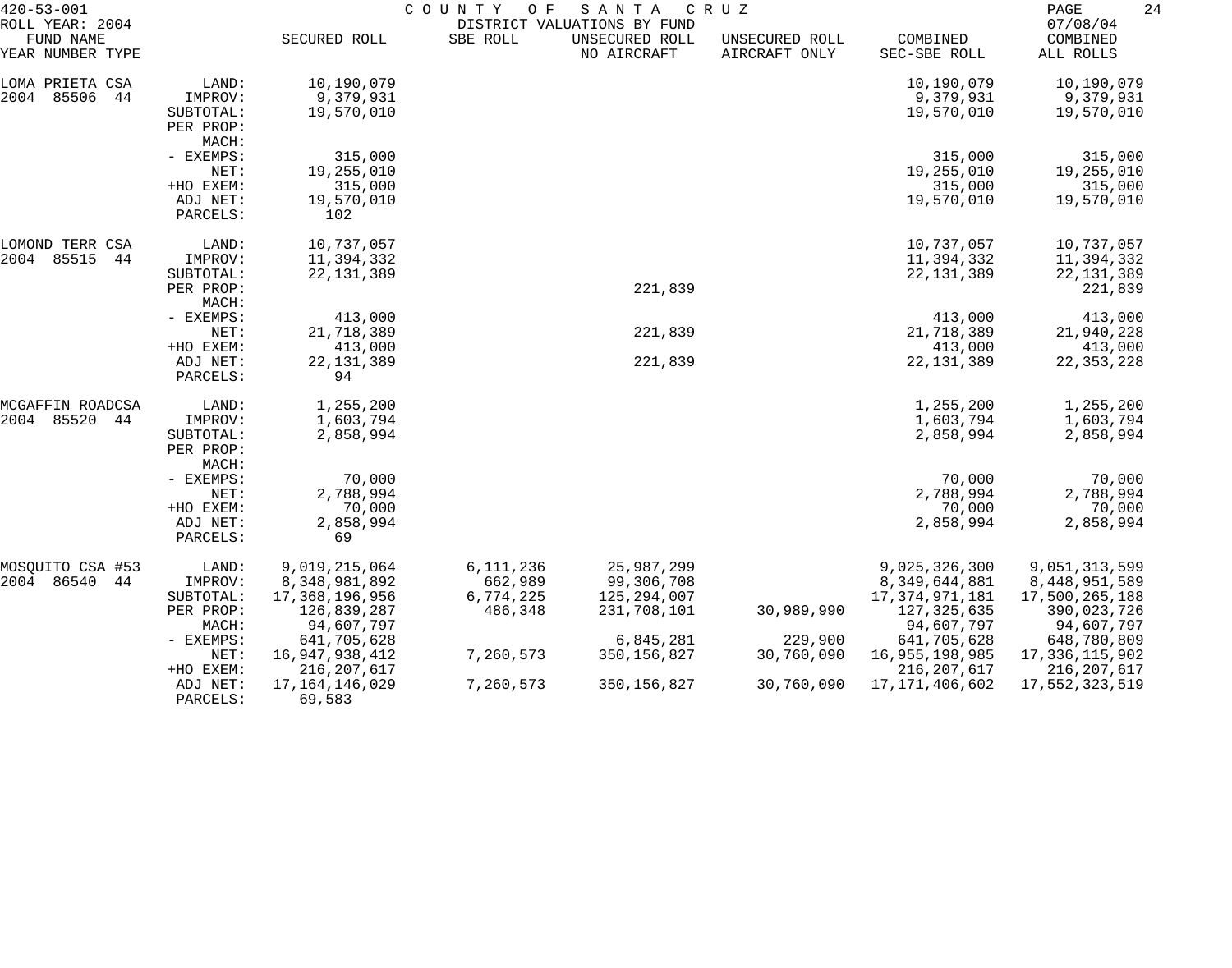| $420 - 53 - 001$                                 |                      | COUNTY<br>SANTA<br>CRUZ<br>O F |          |                                                              |                                 |                          |                                   |  |
|--------------------------------------------------|----------------------|--------------------------------|----------|--------------------------------------------------------------|---------------------------------|--------------------------|-----------------------------------|--|
| ROLL YEAR: 2004<br>FUND NAME<br>YEAR NUMBER TYPE |                      | SECURED ROLL                   | SBE ROLL | DISTRICT VALUATIONS BY FUND<br>UNSECURED ROLL<br>NO AIRCRAFT | UNSECURED ROLL<br>AIRCRAFT ONLY | COMBINED<br>SEC-SBE ROLL | 07/08/04<br>COMBINED<br>ALL ROLLS |  |
| OLD RANCH RD CSA                                 | LAND:                | 7,623,378                      |          |                                                              |                                 | 7,623,378                | 7,623,378                         |  |
| 2004 86570<br>44                                 | IMPROV:              | 6,029,058                      |          |                                                              |                                 | 6,029,058                | 6,029,058                         |  |
|                                                  | SUBTOTAL:            | 13,652,436                     |          |                                                              |                                 | 13,652,436               | 13,652,436                        |  |
|                                                  | PER PROP:            |                                |          |                                                              |                                 |                          |                                   |  |
|                                                  | MACH:                |                                |          |                                                              |                                 |                          |                                   |  |
|                                                  | - EXEMPS:            | 140,000                        |          |                                                              |                                 | 140,000                  | 140,000                           |  |
|                                                  | NET:                 | 13,512,436                     |          |                                                              |                                 | 13,512,436               | 13,512,436                        |  |
|                                                  | +HO EXEM:            | 140,000                        |          |                                                              |                                 | 140,000                  | 140,000                           |  |
|                                                  | ADJ NET:             | 13,652,436                     |          |                                                              |                                 | 13,652,436               | 13,652,436                        |  |
|                                                  | PARCELS:             | 43                             |          |                                                              |                                 |                          |                                   |  |
|                                                  |                      |                                |          |                                                              |                                 |                          |                                   |  |
| PAJARO STORM DRA                                 | LAND:                | 1,934,132,953                  | 673,721  | 11,365,121                                                   |                                 | 1,934,806,674            | 1,946,171,795                     |  |
| 2004<br>86685<br>44                              | IMPROV:              | 2,074,457,342                  | 63,200   | 51,742,719                                                   |                                 | 2,074,520,542            | 2,126,263,261                     |  |
|                                                  | SUBTOTAL:            | 4,008,590,295                  | 736,921  | 63,107,840                                                   |                                 | 4,009,327,216            | 4,072,435,056                     |  |
|                                                  | PER PROP:            | 71,947,193                     | 36,180   | 125,984,696                                                  | 30,978,690                      | 71,983,373               | 228,946,759                       |  |
|                                                  | MACH:                | 29,683,515                     |          |                                                              |                                 | 29,683,515               | 29,683,515                        |  |
|                                                  | - EXEMPS:            | 191,635,402                    |          | 2,532,676                                                    | 229,900                         | 191,635,402              | 194,397,978                       |  |
|                                                  | NET:                 | 3,918,585,601                  | 773,101  | 186,559,860                                                  | 30,748,790                      | 3,919,358,702            | 4, 136, 667, 352                  |  |
|                                                  | +HO EXEM:            | 52,469,056                     |          |                                                              |                                 | 52,469,056               | 52,469,056                        |  |
|                                                  | ADJ NET:<br>PARCELS: | 3,971,054,657<br>15,956        | 773,101  | 186,559,860                                                  | 30,748,790                      | 3,971,827,758            | 4, 189, 136, 408                  |  |
| PAJARO DUNES CSA                                 | LAND:                | 148,951,538                    |          |                                                              |                                 | 148,951,538              | 148,951,538                       |  |
| 86687<br>2004<br>44                              | IMPROV:              | 96,566,382                     |          | 436,028                                                      |                                 | 96,566,382               | 97,002,410                        |  |
|                                                  | SUBTOTAL:            | 245,517,920                    |          | 436,028                                                      |                                 | 245,517,920              | 245,953,948                       |  |
|                                                  | PER PROP:<br>MACH:   | 156,269                        |          | 67,807                                                       |                                 | 156,269                  | 224,076                           |  |
|                                                  | - EXEMPS:            | 238,000                        |          |                                                              |                                 | 238,000                  | 238,000                           |  |
|                                                  | NET:                 | 245, 436, 189                  |          | 503,835                                                      |                                 | 245, 436, 189            | 245,940,024                       |  |
|                                                  | +HO EXEM:            | 238,000                        |          |                                                              |                                 | 238,000                  | 238,000                           |  |
|                                                  | ADJ NET:             | 245,674,189                    |          | 503,835                                                      |                                 | 245,674,189              | 246, 178, 024                     |  |
|                                                  | PARCELS:             | 625                            |          |                                                              |                                 |                          |                                   |  |
| PINECREST DR CSA                                 | LAND:                | 4,434,409                      |          |                                                              |                                 | 4,434,409                | 4,434,409                         |  |
| 2004 86691<br>44                                 | IMPROV:              | 4,828,657                      |          |                                                              |                                 | 4,828,657                | 4,828,657                         |  |
|                                                  | SUBTOTAL:            | 9,263,066                      |          |                                                              |                                 | 9,263,066                | 9,263,066                         |  |
|                                                  | PER PROP:<br>MACH:   |                                |          |                                                              |                                 |                          |                                   |  |
|                                                  | - EXEMPS:            | 233,000                        |          |                                                              |                                 | 233,000                  | 233,000                           |  |
|                                                  | NET:                 | 9,030,066                      |          |                                                              |                                 | 9,030,066                | 9,030,066                         |  |
|                                                  | +HO EXEM:            | 133,000                        |          |                                                              |                                 | 133,000                  | 133,000                           |  |
|                                                  | ADJ NET:             | 9,163,066                      |          |                                                              |                                 | 9,163,066                | 9,163,066                         |  |
|                                                  | PARCELS:             | 61                             |          |                                                              |                                 |                          |                                   |  |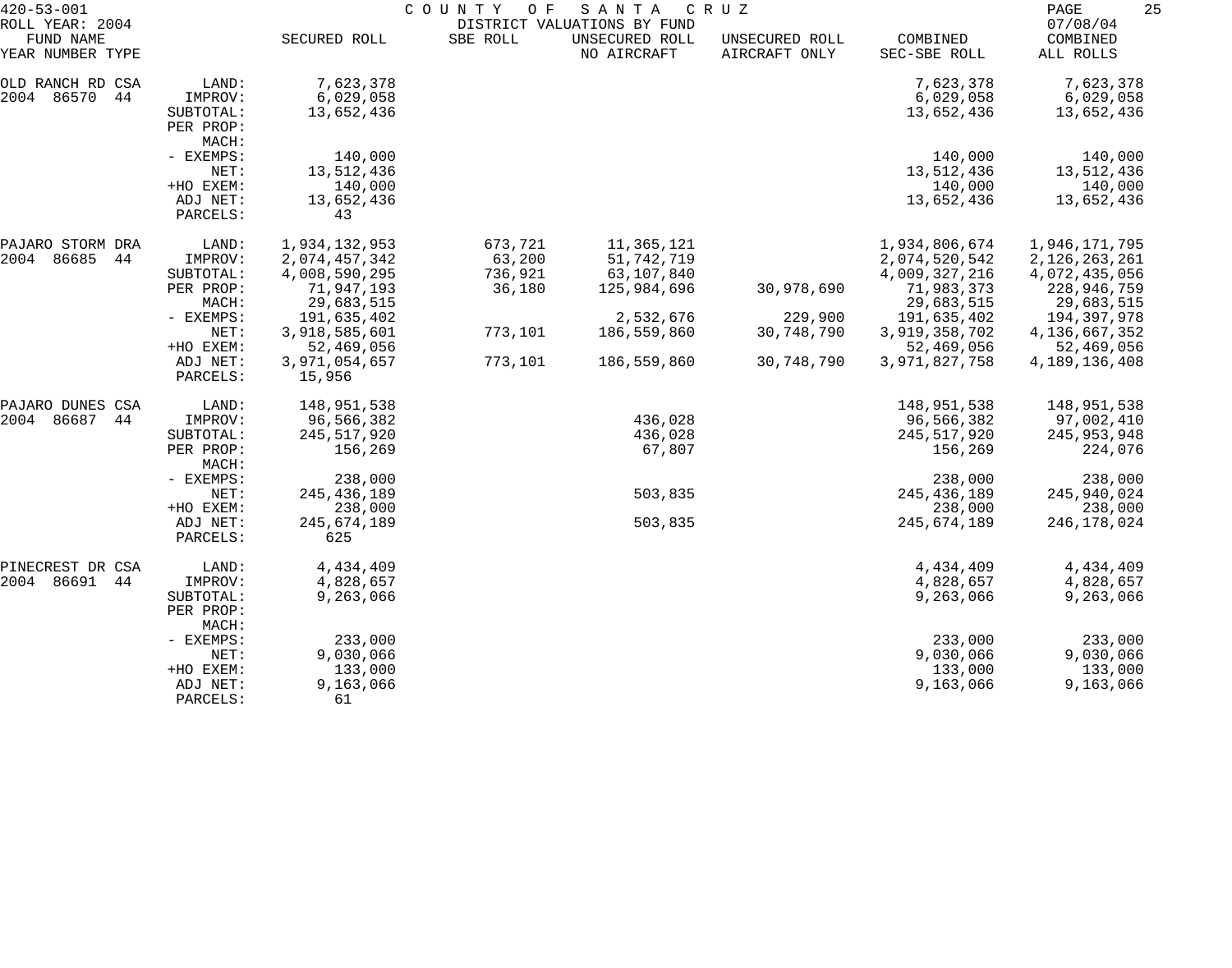| $420 - 53 - 001$                                                              |                                   | COUNTY<br>SANTA<br>O F<br>C R U Z<br>DISTRICT VALUATIONS BY FUND |           |                               |                                 |                                            |                                            |
|-------------------------------------------------------------------------------|-----------------------------------|------------------------------------------------------------------|-----------|-------------------------------|---------------------------------|--------------------------------------------|--------------------------------------------|
| ROLL YEAR: 2004<br>FUND NAME<br>YEAR NUMBER TYPE                              |                                   | SECURED ROLL                                                     | SBE ROLL  | UNSECURED ROLL<br>NO AIRCRAFT | UNSECURED ROLL<br>AIRCRAFT ONLY | COMBINED<br>SEC-SBE ROLL                   | 07/08/04<br>COMBINED<br>ALL ROLLS          |
| PINE RIDGE CSA 2<br>2004 86697 44                                             | LAND:<br>IMPROV:                  | 14, 327, 202<br>17,330,444                                       |           |                               |                                 | 14, 327, 202<br>17,330,444                 | 14,327,202<br>17,330,444                   |
|                                                                               | SUBTOTAL:<br>PER PROP:<br>MACH:   | 31,657,646                                                       |           | 36,911                        |                                 | 31,657,646                                 | 31,657,646<br>36,911                       |
|                                                                               | - EXEMPS:<br>NET:                 | 518,000<br>31, 139, 646                                          |           | 36,911                        |                                 | 518,000<br>31,139,646                      | 518,000<br>31, 176, 557                    |
|                                                                               | +HO EXEM:<br>ADJ NET:<br>PARCELS: | 518,000<br>31,657,646<br>97                                      |           | 36,911                        |                                 | 518,000<br>31,657,646                      | 518,000<br>31,694,557                      |
| PLACE DE MER CSA<br>2004<br>86698<br>44                                       | LAND:<br>IMPROV:                  | 29, 317, 690<br>16,875,420                                       |           |                               |                                 | 29, 317, 690<br>16,875,420                 | 29, 317, 690<br>16,875,420                 |
| SUBTOTAL:<br>PER PROP:<br>MACH:<br>- EXEMPS:<br>NET:<br>+HO EXEM:<br>ADJ NET: |                                   | 46,193,110                                                       |           |                               |                                 | 46,193,110                                 | 46,193,110                                 |
|                                                                               |                                   | 152,600<br>46,040,510                                            |           |                               |                                 | 152,600<br>46,040,510                      | 152,600<br>46,040,510                      |
|                                                                               | PARCELS:                          | 152,600<br>46,193,110<br>110                                     |           |                               |                                 | 152,600<br>46,193,110                      | 152,600<br>46,193,110                      |
| RALSTON WAY CSA                                                               | LAND:                             | 2,906,862                                                        |           |                               |                                 | 2,906,862                                  | 2,906,862                                  |
| 2004 86699<br>44                                                              | IMPROV:<br>SUBTOTAL:<br>PER PROP: | 2,559,032<br>5,465,894                                           |           | 5,722                         |                                 | 2,559,032<br>5,465,894                     | 2,559,032<br>5,465,894<br>5,722            |
|                                                                               | MACH:<br>- EXEMPS:                | 84,000                                                           |           |                               |                                 | 84,000                                     | 84,000                                     |
|                                                                               | NET:<br>+HO EXEM:                 | 5,381,894<br>84,000                                              |           | 5,722                         |                                 | 5,381,894                                  | 5,387,616                                  |
|                                                                               | ADJ NET:<br>PARCELS:              | 5,465,894<br>17                                                  |           | 5,722                         |                                 | 84,000<br>5,465,894                        | 84,000<br>5,471,616                        |
| SOQ VLG BUSN IMP<br>2004 87101<br>-41                                         | LAND:<br>IMPROV:                  | 570,082,199<br>629, 227, 357                                     | 3,606,765 | 3,280,211<br>6,890,356        |                                 | 573,688,964<br>629, 227, 357               | 576,969,175<br>636,117,713                 |
|                                                                               | SUBTOTAL:<br>PER PROP:<br>MACH:   | 1,199,309,556<br>22,728,920<br>541,712                           | 3,606,765 | 10,170,567<br>33, 287, 106    |                                 | 1,202,916,321<br>22,728,920<br>541,712     | 1,213,086,888<br>56,016,026<br>541,712     |
|                                                                               | $-$ EXEMPS:<br>NET:<br>+HO EXEM:  | 148,077,024<br>1,074,503,164<br>13,637,400                       | 3,606,765 | 1,745,024<br>41,712,649       |                                 | 148,077,024<br>1,078,109,929<br>13,637,400 | 149,822,048<br>1,119,822,578<br>13,637,400 |
|                                                                               | ADJ NET:<br>PARCELS:              | 1,088,140,564<br>3,945                                           | 3,606,765 | 41,712,649                    |                                 | 1,091,747,329                              | 1, 133, 459, 978                           |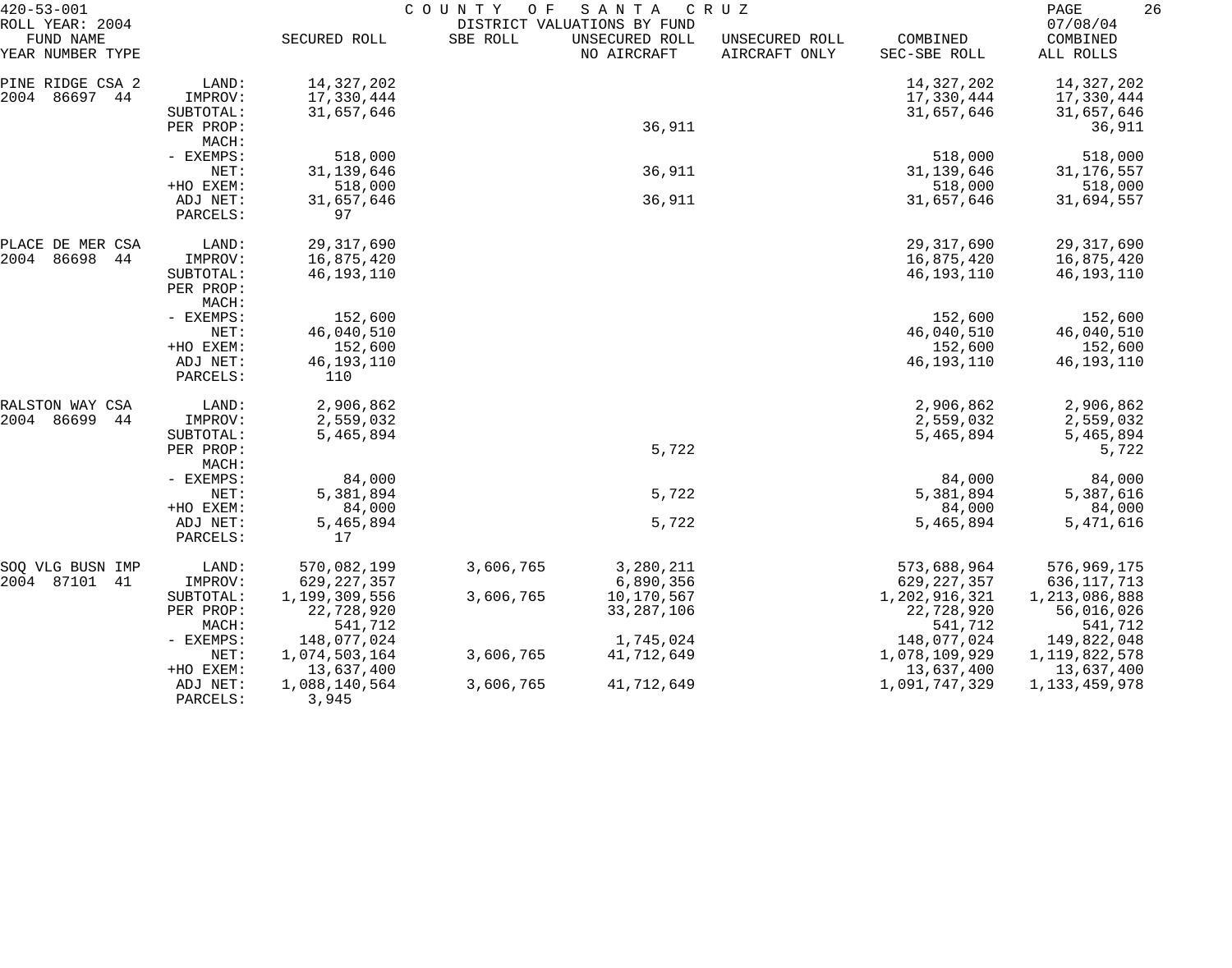| $420 - 53 - 001$              |                      | COUNTY OF<br>S A N T A<br>C R U Z |           |                               |                                 |                          |                       |  |
|-------------------------------|----------------------|-----------------------------------|-----------|-------------------------------|---------------------------------|--------------------------|-----------------------|--|
| ROLL YEAR: 2004               |                      |                                   |           | DISTRICT VALUATIONS BY FUND   |                                 |                          | 07/08/04              |  |
| FUND NAME<br>YEAR NUMBER TYPE |                      | SECURED ROLL                      | SBE ROLL  | UNSECURED ROLL<br>NO AIRCRAFT | UNSECURED ROLL<br>AIRCRAFT ONLY | COMBINED<br>SEC-SBE ROLL | COMBINED<br>ALL ROLLS |  |
| SOQ VLG PKG IMP               | LAND:                | 570,082,199                       | 3,606,765 | 3,280,211                     |                                 | 573,688,964              | 576,969,175           |  |
| 2004 87102<br>41              | IMPROV:              | 629, 227, 357                     |           | 6,890,356                     |                                 | 629, 227, 357            | 636, 117, 713         |  |
|                               | SUBTOTAL:            | 1,199,309,556                     | 3,606,765 | 10,170,567                    |                                 | 1,202,916,321            | 1,213,086,888         |  |
|                               | PER PROP:            | 22,728,920                        |           | 33, 287, 106                  |                                 | 22,728,920               | 56,016,026            |  |
|                               | MACH:                | 541,712                           |           |                               |                                 | 541,712                  | 541,712               |  |
|                               | - EXEMPS:            | 148,077,024                       |           | 1,745,024                     |                                 | 148,077,024              | 149,822,048           |  |
|                               | NET:                 | 1,074,503,164                     | 3,606,765 | 41,712,649                    |                                 | 1,078,109,929            | 1,119,822,578         |  |
|                               | +HO EXEM:            | 13,637,400                        |           |                               |                                 | 13,637,400               | 13,637,400            |  |
|                               | ADJ NET:<br>PARCELS: | 1,088,140,564<br>3,945            | 3,606,765 | 41,712,649                    |                                 | 1,091,747,329            | 1, 133, 459, 978      |  |
| PARKS & REC CSA               | LAND:                | 7,260,302,581                     | 5,420,288 | 16,094,551                    |                                 | 7,265,722,869            | 7,281,817,420         |  |
| 2004 87704 44                 | IMPROV:              | 6,436,861,923                     | 586,856   | 52,368,502                    |                                 | 6, 437, 448, 779         | 6,489,817,281         |  |
|                               | SUBTOTAL:            | 13,697,164,504                    | 6,007,144 | 68,463,053                    |                                 | 13,703,171,648           | 13,771,634,701        |  |
|                               | PER PROP:            | 63, 139, 018                      | 442,765   | 122,327,565                   | 11,300                          | 63,581,783               | 185,920,648           |  |
|                               | MACH:                | 65,128,687                        |           |                               |                                 | 65,128,687               | 65,128,687            |  |
|                               | - EXEMPS:            | 485,762,149                       |           | 4,502,351                     |                                 | 485,762,149              | 490,264,500           |  |
|                               | NET:                 | 13,339,670,060                    | 6,449,909 | 186, 288, 267                 | 11,300                          | 13, 346, 119, 969        | 13,532,419,536        |  |
|                               | +HO EXEM:            | 165, 358, 217                     |           |                               |                                 | 165, 358, 217            | 165, 358, 217         |  |
|                               | ADJ NET:<br>PARCELS: | 13,505,028,277<br>52,350          | 6,449,909 | 186,288,267                   | 11,300                          | 13,511,478,186           | 13,697,777,753        |  |
| STREETSCAPE CSA               | LAND:                | 1,791,425,877                     | 3,973,688 | 6,084,540                     |                                 | 1,795,399,565            | 1,801,484,105         |  |
| 2004 87705<br>44              | IMPROV:              | 1,582,430,124                     | 29,522    | 12,084,523                    |                                 | 1,582,459,646            | 1,594,544,169         |  |
|                               | SUBTOTAL:            | 3, 373, 856, 001                  | 4,003,210 | 18,169,063                    |                                 | 3, 377, 859, 211         | 3,396,028,274         |  |
|                               | PER PROP:            | 26,011,246                        | 16,900    | 49, 223, 568                  |                                 | 26,028,146               | 75, 251, 714          |  |
|                               | MACH:                | 812,160                           |           |                               |                                 | 812,160                  | 812,160               |  |
|                               | - EXEMPS:            | 197,393,826                       |           | 2,959,462                     |                                 | 197, 393, 826            | 200, 353, 288         |  |
|                               | NET:                 | 3, 203, 285, 581                  | 4,020,110 | 64,433,169                    |                                 | 3, 207, 305, 691         | 3, 271, 738, 860      |  |
|                               | +HO EXEM:            | 39,951,538                        |           |                               |                                 | 39,951,538               | 39,951,538            |  |
|                               | ADJ NET:             | 3, 243, 237, 119                  | 4,020,110 | 64,433,169                    |                                 | 3, 247, 257, 229         | 3, 311, 690, 398      |  |
|                               | PARCELS:             | 11,754                            |           |                               |                                 |                          |                       |  |
| REDWOOD DR CSA 3              | LAND:                | 17, 232, 085                      |           |                               |                                 | 17,232,085               | 17,232,085            |  |
| 2004 87710<br>44              | IMPROV:              | 16,744,121                        |           |                               |                                 | 16,744,121               | 16,744,121            |  |
|                               | SUBTOTAL:            | 33,976,206                        |           |                               |                                 | 33,976,206               | 33,976,206            |  |
|                               | PER PROP:<br>MACH:   | 55,558                            |           | 34,980                        |                                 | 55,558                   | 90,538                |  |
|                               | - EXEMPS:            | 1,296,244                         |           |                               |                                 | 1,296,244                | 1,296,244             |  |
|                               | NET:                 | 32,735,520                        |           | 34,980                        |                                 | 32,735,520               | 32,770,500            |  |
|                               | +HO EXEM:            | 558,600                           |           |                               |                                 | 558,600                  | 558,600               |  |
|                               | ADJ NET:<br>PARCELS: | 33, 294, 120<br>288               |           | 34,980                        |                                 | 33, 294, 120             | 33, 329, 100          |  |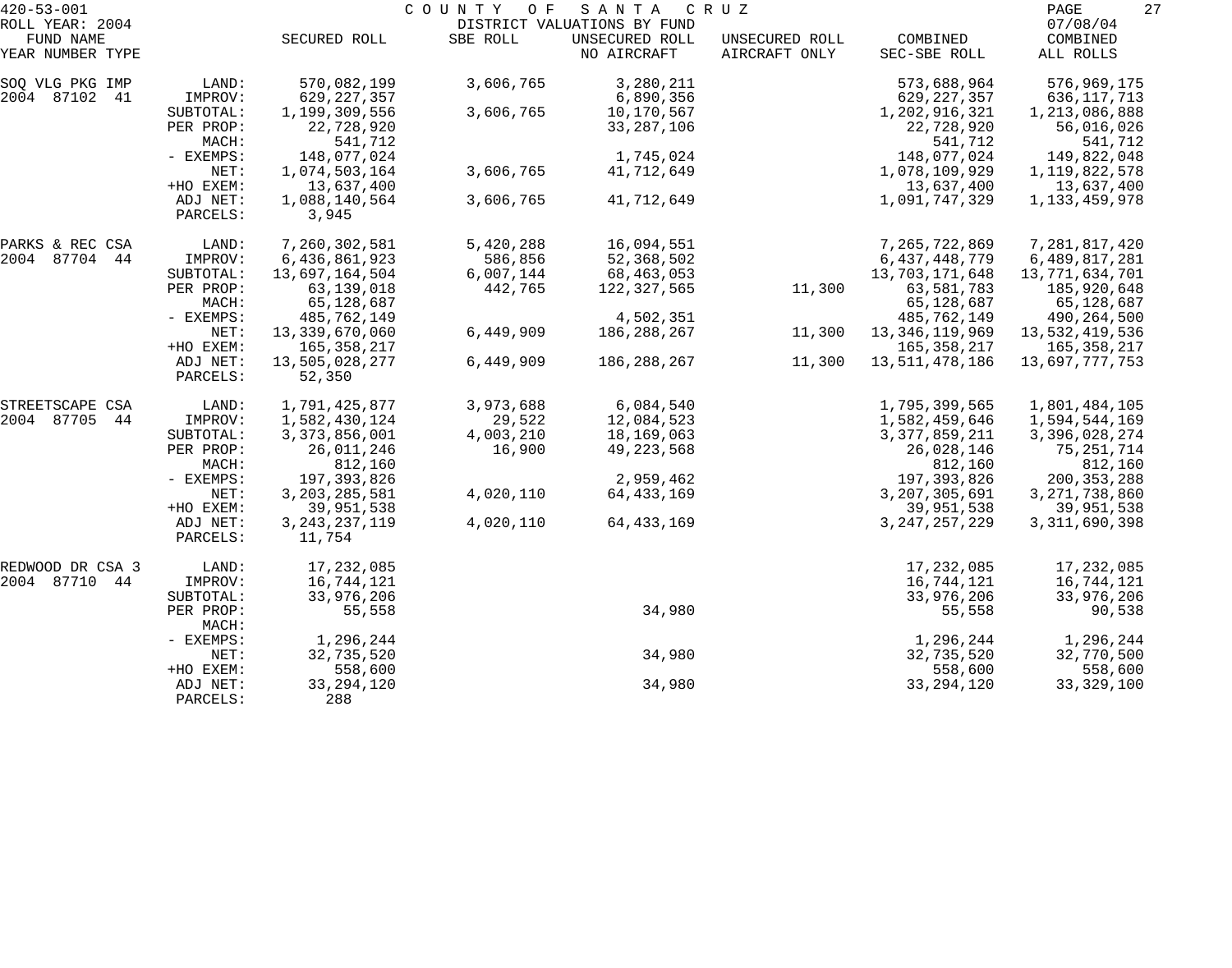| $420 - 53 - 001$                                 |                      | COUNTY<br>O F<br>SANTA<br>C R U Z |                                                                          |                                 |                          |                                   |  |  |
|--------------------------------------------------|----------------------|-----------------------------------|--------------------------------------------------------------------------|---------------------------------|--------------------------|-----------------------------------|--|--|
| ROLL YEAR: 2004<br>FUND NAME<br>YEAR NUMBER TYPE |                      | SECURED ROLL                      | DISTRICT VALUATIONS BY FUND<br>SBE ROLL<br>UNSECURED ROLL<br>NO AIRCRAFT | UNSECURED ROLL<br>AIRCRAFT ONLY | COMBINED<br>SEC-SBE ROLL | 07/08/04<br>COMBINED<br>ALL ROLLS |  |  |
| REED ST CSA 39                                   | LAND:                | 1,800,016                         |                                                                          |                                 | 1,800,016                | 1,800,016                         |  |  |
| 87711<br>2004<br>44                              | IMPROV:              | 1, 115, 347                       |                                                                          |                                 | 1,115,347                | 1,115,347                         |  |  |
|                                                  | SUBTOTAL:            | 2,915,363                         |                                                                          |                                 | 2,915,363                | 2,915,363                         |  |  |
|                                                  | PER PROP:            |                                   |                                                                          |                                 |                          |                                   |  |  |
|                                                  | MACH:                |                                   |                                                                          |                                 |                          |                                   |  |  |
|                                                  | - EXEMPS:            | 19,600                            |                                                                          |                                 | 19,600                   | 19,600                            |  |  |
|                                                  | NET:                 | 2,895,763                         |                                                                          |                                 | 2,895,763                | 2,895,763                         |  |  |
|                                                  | +HO EXEM:            | 19,600                            |                                                                          |                                 | 19,600                   | 19,600                            |  |  |
|                                                  | ADJ NET:             | 2,915,363                         |                                                                          |                                 | 2,915,363                | 2,915,363                         |  |  |
|                                                  | PARCELS:             | 14                                |                                                                          |                                 |                          |                                   |  |  |
| ROBERTS RD CSA 3                                 | LAND:                | 6,155,684                         |                                                                          |                                 | 6,155,684                | 6,155,684                         |  |  |
| 2004<br>87712<br>44                              | IMPROV:              | 5,939,019                         |                                                                          |                                 | 5,939,019                | 5,939,019                         |  |  |
|                                                  | SUBTOTAL:            | 12,094,703                        |                                                                          |                                 | 12,094,703               | 12,094,703                        |  |  |
|                                                  | PER PROP:            |                                   | 13,300                                                                   |                                 |                          | 13,300                            |  |  |
|                                                  | MACH:                |                                   |                                                                          |                                 |                          |                                   |  |  |
|                                                  | - EXEMPS:            | 196,000                           |                                                                          |                                 | 196,000                  | 196,000                           |  |  |
|                                                  | NET:                 | 11,898,703                        | 13,300                                                                   |                                 | 11,898,703               | 11,912,003                        |  |  |
|                                                  | +HO EXEM:            | 196,000                           |                                                                          |                                 | 196,000                  | 196,000                           |  |  |
|                                                  | ADJ NET:<br>PARCELS: | 12,094,703<br>99                  | 13,300                                                                   |                                 | 12,094,703               | 12,108,003                        |  |  |
| RIDGE DRIVE CSA                                  | LAND:                | 2,584,372                         |                                                                          |                                 | 2,584,372                | 2,584,372                         |  |  |
| 87730<br>2004<br>44                              | IMPROV:              | 1,508,281                         |                                                                          |                                 | 1,508,281                | 1,508,281                         |  |  |
|                                                  | SUBTOTAL:            | 4,092,653                         |                                                                          |                                 | 4,092,653                | 4,092,653                         |  |  |
|                                                  | PER PROP:            |                                   | 8,574                                                                    |                                 |                          | 8,574                             |  |  |
|                                                  | MACH:                |                                   |                                                                          |                                 |                          |                                   |  |  |
|                                                  | - EXEMPS:            | 49,000                            |                                                                          |                                 | 49,000                   | 49,000                            |  |  |
|                                                  | NET:                 | 4,043,653                         | 8,574                                                                    |                                 | 4,043,653                | 4,052,227                         |  |  |
|                                                  | +HO EXEM:            | 49,000                            |                                                                          |                                 | 49,000                   | 49,000                            |  |  |
|                                                  | ADJ NET:             | 4,092,653                         | 8,574                                                                    |                                 | 4,092,653                | 4,101,227                         |  |  |
|                                                  | PARCELS:             | 23                                |                                                                          |                                 |                          |                                   |  |  |
| ROBAK DR CSA 16                                  | LAND:                | 10,881,808                        |                                                                          |                                 | 10,881,808               | 10,881,808                        |  |  |
| 2004 87737<br>44                                 | IMPROV:              | 9,998,719                         |                                                                          |                                 | 9,998,719                | 9,998,719                         |  |  |
|                                                  | SUBTOTAL:            | 20,880,527                        |                                                                          |                                 | 20,880,527               | 20,880,527                        |  |  |
|                                                  | PER PROP:<br>MACH:   |                                   | 74,586                                                                   |                                 |                          | 74,586                            |  |  |
|                                                  | - EXEMPS:            | 315,000                           |                                                                          |                                 | 315,000                  | 315,000                           |  |  |
|                                                  | NET:                 | 20,565,527                        | 74,586                                                                   |                                 | 20,565,527               | 20,640,113                        |  |  |
|                                                  | +HO EXEM:            | 315,000                           |                                                                          |                                 | 315,000                  | 315,000                           |  |  |
|                                                  | ADJ NET:             | 20,880,527                        | 74,586                                                                   |                                 | 20,880,527               | 20,955,113                        |  |  |
|                                                  | PARCELS:             | 77                                |                                                                          |                                 |                          |                                   |  |  |
|                                                  |                      |                                   |                                                                          |                                 |                          |                                   |  |  |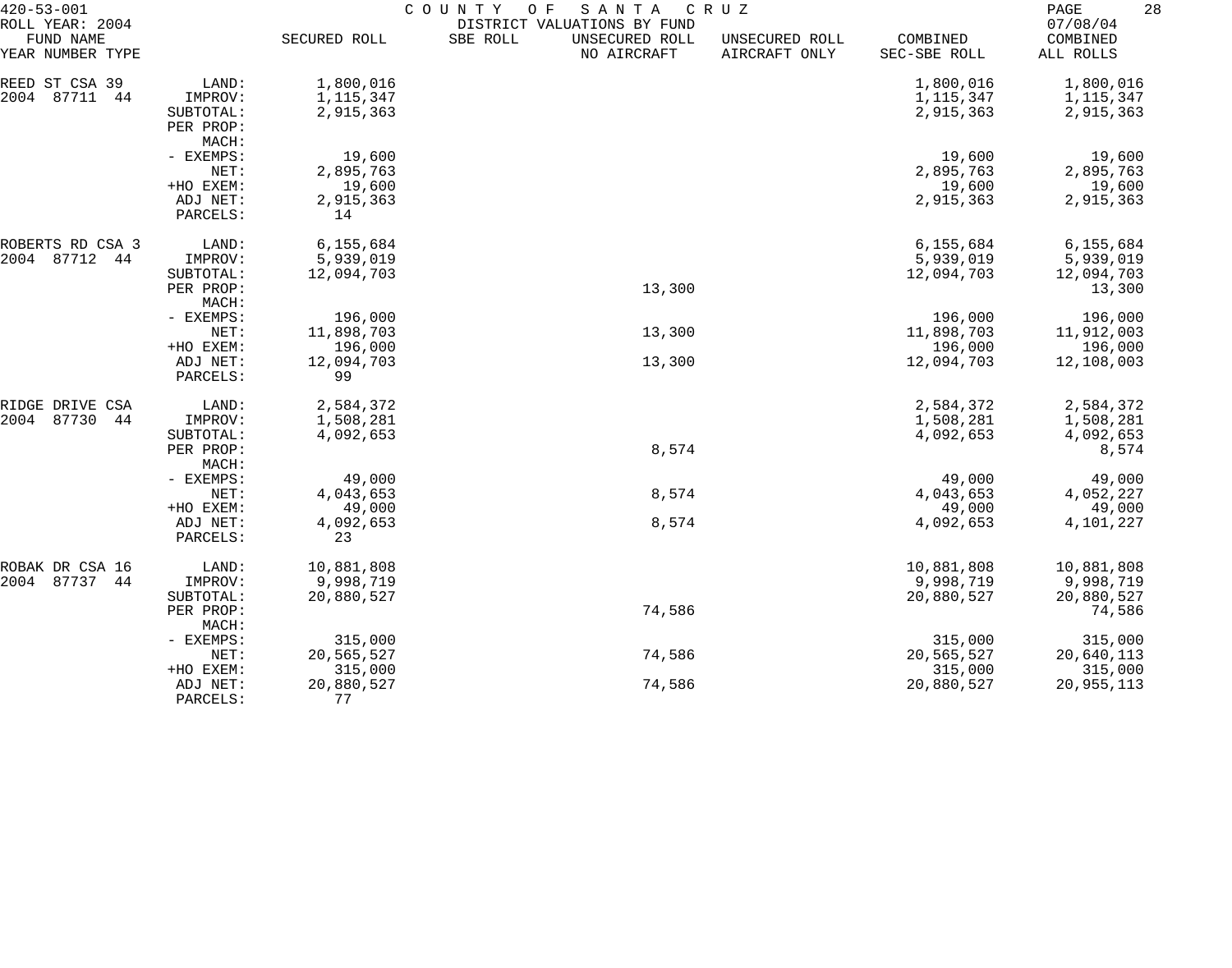| $420 - 53 - 001$                                 |                                   | COUNTY<br>SANTA<br>C R U Z<br>O F<br>DISTRICT VALUATIONS BY FUND |                        |                               |                                 |                                            |                                           | 29 |
|--------------------------------------------------|-----------------------------------|------------------------------------------------------------------|------------------------|-------------------------------|---------------------------------|--------------------------------------------|-------------------------------------------|----|
| ROLL YEAR: 2004<br>FUND NAME<br>YEAR NUMBER TYPE |                                   | SECURED ROLL                                                     | SBE ROLL               | UNSECURED ROLL<br>NO AIRCRAFT | UNSECURED ROLL<br>AIRCRAFT ONLY | COMBINED<br>SEC-SBE ROLL                   | 07/08/04<br>COMBINED<br>ALL ROLLS         |    |
| ROLLING WDS CSA<br>2004 87738<br>44              | LAND:<br>IMPROV:<br>SUBTOTAL:     | 6,794,221<br>6,651,616<br>13,445,837                             |                        |                               |                                 | 6,794,221<br>6,651,616<br>13,445,837       | 6,794,221<br>6,651,616<br>13,445,837      |    |
|                                                  | PER PROP:<br>MACH:                |                                                                  |                        | 9,672                         |                                 |                                            | 9,672                                     |    |
|                                                  | - EXEMPS:<br>NET:<br>+HO EXEM:    | 189,000<br>13, 256, 837<br>189,000                               |                        | 9,672                         |                                 | 189,000<br>13,256,837<br>189,000           | 189,000<br>13,266,509<br>189,000          |    |
|                                                  | ADJ NET:<br>PARCELS:              | 13, 445, 837<br>38                                               |                        | 9,672                         |                                 | 13,445,837                                 | 13,455,509                                |    |
| SND DLLR BCH CSA                                 | LAND:                             | 43,051,341                                                       |                        | 17,145                        |                                 | 43,051,341                                 | 43,068,486                                |    |
| 2004 88832<br>44<br>MACH:                        | IMPROV:<br>SUBTOTAL:<br>PER PROP: | 33,843,461<br>76,894,802                                         |                        | 17,145<br>34,290<br>35,284    |                                 | 33,843,461<br>76,894,802                   | 33,860,606<br>76,929,092<br>35,284        |    |
|                                                  | - EXEMPS:<br>NET:<br>+HO EXEM:    | 355,600<br>76,539,202<br>355,600                                 |                        | 69,574                        |                                 | 355,600<br>76,539,202<br>355,600           | 355,600<br>76,608,776<br>355,600          |    |
|                                                  | ADJ NET:<br>PARCELS:              | 76,894,802<br>190                                                |                        | 69,574                        |                                 | 76,894,802                                 | 76,964,376                                |    |
| SC FLD CT & WC Z                                 | LAND:                             | 13,024,998,083                                                   | 7,886,984              | 51,108,452                    |                                 | 13,032,885,067                             | 13,083,993,519                            |    |
| 2004 88836<br>- 70                               | IMPROV:<br>SUBTOTAL:              | 12,378,155,678<br>25, 403, 153, 761                              | 1,101,932<br>8,988,916 | 203,088,053<br>254,196,505    |                                 | 12,379,257,610<br>25, 412, 142, 677        | 12,582,345,663<br>25,666,339,182          |    |
|                                                  | PER PROP:<br>MACH:                | 168,245,178<br>112,237,527                                       | 747,922                | 481,933,378                   | 30,989,990                      | 168,993,100<br>112, 237, 527               | 681,916,468<br>112,237,527                |    |
|                                                  | - EXEMPS:                         | 888,531,797                                                      |                        | 18,824,556                    | 229,900                         | 888,531,797                                | 907,586,253                               |    |
|                                                  | NET:                              | 24,795,104,669                                                   | 9,736,838              | 717,305,327                   | 30,760,090                      | 24,804,841,507                             | 25, 552, 906, 924                         |    |
|                                                  | +HO EXEM:<br>ADJ NET:<br>PARCELS: | 299,890,206<br>25,094,994,875<br>94,126                          | 9,736,838              | 135,100<br>717,440,427        | 30,760,090                      | 299,890,206<br>25, 104, 731, 713           | 300,025,306<br>25,852,932,230             |    |
| SC FLD CT & WC Z                                 | LAND:                             | 2,575,436,794                                                    | 5,060,367              | 8,635,192                     |                                 | 2,580,497,161                              | 2,589,132,353                             |    |
| 2004 88837 70                                    | IMPROV:                           | 2, 273, 778, 798<br>4,849,215,592                                | 284,068<br>5, 344, 435 | 41,661,457<br>50,296,649      |                                 | 2, 274, 062, 866                           | 2, 315, 724, 323                          |    |
|                                                  | SUBTOTAL:<br>PER PROP:<br>MACH:   | 34,269,566<br>1,460,317                                          | 162,619                | 86, 435, 573                  |                                 | 4,854,560,027<br>34, 432, 185<br>1,460,317 | 4,904,856,676<br>120,867,758<br>1,460,317 |    |
|                                                  | $-$ EXEMPS:                       | 238,830,084                                                      |                        | 4,796,530                     |                                 | 238,830,084                                | 243,626,614                               |    |
|                                                  | NET:<br>+HO EXEM:                 | 4,646,115,391<br>52, 515, 138                                    | 5,507,054              | 131,935,692                   |                                 | 4,651,622,445<br>52, 515, 138              | 4,783,558,137<br>52, 515, 138             |    |
|                                                  | ADJ NET:<br>PARCELS:              | 4,698,630,529<br>16,314                                          | 5,507,054              | 131,935,692                   |                                 | 4,704,137,583                              | 4,836,073,275                             |    |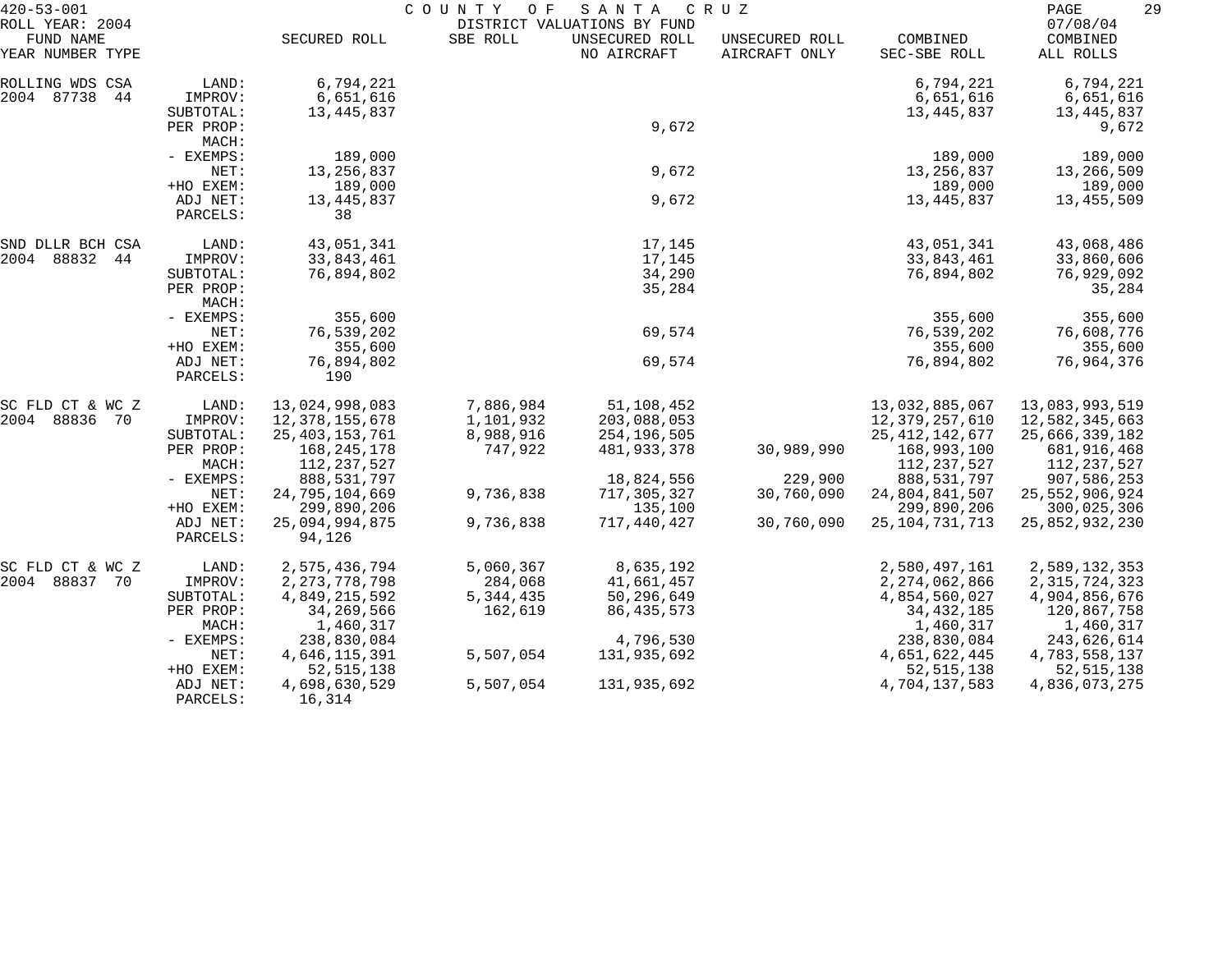| $420 - 53 - 001$             |                      | COUNTY<br>SANTA<br>O F<br>C R U Z<br>DISTRICT VALUATIONS BY FUND |                      |                            |                |                                                   |                                              |  |
|------------------------------|----------------------|------------------------------------------------------------------|----------------------|----------------------------|----------------|---------------------------------------------------|----------------------------------------------|--|
| ROLL YEAR: 2004<br>FUND NAME |                      | SECURED ROLL                                                     | SBE ROLL             | UNSECURED ROLL             | UNSECURED ROLL | COMBINED                                          | 07/08/04<br>COMBINED                         |  |
| YEAR NUMBER TYPE             |                      |                                                                  |                      | NO AIRCRAFT                | AIRCRAFT ONLY  | SEC-SBE ROLL                                      | ALL ROLLS                                    |  |
| SC FLD CT & WC G             | LAND:                | 13,025,639,136                                                   | 7,886,984            | 51,108,452                 |                | 13,033,526,120                                    | 13,084,634,572                               |  |
| 2004 88838 70                | IMPROV:<br>SUBTOTAL: | 12,378,876,332                                                   | 1,101,932            | 203,088,053                |                | 12,379,978,264                                    | 12,583,066,317                               |  |
|                              | PER PROP:<br>MACH:   | 25, 404, 515, 468<br>168,245,178<br>112,237,527                  | 8,988,916<br>747,922 | 254,196,505<br>481,933,378 | 30,989,990     | 25, 413, 504, 384<br>168,993,100<br>112, 237, 527 | 25,667,700,889<br>681,916,468<br>112,237,527 |  |
|                              | - EXEMPS:            | 888, 545, 797                                                    |                      | 18,824,556                 | 229,900        | 888, 545, 797                                     | 907,600,253                                  |  |
|                              | NET:                 | 24,796,452,376                                                   | 9,736,838            | 717,305,327                | 30,760,090     | 24,806,189,214                                    | 25, 554, 254, 631                            |  |
|                              | +HO EXEM:            | 299,904,206                                                      |                      | 135,100                    |                | 299,904,206                                       | 300,039,306                                  |  |
|                              | ADJ NET:<br>PARCELS: | 25,096,356,582<br>94,130                                         | 9,736,838            | 717,440,427                | 30,760,090     | 25, 106, 093, 420                                 | 25,854,293,937                               |  |
| SC FLD CT & WC Z             | LAND:                | 1, 235, 392, 158                                                 | 711,923              | 2,609,558                  |                | 1,236,104,081                                     | 1,238,713,639                                |  |
| 2004 88839 44                | IMPROV:              | 1,124,186,004                                                    | 373,554              | 7,349,952                  |                | 1,124,559,558                                     | 1,131,909,510                                |  |
|                              | SUBTOTAL:            | 2,359,578,162                                                    | 1,085,477            | 9,959,510                  |                | 2,360,663,639                                     | 2,370,623,149                                |  |
|                              | PER PROP:<br>MACH:   | 5,945,156<br>1,191,850                                           | 320,656              | 13,447,808                 |                | 6,265,812<br>1,191,850                            | 19,713,620<br>1,191,850                      |  |
|                              | - EXEMPS:            | 95,790,928                                                       |                      | 58,213                     |                | 95,790,928                                        | 95,849,141                                   |  |
|                              | NET:                 | 2,270,924,240                                                    | 1,406,133            | 23, 349, 105               |                | 2, 272, 330, 373                                  | 2, 295, 679, 478                             |  |
|                              | +HO EXEM:            | 39,754,839                                                       |                      |                            |                | 39,754,839                                        | 39,754,839                                   |  |
|                              | ADJ NET:<br>PARCELS: | 2,310,679,079<br>17,438                                          | 1,406,133            | 23, 349, 105               |                | 2, 312, 085, 212                                  | 2,335,434,317                                |  |
| SC FLD CT & WC Z             | LAND:                | 1,586,410,965                                                    | 299,600              | 4,489,394                  |                | 1,586,710,565                                     | 1,591,199,959                                |  |
| 2004 88843 70                | IMPROV:              | 1,229,874,633                                                    | 108,937              | 7,465,570                  |                | 1,229,983,570                                     | 1,237,449,140                                |  |
|                              | SUBTOTAL:            | 2,816,285,598                                                    | 408,537              | 11,954,964                 |                | 2,816,694,135                                     | 2,828,649,099                                |  |
|                              | PER PROP:            | 5,077,395                                                        | 62,364               | 17,287,284                 |                | 5,139,759                                         | 22, 427, 043                                 |  |
|                              | MACH:<br>- EXEMPS:   | 508,946<br>50,000,401                                            |                      | 1,205,874                  |                | 508,946<br>50,000,401                             | 508,946<br>51,206,275                        |  |
|                              | NET:                 | 2,771,871,538                                                    | 470,901              | 28,036,374                 |                | 2,772,342,439                                     | 2,800,378,813                                |  |
|                              | +HO EXEM:            | 27,139,000                                                       |                      |                            |                | 27,139,000                                        | 27,139,000                                   |  |
|                              | ADJ NET:<br>PARCELS: | 2,799,010,538<br>8,333                                           | 470,901              | 28,036,374                 |                | 2,799,481,439                                     | 2,827,517,813                                |  |
| SC FLD CT & WC Z             | LAND:                | 1,934,132,953                                                    | 673,721              | 11,365,121                 |                | 1,934,806,674                                     | 1,946,171,795                                |  |
| 2004 88844<br>44             | IMPROV:              | 2,074,457,342                                                    | 63,200               | 51,742,719                 |                | 2,074,520,542                                     | 2,126,263,261                                |  |
|                              | SUBTOTAL:            | 4,008,590,295                                                    | 736,921              | 63,107,840                 |                | 4,009,327,216                                     | 4,072,435,056                                |  |
|                              | PER PROP:            | 71,947,193                                                       | 36,180               | 125,984,696                | 30,978,690     | 71,983,373                                        | 228,946,759                                  |  |
|                              | MACH:                | 29,683,515                                                       |                      |                            |                | 29,683,515                                        | 29,683,515                                   |  |
|                              | $-$ EXEMPS:          | 191,635,402                                                      |                      | 2,532,676                  | 229,900        | 191,635,402                                       | 194,397,978                                  |  |
|                              | NET:<br>+HO EXEM:    | 3,918,585,601<br>52,469,056                                      | 773,101              | 186,559,860                | 30,748,790     | 3,919,358,702<br>52,469,056                       | 4, 136, 667, 352<br>52,469,056               |  |
|                              | ADJ NET:<br>PARCELS: | 3,971,054,657<br>15,956                                          | 773,101              | 186,559,860                | 30,748,790     | 3,971,827,758                                     | 4, 189, 136, 408                             |  |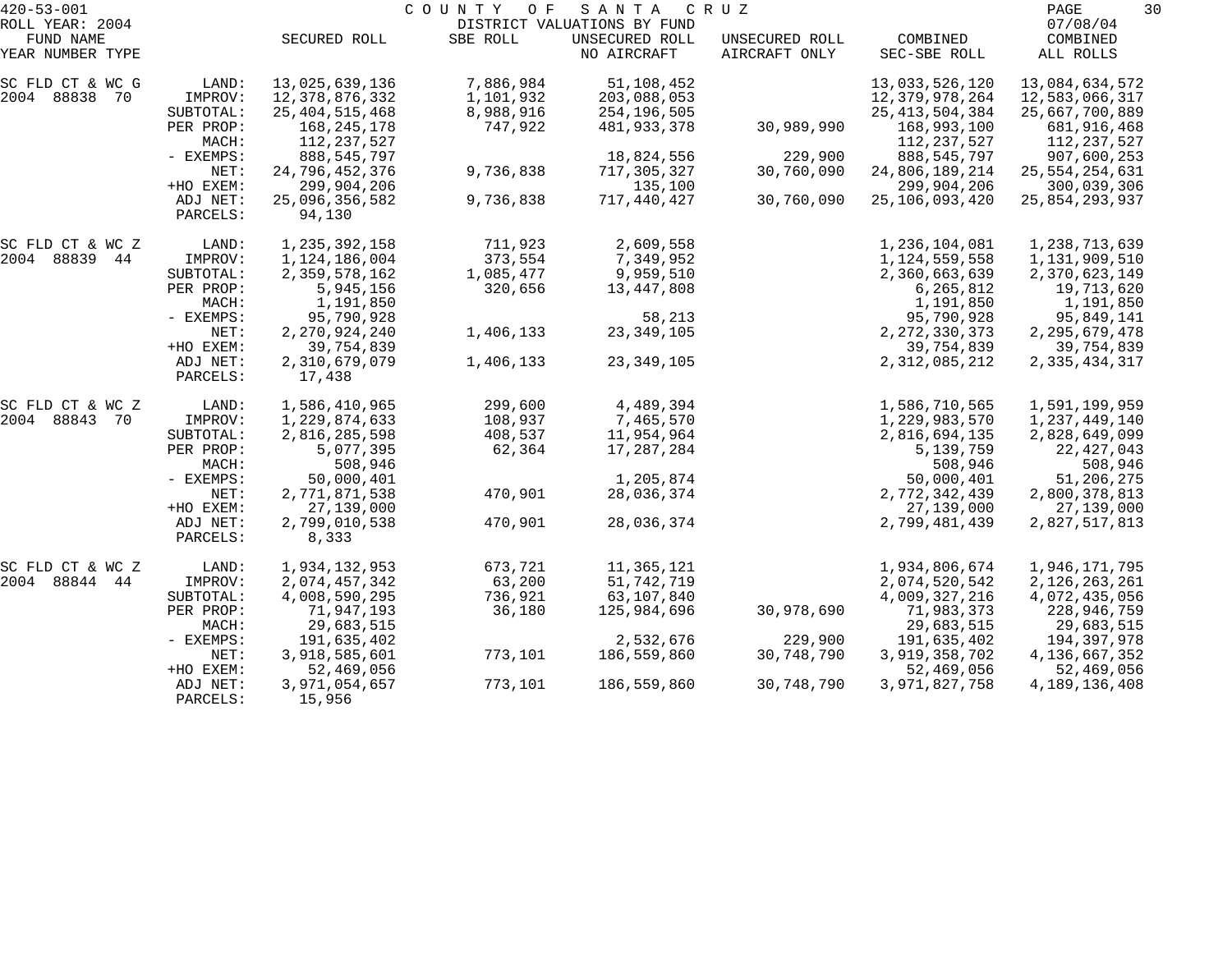| $420 - 53 - 001$                                 |                      | COUNTY OF<br>SANTA<br>C R U Z |           |                                                              |                                 |                          |                                   |
|--------------------------------------------------|----------------------|-------------------------------|-----------|--------------------------------------------------------------|---------------------------------|--------------------------|-----------------------------------|
| ROLL YEAR: 2004<br>FUND NAME<br>YEAR NUMBER TYPE |                      | SECURED ROLL                  | SBE ROLL  | DISTRICT VALUATIONS BY FUND<br>UNSECURED ROLL<br>NO AIRCRAFT | UNSECURED ROLL<br>AIRCRAFT ONLY | COMBINED<br>SEC-SBE ROLL | 07/08/04<br>COMBINED<br>ALL ROLLS |
| SUMMIT WEST CSA                                  | LAND:                | 40,586,975                    |           |                                                              |                                 | 40,586,975               | 40,586,975                        |
| 2004 88845<br>44                                 | IMPROV:              | 41,230,484                    |           |                                                              |                                 | 41,230,484               | 41,230,484                        |
|                                                  | SUBTOTAL:            | 81,817,459                    |           |                                                              |                                 | 81,817,459               | 81,817,459                        |
| PER PROP:                                        |                      |                               | 120,475   |                                                              |                                 | 120,475                  |                                   |
|                                                  | MACH:                |                               |           |                                                              |                                 |                          |                                   |
|                                                  | - EXEMPS:            | 973,000                       |           |                                                              |                                 | 973,000                  | 973,000                           |
|                                                  | NET:                 | 80, 844, 459                  |           | 120,475                                                      |                                 | 80,844,459               | 80,964,934                        |
|                                                  | +HO EXEM:            | 973,000                       |           |                                                              |                                 | 973,000                  | 973,000                           |
|                                                  | ADJ NET:             | 81,817,459                    |           | 120,475                                                      |                                 | 81,817,459               | 81,937,934                        |
|                                                  | PARCELS:             | 223                           |           |                                                              |                                 |                          |                                   |
| SEPTNK MGMT CSA1                                 | LAND:                | 2,363,033,138                 | 806,321   | 3,752,440                                                    |                                 | 2,363,839,459            | 2,367,591,899                     |
| 2004 88877<br>41                                 | IMPROV:              | 2, 233, 706, 778              | 379,138   | 19,052,842                                                   |                                 | 2, 234, 085, 916         | 2, 253, 138, 758                  |
|                                                  | SUBTOTAL:            | 4,596,739,916                 | 1,185,459 | 22,805,282                                                   |                                 | 4,597,925,375            | 4,620,730,657                     |
|                                                  | PER PROP:            | 16, 232, 131                  | 323,853   | 20, 216, 631                                                 | 5,000                           | 16,555,984               | 36,777,615                        |
|                                                  | MACH:                | 9,566,751                     |           |                                                              |                                 | 9,566,751                | 9,566,751                         |
|                                                  | - EXEMPS:            | 144,302,466                   |           | 123,193                                                      |                                 | 144,302,466              | 144,425,659                       |
|                                                  | NET:                 | 4, 478, 236, 332              | 1,509,312 | 42,898,720                                                   | 5,000                           | 4, 479, 745, 644         | 4,522,649,364                     |
|                                                  | +HO EXEM:            | 67,926,282                    |           |                                                              |                                 | 67,926,282               | 67,926,282                        |
|                                                  | ADJ NET:<br>PARCELS: | 4,546,162,614<br>25,312       | 1,509,312 | 42,898,720                                                   | 5,000                           | 4,547,671,926            | 4,590,575,646                     |
|                                                  |                      |                               |           |                                                              |                                 |                          |                                   |
| SEP TNK MNT CSA                                  | LAND:                | 4,028,029,550                 | 1,213,059 | 4,257,534                                                    |                                 | 4,029,242,609            | 4,033,500,143                     |
| 2004 88878<br>41                                 | IMPROV:              | 3,725,375,155                 | 497,992   | 32,981,529                                                   |                                 | 3,725,873,147            | 3,758,854,676                     |
|                                                  | SUBTOTAL:            | 7,753,404,705                 | 1,711,051 | 37, 239, 063                                                 |                                 | 7,755,115,756            | 7,792,354,819                     |
|                                                  | PER PROP:            | 32, 134, 677                  | 391,892   | 52,986,159                                                   | 11,300                          | 32,526,569               | 85,524,028                        |
|                                                  | MACH:                | 63,807,581                    |           |                                                              |                                 | 63,807,581               | 63,807,581                        |
|                                                  | - EXEMPS:            | 234,794,729                   |           | 370,148                                                      |                                 | 234,794,729              | 235, 164, 877                     |
|                                                  | NET:                 | 7,614,552,234                 | 2,102,943 | 89,855,074                                                   | 11,300                          | 7,616,655,177            | 7,706,521,551                     |
|                                                  | +HO EXEM:            | 105,580,538                   |           |                                                              |                                 | 105,580,538              | 105,580,538                       |
|                                                  | ADJ NET:<br>PARCELS: | 7,720,132,772<br>36,407       | 2,102,943 | 89,855,074                                                   | 11,300                          | 7,722,235,715            | 7,812,102,089                     |
|                                                  |                      |                               |           |                                                              |                                 |                          |                                   |
| SUNLIT LANE CSA                                  | LAND:                | 6,633,415                     |           |                                                              |                                 | 6,633,415                | 6,633,415                         |
| 2004 88880<br>44                                 | IMPROV:              | 7,650,504                     |           |                                                              |                                 | 7,650,504                | 7,650,504                         |
|                                                  | SUBTOTAL:            | 14,283,919                    |           |                                                              |                                 | 14,283,919               | 14,283,919                        |
|                                                  | PER PROP:<br>MACH:   |                               |           | 70,833                                                       | 6,300                           |                          | 77,133                            |
|                                                  | - EXEMPS:            | 203,000                       |           |                                                              |                                 | 203,000                  | 203,000                           |
|                                                  | NET:                 | 14,080,919                    |           | 70,833                                                       | 6,300                           | 14,080,919               | 14, 158, 052                      |
|                                                  | +HO EXEM:            | 203,000                       |           |                                                              |                                 | 203,000                  | 203,000                           |
|                                                  | ADJ NET:             | 14,283,919                    |           | 70,833                                                       | 6,300                           | 14, 283, 919             | 14,361,052                        |
|                                                  | PARCELS:             | 44                            |           |                                                              |                                 |                          |                                   |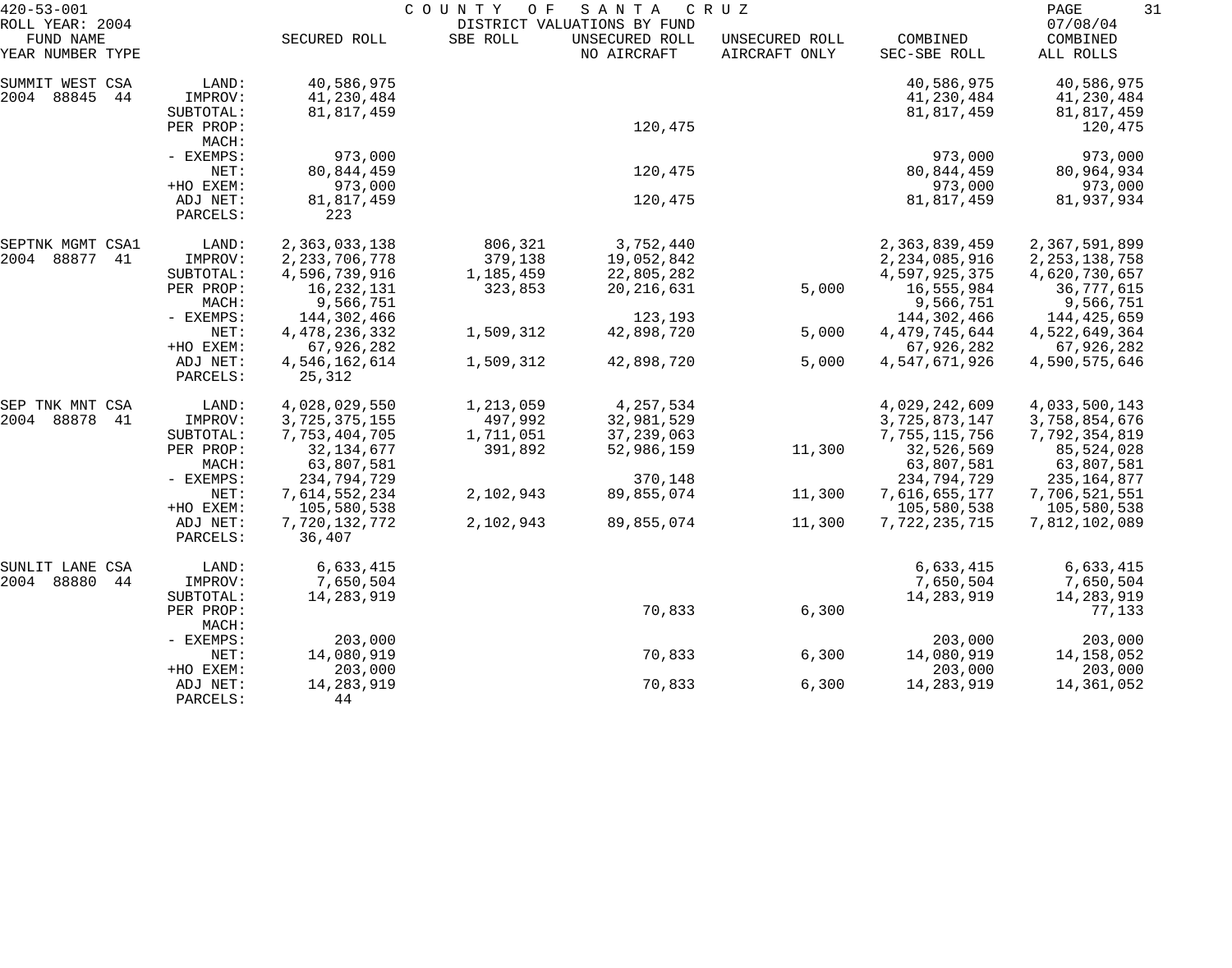| $420 - 53 - 001$    |                    | COUNTY<br>O F<br>SANTA<br>C R U Z |                             |                |              |             |  |  |
|---------------------|--------------------|-----------------------------------|-----------------------------|----------------|--------------|-------------|--|--|
| ROLL YEAR: 2004     |                    |                                   | DISTRICT VALUATIONS BY FUND |                |              | 07/08/04    |  |  |
| FUND NAME           |                    | SECURED ROLL                      | SBE ROLL<br>UNSECURED ROLL  | UNSECURED ROLL | COMBINED     | COMBINED    |  |  |
| YEAR NUMBER TYPE    |                    |                                   | NO AIRCRAFT                 | AIRCRAFT ONLY  | SEC-SBE ROLL | ALL ROLLS   |  |  |
| SUNBEAM WDS CSA     | LAND:              | 4,416,536                         |                             |                | 4,416,536    | 4,416,536   |  |  |
| 2004<br>88881<br>44 | IMPROV:            | 4,148,350                         |                             |                | 4,148,350    | 4,148,350   |  |  |
|                     | SUBTOTAL:          | 8,564,886                         |                             |                | 8,564,886    | 8,564,886   |  |  |
|                     | PER PROP:          |                                   | 7,600                       |                |              | 7,600       |  |  |
|                     | MACH:              |                                   |                             |                |              |             |  |  |
|                     | - EXEMPS:          | 203,000                           |                             |                | 203,000      | 203,000     |  |  |
|                     | NET:               | 8,361,886                         | 7,600                       |                | 8,361,886    | 8,369,486   |  |  |
|                     | +HO EXEM:          | 203,000                           |                             |                | 203,000      | 203,000     |  |  |
|                     | ADJ NET:           | 8,564,886                         | 7,600                       |                | 8,564,886    | 8,572,486   |  |  |
|                     | PARCELS:           | 66                                |                             |                |              |             |  |  |
| VINEYARD CSA 50     | LAND:              | 7,104,140                         |                             |                | 7,104,140    | 7,104,140   |  |  |
| 88883<br>2004<br>44 | IMPROV:            | 9,188,947                         |                             |                | 9,188,947    | 9,188,947   |  |  |
|                     | SUBTOTAL:          | 16,293,087                        |                             |                | 16,293,087   | 16,293,087  |  |  |
|                     | PER PROP:          |                                   | 16,094                      |                |              | 16,094      |  |  |
|                     | MACH:              |                                   |                             |                |              |             |  |  |
|                     | - EXEMPS:          | 273,000                           |                             |                | 273,000      | 273,000     |  |  |
| NET:                |                    | 16,020,087                        | 16,094                      |                | 16,020,087   | 16,036,181  |  |  |
|                     | +HO EXEM:          | 273,000                           |                             |                | 273,000      | 273,000     |  |  |
|                     | ADJ NET:           | 16,293,087                        | 16,094                      |                | 16,293,087   | 16,309,181  |  |  |
|                     | PARCELS:           | 57                                |                             |                |              |             |  |  |
| TRESTLE BCH CSA     | LAND:              | 6, 214, 119                       |                             |                | 6, 214, 119  | 6, 214, 119 |  |  |
| 88885<br>2004<br>44 | IMPROV:            | 3,272,902                         |                             |                | 3, 272, 902  | 3, 272, 902 |  |  |
|                     | SUBTOTAL:          | 9,487,021                         |                             |                | 9,487,021    | 9,487,021   |  |  |
|                     | PER PROP:          |                                   |                             |                |              |             |  |  |
|                     | MACH:              |                                   |                             |                |              |             |  |  |
|                     | - EXEMPS:          | 42,000                            |                             |                | 42,000       | 42,000      |  |  |
|                     | NET:               | 9,445,021                         |                             |                | 9,445,021    | 9,445,021   |  |  |
|                     | +HO EXEM:          | 42,000                            |                             |                | 42,000       | 42,000      |  |  |
|                     | ADJ NET:           | 9,487,021                         |                             |                | 9,487,021    | 9,487,021   |  |  |
|                     | PARCELS:           | 24                                |                             |                |              |             |  |  |
| VIEW CIRCLE CSA     | LAND:              | 1,091,567                         |                             |                | 1,091,567    | 1,091,567   |  |  |
| 2004<br>89960<br>44 | IMPROV:            | 1,521,993                         |                             |                | 1,521,993    | 1,521,993   |  |  |
|                     | SUBTOTAL:          | 2,613,560                         |                             |                | 2,613,560    | 2,613,560   |  |  |
|                     | PER PROP:<br>MACH: |                                   |                             |                |              |             |  |  |
|                     | - EXEMPS:          | 63,000                            |                             |                | 63,000       | 63,000      |  |  |
|                     | NET:               | 2,550,560                         |                             |                | 2,550,560    | 2,550,560   |  |  |
|                     | +HO EXEM:          | 63,000                            |                             |                | 63,000       | 63,000      |  |  |
|                     | ADJ NET:           | 2,613,560                         |                             |                | 2,613,560    | 2,613,560   |  |  |
|                     | PARCELS:           | 11                                |                             |                |              |             |  |  |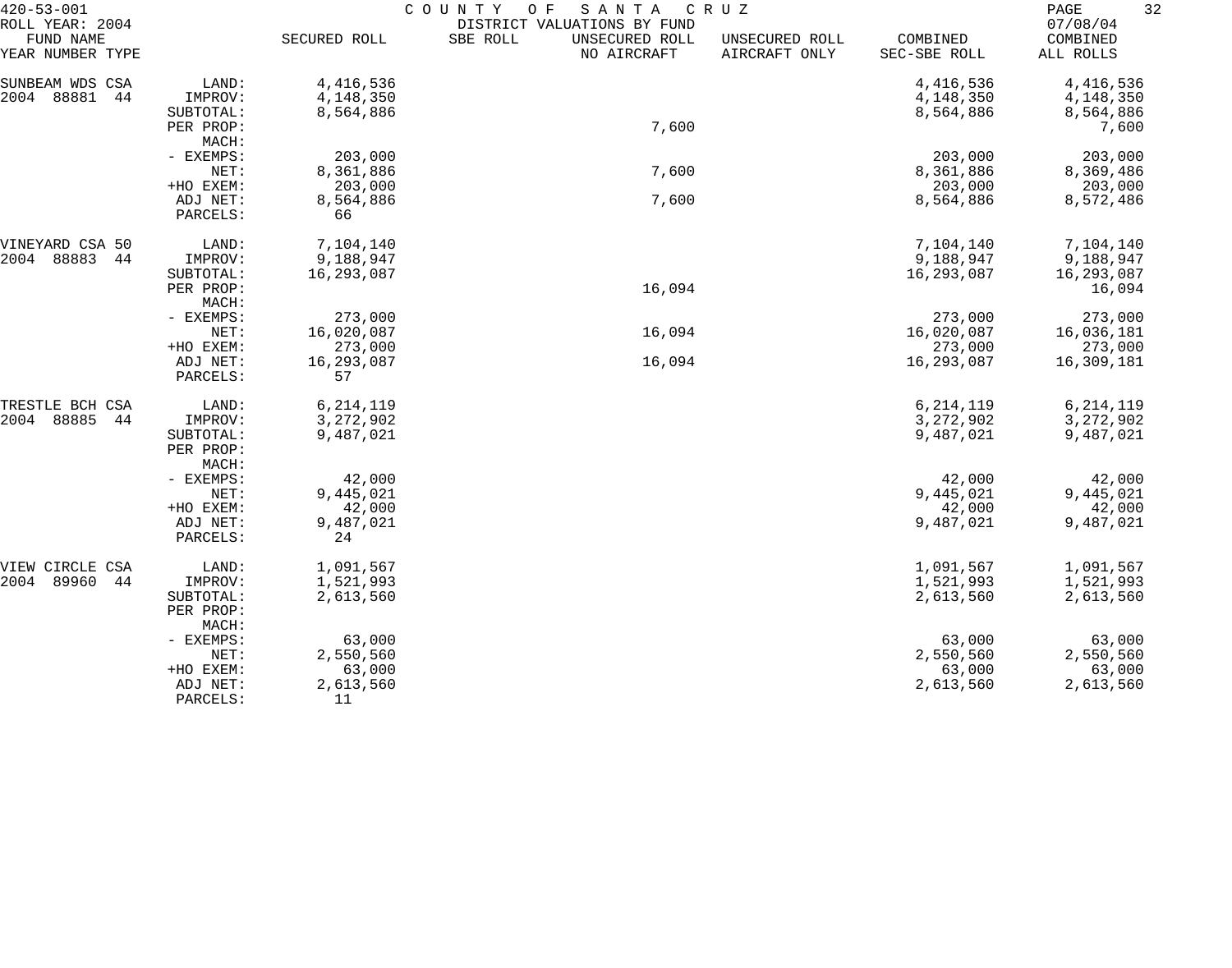| $420 - 53 - 001$                                 |                        | COUNTY<br>SANTA<br>CRUZ<br>O F<br>DISTRICT VALUATIONS BY FUND |                                           |                                 |                          |                                   |  |  |
|--------------------------------------------------|------------------------|---------------------------------------------------------------|-------------------------------------------|---------------------------------|--------------------------|-----------------------------------|--|--|
| ROLL YEAR: 2004<br>FUND NAME<br>YEAR NUMBER TYPE |                        | SECURED ROLL                                                  | SBE ROLL<br>UNSECURED ROLL<br>NO AIRCRAFT | UNSECURED ROLL<br>AIRCRAFT ONLY | COMBINED<br>SEC-SBE ROLL | 07/08/04<br>COMBINED<br>ALL ROLLS |  |  |
| VIEW PNT RD CSA                                  | LAND:                  | 13, 155, 810                                                  |                                           |                                 | 13, 155, 810             | 13, 155, 810                      |  |  |
| 89965<br>2004<br>44                              | IMPROV:                | 12,634,710                                                    |                                           |                                 | 12,634,710               | 12,634,710                        |  |  |
|                                                  | SUBTOTAL:              | 25,790,520                                                    |                                           |                                 | 25,790,520               | 25,790,520                        |  |  |
|                                                  | PER PROP:              |                                                               | 10,830                                    |                                 |                          | 10,830                            |  |  |
|                                                  | MACH:                  |                                                               |                                           |                                 |                          |                                   |  |  |
|                                                  | - EXEMPS:              | 280,000                                                       |                                           |                                 | 280,000                  | 280,000                           |  |  |
|                                                  | NET:                   | 25,510,520                                                    | 10,830                                    |                                 | 25,510,520               | 25,521,350                        |  |  |
|                                                  | +HO EXEM:              | 280,000                                                       |                                           |                                 | 280,000                  | 280,000                           |  |  |
|                                                  | ADJ NET:<br>PARCELS:   | 25,790,520<br>56                                              | 10,830                                    |                                 | 25,790,520               | 25,801,350                        |  |  |
| UPPR PLSNT VLY #                                 | LAND:                  | 9,745,503                                                     |                                           |                                 | 9,745,503                | 9,745,503                         |  |  |
| 89971<br>2004<br>44                              | IMPROV:                | 11,300,173                                                    |                                           |                                 | 11,300,173               | 11,300,173                        |  |  |
|                                                  | SUBTOTAL:              | 21,045,676                                                    |                                           |                                 | 21,045,676               | 21,045,676                        |  |  |
|                                                  | PER PROP:              |                                                               | 125,021                                   |                                 |                          | 125,021                           |  |  |
|                                                  | MACH:                  |                                                               |                                           |                                 |                          |                                   |  |  |
|                                                  | - EXEMPS:              | 261,000                                                       |                                           |                                 | 261,000                  | 261,000                           |  |  |
|                                                  | NET:                   | 20,784,676                                                    | 125,021                                   |                                 | 20,784,676               | 20,909,697                        |  |  |
|                                                  | +HO EXEM:              | 161,000                                                       |                                           |                                 | 161,000                  | 161,000                           |  |  |
|                                                  | ADJ NET:<br>PARCELS:   | 20,945,676<br>49                                              | 125,021                                   |                                 | 20,945,676               | 21,070,697                        |  |  |
| RIVERDALE PK CSA                                 | LAND:                  | 4,950,004                                                     |                                           |                                 | 4,950,004                | 4,950,004                         |  |  |
| 89972<br>2004<br>44                              | IMPROV:                | 2,884,193                                                     |                                           |                                 | 2,884,193                | 2,884,193                         |  |  |
|                                                  | SUBTOTAL:<br>PER PROP: | 7,834,197                                                     |                                           |                                 | 7,834,197                | 7,834,197                         |  |  |
|                                                  | MACH:                  |                                                               |                                           |                                 |                          |                                   |  |  |
|                                                  | - EXEMPS:              | 133,000                                                       |                                           |                                 | 133,000                  | 133,000                           |  |  |
|                                                  | NET:                   | 7,701,197                                                     |                                           |                                 | 7,701,197                | 7,701,197                         |  |  |
|                                                  | +HO EXEM:              | 133,000                                                       |                                           |                                 | 133,000                  | 133,000                           |  |  |
|                                                  | ADJ NET:<br>PARCELS:   | 7,834,197<br>72                                               |                                           |                                 | 7,834,197                | 7,834,197                         |  |  |
| WESTDALE CSA 21                                  | LAND:                  | 4,516,997                                                     |                                           |                                 | 4,516,997                | 4,516,997                         |  |  |
| 2004 89973<br>44                                 | IMPROV:                | 5,333,945                                                     | 1,091                                     |                                 | 5,333,945                | 5,335,036                         |  |  |
|                                                  | SUBTOTAL:              | 9,850,942                                                     | 1,091                                     |                                 | 9,850,942                | 9,852,033                         |  |  |
|                                                  | PER PROP:<br>MACH:     |                                                               | 24,022                                    |                                 |                          | 24,022                            |  |  |
|                                                  | - EXEMPS:              | 168,000                                                       |                                           |                                 | 168,000                  | 168,000                           |  |  |
|                                                  | NET:                   | 9,682,942                                                     | 25,113                                    |                                 | 9,682,942                | 9,708,055                         |  |  |
|                                                  | +HO EXEM:              | 168,000                                                       |                                           |                                 | 168,000                  | 168,000                           |  |  |
|                                                  | ADJ NET:               | 9,850,942                                                     | 25,113                                    |                                 | 9,850,942                | 9,876,055                         |  |  |
|                                                  | PARCELS:               | 39                                                            |                                           |                                 |                          |                                   |  |  |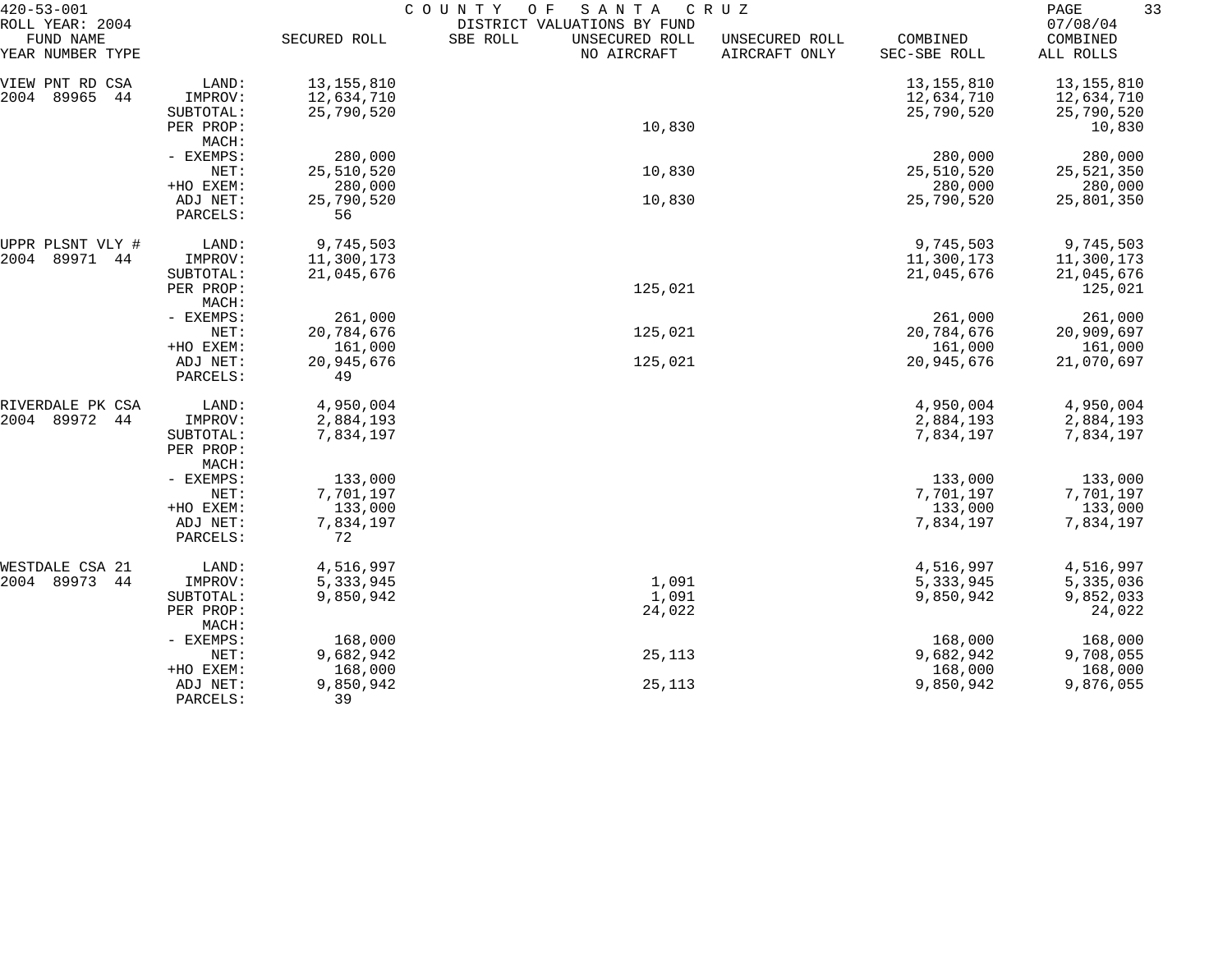| $420 - 53 - 001$                                 |                       | COUNTY<br>O F<br>SANTA<br>C R U Z<br>DISTRICT VALUATIONS BY FUND |          |                               |                                 |                          |                                   |
|--------------------------------------------------|-----------------------|------------------------------------------------------------------|----------|-------------------------------|---------------------------------|--------------------------|-----------------------------------|
| ROLL YEAR: 2004<br>FUND NAME<br>YEAR NUMBER TYPE |                       | SECURED ROLL                                                     | SBE ROLL | UNSECURED ROLL<br>NO AIRCRAFT | UNSECURED ROLL<br>AIRCRAFT ONLY | COMBINED<br>SEC-SBE ROLL | 07/08/04<br>COMBINED<br>ALL ROLLS |
| GRAHAM HILL CSA                                  | LAND:                 | 11,543,540                                                       |          |                               |                                 | 11,543,540               | 11,543,540                        |
| 2004 89975<br>44                                 | IMPROV:               | 6,866,286                                                        |          | 10,645                        |                                 | 6,866,286                | 6,876,931                         |
|                                                  | SUBTOTAL:             | 18,409,826                                                       |          | 10,645                        |                                 | 18,409,826               | 18,420,471                        |
|                                                  | PER PROP:             |                                                                  |          | 15,206                        |                                 |                          | 15,206                            |
|                                                  | MACH:                 |                                                                  |          |                               |                                 |                          |                                   |
|                                                  | - EXEMPS:             | 19,600                                                           |          |                               |                                 | 19,600                   | 19,600                            |
|                                                  | NET:                  | 18,390,226                                                       |          | 25,851                        |                                 | 18,390,226               | 18,416,077                        |
|                                                  | +HO EXEM:             | 19,600                                                           |          |                               |                                 | 19,600                   | 19,600                            |
|                                                  | ADJ NET:              | 18,409,826                                                       |          | 25,851                        |                                 | 18,409,826               | 18,435,677                        |
|                                                  | PARCELS:              | 68                                                               |          |                               |                                 |                          |                                   |
| WHTHS CYN RD CSA                                 | LAND:                 | 4,440,161                                                        |          |                               |                                 | 4,440,161                | 4,440,161                         |
| 2004<br>89982<br>44                              | IMPROV:               | 2,218,921                                                        |          |                               |                                 | 2,218,921                | 2,218,921                         |
|                                                  | SUBTOTAL:             | 6,659,082                                                        |          |                               |                                 | 6,659,082                | 6,659,082                         |
|                                                  | PER PROP:<br>MACH:    | 108,845                                                          |          |                               |                                 | 108,845                  | 108,845                           |
|                                                  | - EXEMPS:             | 448,201                                                          |          |                               |                                 | 448,201                  | 448,201                           |
|                                                  | NET:                  | 6,319,726                                                        |          |                               |                                 | 6,319,726                | 6,319,726                         |
|                                                  | +HO EXEM:             | 91,000                                                           |          |                               |                                 | 91,000                   | 91,000                            |
|                                                  | ADJ NET:              | 6,410,726                                                        |          |                               |                                 | 6,410,726                | 6,410,726                         |
|                                                  | PARCELS:              | 65                                                               |          |                               |                                 |                          |                                   |
| ALBA REC & PARK                                  | LAND:                 | 3,016,920                                                        |          |                               |                                 | 3,016,920                | 3,016,920                         |
| 2004<br>90004 44                                 | IMPROV:               | 3,370,239                                                        |          |                               |                                 | 3,370,239                | 3,370,239                         |
|                                                  | SUBTOTAL:             | 6,387,159                                                        |          |                               |                                 | 6,387,159                | 6,387,159                         |
|                                                  | PER PROP:             |                                                                  |          |                               |                                 |                          |                                   |
|                                                  | MACH:                 |                                                                  |          |                               |                                 |                          |                                   |
|                                                  | - EXEMPS:             | 1,486,440                                                        |          |                               |                                 | 1,486,440                | 1,486,440                         |
|                                                  | NET:                  | 4,900,719                                                        |          |                               |                                 | 4,900,719                | 4,900,719                         |
|                                                  | +HO EXEM:<br>ADJ NET: | 91,000<br>4,991,719                                              |          |                               |                                 | 91,000<br>4,991,719      | 91,000<br>4,991,719               |
|                                                  | PARCELS:              | 46                                                               |          |                               |                                 |                          |                                   |
| APTOS LA SELVA F                                 | LAND:                 | 2, 171, 719, 806                                                 | 389,936  | 4,523,867                     |                                 | 2, 172, 109, 742         | 2,176,633,609                     |
| 2004 90100 44                                    | IMPROV:               | 1,752,696,441                                                    | 123,192  | 7,986,261                     |                                 | 1,752,819,633            | 1,760,805,894                     |
|                                                  | SUBTOTAL:             | 3,924,416,247                                                    | 513,128  | 12,510,128                    |                                 | 3,924,929,375            | 3,937,439,503                     |
|                                                  | PER PROP:             | 5, 417, 317                                                      | 70,523   | 18,919,045                    |                                 | 5,487,840                | 24,406,885                        |
|                                                  | MACH:                 | 508,946                                                          |          |                               |                                 | 508,946                  | 508,946                           |
|                                                  | - EXEMPS:             | 69, 171, 688                                                     |          | 1,205,874                     |                                 | 69,171,688               | 70, 377, 562                      |
|                                                  | NET:                  | 3,861,170,822                                                    | 583,651  | 30, 223, 299                  |                                 | 3,861,754,473            | 3,891,977,772                     |
|                                                  | +HO EXEM:             | 39,589,200                                                       |          |                               |                                 | 39,589,200               | 39,589,200                        |
|                                                  | ADJ NET:              | 3,900,760,022                                                    | 583,651  | 30, 223, 299                  |                                 | 3,901,343,673            | 3,931,566,972                     |
|                                                  | PARCELS:              | 11,863                                                           |          |                               |                                 |                          |                                   |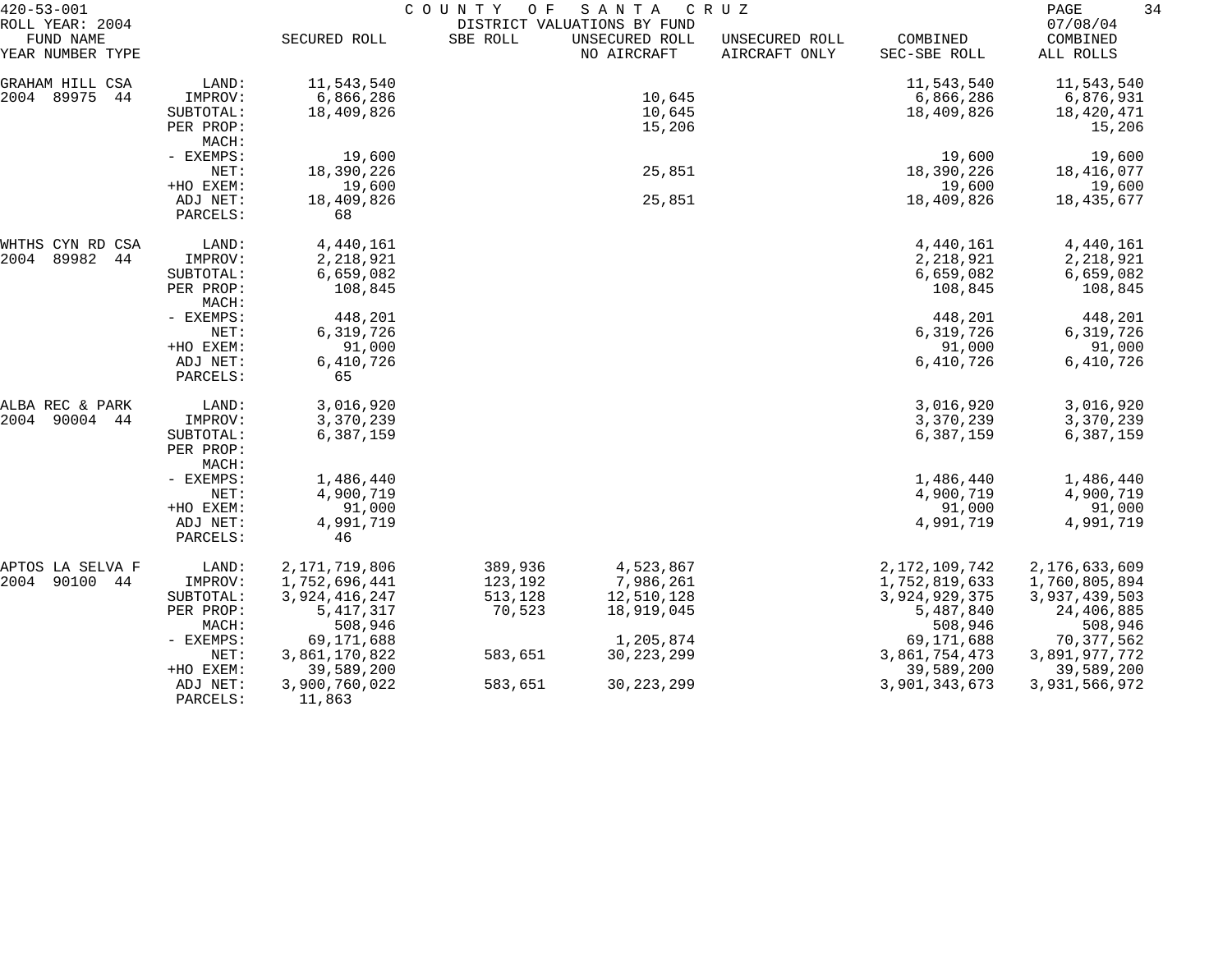| $420 - 53 - 001$<br>ROLL YEAR: 2004 |                      | COUNTY OF<br>SANTA<br>C R U Z<br>DISTRICT VALUATIONS BY FUND |          |                               |                                 |                          |                                   |
|-------------------------------------|----------------------|--------------------------------------------------------------|----------|-------------------------------|---------------------------------|--------------------------|-----------------------------------|
| FUND NAME<br>YEAR NUMBER TYPE       |                      | SECURED ROLL                                                 | SBE ROLL | UNSECURED ROLL<br>NO AIRCRAFT | UNSECURED ROLL<br>AIRCRAFT ONLY | COMBINED<br>SEC-SBE ROLL | 07/08/04<br>COMBINED<br>ALL ROLLS |
| LA SELVA SPEC LE                    | LAND:                | 277,510,273                                                  | 60,598   | 34,473                        |                                 | 277,570,871              | 277,605,344                       |
| 2004 90101 44                       | IMPROV:              | 226,541,893                                                  | 45,495   | 44,026                        |                                 | 226,587,388              | 226,631,414                       |
|                                     | SUBTOTAL:            | 504,052,166                                                  | 106,093  | 78,499                        |                                 | 504,158,259              | 504, 236, 758                     |
|                                     | PER PROP:<br>MACH:   | 80,436                                                       | 26,044   | 641,283                       |                                 | 106,480                  | 747,763                           |
|                                     | - EXEMPS:            | 7,182,209                                                    |          |                               |                                 | 7,182,209                | 7,182,209                         |
|                                     | NET:                 | 496,950,393                                                  | 132,137  | 719,782                       |                                 | 497,082,530              | 497,802,312                       |
|                                     | +HO EXEM:            | 4,281,200                                                    |          |                               |                                 | 4,281,200                | 4,281,200                         |
|                                     | ADJ NET:             | 501,231,593                                                  | 132,137  | 719,782                       |                                 | 501,363,730              | 502,083,512                       |
|                                     | PARCELS:             | 1,354                                                        |          |                               |                                 |                          |                                   |
| DAY VALLEY LEVY                     | LAND:                | 91,862,036                                                   |          |                               |                                 | 91,862,036               | 91,862,036                        |
| 2004 90102<br>44                    | IMPROV:              | 93,864,966                                                   |          |                               |                                 | 93,864,966               | 93,864,966                        |
|                                     | SUBTOTAL:            | 185,727,002                                                  |          |                               |                                 | 185,727,002              | 185,727,002                       |
|                                     | PER PROP:<br>MACH:   | 88,945                                                       |          | 381,971                       |                                 | 88,945                   | 470,916                           |
|                                     | - EXEMPS:            | 2,735,198                                                    |          |                               |                                 | 2,735,198                | 2,735,198                         |
|                                     | NET:                 | 183,080,749                                                  |          | 381,971                       |                                 | 183,080,749              | 183,462,720                       |
|                                     | +HO EXEM:            | 2,434,600                                                    |          |                               |                                 | 2,434,600                | 2,434,600                         |
|                                     | ADJ NET:<br>PARCELS: | 185, 515, 349<br>496                                         |          | 381,971                       |                                 | 185, 515, 349            | 185,897,320                       |
| BEN LOMOND FPD                      | LAND:                | 225,506,847                                                  |          | 16,205                        |                                 | 225,506,847              | 225, 523, 052                     |
| 2004 91113<br>44                    | IMPROV:              | 226,559,705                                                  |          | 206,453                       |                                 | 226,559,705              | 226,766,158                       |
|                                     | SUBTOTAL:            | 452,066,552                                                  |          | 222,658                       |                                 | 452,066,552              | 452,289,210                       |
|                                     | PER PROP:            | 692,208                                                      |          | 1,547,775                     |                                 | 692,208                  | 2,239,983                         |
|                                     | MACH:                | 20,660                                                       |          |                               |                                 | 20,660                   | 20,660                            |
|                                     | - EXEMPS:            | 15,671,883                                                   |          | 40,247                        |                                 | 15,671,883               | 15,712,130                        |
|                                     | NET:                 | 437,107,537                                                  |          | 1,730,186                     |                                 | 437,107,537              | 438,837,723                       |
|                                     | +HO EXEM:            | 8,201,200                                                    |          |                               |                                 | 8,201,200                | 8,201,200                         |
|                                     | ADJ NET:             | 445,308,737                                                  |          | 1,730,186                     |                                 | 445,308,737              | 447,038,923                       |
|                                     | PARCELS:             | 2,683                                                        |          |                               |                                 |                          |                                   |
| BOULDER CREEK FP                    | LAND:                | 486,158,538                                                  |          |                               |                                 | 486,158,538              | 486, 158, 538                     |
| 2004 91119<br>44                    | IMPROV:              | 432,651,111                                                  |          | 1,449,209                     |                                 | 432,651,111              | 434,100,320                       |
|                                     | SUBTOTAL:            | 918,809,649                                                  |          | 1,449,209                     |                                 | 918,809,649              | 920, 258, 858                     |
|                                     | PER PROP:<br>MACH:   | 724,551                                                      |          | 3,945,137                     |                                 | 724,551                  | 4,669,688                         |
|                                     | - EXEMPS:            | 25,023,579                                                   |          | 17,966                        |                                 | 25,023,579               | 25,041,545                        |
|                                     | NET:                 | 894,510,621                                                  |          | 5,376,380                     |                                 | 894,510,621              | 899,887,001                       |
|                                     | +HO EXEM:            | 15,366,400                                                   |          |                               |                                 | 15,366,400               | 15,366,400                        |
|                                     | ADJ NET:<br>PARCELS: | 909,877,021<br>6,626                                         |          | 5,376,380                     |                                 | 909,877,021              | 915, 253, 401                     |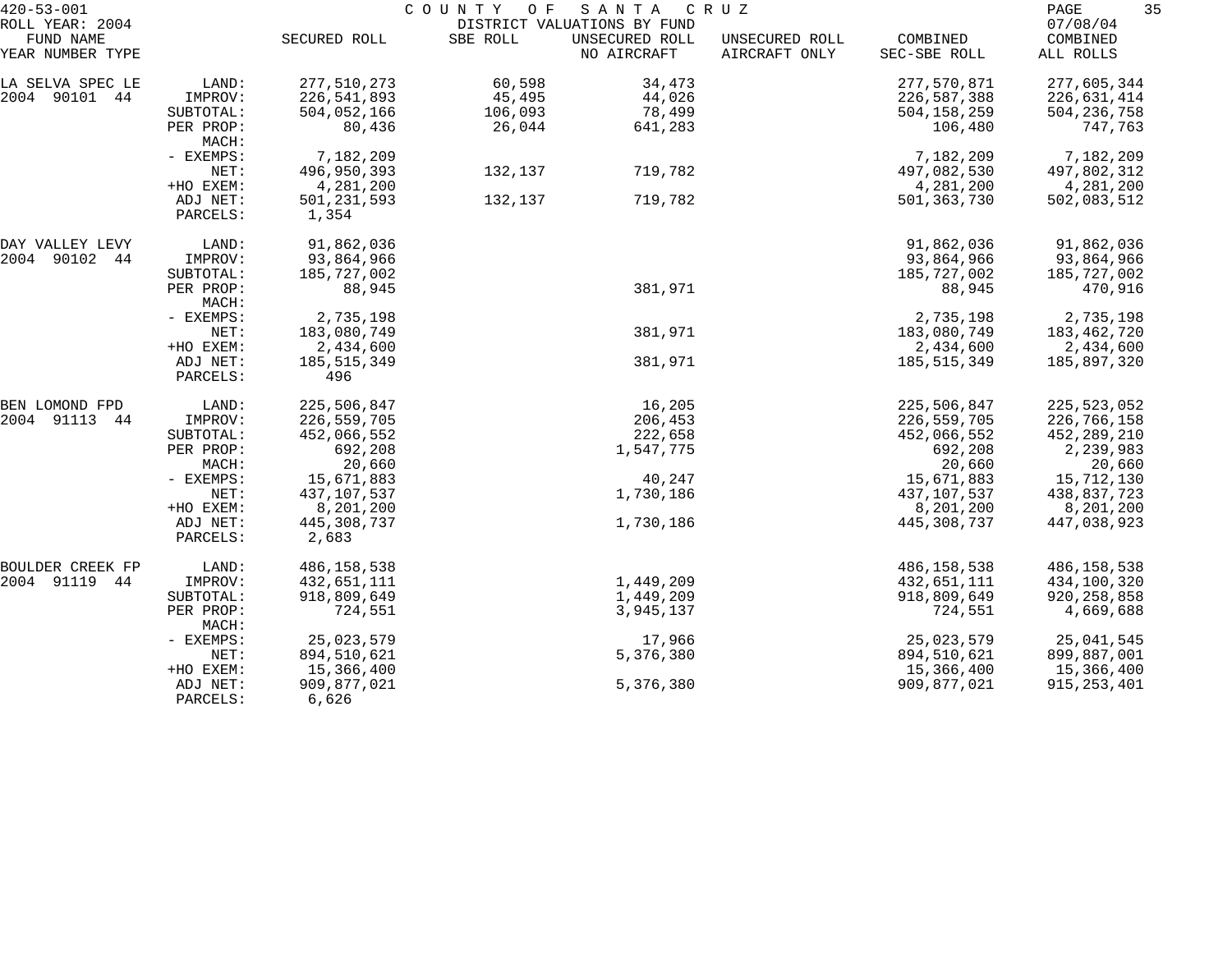| $420 - 53 - 001$              |                    | COUNTY OF<br>SANTA<br>C R U Z |           |                               |                                 |                          |                       | 36 |  |
|-------------------------------|--------------------|-------------------------------|-----------|-------------------------------|---------------------------------|--------------------------|-----------------------|----|--|
| ROLL YEAR: 2004               |                    |                               |           | DISTRICT VALUATIONS BY FUND   |                                 |                          | 07/08/04              |    |  |
| FUND NAME<br>YEAR NUMBER TYPE |                    | SECURED ROLL                  | SBE ROLL  | UNSECURED ROLL<br>NO AIRCRAFT | UNSECURED ROLL<br>AIRCRAFT ONLY | COMBINED<br>SEC-SBE ROLL | COMBINED<br>ALL ROLLS |    |  |
|                               |                    |                               |           |                               |                                 |                          |                       |    |  |
| BOULDER CREEK RE              | LAND:              | 484,649,918                   |           |                               |                                 | 484,649,918              | 484,649,918           |    |  |
| 2004 91121 44                 | IMPROV:            | 431,752,776                   |           | 1,449,209                     |                                 | 431,752,776              | 433,201,985           |    |  |
|                               | SUBTOTAL:          | 916,402,694                   |           | 1,449,209                     |                                 | 916, 402, 694            | 917,851,903           |    |  |
|                               | PER PROP:<br>MACH: | 724,551                       |           | 3,958,437                     |                                 | 724,551                  | 4,682,988             |    |  |
|                               | - EXEMPS:          | 25,030,579                    |           | 17,966                        |                                 | 25,030,579               | 25,048,545            |    |  |
|                               | NET:               | 892,096,666                   |           | 5,389,680                     |                                 | 892,096,666              | 897,486,346           |    |  |
|                               | +HO EXEM:          | 15,373,400                    |           |                               |                                 | 15,373,400               | 15,373,400            |    |  |
|                               | ADJ NET:           | 907,470,066                   |           | 5,389,680                     |                                 | 907,470,066              | 912,859,746           |    |  |
|                               | PARCELS:           | 6,661                         |           |                               |                                 |                          |                       |    |  |
| BRANCIFORTE FPD               | LAND:              | 116,335,972                   |           |                               |                                 | 116,335,972              | 116,335,972           |    |  |
| 2004 91127<br>44              | IMPROV:            | 112,896,946                   |           |                               |                                 | 112,896,946              | 112,896,946           |    |  |
|                               | SUBTOTAL:          | 229, 232, 918                 |           |                               |                                 | 229, 232, 918            | 229, 232, 918         |    |  |
|                               | PER PROP:<br>MACH: | 177,187                       |           | 269,997                       |                                 | 177,187                  | 447,184               |    |  |
|                               | - EXEMPS:          | 4,469,813                     |           |                               |                                 | 4,469,813                | 4,469,813             |    |  |
|                               | NET:               | 224,940,292                   |           | 269,997                       |                                 | 224,940,292              | 225, 210, 289         |    |  |
|                               | +HO EXEM:          | 2,948,400                     |           |                               |                                 | 2,948,400                | 2,948,400             |    |  |
|                               | ADJ NET:           | 227,888,692                   |           | 269,997                       |                                 | 227,888,692              | 228, 158, 689         |    |  |
|                               | PARCELS:           | 745                           |           |                               |                                 |                          |                       |    |  |
| CENTRAL FPD                   | LAND:              | 2,825,498,344                 | 5,083,103 | 8,707,974                     |                                 | 2,830,581,447            | 2,839,289,421         |    |  |
| 2004 91129<br>44              | IMPROV:            | 2,509,070,182                 | 301,138   | 43,551,322                    |                                 | 2,509,371,320            | 2,552,922,642         |    |  |
|                               | SUBTOTAL:          | 5, 334, 568, 526              | 5,384,241 | 52, 259, 296                  |                                 | 5, 339, 952, 767         | 5, 392, 212, 063      |    |  |
|                               | PER PROP:          | 34,749,071                    | 172,392   | 86,532,293                    |                                 | 34,921,463               | 121,453,756           |    |  |
|                               | MACH:              | 1,460,317                     |           |                               |                                 | 1,460,317                | 1,460,317             |    |  |
|                               | - EXEMPS:          | 248,620,110                   |           | 3,284,540                     |                                 | 248,620,110              | 251,904,650           |    |  |
|                               | NET:               | 5, 122, 157, 804              | 5,556,633 | 135,507,049                   |                                 | 5, 127, 714, 437         | 5, 263, 221, 486      |    |  |
|                               | +HO EXEM:          | 58, 295, 738                  |           |                               |                                 | 58, 295, 738             | 58, 295, 738          |    |  |
|                               | ADJ NET:           | 5,180,453,542                 | 5,556,633 | 135,507,049                   |                                 | 5,186,010,175            | 5, 321, 517, 224      |    |  |
|                               | PARCELS:           | 17,780                        |           |                               |                                 |                          |                       |    |  |
| CENTRAL WATER                 | LAND:              | 176,463,177                   | 71,348    | 19,402                        |                                 | 176,534,525              | 176,553,927           |    |  |
| 2004 92201<br>44              | IMPROV:            | 176,133,171                   |           | 165,362                       |                                 | 176,133,171              | 176,298,533           |    |  |
|                               | SUBTOTAL:          | 352,596,348                   | 71,348    | 184,764                       |                                 | 352,667,696              | 352,852,460           |    |  |
|                               | PER PROP:<br>MACH: | 197,426                       |           | 1,154,481                     |                                 | 197,426                  | 1,351,907             |    |  |
|                               | - EXEMPS:          | 6,514,350                     |           |                               |                                 | 6,514,350                | 6,514,350             |    |  |
|                               | NET:               | 346, 279, 424                 | 71,348    | 1,339,245                     |                                 | 346, 350, 772            | 347,690,017           |    |  |
|                               | +HO EXEM:          | 4,932,200                     |           |                               |                                 | 4,932,200                | 4,932,200             |    |  |
|                               | ADJ NET:           | 351, 211, 624                 | 71,348    | 1,339,245                     |                                 | 351, 282, 972            | 352,622,217           |    |  |
|                               | PARCELS:           | 1,103                         |           |                               |                                 |                          |                       |    |  |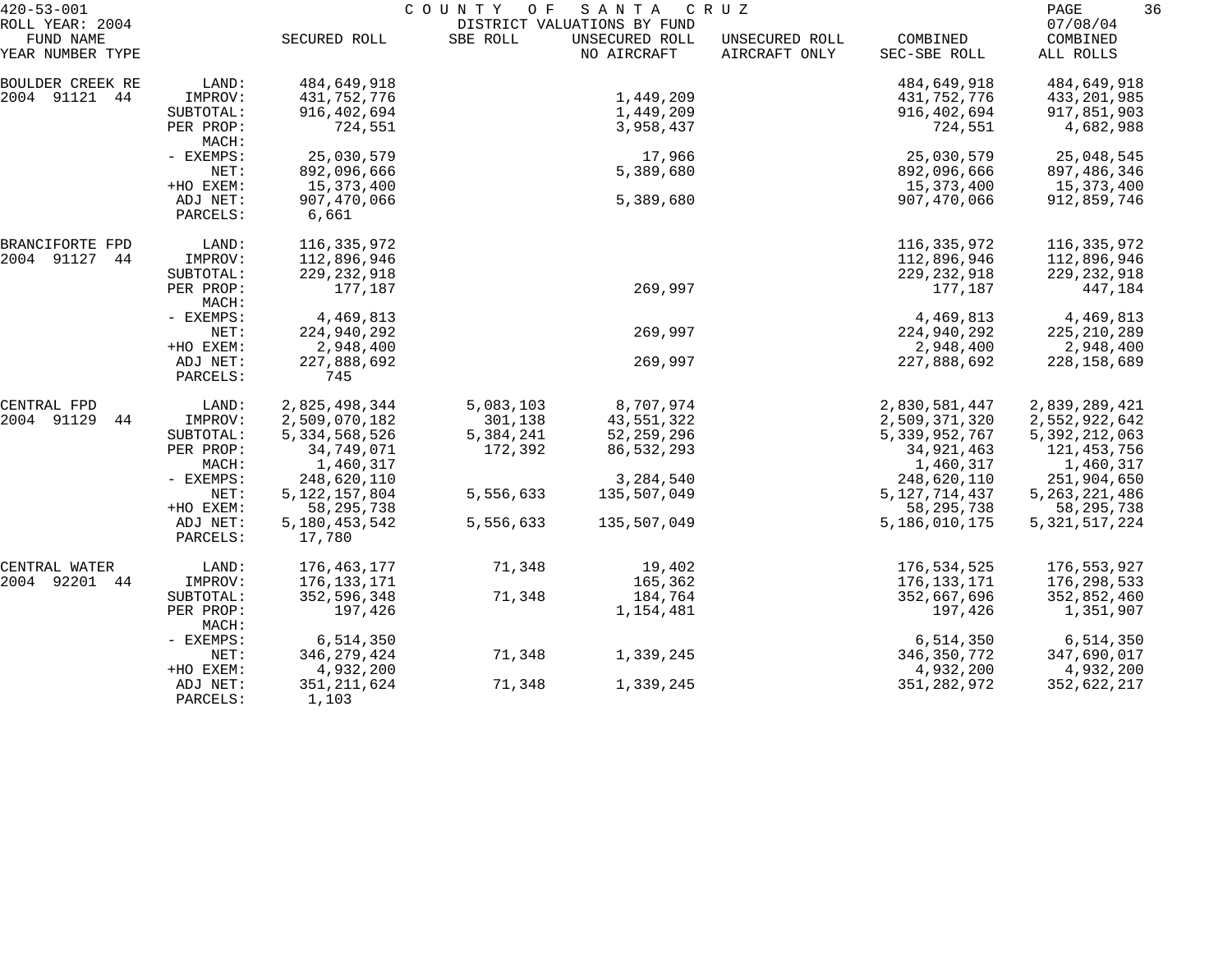| $420 - 53 - 001$                                 |                      |                      | COUNTY OF SANTA |                                                              | C R U Z                         |                          | 37<br>PAGE                        |
|--------------------------------------------------|----------------------|----------------------|-----------------|--------------------------------------------------------------|---------------------------------|--------------------------|-----------------------------------|
| ROLL YEAR: 2004<br>FUND NAME<br>YEAR NUMBER TYPE |                      | SECURED ROLL         | SBE ROLL        | DISTRICT VALUATIONS BY FUND<br>UNSECURED ROLL<br>NO AIRCRAFT | UNSECURED ROLL<br>AIRCRAFT ONLY | COMBINED<br>SEC-SBE ROLL | 07/08/04<br>COMBINED<br>ALL ROLLS |
| FELTON FPD                                       | LAND:                | 287, 149, 757        | 182,409         | 2,571,898                                                    |                                 | 287, 332, 166            | 289,904,064                       |
| 2004 94347<br>44                                 | IMPROV:              | 271,595,073          | 111,353         | 4,592,028                                                    |                                 | 271,706,426              | 276, 298, 454                     |
|                                                  | SUBTOTAL:            | 558,744,830          | 293,762         | 7,163,926                                                    |                                 | 559,038,592              | 566, 202, 518                     |
|                                                  | PER PROP:            | 3,553,912            | 95,585          | 6,443,391                                                    |                                 | 3,649,497                | 10,092,888                        |
|                                                  | MACH:                | 5,915                |                 |                                                              |                                 | 5,915                    | 5,915                             |
|                                                  | - EXEMPS:            | 34, 278, 497         |                 |                                                              |                                 | 34, 278, 497             | 34, 278, 497                      |
|                                                  | NET:                 | 528,026,160          | 389,347         | 13,607,317                                                   |                                 | 528, 415, 507            | 542,022,824                       |
|                                                  | +HO EXEM:            | 8,977,239            |                 |                                                              |                                 | 8,977,239                | 8,977,239                         |
|                                                  | ADJ NET:             | 537,003,399          | 389,347         | 13,607,317                                                   |                                 | 537, 392, 746            | 551,000,063                       |
|                                                  | PARCELS:             | 2,979                |                 |                                                              |                                 |                          |                                   |
| LA SELVA REC                                     | LAND:                | 134,929,127          | 59,180          |                                                              |                                 | 134,988,307              | 134,988,307                       |
| 2004 95504 44                                    | IMPROV:              | 112, 451, 878        | 44,430          | 9,553                                                        |                                 | 112,496,308              | 112,505,861                       |
|                                                  | SUBTOTAL:            | 247,381,005          | 103,610         | 9,553                                                        |                                 | 247, 484, 615            | 247,494,168                       |
|                                                  | PER PROP:<br>MACH:   | 3,900                | 25,434          | 465,274                                                      |                                 | 29,334                   | 494,608                           |
|                                                  | - EXEMPS:            | 4,572,775            |                 |                                                              |                                 | 4,572,775                | 4,572,775                         |
|                                                  | NET:                 | 242,812,130          | 129,044         | 474,827                                                      |                                 | 242, 941, 174            | 243,416,001                       |
|                                                  | +HO EXEM:            | 3,136,000            |                 |                                                              |                                 | 3,136,000                | 3,136,000                         |
|                                                  | ADJ NET:<br>PARCELS: | 245, 948, 130<br>836 | 129,044         | 474,827                                                      |                                 | 246,077,174              | 246,552,001                       |
| LOMPICO WATER                                    | LAND:                | 47, 261, 135         |                 |                                                              |                                 | 47, 261, 135             | 47, 261, 135                      |
| 2004 96609<br>44                                 | IMPROV:              | 34,783,908           |                 | 1,903                                                        |                                 | 34,783,908               | 34,785,811                        |
|                                                  | SUBTOTAL:            | 82,045,043           |                 | 1,903                                                        |                                 | 82,045,043               | 82,046,946                        |
|                                                  | PER PROP:<br>MACH:   |                      |                 | 115,471                                                      |                                 |                          | 115,471                           |
|                                                  | - EXEMPS:            | 2,404,910            |                 |                                                              |                                 | 2,404,910                | 2,404,910                         |
|                                                  | NET:                 | 79,640,133           |                 | 117,374                                                      |                                 | 79,640,133               | 79,757,507                        |
|                                                  | +HO EXEM:            | 2,023,000            |                 |                                                              |                                 | 2,023,000                | 2,023,000                         |
|                                                  | ADJ NET:             | 81,663,133           |                 | 117,374                                                      |                                 | 81,663,133               | 81,780,507                        |
|                                                  | PARCELS:             | 1,642                |                 |                                                              |                                 |                          |                                   |
| OPAL CLFS REC                                    | LAND:                | 86,891,173           |                 |                                                              |                                 | 86,891,173               | 86,891,173                        |
| 2004 96612<br>44                                 | IMPROV:              | 48,821,233           |                 | 95,064                                                       |                                 | 48,821,233               | 48,916,297                        |
|                                                  | SUBTOTAL:            | 135,712,406          |                 | 95,064                                                       |                                 | 135,712,406              | 135,807,470                       |
|                                                  | PER PROP:<br>MACH:   | 26,094               |                 | 590,505                                                      |                                 | 26,094                   | 616,599                           |
|                                                  | - EXEMPS:            | 1,459,606            |                 | 33,744                                                       |                                 | 1,459,606                | 1,493,350                         |
|                                                  | NET:                 | 134, 278, 894        |                 | 651,825                                                      |                                 | 134, 278, 894            | 134,930,719                       |
|                                                  | +HO EXEM:            | 1,377,600            |                 |                                                              |                                 | 1,377,600                | 1,377,600                         |
|                                                  | ADJ NET:<br>PARCELS: | 135,656,494<br>379   |                 | 651,825                                                      |                                 | 135,656,494              | 136,308,319                       |
|                                                  |                      |                      |                 |                                                              |                                 |                          |                                   |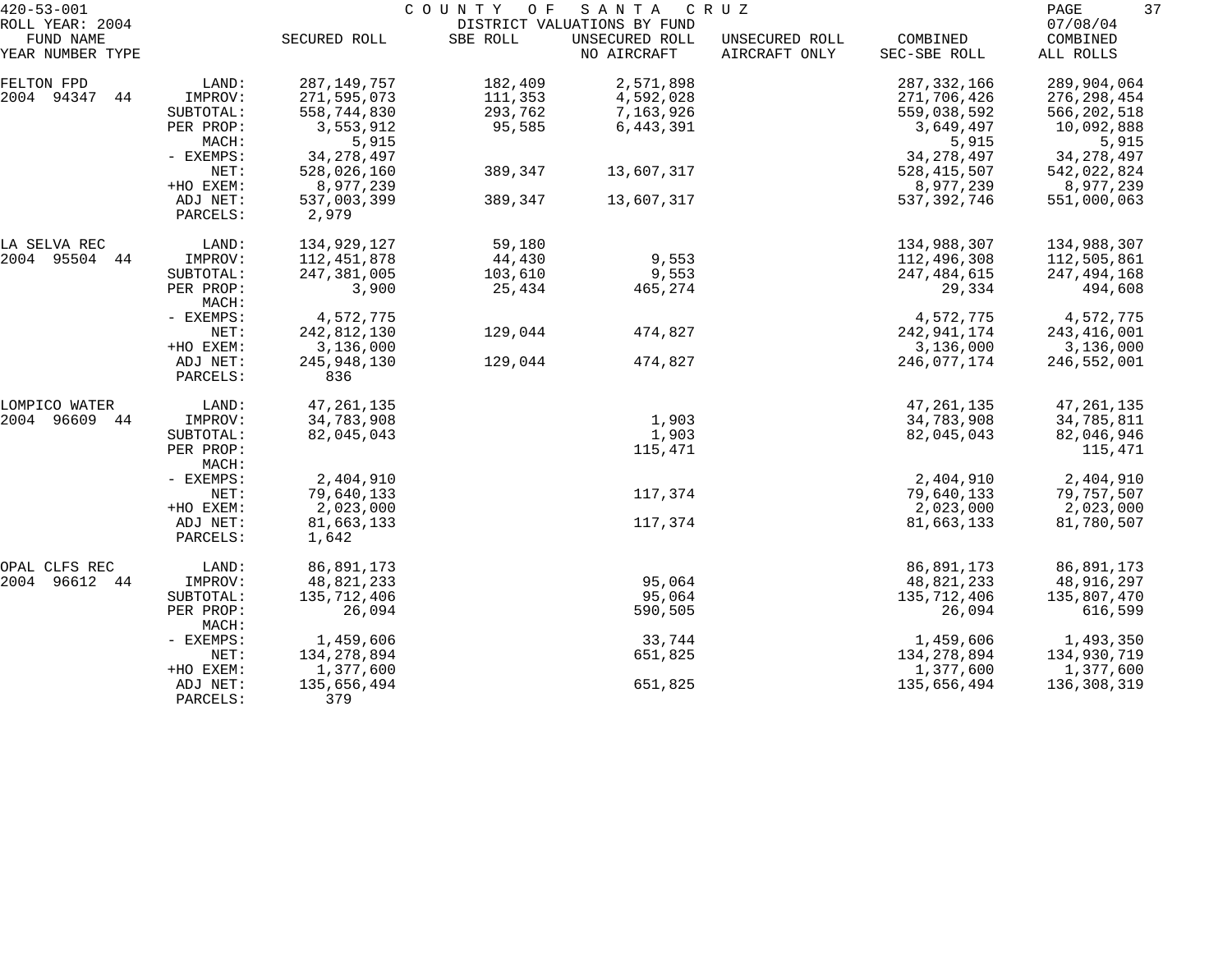| $420 - 53 - 001$             |                      |                                   | COUNTY<br>O F     | SANTA                         | C R U Z                         |                                | 38<br>PAGE                     |
|------------------------------|----------------------|-----------------------------------|-------------------|-------------------------------|---------------------------------|--------------------------------|--------------------------------|
| ROLL YEAR: 2004<br>FUND NAME |                      |                                   |                   | DISTRICT VALUATIONS BY FUND   |                                 |                                | 07/08/04                       |
| YEAR NUMBER TYPE             |                      | SECURED ROLL                      | SBE ROLL          | UNSECURED ROLL<br>NO AIRCRAFT | UNSECURED ROLL<br>AIRCRAFT ONLY | COMBINED<br>SEC-SBE ROLL       | COMBINED<br>ALL ROLLS          |
| PV CEMETERY                  | LAND:                | 2, 247, 086, 113                  | 673,721           | 11,384,523                    |                                 | 2, 247, 759, 834               | 2, 259, 144, 357               |
| 2004 96615<br>44             | IMPROV:<br>SUBTOTAL: | 2, 371, 433, 576<br>4,618,519,689 | 63,200<br>736,921 | 51,893,061<br>63, 277, 584    |                                 | 2,371,496,776<br>4,619,256,610 | 2,423,389,837<br>4,682,534,194 |
|                              | PER PROP:<br>MACH:   | 72, 145, 184<br>29,683,515        | 36,180            | 128,672,047                   | 30,978,690                      | 72,181,364<br>29,683,515       | 231,832,101<br>29,683,515      |
|                              | - EXEMPS:            | 199,126,687                       |                   | 2,538,175                     | 229,900                         | 199,126,687                    | 201,894,762                    |
|                              | NET:<br>+HO EXEM:    | 4,521,221,701<br>59,869,456       | 773,101           | 189,411,456                   | 30,748,790                      | 4,521,994,802<br>59,869,456    | 4,742,155,048<br>59,869,456    |
|                              | ADJ NET:<br>PARCELS: | 4,581,091,157<br>17,871           | 773,101           | 189,411,456                   | 30,748,790                      | 4,581,864,258                  | 4,802,024,504                  |
| PAJARO VALLEY FP             | LAND:                | 495, 214, 082                     |                   | 1,439,528                     |                                 | 495, 214, 082                  | 496,653,610                    |
| 2004 96619 44                | IMPROV:              | 471,913,695                       |                   | 5,395,328                     |                                 | 471,913,695                    | 477,309,023                    |
|                              | SUBTOTAL:            | 967, 127, 777                     |                   | 6,834,856                     |                                 | 967, 127, 777                  | 973,962,633                    |
|                              | PER PROP:            | 7,958,553                         |                   | 13,807,126                    |                                 | 7,958,553                      | 21,765,679                     |
|                              | MACH:<br>- EXEMPS:   | 42,578<br>46, 164, 385            |                   | 241,456                       |                                 | 42,578<br>46,164,385           | 42,578<br>46,405,841           |
|                              | NET:                 | 928,964,523                       |                   | 20,400,526                    |                                 | 928, 964, 523                  | 949, 365, 049                  |
|                              | +HO EXEM:            | 16,056,600                        |                   |                               |                                 | 16,056,600                     | 16,056,600                     |
|                              | ADJ NET:<br>PARCELS: | 945,021,123<br>4,143              |                   | 20,400,526                    |                                 | 945,021,123                    | 965, 421, 649                  |
| SCOTTS VLY FPD               | LAND:                | 1,228,551,383                     | 50,000            | 2,733,346                     |                                 | 1,228,601,383                  | 1, 231, 334, 729               |
| 2004 98861 44                | IMPROV:              | 1,323,377,962                     |                   | 14,440,535                    |                                 | 1,323,377,962                  | 1,337,818,497                  |
|                              | SUBTOTAL:            | 2,551,929,345                     | 50,000            | 17,173,881                    |                                 | 2,551,979,345                  | 2,569,153,226                  |
|                              | PER PROP:<br>MACH:   | 11,565,274<br>2,064,011           |                   | 72,565,589                    |                                 | 11,565,274<br>2,064,011        | 84,130,863<br>2,064,011        |
|                              | - EXEMPS:            | 58, 441, 622                      |                   | 483,540                       |                                 | 58, 441, 622                   | 58,925,162                     |
|                              | NET:                 | 2,507,117,008                     | 50,000            | 89, 255, 930                  |                                 | 2,507,167,008                  | 2,596,422,938                  |
|                              | +HO EXEM:            | 27,834,800                        |                   |                               |                                 | 27,834,800                     | 27,834,800                     |
|                              | ADJ NET:<br>PARCELS: | 2,534,951,808<br>7,369            | 50,000            | 89, 255, 930                  |                                 | 2,535,001,808                  | 2,624,257,738                  |
| SV FPD ZN A                  | LAND:                | 160,628,834                       |                   |                               |                                 | 160,628,834                    | 160,628,834                    |
| 2004 98862<br>44             | IMPROV:              | 152,422,344                       |                   | 545,866                       |                                 | 152,422,344                    | 152,968,210                    |
|                              | SUBTOTAL:            | 313,051,178                       |                   | 545,866                       |                                 | 313,051,178                    | 313,597,044                    |
|                              | PER PROP:<br>MACH:   | 870,123<br>29,172                 |                   | 522,724                       |                                 | 870,123<br>29,172              | 1,392,847<br>29,172            |
|                              | - EXEMPS:            | 3,965,488                         |                   |                               |                                 | 3,965,488                      | 3,965,488                      |
|                              | NET:                 | 309,984,985                       |                   | 1,068,590                     |                                 | 309,984,985                    | 311,053,575                    |
|                              | +HO EXEM:            | 3,876,600                         |                   |                               |                                 | 3,876,600                      | 3,876,600                      |
|                              | ADJ NET:<br>PARCELS: | 313,861,585<br>860                |                   | 1,068,590                     |                                 | 313,861,585                    | 314,930,175                    |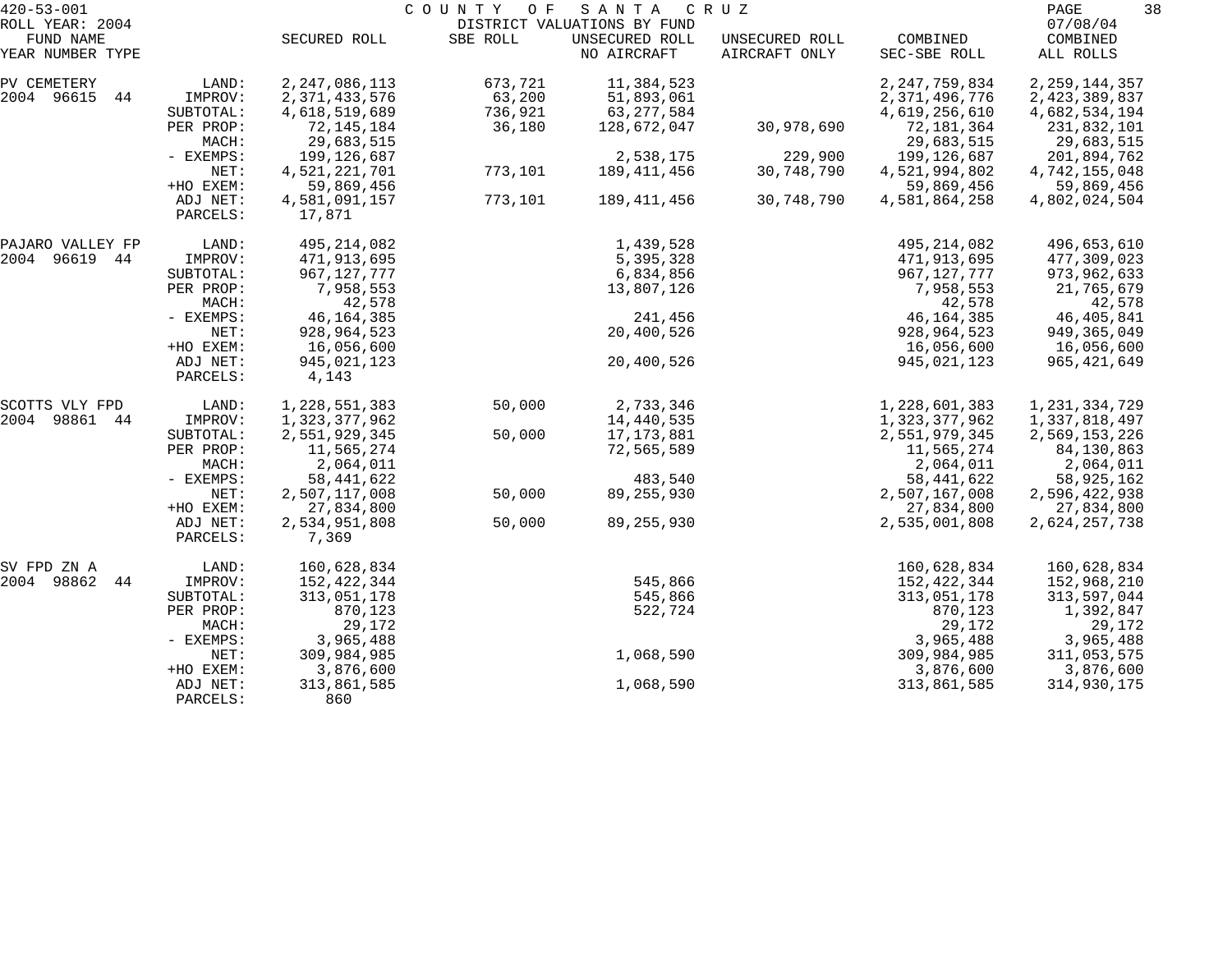| $420 - 53 - 001$              |                      |                          | COUNTY<br>O F | SANTA                         | C R U Z                         |                          | 39<br>PAGE            |  |
|-------------------------------|----------------------|--------------------------|---------------|-------------------------------|---------------------------------|--------------------------|-----------------------|--|
| ROLL YEAR: 2004               |                      |                          |               | DISTRICT VALUATIONS BY FUND   |                                 |                          | 07/08/04              |  |
| FUND NAME<br>YEAR NUMBER TYPE |                      | SECURED ROLL             | SBE ROLL      | UNSECURED ROLL<br>NO AIRCRAFT | UNSECURED ROLL<br>AIRCRAFT ONLY | COMBINED<br>SEC-SBE ROLL | COMBINED<br>ALL ROLLS |  |
| SV FPD CITY SVC               | LAND:                | 765,653,366              |               | 2,719,114                     |                                 | 765,653,366              | 768,372,480           |  |
| 2004 98866<br>44              | IMPROV:              | 868, 217, 221            |               | 13,573,295                    |                                 | 868, 217, 221            | 881,790,516           |  |
|                               | SUBTOTAL:            | 1,633,870,587            |               | 16,292,409                    |                                 | 1,633,870,587            | 1,650,162,996         |  |
|                               | PER PROP:            | 8,236,234                |               | 70,603,445                    |                                 | 8,236,234                | 78,839,679            |  |
|                               | MACH:                | 1,373,266                |               |                               |                                 | 1,373,266                | 1,373,266             |  |
|                               | - EXEMPS:            | 40,625,187               |               | 478,031                       |                                 | 40,625,187               | 41,103,218            |  |
|                               | NET:                 | 1,602,854,900            |               | 86, 417, 823                  |                                 | 1,602,854,900            | 1,689,272,723         |  |
|                               | +HO EXEM:            | 16,130,800               |               |                               |                                 | 16,130,800               | 16,130,800            |  |
|                               | ADJ NET:<br>PARCELS: | 1,618,985,700<br>4,076   |               | 86, 417, 823                  |                                 | 1,618,985,700            | 1,705,403,523         |  |
| RESOURCE CONS                 | LAND:                | 8,654,168,480            | 6,575,585     | 18,713,043                    |                                 | 8,660,744,065            | 8,679,457,108         |  |
| 2004 98867 60                 | IMPROV:              | 7,630,744,271            | 892,918       | 83,280,304                    |                                 | 7,631,637,189            | 7,714,917,493         |  |
|                               | SUBTOTAL:            | 16,284,912,751           | 7,468,503     | 101,993,347                   |                                 | 16, 292, 381, 254        | 16,394,374,601        |  |
|                               | PER PROP:            | 71,864,645               | 617,975       | 160,182,589                   | 11,300                          | 72,482,620               | 232,676,509           |  |
|                               | MACH:                | 65,776,844               |               |                               |                                 | 65,776,844               | 65,776,844            |  |
|                               | - EXEMPS:            | 550,141,841              |               | 5,627,354                     |                                 | 550, 141, 841            | 555,769,195           |  |
|                               | NET:                 | 15,872,412,399           | 8,086,478     | 256,548,582                   | 11,300                          | 15,880,498,877           | 16, 137, 058, 759     |  |
|                               | +HO EXEM:            | 196,702,817              |               |                               |                                 | 196,702,817              | 196,702,817           |  |
|                               | ADJ NET:<br>PARCELS: | 16,069,115,216<br>64,481 | 8,086,478     | 256,548,582                   | 11,300                          | 16,077,201,694           | 16,333,761,576        |  |
| SC CO SAN                     | LAND:                | 4, 158, 542, 951         | 5, 354, 733   | 13,197,368                    |                                 | 4,163,897,684            | 4, 177, 095, 052      |  |
| 2004<br>98869<br>70           | IMPROV:              | 3,501,301,497            | 389,075       | 48,423,990                    |                                 | 3,501,690,572            | 3,550,114,562         |  |
|                               | SUBTOTAL:            | 7,659,844,448            | 5,743,808     | 61,621,358                    |                                 | 7,665,588,256            | 7,727,209,614         |  |
|                               | PER PROP:            | 39, 346, 961             | 222,733       | 102,577,422                   |                                 | 39,569,694               | 142,147,116           |  |
|                               | MACH:                | 1,969,263                |               |                               |                                 | 1,969,263                | 1,969,263             |  |
|                               | - EXEMPS:            | 288,781,485              |               | 4,430,943                     |                                 | 288,781,485              | 293, 212, 428         |  |
|                               | NET:                 | 7, 412, 379, 187         | 5,966,541     | 159,767,837                   |                                 | 7,418,345,728            | 7,578,113,565         |  |
|                               | +HO EXEM:            | 79,605,138               |               |                               |                                 | 79,605,138               | 79,605,138            |  |
|                               | ADJ NET:<br>PARCELS: | 7,491,984,325<br>24,617  | 5,966,541     | 159,767,837                   |                                 | 7,497,950,866            | 7,657,718,703         |  |
| SC CO SAN                     | LAND:                | 4, 158, 542, 951         | 5, 354, 733   | 13, 197, 368                  |                                 | 4,163,897,684            | 4,177,095,052         |  |
| 98885<br>2004<br>44           | IMPROV:              | 3,501,301,497            | 389,075       | 48,423,990                    |                                 | 3,501,690,572            | 3,550,114,562         |  |
|                               | SUBTOTAL:            | 7,659,844,448            | 5,743,808     | 61,621,358                    |                                 | 7,665,588,256            | 7,727,209,614         |  |
|                               | PER PROP:            | 39, 346, 961             | 222,733       | 102,577,422                   |                                 | 39,569,694               | 142,147,116           |  |
|                               | MACH:                | 1,969,263                |               |                               |                                 | 1,969,263                | 1,969,263             |  |
|                               | - EXEMPS:            | 288,781,485              |               | 4,430,943                     |                                 | 288,781,485              | 293, 212, 428         |  |
|                               | NET:                 | 7, 412, 379, 187         | 5,966,541     | 159,767,837                   |                                 | 7, 418, 345, 728         | 7,578,113,565         |  |
|                               | +HO EXEM:            | 79,605,138               |               |                               |                                 | 79,605,138               | 79,605,138            |  |
|                               | ADJ NET:<br>PARCELS: | 7,491,984,325<br>24,617  | 5,966,541     | 159,767,837                   |                                 | 7,497,950,866            | 7,657,718,703         |  |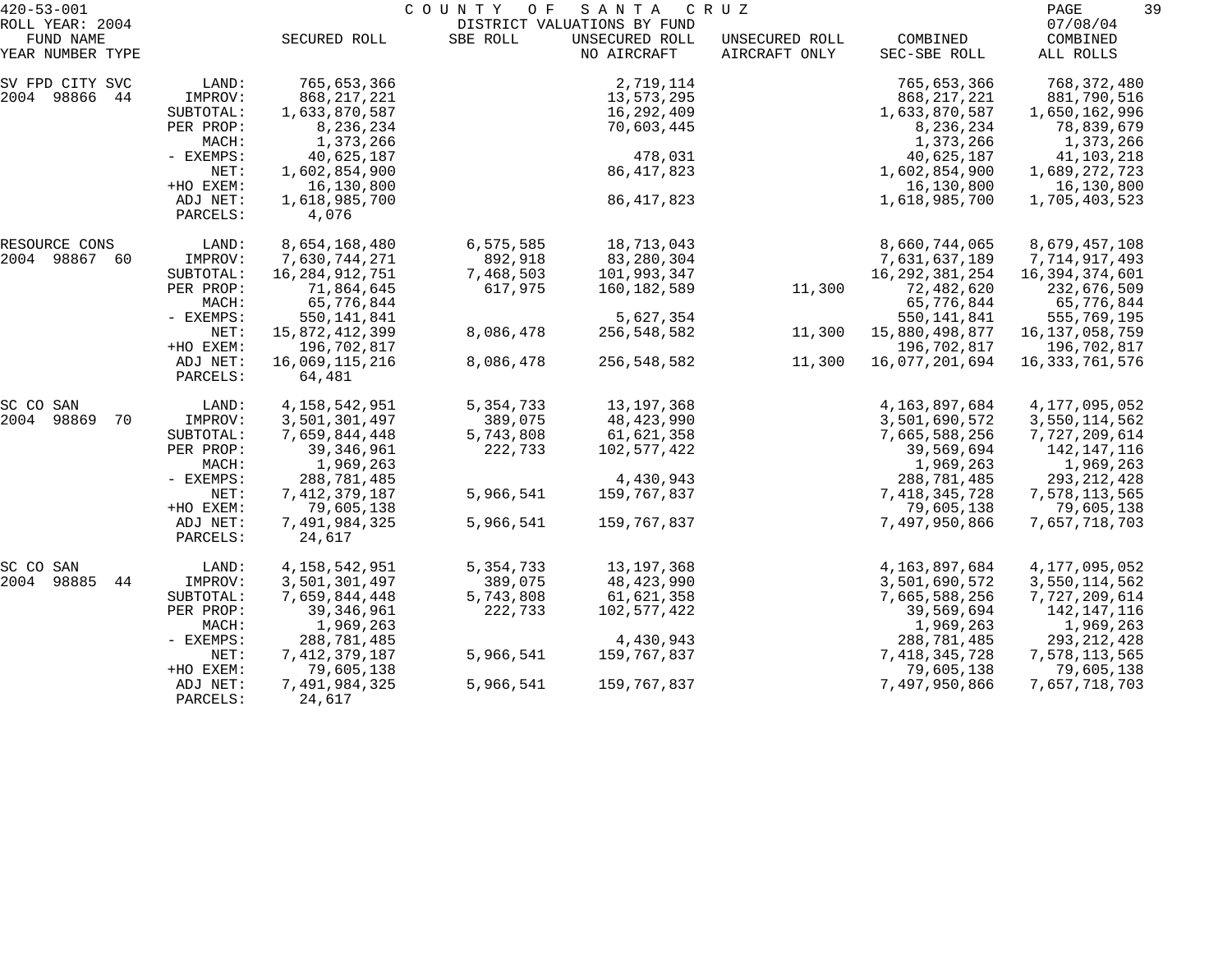| $420 - 53 - 001$                                 |                                                                  |                                                                                  | COUNTY OF                                | SANTA                                                        | C R U Z                         |                                                                                  | 40<br>PAGE                                                                       |
|--------------------------------------------------|------------------------------------------------------------------|----------------------------------------------------------------------------------|------------------------------------------|--------------------------------------------------------------|---------------------------------|----------------------------------------------------------------------------------|----------------------------------------------------------------------------------|
| ROLL YEAR: 2004<br>FUND NAME<br>YEAR NUMBER TYPE |                                                                  | SECURED ROLL                                                                     | SBE ROLL                                 | DISTRICT VALUATIONS BY FUND<br>UNSECURED ROLL<br>NO AIRCRAFT | UNSECURED ROLL<br>AIRCRAFT ONLY | COMBINED<br>SEC-SBE ROLL                                                         | 07/08/04<br>COMBINED<br>ALL ROLLS                                                |
|                                                  |                                                                  |                                                                                  |                                          |                                                              |                                 |                                                                                  |                                                                                  |
| ZAYANTE FPD<br>2004 99350<br>44                  | LAND:<br>IMPROV:<br>SUBTOTAL:<br>PER PROP:<br>MACH:<br>- EXEMPS: | 166, 277, 943<br>146,649,056<br>312,926,999<br>642,812<br>1,165,275<br>7,910,363 | 529,514<br>262,201<br>791,715<br>225,071 | 4,306<br>15,867<br>20,173<br>655,089                         |                                 | 166,807,457<br>146,911,257<br>313, 718, 714<br>867,883<br>1,165,275<br>7,910,363 | 166,811,763<br>146,927,124<br>313,738,887<br>1,522,972<br>1,165,275<br>7,910,363 |
|                                                  | NET:<br>+HO EXEM:                                                | 306,824,723<br>6,013,000                                                         | 1,016,786                                | 675,262                                                      |                                 | 307,841,509<br>6,013,000                                                         | 308,516,771<br>6,013,000                                                         |
|                                                  | ADJ NET:<br>PARCELS:                                             | 312,837,723<br>3,958                                                             | 1,016,786                                | 675,262                                                      |                                 | 313,854,509                                                                      | 314,529,771                                                                      |
| AROMAS FPD                                       | LAND:                                                            | 5,958,672                                                                        | 33,109                                   |                                                              |                                 | 5,991,781                                                                        | 5,991,781                                                                        |
| 2004 99800<br>44                                 | IMPROV:                                                          | 3, 413, 587                                                                      | 24,857                                   | 37,835                                                       |                                 | 3,438,444                                                                        | 3,476,279                                                                        |
|                                                  | SUBTOTAL:<br>PER PROP:<br>MACH:                                  | 9,372,259<br>106,971                                                             | 57,966<br>14,230                         | 37,835<br>264,498                                            |                                 | 9,430,225<br>121,201                                                             | 9,468,060<br>385,699                                                             |
|                                                  | - EXEMPS:                                                        | 98,000                                                                           |                                          |                                                              |                                 | 98,000                                                                           | 98,000                                                                           |
|                                                  | NET:<br>+HO EXEM:                                                | 9,381,230<br>98,000                                                              | 72,196                                   | 302,333                                                      |                                 | 9,453,426<br>98,000                                                              | 9,755,759<br>98,000                                                              |
|                                                  | ADJ NET:<br>PARCELS:                                             | 9,479,230<br>70                                                                  | 72,196                                   | 302,333                                                      |                                 | 9,551,426                                                                        | 9,853,759                                                                        |
| SC EASTSIDE RDA                                  | LAND:                                                            | 60,198,883                                                                       |                                          |                                                              |                                 | 60,198,883                                                                       | 60,198,883                                                                       |
| 2004 99801<br>44                                 | IMPROV:                                                          | 72,078,958                                                                       |                                          | 9,082,139                                                    |                                 | 72,078,958                                                                       | 81,161,097                                                                       |
|                                                  | SUBTOTAL:                                                        | 132, 277, 841                                                                    |                                          | 9,082,139                                                    |                                 | 132,277,841                                                                      | 141,359,980                                                                      |
|                                                  | PER PROP:<br>MACH:                                               | 2,109,782<br>399,184                                                             |                                          | 17,606,424                                                   |                                 | 2,109,782<br>399,184                                                             | 19,716,206<br>399,184                                                            |
|                                                  | - EXEMPS:                                                        | 24,789,050                                                                       |                                          | 5,848,871                                                    |                                 | 24,789,050                                                                       | 30,637,921                                                                       |
|                                                  | NET:                                                             | 109,997,757                                                                      |                                          | 20,839,692                                                   |                                 | 109,997,757                                                                      | 130,837,449                                                                      |
|                                                  | +HO EXEM:                                                        | 70,000                                                                           |                                          |                                                              |                                 | 70,000                                                                           | 70,000                                                                           |
|                                                  | ADJ NET:<br>PARCELS:                                             | 110,067,757<br>242                                                               |                                          | 20,839,692                                                   |                                 | 110,067,757                                                                      | 130,907,449                                                                      |
| SL RIVER 1991 RD                                 | LAND:                                                            | 263,191,260                                                                      | 449,478                                  | 4,146,609                                                    |                                 | 263,640,738                                                                      | 267, 787, 347                                                                    |
| 2004 99802 44                                    | IMPROV:                                                          | 377, 262, 635                                                                    | 56,510                                   | 22,069,171                                                   |                                 | 377, 319, 145                                                                    | 399,388,316                                                                      |
|                                                  | SUBTOTAL:                                                        | 640, 453, 895                                                                    | 505,988                                  | 26, 215, 780                                                 |                                 | 640,959,883                                                                      | 667, 175, 663                                                                    |
|                                                  | PER PROP:                                                        | 17,409,562                                                                       | 32,351                                   | 55,822,121                                                   |                                 | 17,441,913                                                                       | 73, 264, 034                                                                     |
|                                                  | MACH:<br>$-$ EXEMPS:                                             | 13,823,804<br>12,152,540                                                         |                                          | 470,993                                                      |                                 | 13,823,804<br>12,152,540                                                         | 13,823,804<br>12,623,533                                                         |
|                                                  | NET:                                                             | 659,534,721                                                                      | 538,339                                  | 81,566,908                                                   |                                 | 660,073,060                                                                      | 741,639,968                                                                      |
|                                                  | +HO EXEM:                                                        | 959,000                                                                          |                                          |                                                              |                                 | 959,000                                                                          | 959,000                                                                          |
|                                                  | ADJ NET:<br>PARCELS:                                             | 660, 493, 721<br>1,064                                                           | 538,339                                  | 81,566,908                                                   |                                 | 661,032,060                                                                      | 742,598,968                                                                      |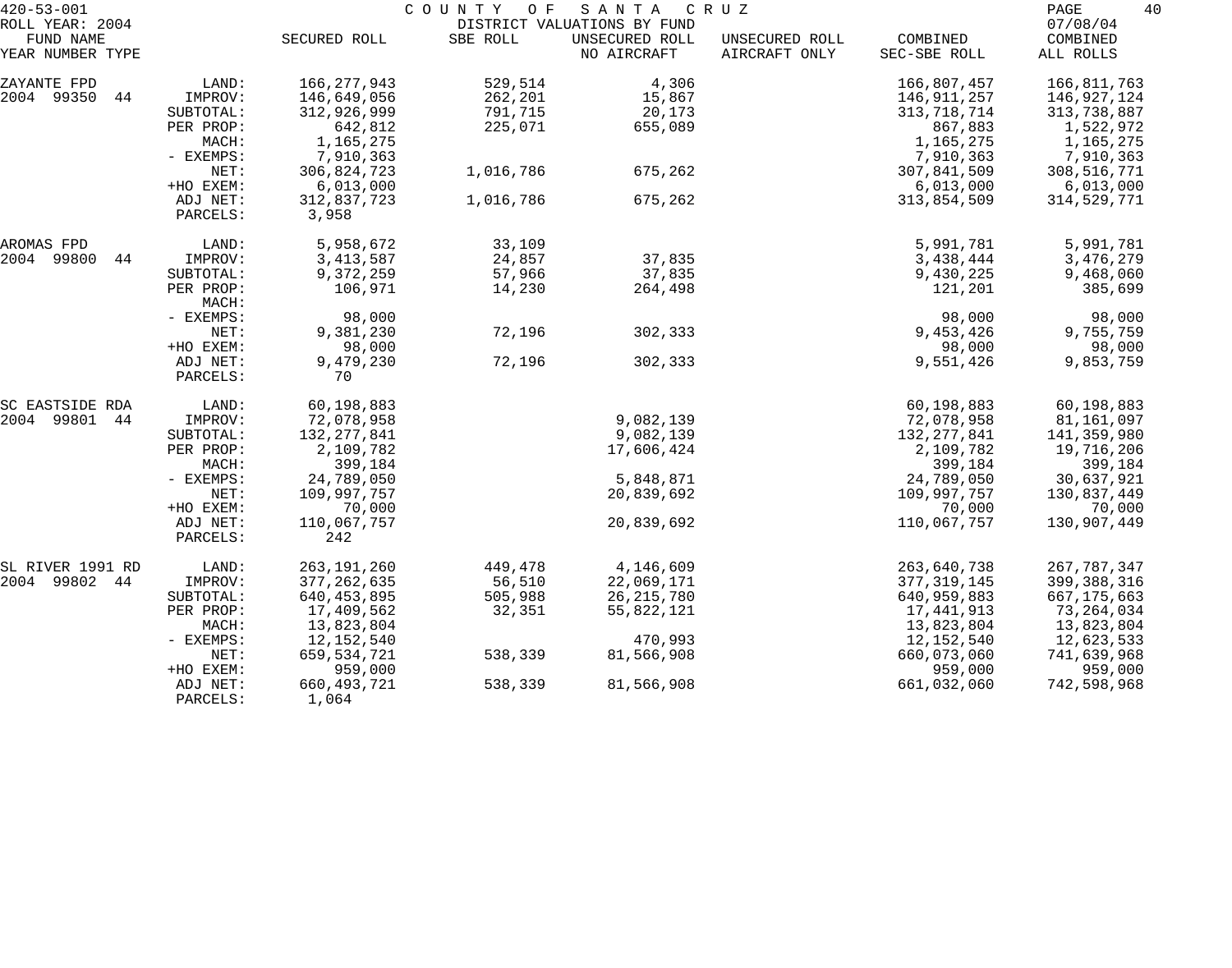| $420 - 53 - 001$                                 |                                 | COUNTY<br>O F<br>SANTA<br>C R U Z    |          |                                                              |                                 |                                      | 41<br>PAGE                           |  |
|--------------------------------------------------|---------------------------------|--------------------------------------|----------|--------------------------------------------------------------|---------------------------------|--------------------------------------|--------------------------------------|--|
| ROLL YEAR: 2004<br>FUND NAME<br>YEAR NUMBER TYPE |                                 | SECURED ROLL                         | SBE ROLL | DISTRICT VALUATIONS BY FUND<br>UNSECURED ROLL<br>NO AIRCRAFT | UNSECURED ROLL<br>AIRCRAFT ONLY | COMBINED<br>SEC-SBE ROLL             | 07/08/04<br>COMBINED<br>ALL ROLLS    |  |
| SC N MALL 1991 R<br>2004<br>99803 44             | LAND:<br>IMPROV:<br>SUBTOTAL:   | 2,653,874<br>7,495,526<br>10,149,400 |          | 432,063<br>432,063                                           |                                 | 2,653,874<br>7,495,526<br>10,149,400 | 2,653,874<br>7,927,589<br>10,581,463 |  |
|                                                  | PER PROP:<br>MACH:<br>- EXEMPS: | 50,000                               |          | 714,770                                                      |                                 | 50,000                               | 764,770                              |  |
|                                                  | NET:<br>+HO EXEM:               | 10,199,400                           |          | 1,146,833                                                    |                                 | 10,199,400                           | 11,346,233                           |  |
|                                                  | ADJ NET:<br>PARCELS:            | 10,199,400<br>5                      |          | 1,146,833                                                    |                                 | 10,199,400                           | 11,346,233                           |  |
| SCOTTS VALLEY RD                                 | LAND:                           | 322, 284, 536                        |          | 1,175,416                                                    |                                 | 322, 284, 536                        | 323, 459, 952                        |  |
| 2004<br>99805 44                                 | IMPROV:                         | 400, 428, 529                        |          | 12,000,356                                                   |                                 | 400,428,529                          | 412, 428, 885                        |  |
|                                                  | SUBTOTAL:                       | 722,713,065                          |          | 13, 175, 772                                                 |                                 | 722,713,065                          | 735,888,837                          |  |
|                                                  | PER PROP:                       | 6, 225, 128                          |          | 56, 282, 507                                                 |                                 | 6,225,128                            | 62,507,635                           |  |
|                                                  | MACH:                           | 1,373,266                            |          |                                                              |                                 | 1,373,266                            | 1,373,266                            |  |
|                                                  | - EXEMPS:                       | 14,001,225                           |          | 371,664                                                      |                                 | 14,001,225                           | 14,372,889                           |  |
|                                                  | NET:                            | 716,310,234                          |          | 69,086,615                                                   |                                 | 716,310,234                          | 785,396,849                          |  |
|                                                  | +HO EXEM:                       | 4,433,800                            |          |                                                              |                                 | 4,433,800                            | 4,433,800                            |  |
|                                                  | ADJ NET:<br>PARCELS:            | 720, 744, 034<br>1,427               |          | 69,086,615                                                   |                                 | 720,744,034                          | 789,830,649                          |  |
| CAPITOLA RDA                                     | LAND:                           | 87,989,452                           | 68,981   |                                                              |                                 | 88,058,433                           | 88,058,433                           |  |
| 2004 99810<br>44                                 | IMPROV:                         | 105,133,933                          |          | 18,031,652                                                   |                                 | 105,133,933                          | 123, 165, 585                        |  |
|                                                  | SUBTOTAL:                       | 193, 123, 385                        | 68,981   | 18,031,652                                                   |                                 | 193,192,366                          | 211, 224, 018                        |  |
|                                                  | PER PROP:<br>MACH:              | 6,399,606                            |          | 14,192,908                                                   |                                 | 6,399,606                            | 20,592,514                           |  |
|                                                  |                                 | 43,329                               |          |                                                              |                                 | 43,329                               | 43,329                               |  |
|                                                  | - EXEMPS:<br>NET:               | 3,804,234                            |          | 10,246                                                       |                                 | 3,804,234                            | 3,814,480                            |  |
|                                                  |                                 | 195,762,086                          | 68,981   | 32, 214, 314                                                 |                                 | 195,831,067                          | 228,045,381                          |  |
|                                                  | +HO EXEM:                       | 469,000                              |          |                                                              |                                 | 469,000                              | 469,000                              |  |
|                                                  | ADJ NET:<br>PARCELS:            | 196, 231, 086<br>201                 | 68,981   | 32, 214, 314                                                 |                                 | 196,300,067                          | 228, 514, 381                        |  |
| SC N MALL RDA                                    | LAND:                           | 25, 454, 632                         |          | 376,927                                                      |                                 | 25,454,632                           | 25,831,559                           |  |
| 2004 99811 44                                    | IMPROV:                         | 76,628,968                           |          | 10,356,860                                                   |                                 | 76,628,968                           | 86,985,828                           |  |
|                                                  | SUBTOTAL:                       | 102,083,600                          |          | 10,733,787                                                   |                                 | 102,083,600                          | 112,817,387                          |  |
|                                                  | PER PROP:<br>MACH:              |                                      |          | 11,661,941                                                   |                                 |                                      | 11,661,941                           |  |
|                                                  | - EXEMPS:                       | 5, 156, 142                          |          | 628,287                                                      |                                 | 5, 156, 142                          | 5,784,429                            |  |
|                                                  | NET:<br>+HO EXEM:               | 96, 927, 458                         |          | 21,767,441                                                   |                                 | 96,927,458                           | 118,694,899                          |  |
|                                                  | ADJ NET:<br>PARCELS:            | 96, 927, 458<br>72                   |          | 21,767,441                                                   |                                 | 96, 927, 458                         | 118,694,899                          |  |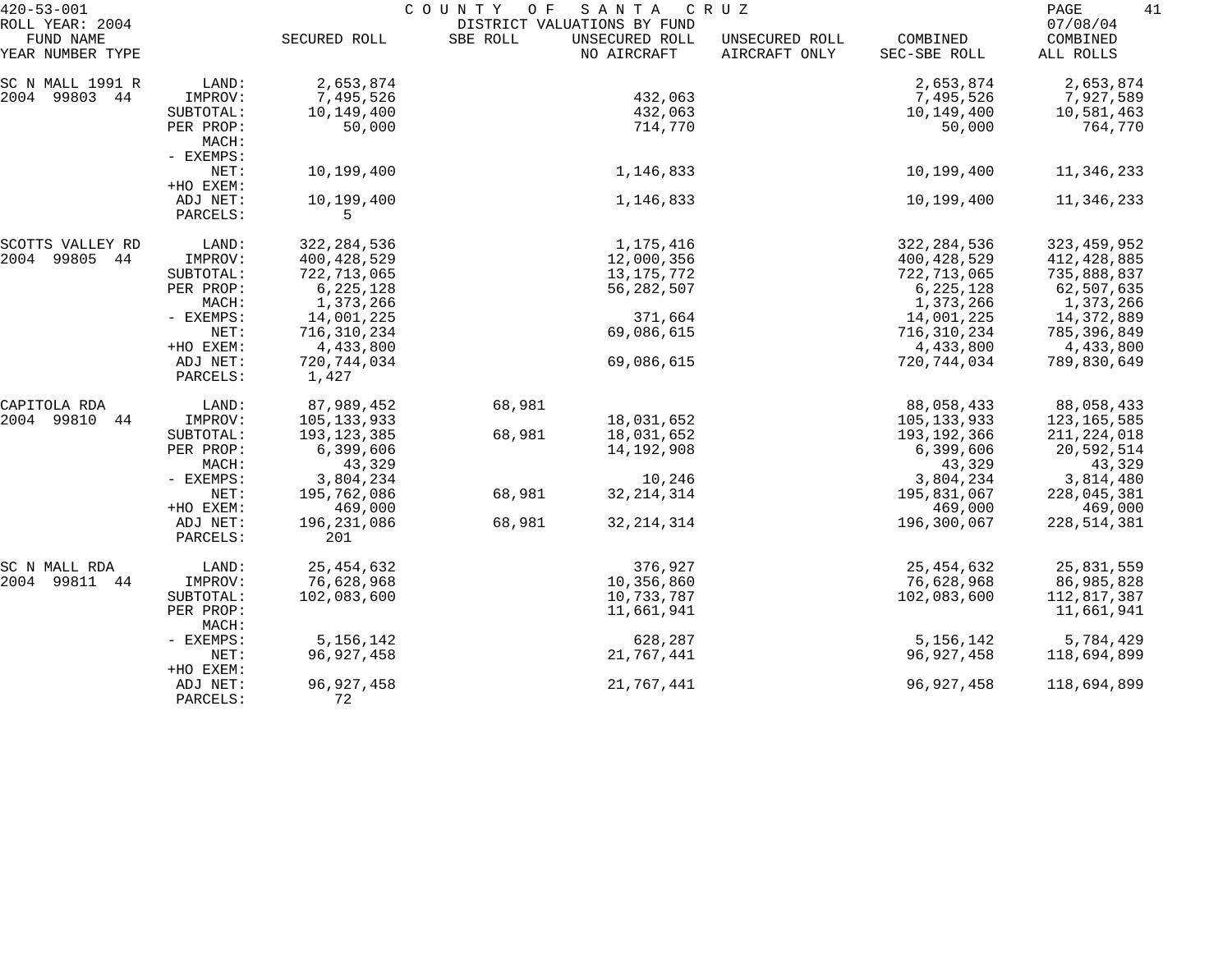| $420 - 53 - 001$              |                      |                            | COUNTY OF | S A N T A                     | C R U Z                         |                          | PAGE<br>42                |
|-------------------------------|----------------------|----------------------------|-----------|-------------------------------|---------------------------------|--------------------------|---------------------------|
| ROLL YEAR: 2004               |                      |                            |           | DISTRICT VALUATIONS BY FUND   |                                 |                          | 07/08/04                  |
| FUND NAME<br>YEAR NUMBER TYPE |                      | SECURED ROLL               | SBE ROLL  | UNSECURED ROLL<br>NO AIRCRAFT | UNSECURED ROLL<br>AIRCRAFT ONLY | COMBINED<br>SEC-SBE ROLL | COMBINED<br>ALL ROLLS     |
| LIVE OAK RDA                  | LAND:                | 1,791,425,877              | 3,973,688 | 6,084,540                     |                                 | 1,795,399,565            | 1,801,484,105             |
| 2004 99812 44                 | IMPROV:              | 1,582,430,124              | 29,522    | 12,084,523                    |                                 | 1,582,459,646            | 1,594,544,169             |
|                               | SUBTOTAL:            | 3, 373, 856, 001           | 4,003,210 | 18,169,063                    |                                 | 3, 377, 859, 211         | 3,396,028,274             |
|                               | PER PROP:<br>MACH:   | 26,011,246<br>812,160      | 16,900    | 49,223,568                    |                                 | 26,028,146<br>812,160    | 75, 251, 714<br>812,160   |
|                               | - EXEMPS:            | 197, 393, 826              |           | 2,959,462                     |                                 | 197,393,826              | 200, 353, 288             |
|                               | NET:                 | 3, 203, 285, 581           | 4,020,110 | 64,433,169                    |                                 | 3,207,305,691            | 3, 271, 738, 860          |
|                               | +HO EXEM:            | 39,951,538                 |           |                               |                                 | 39,951,538               | 39,951,538                |
|                               | ADJ NET:<br>PARCELS: | 3, 243, 237, 119<br>11,754 | 4,020,110 | 64, 433, 169                  |                                 | 3, 247, 257, 229         | 3, 311, 690, 398          |
|                               |                      |                            |           |                               |                                 |                          |                           |
| SL RIVER RDA<br>2004 99813    | LAND:                | 168,042,144                |           | 1,153,359                     |                                 | 168,042,144              | 169,195,503               |
| 44                            | IMPROV:              | 225, 173, 653              |           | 6,140,995                     |                                 | 225, 173, 653            | 231, 314, 648             |
|                               | SUBTOTAL:            | 393, 215, 797<br>4,149,120 |           | 7,294,354<br>9,972,347        |                                 | 393, 215, 797            | 400,510,151               |
|                               | PER PROP:<br>MACH:   |                            |           |                               |                                 | 4,149,120                | 14,121,467                |
|                               | - EXEMPS:            | 1,326,322<br>23,647,089    |           | 1,479,929                     |                                 | 1,326,322<br>23,647,089  | 1,326,322<br>25, 127, 018 |
|                               | NET:                 | 375,044,150                |           |                               |                                 | 375,044,150              | 390,830,922               |
|                               | +HO EXEM:            | 1,782,589                  |           | 15,786,772                    |                                 |                          |                           |
|                               | ADJ NET:             | 376,826,739                |           | 15,786,772                    |                                 | 1,782,589<br>376,826,739 | 1,782,589<br>392,613,511  |
|                               | PARCELS:             | 1,061                      |           |                               |                                 |                          |                           |
| SL RIVER 1990 RD              | LAND:                | 60,454,946                 | 26,221    |                               |                                 | 60,481,167               | 60,481,167                |
| 2004 99814 44                 | IMPROV:              | 73,019,060                 | 19,686    | 60,059                        |                                 | 73,038,746               | 73,098,805                |
|                               | SUBTOTAL:            | 133,474,006                | 45,907    | 60,059                        |                                 | 133,519,913              | 133,579,972               |
|                               | PER PROP:<br>MACH:   | 239,875                    | 11,269    | 542,848                       |                                 | 251,144                  | 793,992                   |
|                               | - EXEMPS:            | 9,089,474                  |           |                               |                                 | 9,089,474                | 9,089,474                 |
|                               | NET:                 | 124,624,407                | 57,176    | 602,907                       |                                 | 124,681,583              | 125,284,490               |
|                               | +HO EXEM:            | 833,000                    |           |                               |                                 | 833,000                  | 833,000                   |
|                               | ADJ NET:             | 125, 457, 407              | 57,176    | 602,907                       |                                 | 125, 514, 583            | 126,117,490               |
|                               | PARCELS:             | 321                        |           |                               |                                 |                          |                           |
| WTSV CITY -<br>RTRM           | LAND:                | 1,055,661,671              | 631,768   | 9,892,748                     |                                 | 1,056,293,439            | 1,066,186,187             |
| 99815<br>2004<br>42           | IMPROV:              | 1,320,318,489              | 31,703    | 45,384,380                    |                                 | 1,320,350,192            | 1,365,734,572             |
|                               | SUBTOTAL:            | 2,375,980,160              | 663,471   | 55, 277, 128                  |                                 | 2,376,643,631            | 2,431,920,759             |
|                               | PER PROP:            | 62,945,724                 | 18,149    | 104,378,189                   | 30,978,690                      | 62,963,873               | 198,320,752               |
|                               | MACH:                | 29, 479, 110               |           |                               |                                 | 29, 479, 110             | 29,479,110                |
|                               | $-$ EXEMPS:          | 123,450,079                |           | 2,291,220                     | 229,900                         | 123,450,079              | 125,971,199               |
|                               | NET:                 | 2,344,954,915              | 681,620   | 157,364,097                   | 30,748,790                      | 2,345,636,535            | 2,533,749,422             |
|                               | +HO EXEM:            | 30,927,400                 |           |                               |                                 | 30,927,400               | 30,927,400                |
|                               | ADJ NET:<br>PARCELS: | 2,375,882,315<br>9,349     | 681,620   | 157,364,097                   | 30,748,790                      | 2,376,563,935            | 2,564,676,822             |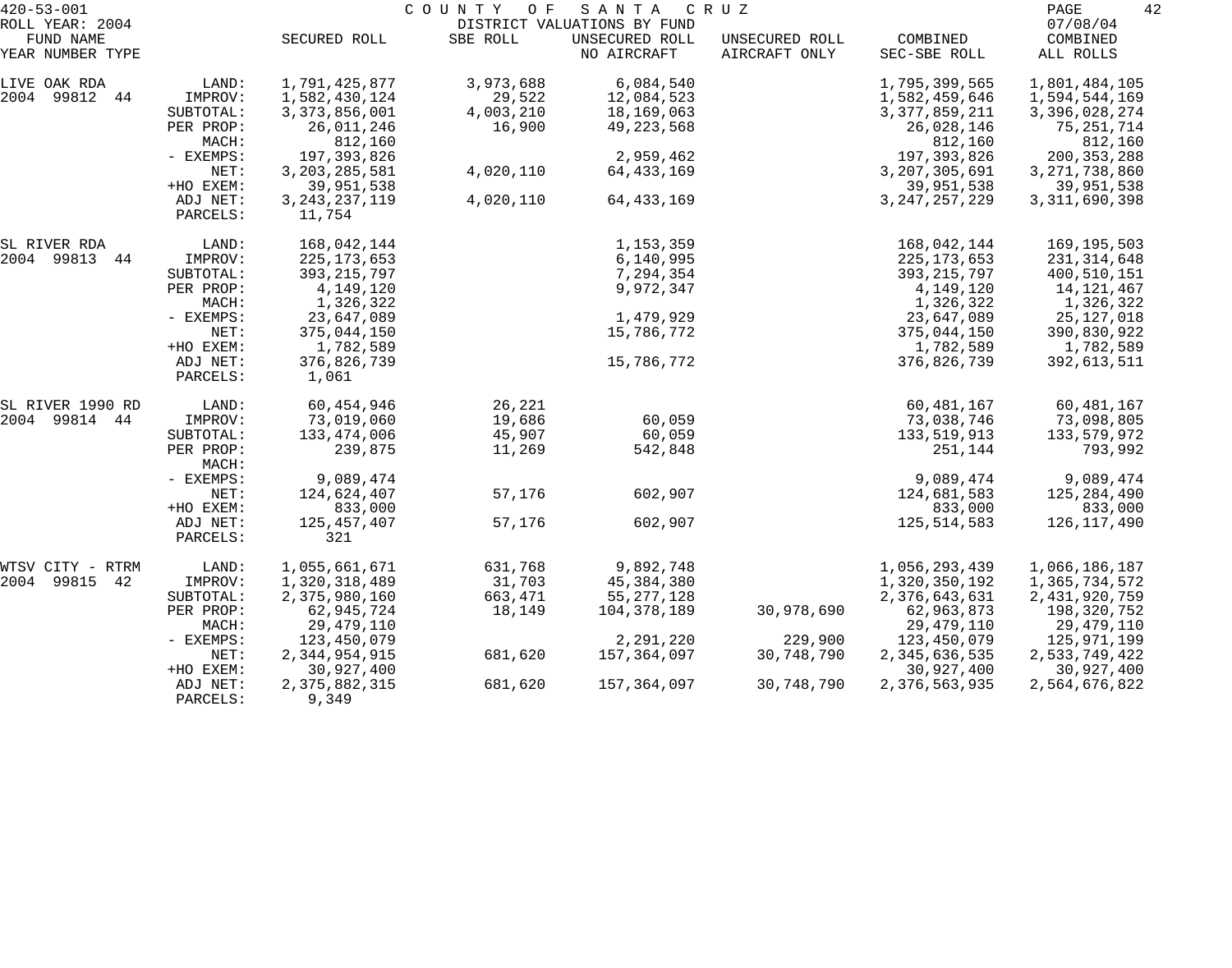| $420 - 53 - 001$             |           |                  | COUNTY<br>O F | SANTA                                         | C R U Z        |                  | PAGE<br>43           |
|------------------------------|-----------|------------------|---------------|-----------------------------------------------|----------------|------------------|----------------------|
| ROLL YEAR: 2004<br>FUND NAME |           | SECURED ROLL     | SBE ROLL      | DISTRICT VALUATIONS BY FUND<br>UNSECURED ROLL | UNSECURED ROLL | COMBINED         | 07/08/04<br>COMBINED |
| YEAR NUMBER TYPE             |           |                  |               | NO AIRCRAFT                                   | AIRCRAFT ONLY  | SEC-SBE ROLL     | ALL ROLLS            |
| WTSNVL CITY-DT S             | LAND:     | 977,289,596      | 375,053       | 9,371,306                                     |                | 977,664,649      | 987,035,955          |
| 2004 99816 42                | IMPROV:   | 1,173,301,248    |               | 38,773,389                                    |                | 1, 173, 301, 248 | 1, 212, 074, 637     |
|                              | SUBTOTAL: | 2,150,590,844    | 375,053       | 48,144,695                                    |                | 2,150,965,897    | 2,199,110,592        |
|                              | PER PROP: | 24,947,746       |               | 88,568,018                                    | 30,978,690     | 24,947,746       | 144,494,454          |
|                              | MACH:     | 3,793,297        |               |                                               |                | 3,793,297        | 3,793,297            |
|                              | - EXEMPS: | 108,088,914      |               | 2,050,391                                     | 229,900        | 108,088,914      | 110,369,205          |
|                              | NET:      | 2,071,242,973    | 375,053       | 134,662,322                                   | 30,748,790     | 2,071,618,026    | 2, 237, 029, 138     |
|                              | +HO EXEM: | 30,591,400       |               |                                               |                | 30,591,400       | 30,591,400           |
|                              | ADJ NET:  | 2,101,834,373    | 375,053       | 134,662,322                                   | 30,748,790     | 2,102,209,426    | 2, 267, 620, 538     |
|                              | PARCELS:  | 8,921            |               |                                               |                |                  |                      |
| WTSNVL CITY-PRK              | LAND:     | 10,435,928       |               | 470,555                                       |                | 10,435,928       | 10,906,483           |
| 2004 99817 70                | IMPROV:   | 22,505,727       |               | 1,327,028                                     |                | 22,505,727       | 23,832,755           |
|                              | SUBTOTAL: | 32,941,655       |               | 1,797,583                                     |                | 32,941,655       | 34,739,238           |
|                              | PER PROP: | 305,293          |               | 1,313,130                                     |                | 305,293          | 1,618,423            |
|                              | MACH:     | 36,715           |               |                                               |                | 36,715           | 36,715               |
|                              | - EXEMPS: | 4,759,338        |               | 54,650                                        |                | 4,759,338        | 4,813,988            |
|                              | NET:      | 28,524,325       |               | 3,056,063                                     |                | 28,524,325       | 31,580,388           |
|                              | +HO EXEM: | 7,000            |               |                                               |                | 7,000            | 7,000                |
|                              | ADJ NET:  | 28,531,325       |               | 3,056,063                                     |                | 28,531,325       | 31,587,388           |
|                              | PARCELS:  | 45               |               |                                               |                |                  |                      |
| S C CITY-LIBRY D             | LAND:     | 2,567,187,111    | 679,631       | 19,783,547                                    |                | 2,567,866,742    | 2,587,650,289        |
| 99819 42<br>2004             | IMPROV:   | 2,575,404,176    | 177,311       | 61, 415, 373                                  |                | 2,575,581,487    | 2,636,996,860        |
|                              | SUBTOTAL: | 5, 142, 591, 287 | 856,942       | 81,198,920                                    |                | 5, 143, 448, 229 | 5, 224, 647, 149     |
|                              | PER PROP: | 25, 198, 575     | 111,798       | 147,376,254                                   |                | 25, 310, 373     | 172,686,627          |
|                              | MACH:     | 15,608,307       |               |                                               |                | 15,608,307       | 15,608,307           |
|                              | - EXEMPS: | 175,089,691      |               | 11, 254, 214                                  |                | 175,089,691      | 186,343,905          |
|                              | NET:      | 5,008,308,478    | 968,740       | 217,320,960                                   |                | 5,009,277,218    | 5, 226, 598, 178     |
|                              | +HO EXEM: | 56, 549, 189     |               | 135,100                                       |                | 56,549,189       | 56,684,289           |
|                              | ADJ NET:  | 5,064,857,667    | 968,740       | 217,456,060                                   |                | 5,065,826,407    | 5, 283, 282, 467     |
|                              | PARCELS:  | 16,308           |               |                                               |                |                  |                      |
| CITY SC 99 DS GO             | LAND:     | 2,549,747,603    | 679,631       | 19,783,547                                    |                | 2,550,427,234    | 2,570,210,781        |
| 2004 99820 42                | IMPROV:   | 2,559,588,018    | 177,311       | 61, 415, 373                                  |                | 2,559,765,329    | 2,621,180,702        |
|                              | SUBTOTAL: | 5,109,335,621    | 856,942       | 81,198,920                                    |                | 5, 110, 192, 563 | 5, 191, 391, 483     |
|                              | PER PROP: | 25, 198, 575     | 111,798       | 147,359,389                                   |                | 25, 310, 373     | 172,669,762          |
|                              | MACH:     | 15,608,307       |               |                                               |                | 15,608,307       | 15,608,307           |
|                              | - EXEMPS: | 174,328,690      |               | 11,254,214                                    |                | 174,328,690      | 185,582,904          |
|                              | NET:      | 4,975,813,813    | 968,740       | 217,304,095                                   |                | 4,976,782,553    | 5,194,086,648        |
|                              | +HO EXEM: | 56, 143, 189     |               | 135,100                                       |                | 56, 143, 189     | 56,278,289           |
|                              | ADJ NET:  | 5,031,957,002    | 968,740       | 217, 439, 195                                 |                | 5,032,925,742    | 5, 250, 364, 937     |
|                              | PARCELS:  | 16,222           |               |                                               |                |                  |                      |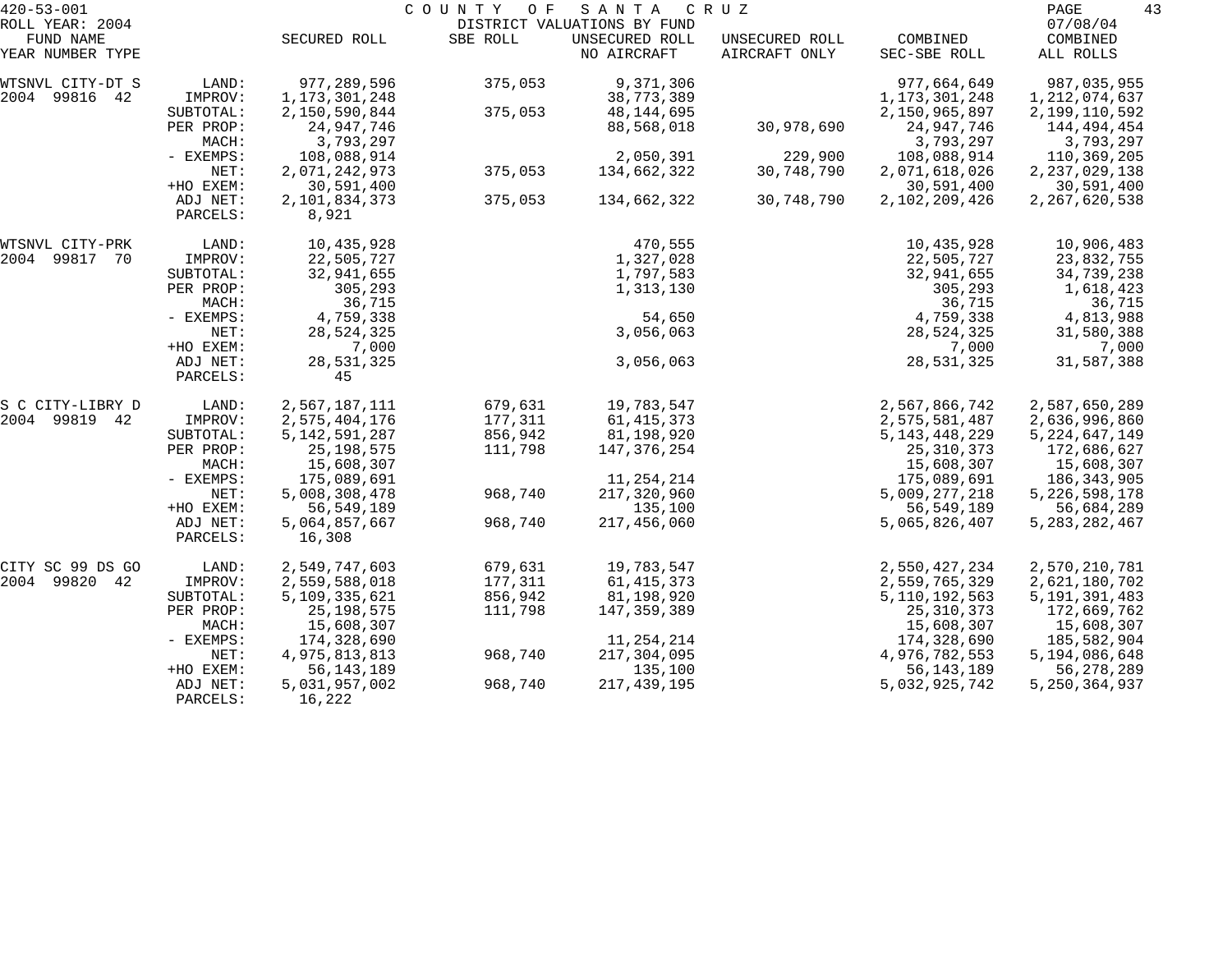| $420 - 53 - 001$             |                       |                               | COUNTY<br>O F | SANTA                                         | C R U Z        |                             | 44<br>PAGE                     |
|------------------------------|-----------------------|-------------------------------|---------------|-----------------------------------------------|----------------|-----------------------------|--------------------------------|
| ROLL YEAR: 2004<br>FUND NAME |                       | SECURED ROLL                  | SBE ROLL      | DISTRICT VALUATIONS BY FUND<br>UNSECURED ROLL | UNSECURED ROLL | COMBINED                    | 07/08/04<br>COMBINED           |
| YEAR NUMBER TYPE             |                       |                               |               | NO AIRCRAFT                                   | AIRCRAFT ONLY  | SEC-SBE ROLL                | ALL ROLLS                      |
| SANTA CRUZ CITY              | LAND:                 | 2,549,747,603                 | 679,631       | 19,783,547                                    |                | 2,550,427,234               | 2,570,210,781                  |
| 2004 99821 42                | IMPROV:               | 2,559,588,018                 | 177,311       | 61, 415, 373                                  |                | 2,559,765,329               | 2,621,180,702                  |
|                              | SUBTOTAL:             | 5,109,335,621                 | 856,942       | 81,198,920                                    |                | 5, 110, 192, 563            | 5, 191, 391, 483               |
|                              | PER PROP:             | 25, 198, 575                  | 111,798       | 147,359,389                                   |                | 25, 310, 373                | 172,669,762                    |
|                              | MACH:<br>- EXEMPS:    | 15,608,307<br>174,328,690     |               | 11, 254, 214                                  |                | 15,608,307<br>174,328,690   | 15,608,307<br>185,582,904      |
|                              | NET:                  | 4,975,813,813                 | 968,740       | 217,304,095                                   |                | 4,976,782,553               | 5,194,086,648                  |
|                              | +HO EXEM:             | 56, 143, 189                  |               | 135,100                                       |                | 56, 143, 189                | 56,278,289                     |
|                              | ADJ NET:              | 5,031,957,002                 | 968,740       | 217, 439, 195                                 |                | 5,032,925,742               | 5, 250, 364, 937               |
|                              | PARCELS:              | 16,222                        |               |                                               |                |                             |                                |
| CITY SC 99 DS GO             | LAND:                 | 2,549,747,603                 | 679,631       | 19,783,547                                    |                | 2,550,427,234               | 2,570,210,781                  |
| 2004 99822 42                | IMPROV:               | 2,559,588,018                 | 177,311       | 61, 415, 373                                  |                | 2,559,765,329               | 2,621,180,702                  |
|                              | SUBTOTAL:             | 5,109,335,621                 | 856,942       | 81,198,920                                    |                | 5, 110, 192, 563            | 5, 191, 391, 483               |
|                              | PER PROP:             | 25, 198, 575                  | 111,798       | 147,359,389                                   |                | 25, 310, 373                | 172,669,762                    |
|                              | MACH:                 | 15,608,307                    |               |                                               |                | 15,608,307                  | 15,608,307                     |
|                              | - EXEMPS:             | 174,328,690                   |               | 11, 254, 214                                  |                | 174,328,690                 | 185,582,904                    |
|                              | NET:<br>+HO EXEM:     | 4,975,813,813<br>56, 143, 189 | 968,740       | 217,304,095<br>135,100                        |                | 4,976,782,553               | 5,194,086,648                  |
|                              | ADJ NET:              | 5,031,957,002                 | 968,740       | 217, 439, 195                                 |                | 56,143,189<br>5,032,925,742 | 56,278,289<br>5, 250, 364, 937 |
|                              | PARCELS:              | 16,222                        |               |                                               |                |                             |                                |
| WATSONVILLE CITY             | LAND:                 | 1,055,661,671                 | 631,768       | 9,892,748                                     |                | 1,056,293,439               | 1,066,186,187                  |
| 2004 99823<br>42             | IMPROV:               | 1,320,318,489                 | 31,703        | 45,384,380                                    |                | 1,320,350,192               | 1,365,734,572                  |
|                              | SUBTOTAL:             | 2,375,980,160                 | 663,471       | 55, 277, 128                                  |                | 2,376,643,631               | 2, 431, 920, 759               |
|                              | PER PROP:             | 62,945,724                    | 18,149        | 104,378,189                                   | 30,978,690     | 62,963,873                  | 198,320,752                    |
|                              | MACH:                 | 29, 479, 110                  |               |                                               |                | 29,479,110                  | 29,479,110                     |
|                              | - EXEMPS:             | 123,450,079                   |               | 2,291,220                                     | 229,900        | 123,450,079                 | 125,971,199                    |
|                              | NET:                  | 2,344,954,915                 | 681,620       | 157,364,097                                   | 30,748,790     | 2,345,636,535               | 2,533,749,422                  |
|                              | +HO EXEM:<br>ADJ NET: | 30,927,400<br>2,375,882,315   | 681,620       | 157,364,097                                   | 30,748,790     | 30,927,400<br>2,376,563,935 | 30,927,400<br>2,564,676,822    |
|                              | PARCELS:              | 9,349                         |               |                                               |                |                             |                                |
| SCOTTS VLY CITY              | LAND:                 | 766,122,206                   |               | 2,719,114                                     |                | 766,122,206                 | 768,841,320                    |
| 2004 99824 42                | IMPROV:               | 868,898,372                   |               | 13,573,295                                    |                | 868,898,372                 | 882,471,667                    |
|                              | SUBTOTAL:             | 1,635,020,578                 |               | 16,292,409                                    |                | 1,635,020,578               | 1,651,312,987                  |
|                              | PER PROP:             | 8,236,234                     |               | 70,603,445                                    |                | 8,236,234                   | 78,839,679                     |
|                              | MACH:                 | 1,373,266                     |               |                                               |                | 1,373,266                   | 1,373,266                      |
|                              | $-$ EXEMPS:           | 40,625,187                    |               | 478,031                                       |                | 40,625,187                  | 41,103,218                     |
|                              | NET:                  | 1,604,004,891                 |               | 86, 417, 823                                  |                | 1,604,004,891               | 1,690,422,714                  |
|                              | +HO EXEM:             | 16,130,800                    |               |                                               |                | 16,130,800                  | 16,130,800                     |
|                              | ADJ NET:<br>PARCELS:  | 1,620,135,691<br>4,079        |               | 86, 417, 823                                  |                | 1,620,135,691               | 1,706,553,514                  |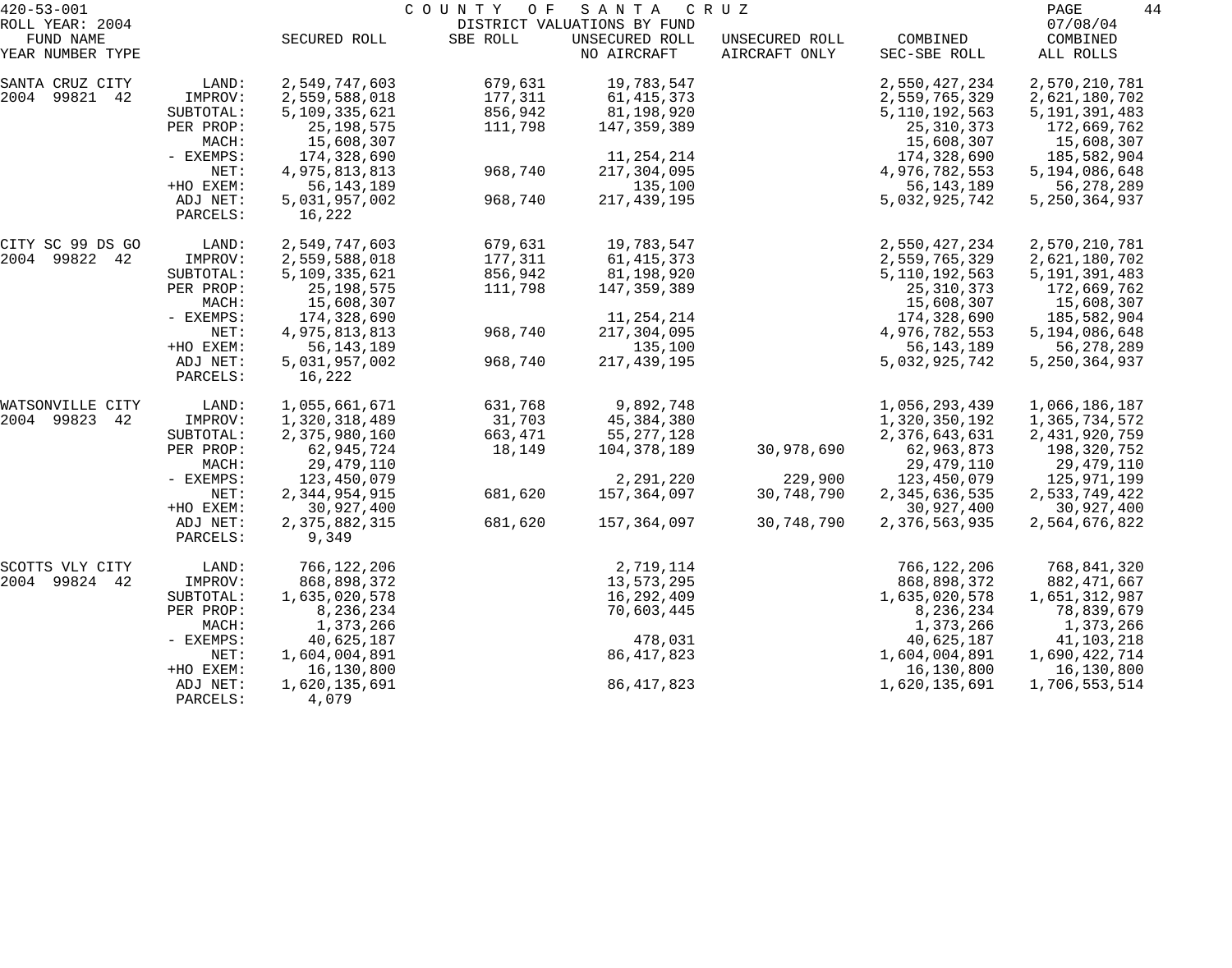| $420 - 53 - 001$<br>ROLL YEAR: 2004 |                                   |                                       | COUNTY OF            | SANTA<br>DISTRICT VALUATIONS BY FUND | C R U Z                         |                                         | 45<br>PAGE<br>07/08/04                 |
|-------------------------------------|-----------------------------------|---------------------------------------|----------------------|--------------------------------------|---------------------------------|-----------------------------------------|----------------------------------------|
| FUND NAME<br>YEAR NUMBER TYPE       |                                   | SECURED ROLL                          | SBE ROLL             | UNSECURED ROLL<br>NO AIRCRAFT        | UNSECURED ROLL<br>AIRCRAFT ONLY | COMBINED<br>SEC-SBE ROLL                | COMBINED<br>ALL ROLLS                  |
| CAPITOLA CITY<br>2004 99825 42      | LAND:<br>IMPROV:                  | 690,554,263<br>601,408,050            | 1,096,117<br>261,632 | 2,618,492<br>28,792,677              |                                 | 691,650,380<br>601,669,682              | 694, 268, 872<br>630, 462, 359         |
|                                     | SUBTOTAL:<br>PER PROP:<br>MACH:   | 1,291,962,313<br>7,971,082<br>648,157 | 1,357,749<br>149,776 | 31, 411, 169<br>32, 262, 443         |                                 | 1,293,320,062<br>8,120,858<br>648,157   | 1,324,731,231<br>40,383,301<br>648,157 |
|                                     | - EXEMPS:<br>NET:                 | 31,886,292<br>1,268,695,260           | 1,507,525            | 247,030<br>63, 426, 582              |                                 | 31,886,292<br>1,270,202,785             | 32, 133, 322<br>1,333,629,367          |
|                                     | +HO EXEM:<br>ADJ NET:<br>PARCELS: | 11,422,600<br>1,280,117,860<br>4,246  | 1,507,525            | 63, 426, 582                         |                                 | 11,422,600<br>1,281,625,385             | 11,422,600<br>1,345,051,967            |
| LMA PRTA-ST SCH<br>2004 99881<br>43 | LAND:<br>IMPROV:                  | 286, 548, 145<br>272,723,796          |                      | 85,636                               |                                 | 286,548,145<br>272,723,796              | 286,548,145<br>272,809,432             |
|                                     | SUBTOTAL:<br>PER PROP:<br>MACH:   | 559, 271, 941<br>54,907               |                      | 85,636<br>867,338                    | 5,000                           | 559, 271, 941<br>54,907                 | 559, 357, 577<br>927,245               |
|                                     | - EXEMPS:<br>NET:                 | 7,766,304<br>551,560,544              |                      | 952,974                              | 5,000                           | 7,766,304<br>551,560,544                | 7,766,304<br>552,518,518               |
|                                     | +HO EXEM:<br>ADJ NET:<br>PARCELS: | 6,627,600<br>558,188,144<br>1,671     |                      | 952,974                              | 5,000                           | 6,627,600<br>558, 188, 144              | 6,627,600<br>559,146,118               |
| LAKESIDE SCH ST<br>2004 99882<br>43 | LAND:<br>IMPROV:                  | 106,612,769<br>100,359,109            |                      | 52,038<br>66,725                     |                                 | 106,612,769<br>100,359,109              | 106,664,807<br>100,425,834             |
|                                     | SUBTOTAL:<br>PER PROP:            | 206, 971, 878<br>961,757              |                      | 118,763<br>987,748                   |                                 | 206, 971, 878<br>961,757                | 207,090,641<br>1,949,505               |
|                                     | MACH:<br>- EXEMPS:                | 3,962,174                             |                      |                                      |                                 | 3,962,174                               | 3,962,174                              |
|                                     | NET:<br>+HO EXEM:                 | 203, 971, 461<br>2,359,000            |                      | 1,106,511                            |                                 | 203, 971, 461<br>2,359,000              | 205,077,972<br>2,359,000               |
|                                     | ADJ NET:<br>PARCELS:              | 206, 330, 461<br>730                  |                      | 1,106,511                            |                                 | 206,330,461                             | 207, 436, 972                          |
| LAKESIDE SCH<br>2004 99883<br>43    | LAND:<br>IMPROV:                  | 106,612,769<br>100,359,109            |                      | 52,038<br>66,725                     |                                 | 106,612,769<br>100, 359, 109            | 106,664,807<br>100,425,834             |
|                                     | SUBTOTAL:<br>PER PROP:<br>MACH:   | 206, 971, 878<br>961,757              |                      | 118,763<br>987,748                   |                                 | 206, 971, 878<br>961,757                | 207,090,641<br>1,949,505               |
|                                     | - EXEMPS:<br>NET:<br>+HO EXEM:    | 3,962,174<br>203,971,461<br>2,359,000 |                      | 1,106,511                            |                                 | 3,962,174<br>203, 971, 461<br>2,359,000 | 3,962,174<br>205,077,972<br>2,359,000  |
|                                     | ADJ NET:<br>PARCELS:              | 206,330,461<br>730                    |                      | 1,106,511                            |                                 | 206, 330, 461                           | 207,436,972                            |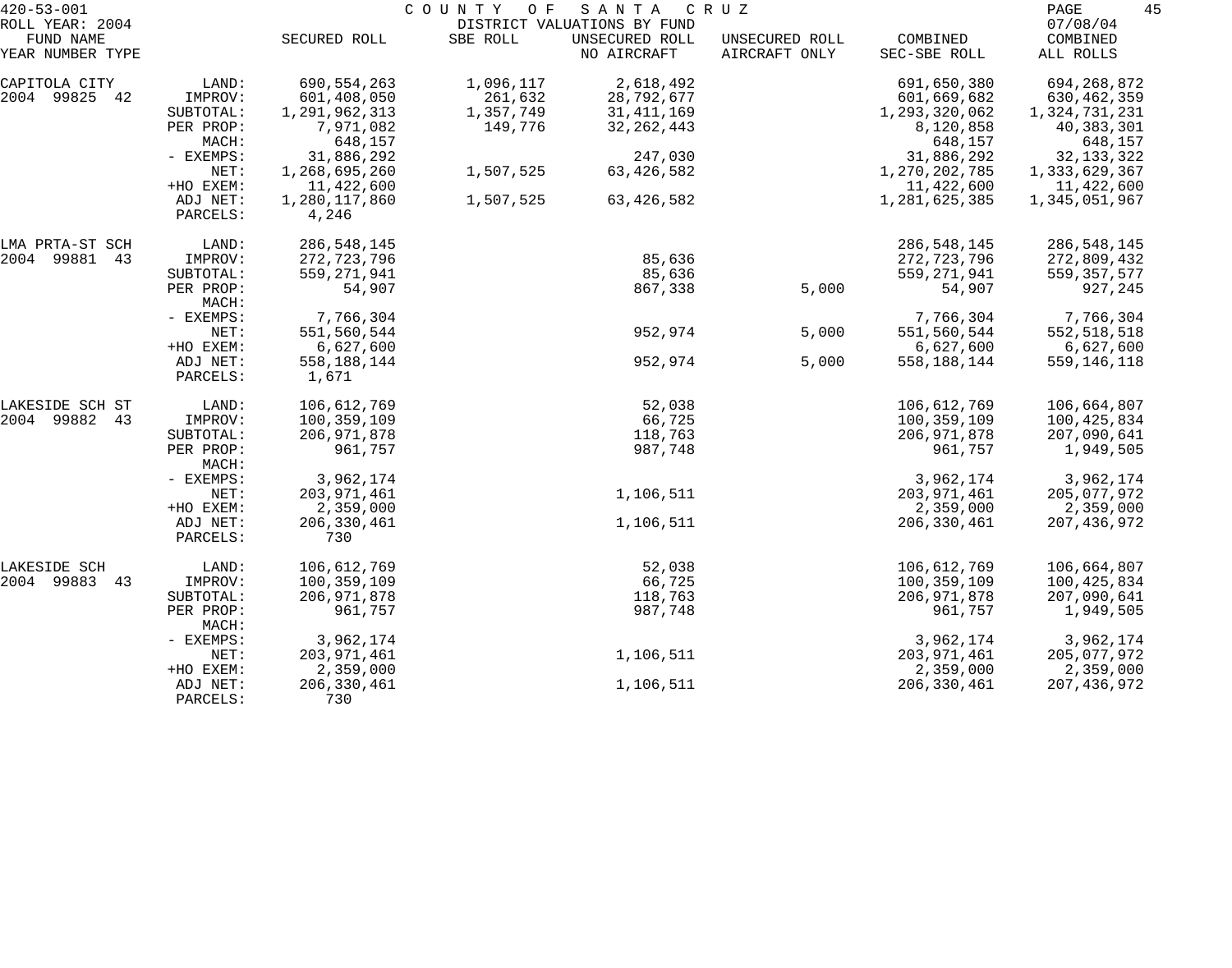| $420 - 53 - 001$    |                    |               | COUNTY<br>SANTA<br>O F      | C R U Z        |               | 46<br>PAGE    |
|---------------------|--------------------|---------------|-----------------------------|----------------|---------------|---------------|
| ROLL YEAR: 2004     |                    |               | DISTRICT VALUATIONS BY FUND |                |               | 07/08/04      |
| FUND NAME           |                    | SECURED ROLL  | SBE ROLL<br>UNSECURED ROLL  | UNSECURED ROLL | COMBINED      | COMBINED      |
| YEAR NUMBER TYPE    |                    |               | NO AIRCRAFT                 | AIRCRAFT ONLY  | SEC-SBE ROLL  | ALL ROLLS     |
| LOMA PRIETA SCH     | LAND:              | 286,548,145   |                             |                | 286, 548, 145 | 286,548,145   |
| 2004 99884<br>43    | IMPROV:            | 272,723,796   | 85,636                      |                | 272, 723, 796 | 272,809,432   |
|                     | SUBTOTAL:          | 559, 271, 941 | 85,636                      |                | 559, 271, 941 | 559,357,577   |
|                     | PER PROP:<br>MACH: | 54,907        | 867,338                     | 5,000          | 54,907        | 927,245       |
|                     | - EXEMPS:          | 7,766,304     |                             |                | 7,766,304     | 7,766,304     |
|                     | NET:               | 551,560,544   | 952,974                     | 5,000          | 551,560,544   | 552, 518, 518 |
|                     | +HO EXEM:          | 6,627,600     |                             |                | 6,627,600     | 6,627,600     |
|                     | ADJ NET:           | 558,188,144   | 952,974                     | 5,000          | 558,188,144   | 559,146,118   |
|                     | PARCELS:           | 1,671         |                             |                |               |               |
| LOS GATOS HI        | LAND:              | 393,160,914   | 52,038                      |                | 393,160,914   | 393, 212, 952 |
| 2004 99885<br>43    | IMPROV:            | 373,082,905   | 152,361                     |                | 373,082,905   | 373, 235, 266 |
|                     | SUBTOTAL:          | 766,243,819   | 204,399                     |                | 766, 243, 819 | 766,448,218   |
|                     | PER PROP:<br>MACH: | 1,016,664     | 1,855,086                   | 5,000          | 1,016,664     | 2,876,750     |
|                     | - EXEMPS:          | 11,728,478    |                             |                | 11,728,478    | 11,728,478    |
|                     | NET:               | 755,532,005   | 2,059,485                   | 5,000          | 755,532,005   | 757,596,490   |
|                     | +HO EXEM:          | 8,986,600     |                             |                | 8,986,600     | 8,986,600     |
|                     | ADJ NET:           | 764,518,605   | 2,059,485                   | 5,000          | 764,518,605   | 766,583,090   |
|                     | PARCELS:           | 2,401         |                             |                |               |               |
| LAKESIDE SC 98 S    | LAND:              | 106,612,769   | 52,038                      |                | 106,612,769   | 106,664,807   |
| 2004 99886 43       | IMPROV:            | 100,359,109   | 66,725                      |                | 100,359,109   | 100,425,834   |
|                     | SUBTOTAL:          | 206, 971, 878 | 118,763                     |                | 206, 971, 878 | 207,090,641   |
|                     | PER PROP:<br>MACH: | 961,757       | 987,748                     |                | 961,757       | 1,949,505     |
|                     | - EXEMPS:          | 3,962,174     |                             |                | 3,962,174     | 3,962,174     |
|                     | NET:               | 203, 971, 461 | 1,106,511                   |                | 203, 971, 461 | 205,077,972   |
|                     | +HO EXEM:          | 2,359,000     |                             |                | 2,359,000     | 2,359,000     |
|                     | ADJ NET:           | 206, 330, 461 | 1,106,511                   |                | 206,330,461   | 207, 436, 972 |
|                     | PARCELS:           | 730           |                             |                |               |               |
| LOMA PR SCH 2002    | LAND:              | 286,548,145   |                             |                | 286, 548, 145 | 286,548,145   |
| 2004<br>99887<br>43 | IMPROV:            | 272,723,796   | 85,636                      |                | 272,723,796   | 272,809,432   |
|                     | SUBTOTAL:          | 559, 271, 941 | 85,636                      |                | 559, 271, 941 | 559, 357, 577 |
|                     | PER PROP:<br>MACH: | 54,907        | 867,338                     | 5,000          | 54,907        | 927,245       |
|                     | - EXEMPS:          | 7,766,304     |                             |                | 7,766,304     | 7,766,304     |
|                     | NET:               | 551,560,544   | 952,974                     | 5,000          | 551,560,544   | 552,518,518   |
|                     | +HO EXEM:          | 6,627,600     |                             |                | 6,627,600     | 6,627,600     |
|                     | ADJ NET:           | 558,188,144   | 952,974                     | 5,000          | 558, 188, 144 | 559,146,118   |
|                     | PARCELS:           | 1,671         |                             |                |               |               |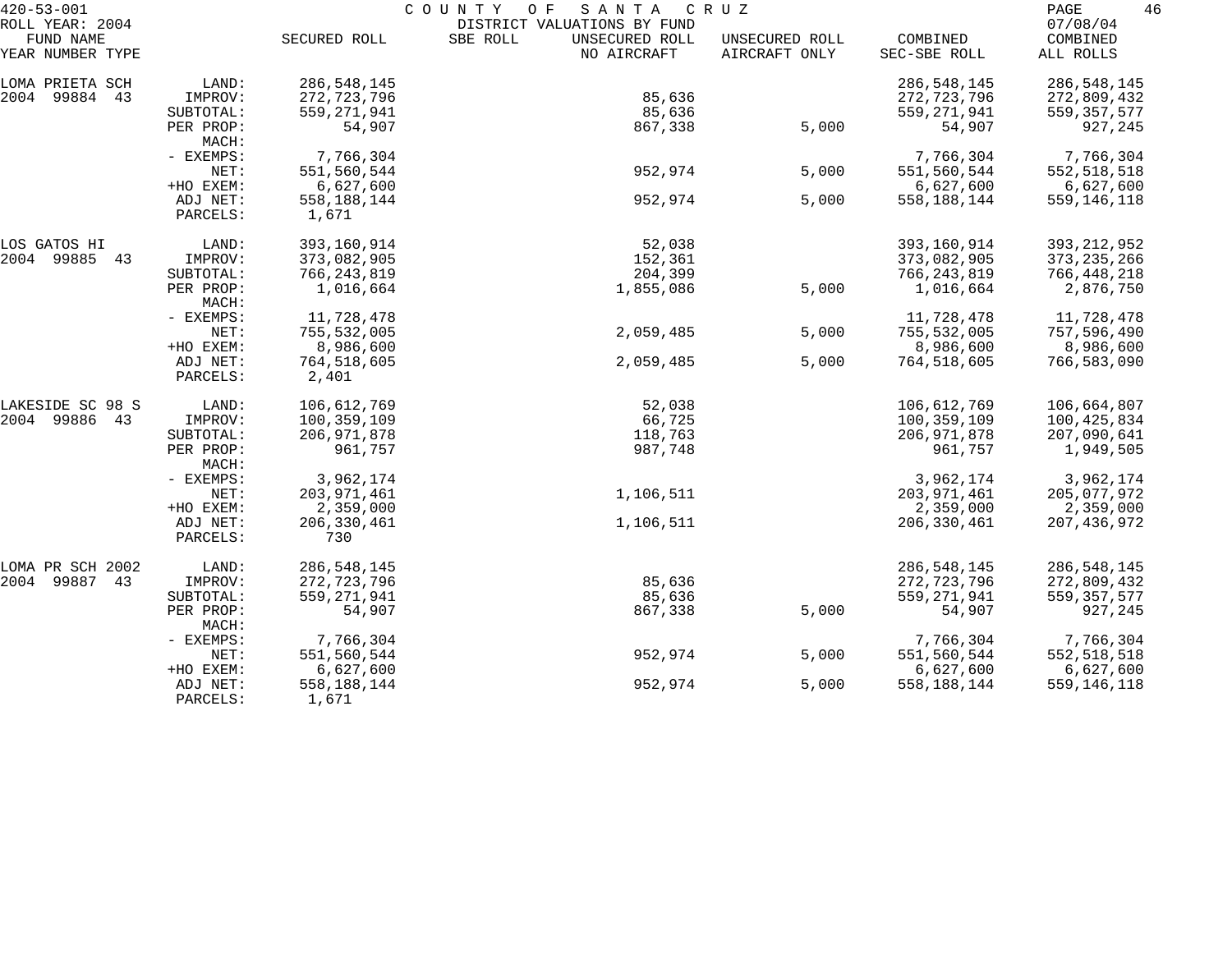| $420 - 53 - 001$                                 |                      |                            | COUNTY<br>O F | SANTA                                                        | C R U Z                         |                          | 47<br>PAGE                        |
|--------------------------------------------------|----------------------|----------------------------|---------------|--------------------------------------------------------------|---------------------------------|--------------------------|-----------------------------------|
| ROLL YEAR: 2004<br>FUND NAME<br>YEAR NUMBER TYPE |                      | SECURED ROLL               | SBE ROLL      | DISTRICT VALUATIONS BY FUND<br>UNSECURED ROLL<br>NO AIRCRAFT | UNSECURED ROLL<br>AIRCRAFT ONLY | COMBINED<br>SEC-SBE ROLL | 07/08/04<br>COMBINED<br>ALL ROLLS |
| LOS GATOS HS 98S                                 | LAND:                | 393,160,914                |               | 52,038                                                       |                                 | 393,160,914              | 393, 212, 952                     |
| 2004 99888 43                                    | IMPROV:              | 373,082,905                |               | 152,361                                                      |                                 | 373,082,905              | 373, 235, 266                     |
|                                                  | SUBTOTAL:            | 766, 243, 819              |               | 204,399                                                      |                                 | 766,243,819              | 766,448,218                       |
|                                                  | PER PROP:<br>MACH:   | 1,016,664                  |               | 1,855,086                                                    | 5,000                           | 1,016,664                | 2,876,750                         |
|                                                  | - EXEMPS:            | 11,728,478                 |               |                                                              |                                 | 11,728,478               | 11,728,478                        |
|                                                  | NET:                 | 755,532,005                |               | 2,059,485                                                    | 5,000                           | 755,532,005              | 757,596,490                       |
|                                                  | +HO EXEM:            | 8,986,600                  |               |                                                              |                                 | 8,986,600                | 8,986,600                         |
|                                                  | ADJ NET:<br>PARCELS: | 764,518,605<br>2,401       |               | 2,059,485                                                    | 5,000                           | 764,518,605              | 766,583,090                       |
| LAKESIDE 1998 SR                                 | LAND:                | 106,612,769                |               | 52,038                                                       |                                 | 106,612,769              | 106,664,807                       |
| 2004 99890 43                                    | IMPROV:              | 100,359,109                |               | 66,725                                                       |                                 | 100,359,109              | 100,425,834                       |
|                                                  | SUBTOTAL:            | 206, 971, 878              |               | 118,763                                                      |                                 | 206, 971, 878            | 207,090,641                       |
|                                                  | PER PROP:<br>MACH:   | 961,757                    |               | 987,748                                                      |                                 | 961,757                  | 1,949,505                         |
|                                                  | - EXEMPS:            | 3,962,174                  |               |                                                              |                                 | 3,962,174                | 3,962,174                         |
|                                                  | NET:                 | 203, 971, 461              |               | 1,106,511                                                    |                                 | 203, 971, 461            | 205,077,972                       |
|                                                  | +HO EXEM:            | 2,359,000                  |               |                                                              |                                 | 2,359,000                | 2,359,000                         |
|                                                  | ADJ NET:<br>PARCELS: | 206, 330, 461<br>730       |               | 1,106,511                                                    |                                 | 206,330,461              | 207,436,972                       |
| PV WTR MGMT AGEN                                 | LAND:                | 2,188,960,969              | 710,484       | 11, 443, 187                                                 |                                 | 2,189,671,453            | 2, 201, 114, 640                  |
| 2004 99915 44                                    | IMPROV:              | 2,302,095,244              | 77,189        | 52,436,941                                                   |                                 | 2,302,172,433            | 2,354,609,374                     |
|                                                  | SUBTOTAL:            | 4, 491, 056, 213           | 787,673       | 63,880,128                                                   |                                 | 4,491,843,886            | 4,555,724,014                     |
|                                                  | PER PROP:            | 73,594,223                 | 44,188        | 129,727,007                                                  | 30,978,690                      | 73,638,411               | 234,344,108                       |
|                                                  | MACH:                | 29,721,795                 |               |                                                              |                                 | 29,721,795               | 29,721,795                        |
|                                                  | - EXEMPS:            | 187,017,929                |               | 2,296,719                                                    | 229,900                         | 187,017,929              | 189,544,548                       |
|                                                  | NET:                 | 4, 407, 354, 302           | 831,861       | 191,310,416                                                  | 30,748,790                      | 4,408,186,163            | 4,630,245,369                     |
|                                                  | +HO EXEM:            | 55,781,456                 |               |                                                              |                                 | 55,781,456               | 55,781,456                        |
|                                                  | ADJ NET:<br>PARCELS: | 4, 463, 135, 758<br>16,751 | 831,861       | 191,310,416                                                  | 30,748,790                      | 4, 463, 967, 619         | 4,686,026,825                     |
| SC PARKING #1                                    | LAND:                | 63,303,215                 |               | 838,930                                                      |                                 | 63,303,215               | 64,142,145                        |
| 2004 99941 43                                    | IMPROV:              | 159,870,206                |               | 14,586,963                                                   |                                 | 159,870,206              | 174,457,169                       |
|                                                  | SUBTOTAL:            | 223, 173, 421              |               | 15,425,893                                                   |                                 | 223, 173, 421            | 238,599,314                       |
|                                                  | PER PROP:            | 2,672,044                  |               | 17,444,145                                                   |                                 | 2,672,044                | 20,116,189                        |
|                                                  | MACH:                | 1,259,971                  |               |                                                              |                                 | 1,259,971                | 1,259,971                         |
|                                                  | - EXEMPS:            | 16,445,356                 |               | 2,073,318                                                    |                                 | 16,445,356               | 18,518,674                        |
|                                                  | NET:                 | 210,660,080                |               | 30,796,720                                                   |                                 | 210,660,080              | 241,456,800                       |
|                                                  | +HO EXEM:            | 21,000                     |               |                                                              |                                 | 21,000                   | 21,000                            |
|                                                  | ADJ NET:<br>PARCELS: | 210,681,080<br>229         |               | 30,796,720                                                   |                                 | 210,681,080              | 241, 477, 800                     |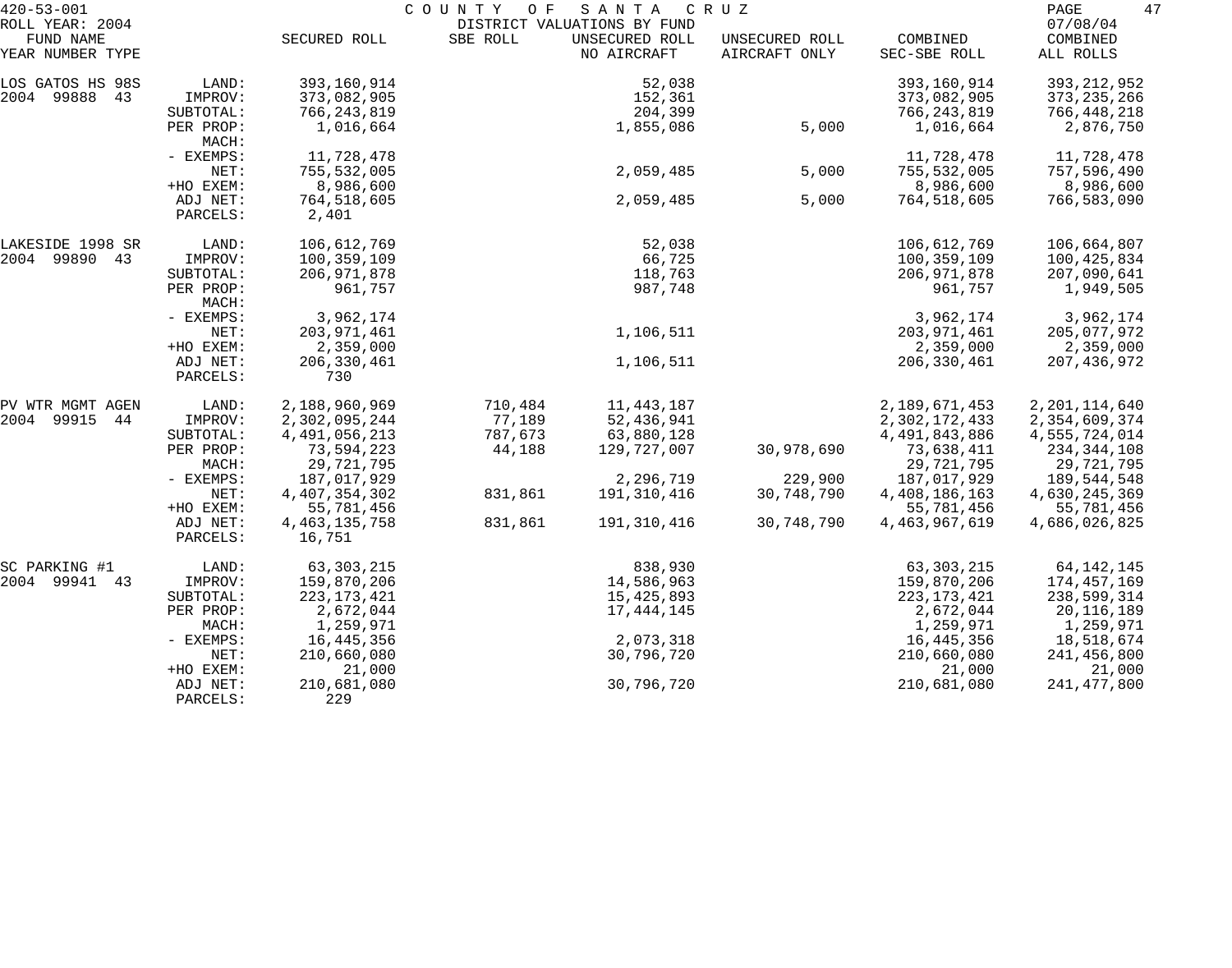| $420 - 53 - 001$                                 |                                                                                                                 | C O U N T Y<br>O F<br>SANTA<br>C R U Z                                                                                                                    |                                                                        |                                                                                                                    |                                 |                                                                                                                                                  |                                                                                                                                                 |
|--------------------------------------------------|-----------------------------------------------------------------------------------------------------------------|-----------------------------------------------------------------------------------------------------------------------------------------------------------|------------------------------------------------------------------------|--------------------------------------------------------------------------------------------------------------------|---------------------------------|--------------------------------------------------------------------------------------------------------------------------------------------------|-------------------------------------------------------------------------------------------------------------------------------------------------|
| ROLL YEAR: 2004<br>FUND NAME<br>YEAR NUMBER TYPE |                                                                                                                 | SECURED ROLL                                                                                                                                              | SBE ROLL                                                               | DISTRICT VALUATIONS BY FUND<br>UNSECURED ROLL<br>NO AIRCRAFT                                                       | UNSECURED ROLL<br>AIRCRAFT ONLY | COMBINED<br>SEC-SBE ROLL                                                                                                                         | 07/08/04<br>COMBINED<br>ALL ROLLS                                                                                                               |
| SANTA CRUZ RDA<br>2004 99942 43                  | LAND:<br>IMPROV:<br>SUBTOTAL:<br>PER PROP:                                                                      | 25, 454, 632<br>76,628,968<br>102,083,600                                                                                                                 |                                                                        | 376,927<br>10,356,860<br>10,733,787<br>11,661,941                                                                  |                                 | 25, 454, 632<br>76,628,968<br>102,083,600                                                                                                        | 25,831,559<br>86,985,828<br>112,817,387<br>11,661,941                                                                                           |
|                                                  | MACH:<br>- EXEMPS:<br>NET:<br>+HO EXEM:                                                                         | 5, 156, 142<br>96, 927, 458                                                                                                                               |                                                                        | 628,287<br>21,767,441                                                                                              |                                 | 5, 156, 142<br>96,927,458                                                                                                                        | 5,784,429<br>118,694,899                                                                                                                        |
|                                                  | ADJ NET:<br>PARCELS:                                                                                            | 96, 927, 458<br>72                                                                                                                                        |                                                                        | 21,767,441                                                                                                         |                                 | 96, 927, 458                                                                                                                                     | 118,694,899                                                                                                                                     |
| SLV WTR DIST<br>2004 99951 44                    | LAND:<br>IMPROV:<br>SUBTOTAL:<br>PER PROP:<br>MACH:                                                             | 889,659,649<br>845,674,927<br>1,735,334,576<br>2,204,537<br>20,660                                                                                        | 338,488<br>176,110<br>514,598<br>151,172                               | 33,354<br>1,699,907<br>1,733,261<br>6,128,918                                                                      |                                 | 889,998,137<br>845,851,037<br>1,735,849,174<br>2,355,709<br>20,660                                                                               | 890,031,491<br>847,550,944<br>1,737,582,435<br>8,484,627<br>20,660                                                                              |
|                                                  | - EXEMPS:<br>NET:<br>+HO EXEM:<br>ADJ NET:<br>PARCELS:                                                          | 61, 114, 994<br>1,676,444,779<br>29,166,200<br>1,705,610,979<br>11,421                                                                                    | 665,770<br>665,770                                                     | 164,500<br>7,697,679<br>7,697,679                                                                                  |                                 | 61, 114, 994<br>1,677,110,549<br>29,166,200<br>1,706,276,749                                                                                     | 61, 279, 494<br>1,684,808,228<br>29,166,200<br>1,713,974,428                                                                                    |
| SC PORT DIST<br>2004 99952<br>44                 | LAND:<br>IMPROV:<br>SUBTOTAL:<br>PER PROP:<br>MACH:<br>- EXEMPS:<br>NET:<br>+HO EXEM:<br>ADJ NET:<br>PARCELS:   | 4,652,608,955<br>4,422,061,604<br>9,074,670,559<br>52, 458, 469<br>16,449,639<br>389, 186, 414<br>8,754,392,253<br>102,848,970<br>8,857,241,223<br>29,965 | 4,665,634<br>216,079<br>4,881,713<br>133,991<br>5,015,704<br>5,015,704 | 23, 167, 408<br>69,140,052<br>92,307,460<br>196,332,337<br>14, 219, 185<br>274,420,612<br>135,100<br>274, 555, 712 |                                 | 4,657,274,589<br>4, 422, 277, 683<br>9,079,552,272<br>52,592,460<br>16,449,639<br>389, 186, 414<br>8,759,407,957<br>102,848,970<br>8,862,256,927 | 4,680,441,997<br>4, 491, 417, 735<br>9,171,859,732<br>248,924,797<br>16,449,639<br>403,405,599<br>9,033,828,569<br>102,984,070<br>9,136,812,639 |
| SV WTR DIST<br>2004 99953<br>44                  | LAND:<br>IMPROV:<br>SUBTOTAL:<br>PER PROP:<br>MACH:<br>$-$ EXEMPS:<br>NET:<br>+HO EXEM:<br>ADJ NET:<br>PARCELS: | 713,588,299<br>793,105,207<br>1,506,693,506<br>7,847,023<br>1,373,266<br>38,466,055<br>1,477,447,740<br>14,270,200<br>1,491,717,940<br>3,742              |                                                                        | 2,719,114<br>13,573,919<br>16,293,033<br>70,803,240<br>478,031<br>86,618,242<br>86,618,242                         |                                 | 713,588,299<br>793,105,207<br>1,506,693,506<br>7,847,023<br>1,373,266<br>38,466,055<br>1,477,447,740<br>14,270,200<br>1,491,717,940              | 716,307,413<br>806,679,126<br>1,522,986,539<br>78,650,263<br>1,373,266<br>38,944,086<br>1,564,065,982<br>14,270,200<br>1,578,336,182            |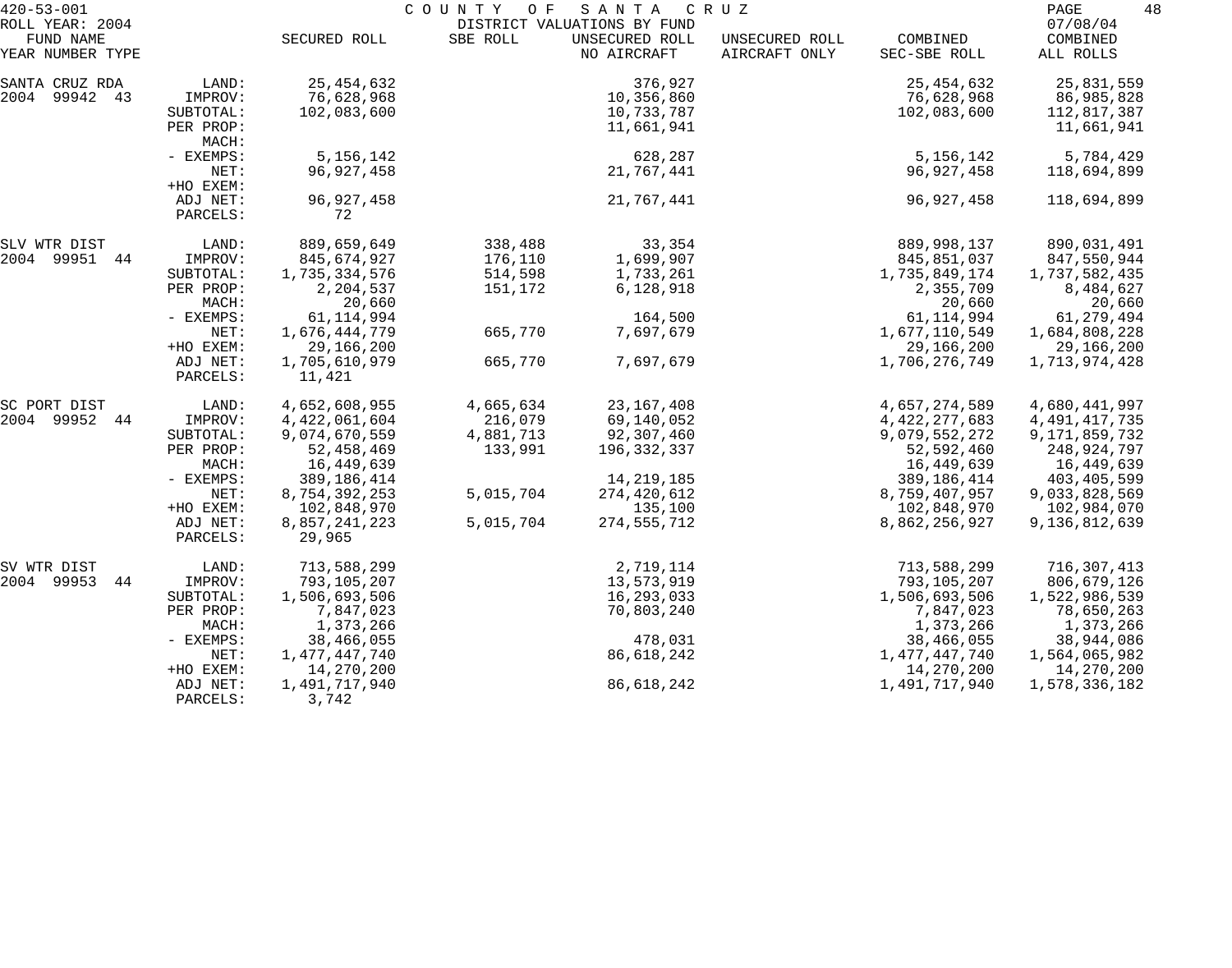| $420 - 53 - 001$              | COUNTY OF<br>SANTA<br>C R U Z |                         |           |                               |                                 |                          | 49<br>PAGE              |
|-------------------------------|-------------------------------|-------------------------|-----------|-------------------------------|---------------------------------|--------------------------|-------------------------|
| ROLL YEAR: 2004               |                               |                         |           | DISTRICT VALUATIONS BY FUND   |                                 |                          | 07/08/04                |
| FUND NAME<br>YEAR NUMBER TYPE |                               | SECURED ROLL            | SBE ROLL  | UNSECURED ROLL<br>NO AIRCRAFT | UNSECURED ROLL<br>AIRCRAFT ONLY | COMBINED<br>SEC-SBE ROLL | COMBINED<br>ALL ROLLS   |
| SOQUEL WTR DIST               | LAND:                         | 3,067,002,521           | 1,350,594 | 7,170,122                     |                                 | 3,068,353,115            | 3,075,523,237           |
| 2004 99954 44                 | IMPROV:                       | 2,488,935,410           | 388,480   | 17,278,508                    |                                 | 2,489,323,890            | 2,506,602,398           |
|                               | SUBTOTAL:                     | 5,555,937,931           | 1,739,074 | 24,448,630                    |                                 | 5,557,677,005            | 5,582,125,635           |
|                               | PER PROP:<br>MACH:            | 7,598,264<br>905,566    | 222,392   | 41,612,466                    |                                 | 7,820,656<br>905,566     | 49, 433, 122<br>905,566 |
|                               | - EXEMPS:                     | 126,866,592             |           | 1,849,472                     |                                 | 126,866,592              | 128,716,064             |
|                               | NET:                          | 5, 437, 575, 169        | 1,961,466 | 64, 211, 624                  |                                 | 5,439,536,635            | 5,503,748,259           |
|                               | +HO EXEM:                     | 58,997,400              |           |                               |                                 | 58,997,400               | 58,997,400              |
|                               | ADJ NET:<br>PARCELS:          | 5,496,572,569<br>18,271 | 1,961,466 | 64, 211, 624                  |                                 | 5,498,534,035            | 5,562,745,659           |
| S CLARA SPEC SCH              | LAND:                         | 393,160,914             |           | 52,038                        |                                 | 393,160,914              | 393, 212, 952           |
| 2004 99957<br>43              | IMPROV:                       | 373,082,905             |           | 152,361                       |                                 | 373,082,905              | 373, 235, 266           |
|                               | SUBTOTAL:                     | 766, 243, 819           |           | 204,399                       |                                 | 766, 243, 819            | 766,448,218             |
|                               | PER PROP:<br>MACH:            | 1,016,664               |           | 1,855,086                     | 5,000                           | 1,016,664                | 2,876,750               |
|                               | - EXEMPS:                     | 11,728,478              |           |                               |                                 | 11,728,478               | 11,728,478              |
|                               | NET:                          | 755,532,005             |           | 2,059,485                     | 5,000                           | 755,532,005              | 757,596,490             |
|                               | +HO EXEM:                     | 8,986,600               |           |                               |                                 | 8,986,600                | 8,986,600               |
|                               | ADJ NET:<br>PARCELS:          | 764,518,605<br>2,401    |           | 2,059,485                     | 5,000                           | 764,518,605              | 766,583,090             |
| S CLARA INST TAX              | LAND:                         | 393,160,914             |           | 52,038                        |                                 | 393,160,914              | 393, 212, 952           |
| 2004 99958<br>43              | IMPROV:                       | 373,082,905             |           | 152,361                       |                                 | 373,082,905              | 373, 235, 266           |
|                               | SUBTOTAL:                     | 766, 243, 819           |           | 204,399                       |                                 | 766, 243, 819            | 766,448,218             |
|                               | PER PROP:<br>MACH:            | 1,016,664               |           | 1,855,086                     | 5,000                           | 1,016,664                | 2,876,750               |
|                               | - EXEMPS:                     | 11,728,478              |           |                               |                                 | 11,728,478               | 11,728,478              |
|                               | NET:                          | 755,532,005             |           | 2,059,485                     | 5,000                           | 755,532,005              | 757,596,490             |
|                               | +HO EXEM:                     | 8,986,600               |           |                               |                                 | 8,986,600                | 8,986,600               |
|                               | ADJ NET:<br>PARCELS:          | 764,518,605<br>2,401    |           | 2,059,485                     | 5,000                           | 764,518,605              | 766,583,090             |
| S CLARA DEV CTR               | LAND:                         | 393,160,914             |           | 52,038                        |                                 | 393,160,914              | 393, 212, 952           |
| 2004 99959<br>43              | IMPROV:                       | 373,082,905             |           | 152,361                       |                                 | 373,082,905              | 373, 235, 266           |
|                               | SUBTOTAL:                     | 766, 243, 819           |           | 204,399                       |                                 | 766, 243, 819            | 766,448,218             |
|                               | PER PROP:<br>MACH:            | 1,016,664               |           | 1,855,086                     | 5,000                           | 1,016,664                | 2,876,750               |
|                               | - EXEMPS:                     | 11,728,478              |           |                               |                                 | 11,728,478               | 11,728,478              |
|                               | NET:                          | 755,532,005             |           | 2,059,485                     | 5,000                           | 755,532,005              | 757,596,490             |
|                               | +HO EXEM:                     | 8,986,600               |           |                               |                                 | 8,986,600                | 8,986,600               |
|                               | ADJ NET:                      | 764,518,605             |           | 2,059,485                     | 5,000                           | 764,518,605              | 766,583,090             |
|                               | PARCELS:                      | 2,401                   |           |                               |                                 |                          |                         |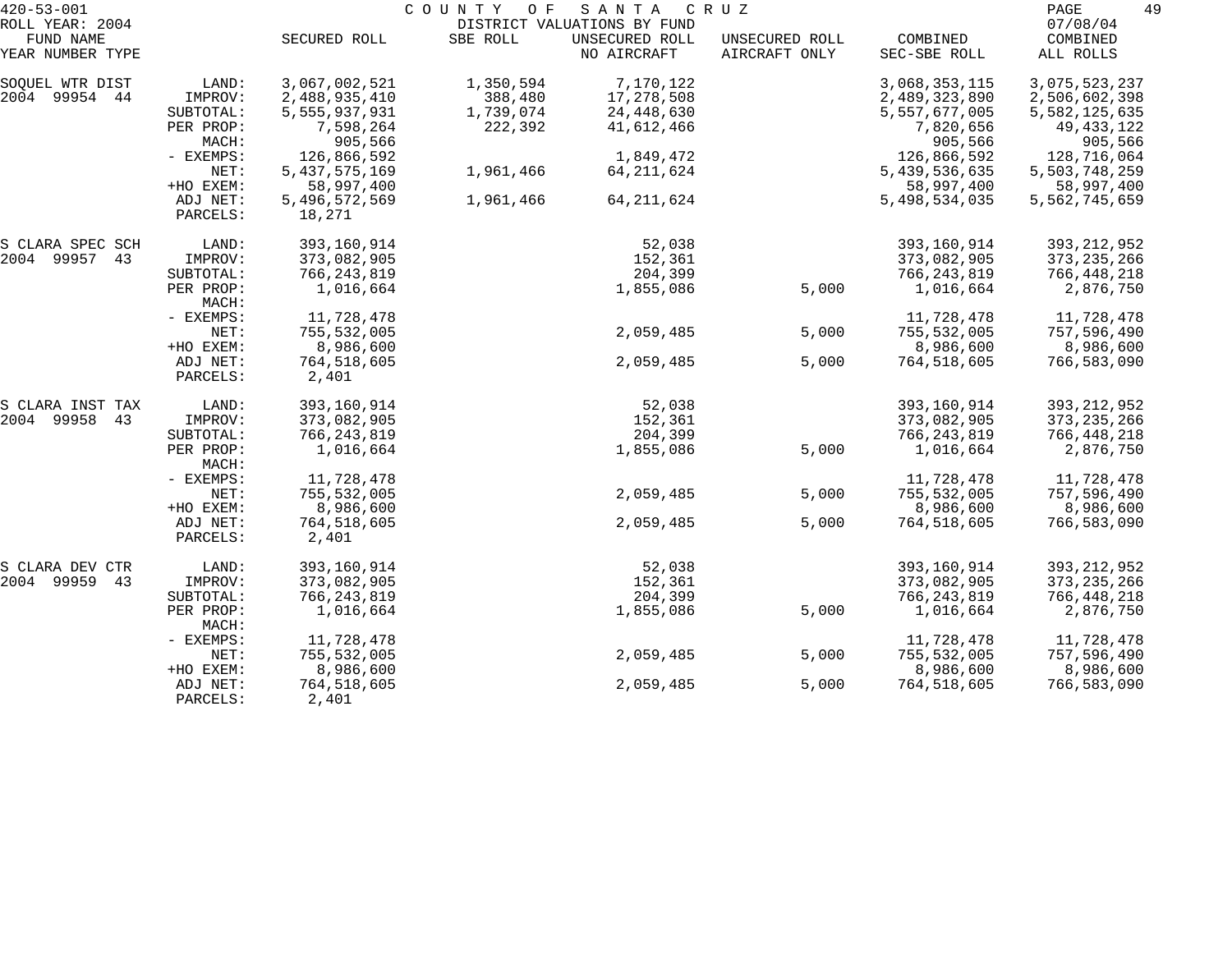| $420 - 53 - 001$              |                      | COUNTY<br>O F<br>SANTA<br>C R U Z |                                           |                                 |                          |                       |
|-------------------------------|----------------------|-----------------------------------|-------------------------------------------|---------------------------------|--------------------------|-----------------------|
| ROLL YEAR: 2004               |                      |                                   | DISTRICT VALUATIONS BY FUND               |                                 |                          | 07/08/04              |
| FUND NAME<br>YEAR NUMBER TYPE |                      | SECURED ROLL                      | SBE ROLL<br>UNSECURED ROLL<br>NO AIRCRAFT | UNSECURED ROLL<br>AIRCRAFT ONLY | COMBINED<br>SEC-SBE ROLL | COMBINED<br>ALL ROLLS |
| S CLARA PHYS HND              | LAND:                | 393,160,914                       | 52,038                                    |                                 | 393,160,914              | 393, 212, 952         |
| 2004 99960<br>43              | IMPROV:              | 373,082,905                       | 152,361                                   |                                 | 373,082,905              | 373, 235, 266         |
|                               | SUBTOTAL:            | 766,243,819                       | 204,399                                   |                                 | 766, 243, 819            | 766,448,218           |
|                               | PER PROP:<br>MACH:   | 1,016,664                         | 1,855,086                                 | 5,000                           | 1,016,664                | 2,876,750             |
|                               | - EXEMPS:            | 11,728,478                        |                                           |                                 | 11,728,478               | 11,728,478            |
|                               | NET:                 | 755,532,005                       | 2,059,485                                 | 5,000                           | 755,532,005              | 757,596,490           |
|                               | +HO EXEM:            | 8,986,600                         |                                           |                                 | 8,986,600                | 8,986,600             |
|                               | ADJ NET:<br>PARCELS: | 764,518,605<br>2,401              | 2,059,485                                 | 5,000                           | 764,518,605              | 766,583,090           |
| S CLARA CO SCH S              | LAND:                | 393,160,914                       | 52,038                                    |                                 | 393,160,914              | 393, 212, 952         |
| 2004 99961 43                 | IMPROV:              | 373,082,905                       | 152,361                                   |                                 | 373,082,905              | 373, 235, 266         |
|                               | SUBTOTAL:            | 766,243,819                       | 204,399                                   |                                 | 766, 243, 819            | 766,448,218           |
|                               | PER PROP:<br>MACH:   | 1,016,664                         | 1,855,086                                 | 5,000                           | 1,016,664                | 2,876,750             |
|                               | - EXEMPS:            | 11,728,478                        |                                           |                                 | 11,728,478               | 11,728,478            |
|                               | NET:                 | 755,532,005                       | 2,059,485                                 | 5,000                           | 755,532,005              | 757,596,490           |
|                               | +HO EXEM:            | 8,986,600                         |                                           |                                 | 8,986,600                | 8,986,600             |
|                               | ADJ NET:<br>PARCELS: | 764,518,605<br>2,401              | 2,059,485                                 | 5,000                           | 764,518,605              | 766,583,090           |
| LOMA PRTA AREAWI              | LAND:                | 286, 548, 145                     |                                           |                                 | 286, 548, 145            | 286,548,145           |
| 2004 99962 43                 | IMPROV:              | 272,723,796                       | 85,636                                    |                                 | 272,723,796              | 272,809,432           |
|                               | SUBTOTAL:            | 559, 271, 941                     | 85,636                                    |                                 | 559, 271, 941            | 559, 357, 577         |
|                               | PER PROP:<br>MACH:   | 54,907                            | 867,338                                   | 5,000                           | 54,907                   | 927,245               |
|                               | - EXEMPS:            | 7,766,304                         |                                           |                                 | 7,766,304                | 7,766,304             |
|                               | NET:                 | 551,560,544                       | 952,974                                   | 5,000                           | 551,560,544              | 552,518,518           |
|                               | +HO EXEM:            | 6,627,600                         |                                           |                                 | 6,627,600                | 6,627,600             |
|                               | ADJ NET:<br>PARCELS: | 558,188,144<br>1,671              | 952,974                                   | 5,000                           | 558, 188, 144            | 559,146,118           |
| S CLARA ALL CAP               | LAND:                | 393,160,914                       | 52,038                                    |                                 | 393,160,914              | 393, 212, 952         |
| 2004 99964<br>43              | IMPROV:              | 373,082,905                       | 152,361                                   |                                 | 373,082,905              | 373, 235, 266         |
|                               | SUBTOTAL:            | 766, 243, 819                     | 204,399                                   |                                 | 766, 243, 819            | 766,448,218           |
|                               | PER PROP:<br>MACH:   | 1,016,664                         | 1,855,086                                 | 5,000                           | 1,016,664                | 2,876,750             |
|                               | - EXEMPS:            | 11,728,478                        |                                           |                                 | 11,728,478               | 11,728,478            |
|                               | NET:                 | 755,532,005                       | 2,059,485                                 | 5,000                           | 755,532,005              | 757,596,490           |
|                               | +HO EXEM:            | 8,986,600                         |                                           |                                 | 8,986,600                | 8,986,600             |
|                               | ADJ NET:<br>PARCELS: | 764,518,605<br>2,401              | 2,059,485                                 | 5,000                           | 764,518,605              | 766,583,090           |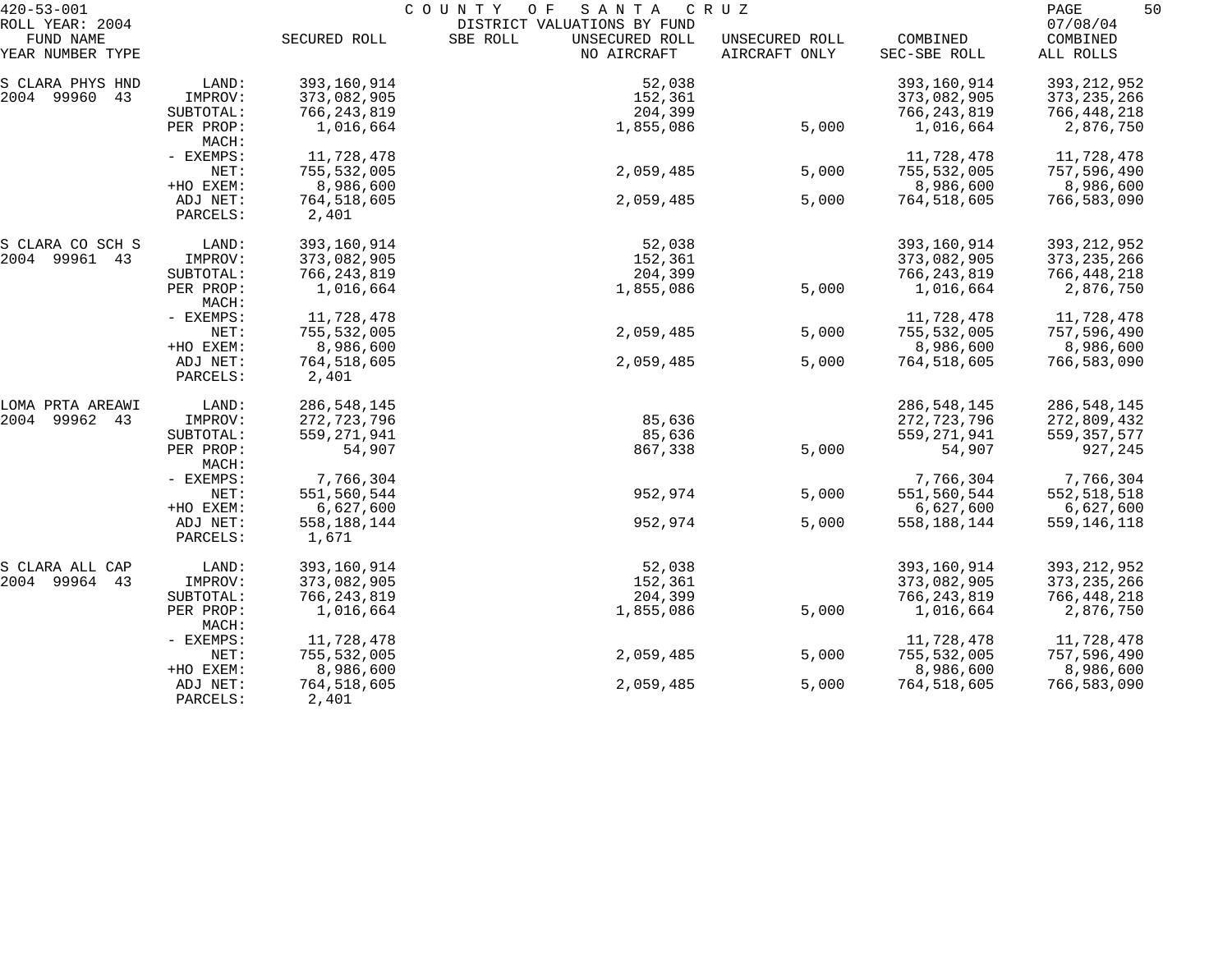| $420 - 53 - 001$             |                      | COUNTY<br>O F<br>SANTA<br>CRUZ |                                                           |                |               |                      |
|------------------------------|----------------------|--------------------------------|-----------------------------------------------------------|----------------|---------------|----------------------|
| ROLL YEAR: 2004<br>FUND NAME |                      | SECURED ROLL                   | DISTRICT VALUATIONS BY FUND<br>SBE ROLL<br>UNSECURED ROLL | UNSECURED ROLL | COMBINED      | 07/08/04<br>COMBINED |
| YEAR NUMBER TYPE             |                      |                                | NO AIRCRAFT                                               | AIRCRAFT ONLY  | SEC-SBE ROLL  | ALL ROLLS            |
| S CLARA EQU AID              | LAND:                | 393,160,914                    | 52,038                                                    |                | 393,160,914   | 393, 212, 952        |
| 2004 99965<br>43             | IMPROV:              | 373,082,905                    | 152,361                                                   |                | 373,082,905   | 373, 235, 266        |
|                              | SUBTOTAL:            | 766,243,819                    | 204,399                                                   |                | 766, 243, 819 | 766,448,218          |
|                              | PER PROP:<br>MACH:   | 1,016,664                      | 1,855,086                                                 | 5,000          | 1,016,664     | 2,876,750            |
|                              | - EXEMPS:            | 11,728,478                     |                                                           |                | 11,728,478    | 11,728,478           |
|                              | NET:                 | 755,532,005                    | 2,059,485                                                 | 5,000          | 755,532,005   | 757,596,490          |
|                              | +HO EXEM:            | 8,986,600                      |                                                           |                | 8,986,600     | 8,986,600            |
|                              | ADJ NET:<br>PARCELS: | 764,518,605<br>2,401           | 2,059,485                                                 | 5,000          | 764,518,605   | 766,583,090          |
|                              |                      |                                |                                                           |                |               |                      |
| S CLARA JUV HALL             | LAND:                | 393,160,914                    | 52,038                                                    |                | 393,160,914   | 393, 212, 952        |
| 2004 99966<br>43             | IMPROV:              | 373,082,905                    | 152,361                                                   |                | 373,082,905   | 373, 235, 266        |
|                              | SUBTOTAL:            | 766, 243, 819                  | 204,399                                                   |                | 766, 243, 819 | 766,448,218          |
|                              | PER PROP:<br>MACH:   | 1,016,664                      | 1,855,086                                                 | 5,000          | 1,016,664     | 2,876,750            |
|                              | - EXEMPS:            | 11,728,478                     |                                                           |                | 11,728,478    | 11,728,478           |
|                              | NET:                 | 755,532,005                    | 2,059,485                                                 | 5,000          | 755,532,005   | 757,596,490          |
|                              | +HO EXEM:            | 8,986,600                      |                                                           |                | 8,986,600     | 8,986,600            |
|                              | ADJ NET:<br>PARCELS: | 764,518,605<br>2,401           | 2,059,485                                                 | 5,000          | 764,518,605   | 766,583,090          |
| LAKESIDE AREAWID             | LAND:                | 106,612,769                    | 52,038                                                    |                | 106,612,769   | 106,664,807          |
| 2004 99967<br>43             | IMPROV:              | 100,359,109                    | 66,725                                                    |                | 100,359,109   | 100,425,834          |
|                              | SUBTOTAL:            | 206, 971, 878                  | 118,763                                                   |                | 206, 971, 878 | 207,090,641          |
|                              | PER PROP:            | 961,757                        | 987,748                                                   |                | 961,757       | 1,949,505            |
|                              | MACH:                |                                |                                                           |                |               |                      |
|                              | - EXEMPS:            | 3,962,174                      |                                                           |                | 3,962,174     | 3,962,174            |
|                              | NET:                 | 203, 971, 461                  | 1,106,511                                                 |                | 203, 971, 461 | 205,077,972          |
|                              | +HO EXEM:            | 2,359,000                      |                                                           |                | 2,359,000     | 2,359,000            |
|                              | ADJ NET:<br>PARCELS: | 206, 330, 461<br>730           | 1,106,511                                                 |                | 206, 330, 461 | 207,436,972          |
| WATS RDA-CENTRAL             | LAND:                | 43, 225, 574                   | 521,442                                                   |                | 43, 225, 574  | 43,747,016           |
| 2004 99971 43                | IMPROV:              | 65,792,280                     | 2,434,299                                                 |                | 65,792,280    | 68,226,579           |
|                              | SUBTOTAL:            | 109,017,854                    | 2,955,741                                                 |                | 109,017,854   | 111,973,595          |
|                              | PER PROP:            | 764,351                        | 4,667,162                                                 |                | 764,351       | 5, 431, 513          |
|                              | MACH:                | 342,429                        |                                                           |                | 342,429       | 342,429              |
|                              |                      |                                |                                                           |                | 15, 312, 165  |                      |
|                              | - EXEMPS:            | 15, 312, 165                   | 71,554                                                    |                |               | 15,383,719           |
|                              | NET:                 | 94,812,469                     | 7,551,349                                                 |                | 94,812,469    | 102,363,818          |
|                              | +HO EXEM:            | 287,000                        |                                                           |                | 287,000       | 287,000              |
|                              | ADJ NET:<br>PARCELS: | 95,099,469<br>297              | 7,551,349                                                 |                | 95,099,469    | 102,650,818          |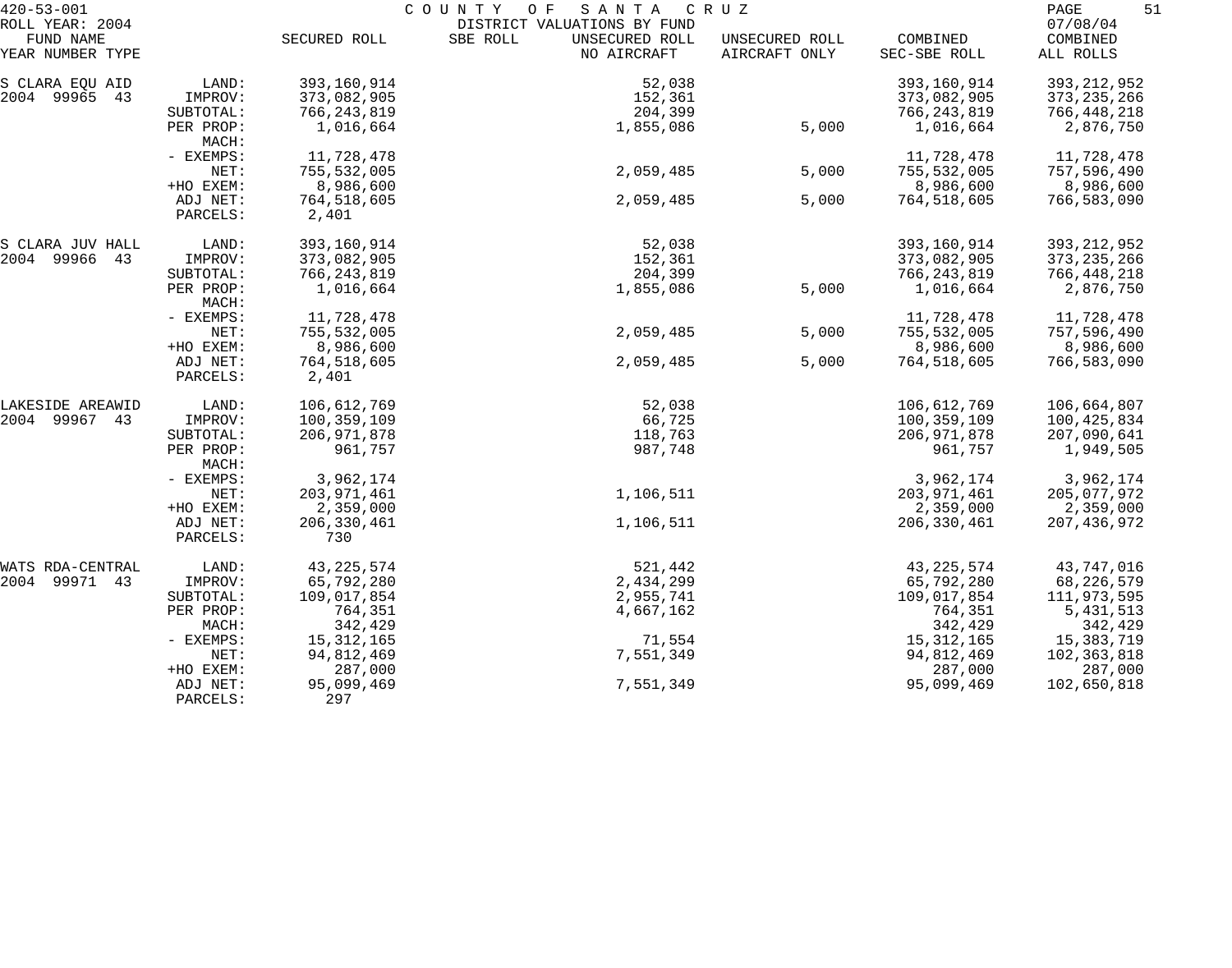| $420 - 53 - 001$                                 | COUNTY OF<br>SANTA<br>C R U Z<br>DISTRICT VALUATIONS BY FUND |                      |          |                               |                                 |                          | 52<br>PAGE                        |
|--------------------------------------------------|--------------------------------------------------------------|----------------------|----------|-------------------------------|---------------------------------|--------------------------|-----------------------------------|
| ROLL YEAR: 2004<br>FUND NAME<br>YEAR NUMBER TYPE |                                                              | SECURED ROLL         | SBE ROLL | UNSECURED ROLL<br>NO AIRCRAFT | UNSECURED ROLL<br>AIRCRAFT ONLY | COMBINED<br>SEC-SBE ROLL | 07/08/04<br>COMBINED<br>ALL ROLLS |
| WATS RDA-WESTSID                                 | LAND:                                                        | 35, 196, 155         | 256,715  |                               |                                 | 35, 452, 870             | 35, 452, 870                      |
| 2004 99972 43                                    | IMPROV:                                                      | 81, 229, 317         | 31,703   | 4,176,692                     |                                 | 81,261,020               | 85,437,712                        |
|                                                  | SUBTOTAL:                                                    | 116,425,472          | 288,418  | 4,176,692                     |                                 | 116,713,890              | 120,890,582                       |
|                                                  | PER PROP:                                                    | 37, 233, 627         | 18,149   | 11, 143, 009                  |                                 | 37, 251, 776             | 48,394,785                        |
|                                                  | MACH:                                                        | 25, 343, 384         |          |                               |                                 | 25, 343, 384             | 25, 343, 384                      |
|                                                  | - EXEMPS:                                                    | 49,000               |          | 169,275                       |                                 | 49,000                   | 218,275                           |
|                                                  | NET:                                                         | 178,953,483          | 306,567  | 15,150,426                    |                                 | 179,260,050              | 194,410,476                       |
|                                                  | +HO EXEM:                                                    | 49,000               |          |                               |                                 | 49,000                   | 49,000                            |
|                                                  | ADJ NET:<br>PARCELS:                                         | 179,002,483<br>134   | 306,567  | 15,150,426                    |                                 | 179,309,050              | 194,459,476                       |
| WATS RDA CNTL 19                                 | LAND:                                                        | 2,452,532            |          |                               |                                 | 2,452,532                | 2,452,532                         |
| 2004 99973 43                                    | IMPROV:                                                      | 6,428,676            |          | 3,509                         |                                 | 6,428,676                | 6,432,185                         |
|                                                  | SUBTOTAL:                                                    | 8,881,208            |          | 3,509                         |                                 | 8,881,208                | 8,884,717                         |
|                                                  | PER PROP:<br>MACH:                                           | 354,668              |          | 71,392                        |                                 | 354,668                  | 426,060                           |
|                                                  | - EXEMPS:                                                    | 911,089              |          |                               |                                 | 911,089                  | 911,089                           |
|                                                  | NET:                                                         | 8,324,787            |          | 74,901                        |                                 | 8,324,787                | 8,399,688                         |
|                                                  | +HO EXEM:                                                    |                      |          |                               |                                 |                          |                                   |
|                                                  | ADJ NET:                                                     | 8,324,787            |          | 74,901                        |                                 | 8,324,787                | 8,399,688                         |
|                                                  | PARCELS:                                                     | 16                   |          |                               |                                 |                          |                                   |
| WATS RDA WEST 19                                 | LAND:                                                        | 17,639,223           |          | 19,104                        |                                 | 17,639,223               | 17,658,327                        |
| 2004 99974 43                                    | IMPROV:                                                      | 21, 454, 439         |          | 1,671,968                     |                                 | 21,454,439               | 23, 126, 407                      |
|                                                  | SUBTOTAL:                                                    | 39,093,662           |          | 1,691,072                     |                                 | 39,093,662               | 40,784,734                        |
|                                                  | PER PROP:<br>MACH:                                           | 1,044,120            |          | 5,606,648                     |                                 | 1,044,120                | 6,650,768                         |
|                                                  | - EXEMPS:                                                    | 272,439              |          |                               |                                 | 272,439                  | 272,439                           |
|                                                  | NET:                                                         | 39,865,343           |          | 7,297,720                     |                                 | 39,865,343               | 47, 163, 063                      |
|                                                  | +HO EXEM:                                                    | 35,000               |          |                               |                                 | 35,000                   | 35,000                            |
|                                                  | ADJ NET:                                                     | 39,900,343           |          | 7,297,720                     |                                 | 39,900,343               | 47,198,063                        |
|                                                  | PARCELS:                                                     | 84                   |          |                               |                                 |                          |                                   |
| WATSONVILLE<br>00 R                              | LAND:                                                        | 212,285,050          |          | 5,373,688                     |                                 | 212, 285, 050            | 217,658,738                       |
| 2004 99975<br>44                                 | IMPROV:                                                      | 285,628,815          |          | 25,652,800                    |                                 | 285,628,815              | 311, 281, 615                     |
|                                                  | SUBTOTAL:                                                    | 497, 913, 865        |          | 31,026,488                    |                                 | 497, 913, 865            | 528,940,353                       |
|                                                  | PER PROP:                                                    | 7,082,296            |          | 46,115,656                    | 30,978,690                      | 7,082,296                | 84,176,642                        |
|                                                  | MACH:                                                        | 3,465,274            |          |                               |                                 | 3, 465, 274              | 3,465,274                         |
|                                                  | - EXEMPS:                                                    | 28, 117, 134         |          | 412,293                       | 229,900                         | 28, 117, 134             | 28,759,327                        |
|                                                  | NET:                                                         | 480, 344, 301        |          | 76,729,851                    | 30,748,790                      | 480, 344, 301            | 587,822,942                       |
|                                                  | +HO EXEM:                                                    | 3,372,600            |          |                               |                                 | 3,372,600                | 3,372,600                         |
|                                                  | ADJ NET:<br>PARCELS:                                         | 483,716,901<br>1,656 |          | 76,729,851                    | 30,748,790                      | 483,716,901              | 591,195,542                       |